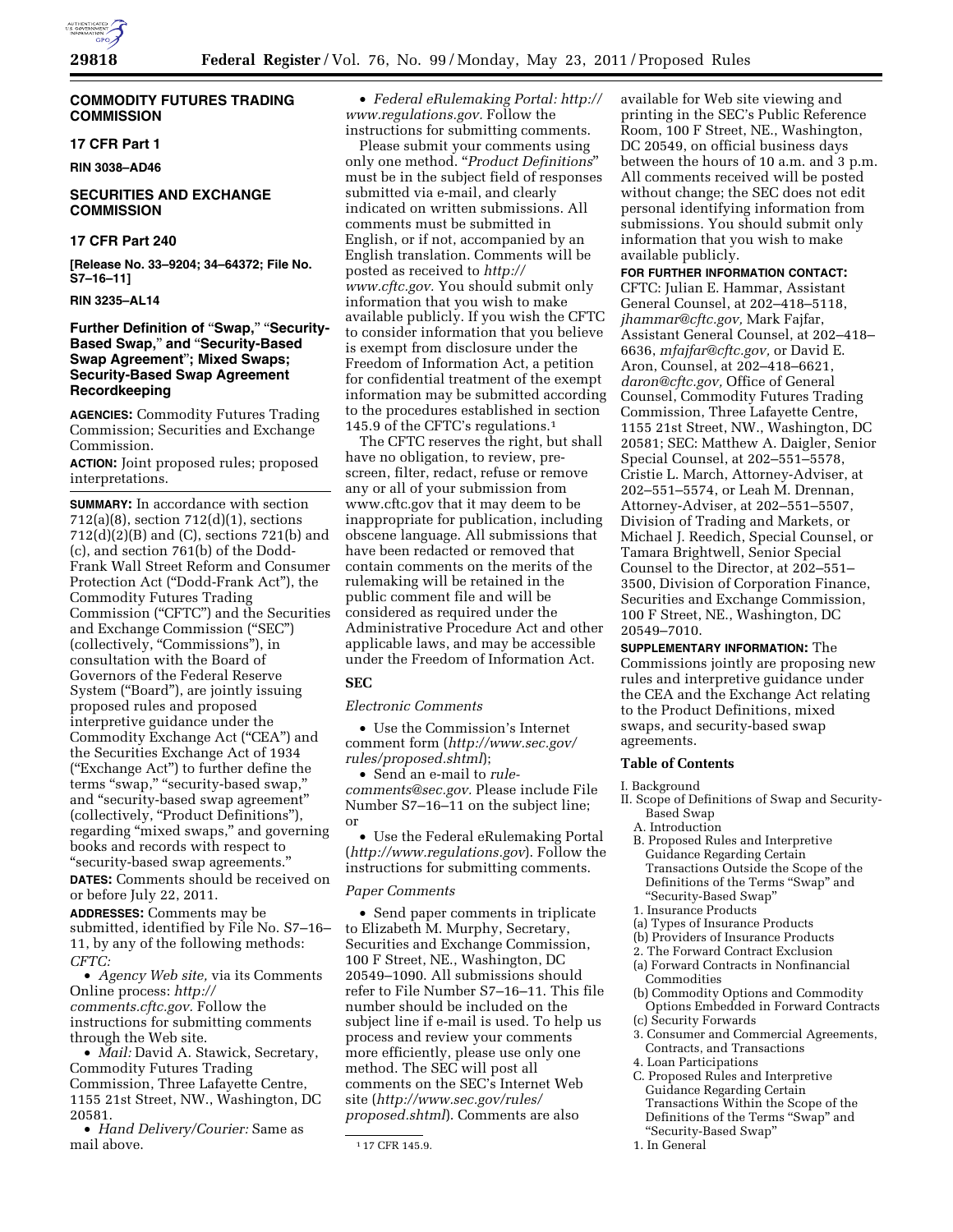- 2. Foreign Exchange Products
- (a) Foreign Exchange Products Subject to the Secretary's Swap Determination: Foreign Exchange Forwards and Foreign Exchange Swaps
- (b) Foreign Exchange Products Not Subject to the Secretary's Swap Determination
- (i) Foreign Currency Options
- (ii) Non-Deliverable Forward Contracts Involving Foreign Exchange
- (iii) Currency Swaps and Cross-Currency Swaps
- 3. Forward Rate Agreements
- 4. Combinations and Permutations of, or Options on, Swaps and Security-Based Swaps
- 5. Contracts for Differences
- D. Certain Interpretive Issues
- 1. Agreements, Contracts, or Transactions That May Be Called, or Documented Using Form Contracts Typically Used for, Swaps or Security-Based Swaps
- 2. Transactions in Regional Transmission Organizations and Independent System **Operators**
- III. The Relationship Between the Swap Definition and the Security-Based Swap Definition
	- A. Introduction
	- B. Title VII Instruments Based on Interest Rates, Other Monetary Rates, and Yields
	- 1. Title VII Instruments Based on Interest Rates or Other Monetary Rates That Are Swaps
	- 2. Title VII Instruments Based on Yields
	- 3. Title VII Instruments Based on
	- Government Debt Obligations
	- C. Total Return Swaps
	- D. Security-Based Swaps Based on a Single Security or Loan and Single-Name Credit Default Swaps
	- E. Title VII Instruments Based on Futures **Contracts**
	- F. Use of Certain Terms and Conditions in Title VII Instruments
	- G. The Term ''Narrow-Based Security Index'' in the Security-Based Swap Definition
	- 1. Introduction
	- 2. Applicability of the Statutory Narrow-Based Security Index Definition and Past Guidance of the Commissions to Title VII Instruments
	- 3. Narrow-Based Security Index Criteria for Index Credit Default Swaps
	- (a) In General
	- (b) Proposed Rules Regarding the Definitions of ''Issuers of Securities in a Narrow-Based Security Index'' and ''Narrow-Based Security Index'' for Index Credit Default Swaps
	- (i) Number and Concentration Percentages of Reference Entities or Securities
	- (ii) Public Information Availability Regarding Reference Entities and Securities
	- (iii) Treatment of Indexes Including Reference Entities That Are Issuers of Exempted Securities or Including Exempted Securities
	- 4. Security Indexes
	- 5. Evaluation of Title VII Instruments on Security Indexes That Move From Broad-Based to Narrow-Based or Narrow-Based to Broad-Based
	- (a) In General
- (b) Title VII Instruments on Security Indexes Traded on Designated Contract Markets, Swap Execution Facilities, Foreign Boards of Trade, Security-Based Swap Execution Facilities, and National Securities Exchanges
- H. Method of Settlement of Index CDS
- I. Security-Based Swaps as Securities Under the Exchange Act and Securities Act
- IV. Mixed Swaps
	- A. Scope of the Category of Mixed Swap
	- B. Regulation of Mixed Swaps
- 1. Introduction
- 2. Bilateral Uncleared Mixed Swaps Entered Into by Dually-Registered Dealers or Major Participants
- 3. Regulatory Treatment for Other Mixed Swaps
- V. Security-Based Swap Agreements A. Introduction
	- B. Swaps That Are Security-Based Swap Agreements
- C. Books and Records Requirements for Security-Based Swap Agreements
- VI. Process for Requesting Interpretations of the Characterization of a Title VII Instrument
- VII. Anti-Evasion
- 
- A. CFTC Proposed Anti-Evasion Rules B. SEC Request for Comment Regarding Anti-Evasion
- VIII. Administrative Law Matters—CEA Revisions
- IX. Administrative Law Matters—Exchange Act Revisions
- X. Statutory Basis and Rule Text

## **I. Background**

On July 21, 2010, President Obama signed the Dodd-Frank Act into law.2 Title VII of the Dodd-Frank Act 3 (''Title VII'') established a comprehensive new regulatory framework for swaps and security-based swaps. The legislation was enacted, among other reasons, to reduce risk, increase transparency, and promote market integrity within the financial system, including by: (i) Providing for the registration and comprehensive regulation of swap dealers, security-based swap dealers, major swap participants, and major security-based swap participants; (ii) imposing clearing and trade execution requirements on swaps and securitybased swaps, subject to certain exceptions; (iii) creating rigorous recordkeeping and real-time reporting regimes; and (iv) enhancing the rulemaking and enforcement authorities of the Commissions with respect to, among others, all registered entities and

intermediaries subject to the Commissions' oversight.

Section 712(d)(1) of the Dodd-Frank Act provides that the Commissions, in consultation with the Board, shall jointly further define the terms "swap," "security-based swap," and "securitybased swap agreement" ("SBSA").<sup>4</sup> Section 712(a)(8) of the Dodd-Frank Act provides further that the Commissions shall jointly prescribe such regulations regarding ''mixed swaps'' as may be necessary to carry out the purposes of Title VII. In addition, sections 721(b) and 761(b) of the Dodd-Frank Act provide that the Commissions may adopt rules to further define terms included in subtitles A and B, respectively, of Title VII, and sections 721(c) and 761(b) of the Dodd-Frank Act provide the Commissions with authority to define the terms "swap" and ''security-based swap,'' as well as the terms "swap dealer," "major swap participant," "security-based swap dealer," and "major security-based swap participant,'' to include transactions and entities that have been structured to evade the requirements of subtitles A and B, respectively, of Title VII.

Section  $712(d)(2)(B)$  of the Dodd-Frank Act requires the Commissions, in consultation with the Board, to jointly adopt rules governing books and records requirements for SBSAs by persons registered as swap data repositories (''SDRs'') under the CEA,5 including uniform rules that specify the data elements that shall be collected and maintained by each SDR.6 Similarly,

6The CFTC has issued proposed rules regarding SDRs and, separately, swap data recordkeeping and reporting. *See* Regulations Establishing and Continued

<sup>2</sup>*See* Dodd-Frank Wall Street Reform and Consumer Protection Act, Public Law 111–203, 124 Stat. 1376 (2010). The text of the Dodd-Frank Act is available at *[http://www.cftc.gov/LawRegulation/](http://www.cftc.gov/LawRegulation/OTCDERIVATIVES/index.htm) [OTCDERIVATIVES/index.htm.](http://www.cftc.gov/LawRegulation/OTCDERIVATIVES/index.htm)* 

<sup>3</sup>Pursuant to section 701 of the Dodd-Frank Act, Title VII may be cited as the ''Wall Street Transparency and Accountability Act of 2010.''

<sup>4</sup> In addition, section 719(d)(1)(A) of the Dodd-Frank Act requires the Commissions to conduct a joint study, within 15 months of enactment, to determine whether stable value contracts, as defined in section 719(d)(2) of the Dodd-Frank Act, are encompassed by the swap definition. If the Commissions determine that stable value contracts are encompassed by the swap definition, section 719(d)(1)(B) of the Dodd-Frank Act requires the Commissions jointly to determine whether an exemption for those contracts from the swap definition is appropriate and in the public interest. Section  $719(d)(1)(B)$  also requires the Commissions to issue regulations implementing the determinations made under the required study. Until the effective date of such regulations, the requirements under Title VII do not apply to stable value contracts, and stable value contracts in effect prior to the effective date of such regulations are not considered swaps. *See* section 719(d) of the Dodd-Frank Act. The Commissions currently are conducting the required joint study and will consider whether to propose any implementing regulations (including, if appropriate, regulations determining that stable value contracts: (i) are not encompassed within the swap definition; or (ii) are encompassed within the definition but are exempt from the swap definition) at the conclusion of that study.

<sup>5</sup> 7 U.S.C. 1 *et seq.*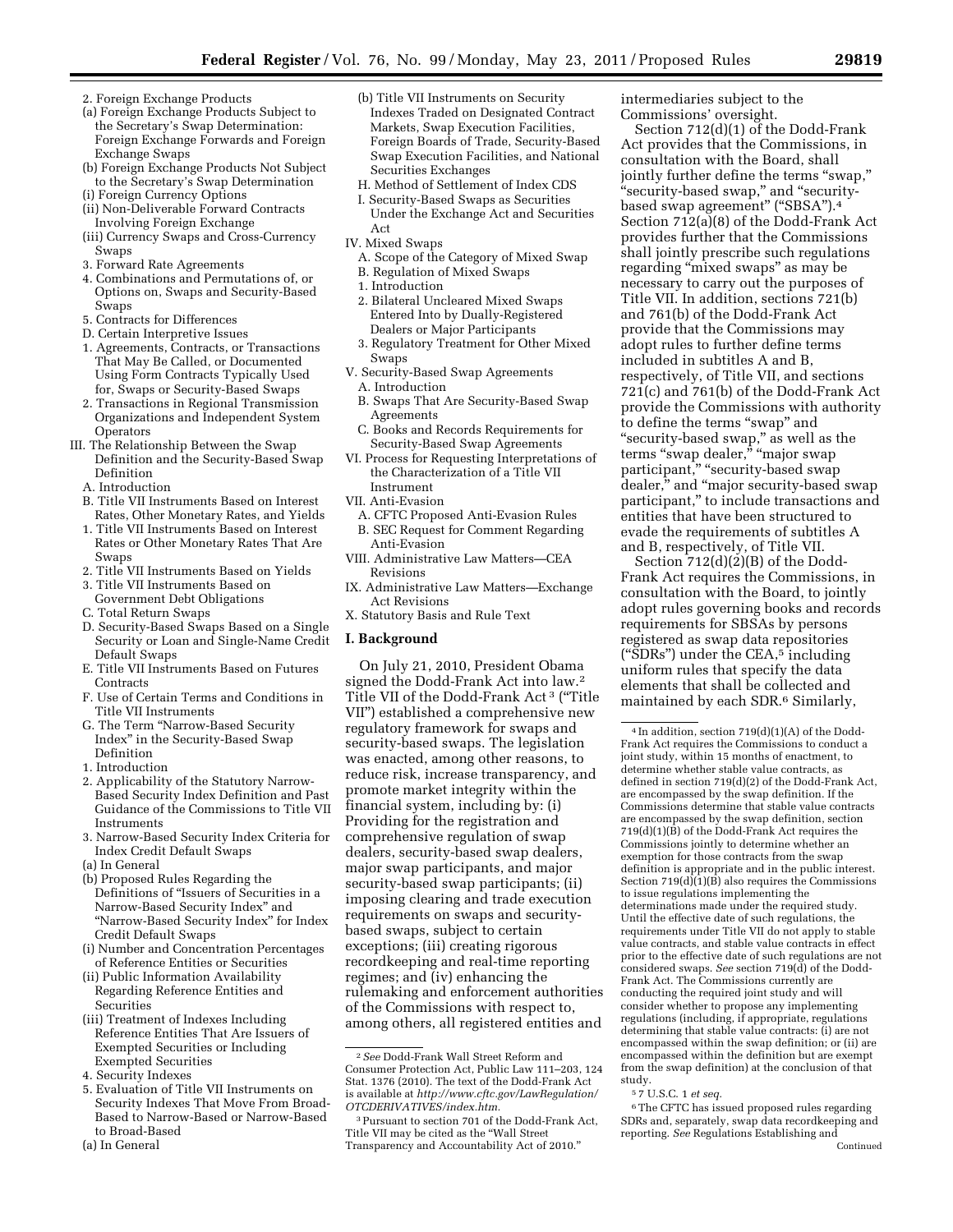section 712(d)(2)(C) of the Dodd-Frank Act requires the Commissions, in consultation with the Board, to jointly adopt rules governing books and records for SBSAs, including daily trading records, for swap dealers, major swap participants, security-based swap dealers, and security-based swap participants.7

Under the comprehensive framework for regulating swaps and security-based swaps established in Title VII, the CFTC is given regulatory authority over swaps,<sup>8</sup> the SEC is given regulatory authority over security-based swaps,9 and the Commissions shall jointly prescribe such regulations regarding mixed swaps as may be necessary to carry out the purposes of Title VII.10 In

7The CFTC has issued proposed rules regarding recordkeeping requirements for swap dealers and major swap participants. *See* Reporting, Recordkeeping, and Daily Trading Records Requirements for Swap Dealers and Major Swap Participants, 75 FR 76666, Dec. 9, 2010.

8Section 721(a) of the Dodd-Frank Act defines the term "swap" by adding section 1a(47) to the CEA, 7 U.S.C. 1a(47). This new swap definition also is cross-referenced in new section 3(a)(69) of the Exchange Act, 15 U.S.C. 78c(a)(69). Citations to provisions of the CEA and the Exchange Act, 15 U.S.C. 78a *et seq.,* in this release refer to the numbering of those provisions after the effective date of Title VII, except as indicated.

9Section 761(a) of the Dodd-Frank Act defines the term "security-based swap" by adding new section 3(a)(68) to the Exchange Act, 15  $\check{U}$ .S.C. 78c(a)(68). This new security-based swap definition also is cross-referenced in new CEA section 1a(42), 7 U.S.C. 1a(42). The Dodd-Frank Act also explicitly includes security-based swaps in the definition of security under the Exchange Act and the Securities Act of 1933 (''Securities Act''), 15 U.S.C. 77a *et seq.* 

10Section 721(a) of the Dodd-Frank Act describes the category of ''mixed swap'' by adding new section  $1a(47)(D)$  to the CEA, 7 U.S.C.  $1a(47)(D)$ . Section 761(a) of the Dodd-Frank Act also includes the category of "mixed swap" by adding new section 3(a)(68)(D) to the Exchange Act, 15 U.S.C. 78c(68)(D). A mixed swap is defined as a subset of security-based swaps that also are based on the value of 1 or more interest or other rates, currencies, commodities, instruments of indebtedness, indices, quantitative measures, other financial or economic interest or property of any kind (other than a single security or a narrow-based security index), or the occurrence, non-occurrence, or the extent of the occurrence of an event or contingency associated with a potential financial, economic, or commercial consequence (other than the occurrence, nonoccurrence, or extent of the occurrence of an event relating to a single issuer of a security or the issuers of securities in a narrow-based security index, provided that such event directly affects the financial statements, financial condition, or financial obligations of the issuer).

addition, the SEC is given antifraud authority over, and access to information from, certain CFTCregulated entities regarding SBSAs, which are a type of swap related to securities over which the CFTC is given regulatory authority.11

To assist the Commissions in further defining the Product Definitions (as well as certain other definitions) and in prescribing regulations regarding mixed swaps as may be necessary to carry out the purposes of Title VII, the Commissions published an advance notice of proposed rulemaking (''ANPR'') in the **Federal Register** on August 20, 2010.12 The comment period for the ANPR closed on September 20, 2010.13 The Commissions received comments

11Section 761(a) of the Dodd-Frank Act defines the term "security-based swap agreement" by adding new section 3(a)(78) to the Exchange Act, 15 U.S.C. 78c(a)(78). The CEA includes the definition of ''security-based swap agreement'' in subparagraph  $(A)(v)$  of the swap definition in CEA section 1a(47), 7 U.S.C. 1a(47). The only difference between these definitions is that the definition of SBSA in the Exchange Act specifically excludes security-based swaps (*see* section 3(a)(78)(B) of the Exchange Act, 15 U.S.C. 78c(a)(78)(B)), whereas the definition of SBSA in the CEA does not contain a similar exclusion. Instead, under the CEA, the exclusion for security-based swaps is placed in the general exclusions from the swap definition (*see* CEA section  $1a(47)(B)(x)$ , 7 U.S.C.  $1a(47)(B)(x)$ . Although the statutes are slightly different structurally, the Commissions interpret them to have consistent meaning that the category of security-based swap agreements excludes securitybased swaps.

12*See* Definitions Contained in Title VII of Dodd-Frank Wall Street Reform and Consumer Protection Act, 75 FR 51429, Aug. 20, 2010. The ANPR also solicited comment regarding the definitions of the terms ''swap dealer,'' ''security-based swap dealer,'' "major swap participant," "major security-based swap participant,'' and ''eligible contract participant.'' These definitions are the subject of a separate joint proposed rulemaking by the Commissions. *See* Further Definition of ''Swap Dealer," "Security-Based Swap Dealer," "Major Swap Participant,'' ''Major Security-Based Swap Participant" and "Eligible Contract Participant," FR 80174, Dec. 21, 2010 (''Entity Definitions''). The Commissions also provided the public with the ability to present their views more generally on implementation of the Dodd-Frank Act through their Web sites, dedicated electronic mailboxes, and meetings with interested parties. *See* Public Comments on SEC Regulatory Initiatives Under the Dodd-Frank Act/Meetings with SEC Officials located at *[http://www.sec.gov/spotlight/regreform](http://www.sec.gov/spotlight/regreformcomments.shtml) [comments.shtml;](http://www.sec.gov/spotlight/regreformcomments.shtml)* Public Submissions, located at *[http://comments.cftc.gov/PublicComments/](http://comments.cftc.gov/PublicComments/ReleasesWithComments.aspx) [ReleasesWithComments.aspx;](http://comments.cftc.gov/PublicComments/ReleasesWithComments.aspx)* External Meetings, located at *[http://www.cftc.gov/LawRegulation/](http://www.cftc.gov/LawRegulation/DoddFrankAct/ExternalMeetings/index.htm) [DoddFrankAct/ExternalMeetings/index.htm.](http://www.cftc.gov/LawRegulation/DoddFrankAct/ExternalMeetings/index.htm)* 

13Copies of all comments received by the SEC on the ANPR are available on the SEC's Internet Web site, located at *[http://www.sec.gov/comments/s7-16-](http://www.sec.gov/comments/s7-16-10/s71610.shtml)  [10/s71610.shtml.](http://www.sec.gov/comments/s7-16-10/s71610.shtml)* Comments are also available for Web site viewing and printing in the SEC's Public Reference Room, 100 F Street, NE., Washington, DC 20549, on official business days between the hours of 10 a.m. and 3 p.m. Copies of all comments received by the CFTC on the ANPR are available on the CFTC's Internet Web site, located at *[http://](http://www.cftc.gov/LawRegulation/DoddFrankAct/OTC_2_Definitions.html)  [www.cftc.gov/LawRegulation/DoddFrankAct/](http://www.cftc.gov/LawRegulation/DoddFrankAct/OTC_2_Definitions.html) OTC*\_*2*\_*[Definitions.html.](http://www.cftc.gov/LawRegulation/DoddFrankAct/OTC_2_Definitions.html)* 

addressing the Product Definitions and/ or mixed swaps in response to the ANPR, as well as comments in response to the Commissions' informal solicitations,<sup>14</sup> from a wide range of commenters.

The Commissions have reviewed the comments received, and the staffs of the Commissions have met with many market participants and other interested parties to discuss the definitions.15 Moreover, the Commissions' staffs have consulted extensively with each other as required by sections 712(a)(1) and (2) of the Dodd-Frank Act and have consulted with staff of the Board as required by section 712(d) of the Dodd-Frank Act.

Based on this review and consultation, the Commissions are proposing interpretive guidance, and in some instances also proposing rules, regarding, among other things: (i) The regulatory treatment of insurance products; (ii) the exclusion of forward contracts from the swap and securitybased swap definitions; (iii) the regulatory treatment of certain consumer and commercial contracts; (iv) the regulatory treatment of certain foreign-exchange related and other instruments; (v) swaps and securitybased swaps involving interest rates (or other rates) and yields; (vi) total return swaps ("TRS"); (vii) the application of the definition of ''narrow-based security index'' in distinguishing between certain swaps and security-based swaps, including credit default swaps ("CDS") and index CDS; and viii) the specification of certain swaps and security-based swaps that are, and are not, mixed swaps. In addition, the Commissions are proposing rules: (i) establishing books and records requirements applicable to SBSAs; (ii) providing a mechanism for requesting the Commissions to interpret whether a particular type of agreement, contract, or transaction (or class of agreements, contracts, or transactions) is a swap, security-based swap, or both (*i.e.,* a mixed swap); and (iii) providing a mechanism for evaluating the applicability of certain regulatory requirements to particular mixed swaps. Finally, the CFTC is proposing rules to

Governing the Duties of Swap Dealers and Major Swap Participants, 75 FR 71397, Nov. 23, 2010; Swap Data Recordkeeping and Reporting Requirements, 75 FR 76573, Dec. 8, 2010. The SEC has also issued proposed rules regarding securitybased swap data repositories (''SBSDRs''), including rules specifying data collection and maintenance standards for SBSDRs, as well as rules regarding security-based swap data recordkeeping and reporting. *See* Security-Based Swap Data Repository Registration, Duties, and Core Principles, 75 FR 77306, Dec. 10, 2010; Regulation SBSR—Reporting and Dissemination of Security-Based Swap Information, 75 FR 75208, Dec. 2, 2010.

<sup>14</sup>*See supra* note 12.

<sup>15</sup> Information about meetings that CFTC staff have had with outside organizations regarding the implementation of the Dodd-Frank Act is available at *[http://www.cftc.gov/LawRegulation/](http://www.cftc.gov/LawRegulation/DoddFrankAct/ExternalMeetings/index.htm) [DoddFrankAct/ExternalMeetings/index.htm.](http://www.cftc.gov/LawRegulation/DoddFrankAct/ExternalMeetings/index.htm)*  Information about meetings that SEC staff have had with outside organizations regarding the product definitions is available at *[http://www.sec.gov/](http://www.sec.gov/comments/s7-16-10/s71610.shtml#meetings) [comments/s7–16–10/s71610.shtml#meetings.](http://www.sec.gov/comments/s7-16-10/s71610.shtml#meetings)* The views expressed in the comments in response to the ANPR, in response to the Commissions' informal solicitations, and at such meetings are collectively referred to as the views of "commenters."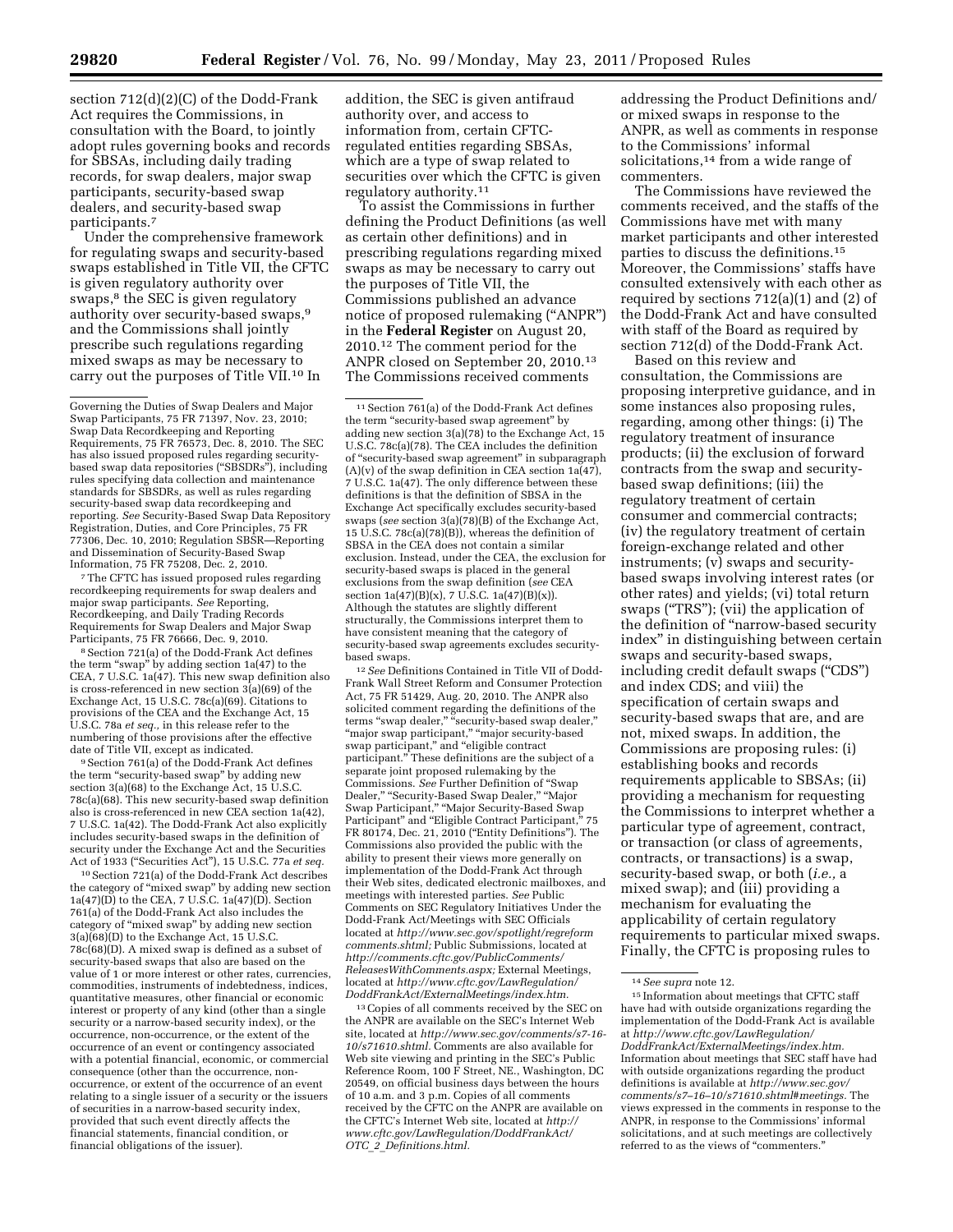implement the anti-evasion authority provided in the Dodd-Frank Act.

The Commissions believe that the proposed rules and interpretive guidance will further the purposes of Title VII. While the Commissions believe that these proposals, if adopted, would appropriately effect the intent of the Dodd-Frank Act, the Commissions are very interested in commenters' views as to whether those purposes have been achieved, and, if not, how to improve these proposals.

# **II. Scope of Definitions of Swap and Security-Based Swap**

#### *A. Introduction*

Title VII of the Dodd-Frank Act applies to a wide variety of agreements, contracts, and transactions classified as swaps or security-based swaps. The statute lists these agreements, contracts, and transactions in the definition of the term "swap." 16 The statutory definition of the term ''swap'' also has various exclusions,17 rules of construction, and other provisions for the interpretation of the definition.18 One of the exclusions to the definition of the term "swap" is for security-based swaps.19 The term "security-based swap," in turn, is defined as an agreement, contract, or transaction that is a "swap" (without regard to the exclusion from that definition for security-based swaps) and that also has certain characteristics specified in the statute.20 Thus, the statutory definition of the term "swap" also determines the scope of agreements, contracts, and transactions that could be security-based swaps.

The statutory definitions of "swap" and ''security-based swap'' are detailed and comprehensive, and the Commissions believe that extensive ''further definition'' of the terms by rule is not necessary. Nevertheless, several commenters have stated,<sup>21</sup> and the Commissions agree, that the definitions could be read to include certain types of agreements, contracts, and transactions that previously have not been

considered swaps or security-based swaps and that nothing in the legislative history of the Dodd-Frank Act appears to suggest that Congress intended such agreements, contracts, and transactions to be regulated as swaps or securitybased swaps under Title VII. The Commissions thus believe that it is important to clarify the treatment under the definitions of certain types of agreements, contracts, and transactions, such as insurance products and certain consumer and commercial contracts.

In addition, commenters also raised questions regarding, and the Commissions believe that it is important to clarify: (i) The exclusion for forward contracts from the definitions of the terms "swap" and "security-based swap;" and (ii) the status of certain commodityrelated products (including various foreign exchange products and forward rate agreements ("FRAs")) under the definitions of the terms "swap" and "security-based swap." Finally, the Commissions are providing guidance regarding certain interpretive issues related to the definitions.22

*B. Proposed Rules and Interpretive Guidance Regarding Certain Transactions Outside the Scope of the Definitions of the Terms* "*Swap*" and ''*Security-Based Swap*''

## 1. Insurance Products

A number of commenters expressed concern that the definitions of the terms ''swap'' and ''security-based swap'' potentially could include certain types of insurance products 23 because the

23*See, e.g.,* Letter from Ernest C. Goodrich, Jr., Managing Director—Legal Department, and Marcelo Riffaud, Managing Director—Legal Department, Deutsche Bank AG, Sept. 20, 2010 (''Deutsche Bank Letter''); Letter from Sean W. McCarthy, Chairman, Association of Financial Guaranty Insurers, Sept. 20, 2010 (''AFGI Letter''); Letter from Robert J. Duke, The Surety & Fidelity Association of America, Sept. 20, 2010 (''SFAA Letter''); Letter from J. Stephen Zielezienski, Senior Vice President & General Counsel, American Insurance Association, Sept. 20, 2010; Letter from Franklin W. Nutter, President, Reinsurance Association of America, Sept. 20, 2010 (''RAA Letter''); Letter from James M. Olsen, Senior Director Accounting and Investment Policy, Property Casualty Insurers Association of America,

statutory definition of the term "swap" includes, in part, any agreement, contract, or transaction ''that provides for any purchase, sale, payment, or delivery (other than a dividend on an equity security) that is dependent on the occurrence, nonoccurrence, or the extent of the occurrence of an event or contingency associated with a potential financial, economic, or commercial consequence.'' 24 The Commissions do not interpret this clause to mean that products historically treated as insurance products should be included within the swap or security-based swap definition<sup>25</sup>

The Commissions are aware of nothing in Title VII to suggest that Congress intended for insurance products to be regulated as swaps or security-based swaps. Moreover, that swaps and insurance products are subject to different regulatory regimes is reflected in section 722(b) of the Dodd-Frank Act which, in new section 12(h) of the CEA, provides that a swap ''shall not be considered to be insurance'' and ''may not be regulated as an insurance contract under the law of any State." 26

25The Commissions also believe it was not the intent of Congress through the swap and securitybased swap definitions to preclude the provision of insurance to individual homeowners and small businesses that purchase property and casualty insurance. *See* CEA section 2(e), 7 U.S.C. 2(e) and section 6(l) of the Exchange Act, 15 U.S.C. 78f(l) (prohibiting individuals and small businesses that do not meet specified financial thresholds or other conditions from entering into swaps or securitybased swaps other than on or subject to the rules of regulated futures and securities exchanges).

26 7 U.S.C. 16(h). Moreover, other provisions of the Dodd-Frank Act address the status of insurance more directly, and more extensively, than Title VII. For example, Title V of the Dodd-Frank Act requires the newly established Federal Insurance Office to conduct a study and submit a report to Congress, within 18 months of enactment of the Dodd-Frank Act, on the regulation of insurance, including the consideration of Federal insurance regulation. Notably, the Federal Insurance Office's authority under Title V extends primarily to monitoring and information gathering; its ability to promulgate Federal insurance regulation that preempts state insurance regulation is significantly restricted. *See*  section 502 of the Dodd-Frank Act (codified in various sections of 31 U.S.C.). Title X of the Dodd-Frank Act also specifically excludes the business of insurance from regulation by the Bureau of Consumer Financial Protection. *See* section 1027(m) of the Dodd-Frank Act, 12 U.S.C. 5517(m) (''The [Bureau of Consumer Financial Protection] Continued

<sup>16</sup>*See* CEA section 1a(47)(A), 7 U.S.C. 1a(47)(A). This swap definition is also cross-referenced in new section 3(a)(69) of the Exchange Act, 15 U.S.C. 78c(a)(69).

<sup>17</sup>*See* CEA section 1a(47)(B), 7 U.S.C. 1a(47)(B), clauses (i)–(x).

<sup>18</sup>*See* CEA sections 1a(47)(C)–(F), 7 U.S.C. 1a(47)(C)–(F).

<sup>19</sup>*See* CEA section 1a(47)(B)(x), 7 U.S.C. 1a(47)(B)(x).

<sup>20</sup>*See* section 3(a)(68) of the Exchange Act, 15 U.S.C. 78c(a)(68).

<sup>21</sup>*See, e.g.,* Letter from Edward J. Rosen, Cleary Gottlieb Steen & Hamilton LLP, Sept. 21, 2010 (''Cleary Letter''); Letter from Robert Pickel, Executive Vice President, International Swaps and Derivatives Association, Inc., Sept. 20, 2010 (''ISDA Letter").

<sup>22</sup>Some commenters raised concerns regarding the treatment of inter-affiliate swaps and securitybased swaps. *See, e.g.,* Cleary Letter; Letter from Coalition for Derivatives End Users, Sept. 20, 2010 (''CDEU Letter''); ISDA Letter; Letter from Richard A. Miller, Vice President and Corporate Counsel, Prudential Financial Inc., Sept. 17, 2010; Letter from Richard M. Whiting, The Financial Services Roundtable, Sept. 20, 2010. A few commenters suggested that the Commissions should further define the term "swap" or "security-based swap" to exclude inter-affiliate transactions. *See* Cleary Letter; CDEU Letter. The Commissions are considering whether inter-affiliate swaps or security-based swaps should be treated differently from other swaps or security-based swaps in the context of the Commissions' other Title VII rulemakings.

Sept. 17, 2010; Letter from Jane L. Cline, President, and Therese M. Vaughan, Chief Executive Officer, National Association of Insurance Commissioners, Sept. 20, 2010; Letter from Joseph W. Brown, Chief Executive Officer, MBIA Inc., Sept. 20, 2010 (''MBIA Letter''); Cleary Letter; Letter from White & Case LLP (''White & Case Letter''), Sept. 20, 2010; Letter from Carl B. Wilkerson, Vice President and Chief Counsel, Securities & Litigation, American Council of Life Insurers, Nov. 12, 2010 (''ACLI Letter''); Letter from Stephen E. Roth, James M. Cain, and W. Thomas Conner, Sutherland Asbill & Brennan LLP, for the Committee of Annuity Insurers, Dec. 3, 2010.  $24$  CEA section  $1a(47)(A)(ii)$ , 7 U.S.C.  $1a(47)(A)(ii)$ .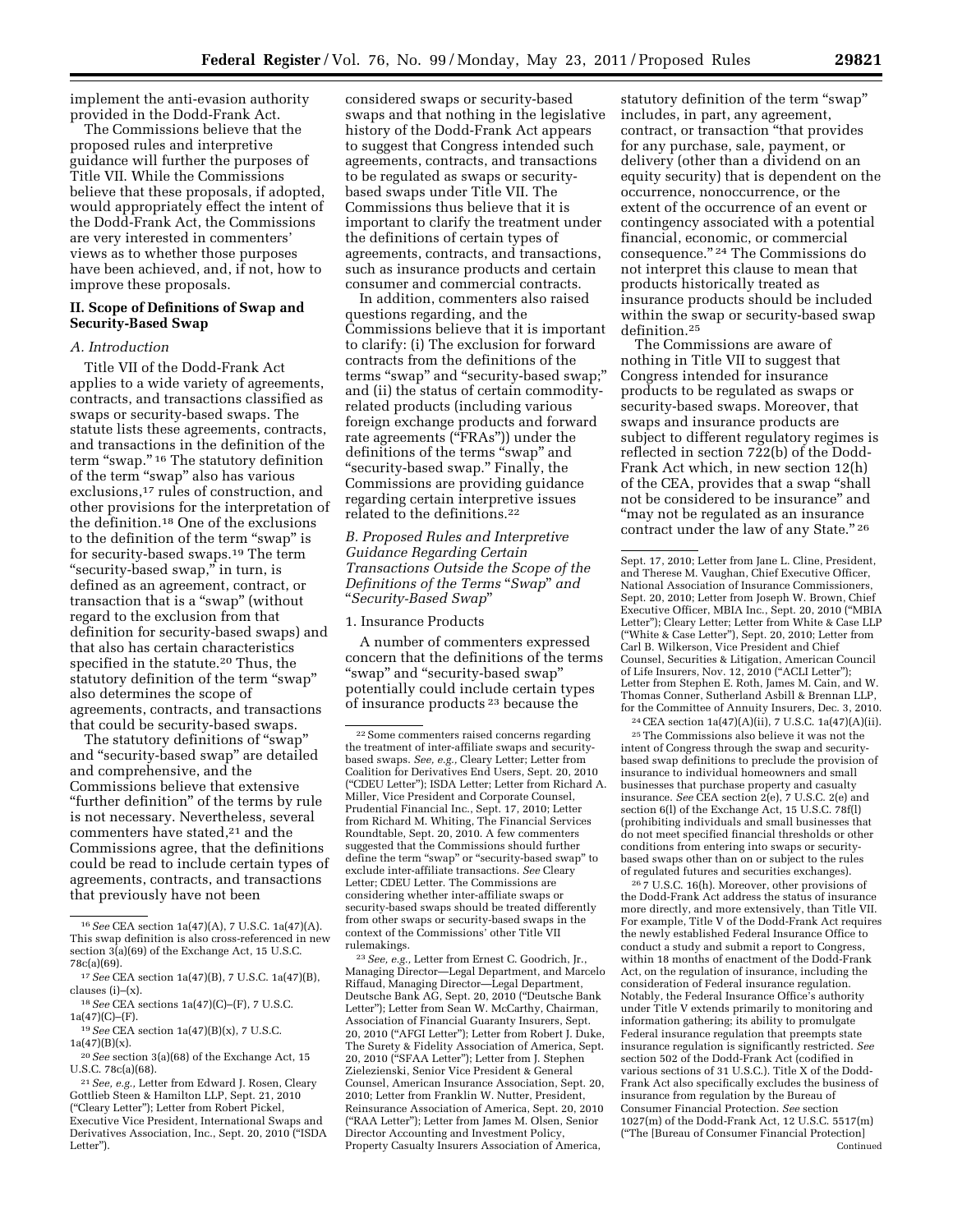Accordingly, the Commissions believe that state or Federally regulated insurance products that are provided by state or Federally regulated insurance companies 27 that otherwise could fall within the definitions should not be considered swaps or security-based swaps so long as they satisfy the proposed rules or comport with the related proposed interpretive guidance.28 At the same time, however, the Commissions are concerned that agreements, contracts, or transactions that are swaps or security-based swaps might be characterized as insurance products to evade the regulatory regime under Title VII of the Dodd-Frank Act. Accordingly, the Commissions are proposing rules and interpretive guidance that would clarify that agreements, contracts, or transactions meeting certain requirements would be considered insurance and not swaps or security-based swaps.

The proposed rules contain two subparts; the first subpart addresses the agreement, contract, or transaction and the second subpart addresses the entity providing that agreement, contract, or transaction. More specifically, with respect to the former, paragraph (i) of proposed rule 1.3(xxx)(4) under the CEA and paragraph (a) of proposed rule 3a69–1 under the Exchange Act would clarify, as discussed in more detail below, that the terms "swap" and ''security-based swap'' would not include an agreement, contract, or transaction that, by its terms or by law, as a condition of performance:

• Requires the beneficiary of the agreement, contract, or transaction to have an insurable interest that is the subject of the agreement, contract, or transaction and thereby carry the risk of loss with respect to that interest continuously throughout the duration of the agreement, contract, or transaction;

• Requires that loss to occur and to be proved, and that any payment or

27As discussed above, the establishment of the Federal Insurance Office under Title V of the Dodd-Frank Act suggests that Federal insurance law could be established in the future. The Commissions believe that the proposed rules should, therefore, include a specific reference to Federal insurance law.

indemnification therefor be limited to the value of the insurable interest;

• Is not traded, separately from the insured interest, on an organized market or over-the-counter; and

• With respect to financial guaranty insurance only, in the event of payment default or insolvency of the obligor, any acceleration of payments under the policy is at the sole discretion of the insurer.

In addition, the second subpart of the proposed rules, in paragraph (ii) of proposed rule 1.3(xxx)(4) under the CEA and paragraph (b) of proposed rule 3a69–1 under the Exchange Act, would require that, in order to be excluded from the swap and security-based swap definitions as an insurance product, the agreement, contract, or transaction must be provided:

• By a company that is organized as an insurance company whose primary and predominant business activity is the writing of insurance or the reinsuring of risks underwritten by insurance companies and that is subject to supervision by the insurance commissioner (or similar official or agency) of any state 29 or by the United States or an agency or instrumentality thereof, and such agreement, contract, or transaction is regulated as insurance under the laws of such state or the United States;

• By the United States or any of its agencies or instrumentalities, or pursuant to a statutorily authorized program thereof; or

• In the case of reinsurance only, by a person located outside the United States to an insurance company that is eligible under the proposed rules, provided that: (i) such person is not prohibited by any law of any state or of the United States from offering such agreement, contract, or transaction to such an insurance company; (ii) the product to be reinsured meets the requirements under the proposed rules to be an insurance product; and (iii) the total amount reimbursable by all reinsurers for such insurance product cannot exceed the claims or losses paid by the cedant.30

In order for an agreement, contract, or transaction to qualify as an insurance product that would not be a swap or

security-based swap: (i) The agreement, contract, or transaction would have to meet the criteria in the first subpart of the proposed rules and (ii) the person or entity providing the agreement, contract, or transaction would have to meet the criteria in the second subpart of the proposed rules.31 The fact that an agreement, contract, or transaction qualifies as an insurance product does not exclude it from the swap or securitybased swap definitions if it is not provided by a qualifying person or entity, nor does the fact that a product is regulated by an insurance regulator exclude it from the swap or securitybased swap definitions if the agreement, contract, or transaction does not satisfy the criteria for insurance set forth in the proposed rules.32

In addition, the Commissions are proposing interpretive guidance to clarify that, independent of paragraph (i) of proposed rule 1.3(xxx)(4) under the CEA and paragraph (a) of proposed rule 3a69–1 under the Exchange Act, certain insurance products do not fall within the swap or security-based swap definitions so long as they are provided in accordance with paragraph (ii) of proposed rule 1.3(xxx)(4) under the CEA and paragraph (b) of proposed rule 3a69–1 under the Exchange Act.

#### (a) Types of Insurance Products 33

Paragraph (i) of proposed rule 1.3(xxx)(4) under the CEA and paragraph (a) of proposed rule 3a69–1 under the Exchange Act would set forth four criteria for an agreement, contract, or transaction to be considered insurance. First, the proposed rules would require that the beneficiary have an ''insurable interest'' underlying the

33*See supra* note 23, regarding comments received addressing this criterion.

may not define as a financial product or service, by regulation or otherwise, engaging in the business of insurance.''); section 1027(f) of the Dodd-Frank Act, 12 U.S.C. 5517(f) (excluding persons regulated by a state insurance regulator, except to the extent they are engaged in the offering or provision of consumer financial products or services or otherwise subject to certain consumer laws as set forth in Title X of the Dodd-Frank Act).

<sup>28</sup>To the extent an insurance product does not fall within the language of the swap definition by its terms, it would not need to satisfy the requirements under the proposed rules in order to avoid being considered a swap or security-based swap.

 $^{29}$  The term "State" is defined in section 3(a)(16) of the Exchange Act to mean ''any State of the United States, the District of Columbia, Puerto Rico, the Virgin Islands, or any other possession of the United States.'' 15 U.S.C. 78c(a)(16). The CFTC is proposing to incorporate this definition into proposed rule 1.3(xxx)(4) for purposes of ensuring consistency between the CFTC and SEC rules further defining the term "swap."

 $^{\rm 30}\!$  The "cedant" is the insurer writing the risk being ceded or transferred to such person located outside the United States.

<sup>31</sup>The Commissions note that certain variable life insurance and annuity products are securities and would not be swaps or security-based swaps regardless of whether they met the requirements under the proposed rules. *See* CEA section 1a(47)(B)(v), 7 U.S.C. 1a(47)(B)(v) (excluding from the definition of "swap" any "agreement, contract, or transaction providing for the purchase or sale of 1 or more securities on a fixed basis that is subject to—(I) the [Securities Act]; and (II) the [Exchange Act]''). *See also SEC* v. *United Benefit Life Ins. Co.,*  387 U.S. 202 (1967) (holding that a ''flexible fund'' annuity contract was not entitled to exemption under section 3(a)(8) of the Securities Act, 15 U.S.C. 77c(a)(8), for insurance and annuities); *SEC* v. *Variable Annuity Life Ins. Co.,* 359 U.S. 65 (1959) (holding that a variable annuity was not entitled to exemption under section 3(a)(8) of the Securities Act, 15 U.S.C. 77c(a)(8), for insurance and annuities).

<sup>32</sup>The Commissions note that Title VII provides flexibility to address the facts and circumstances of new products that may be marketed or sold as insurance, for the purpose of determining whether they satisfy the requirements of the proposed rules, through joint interpretations pursuant to section 712(d)(4) of the Dodd-Frank Act.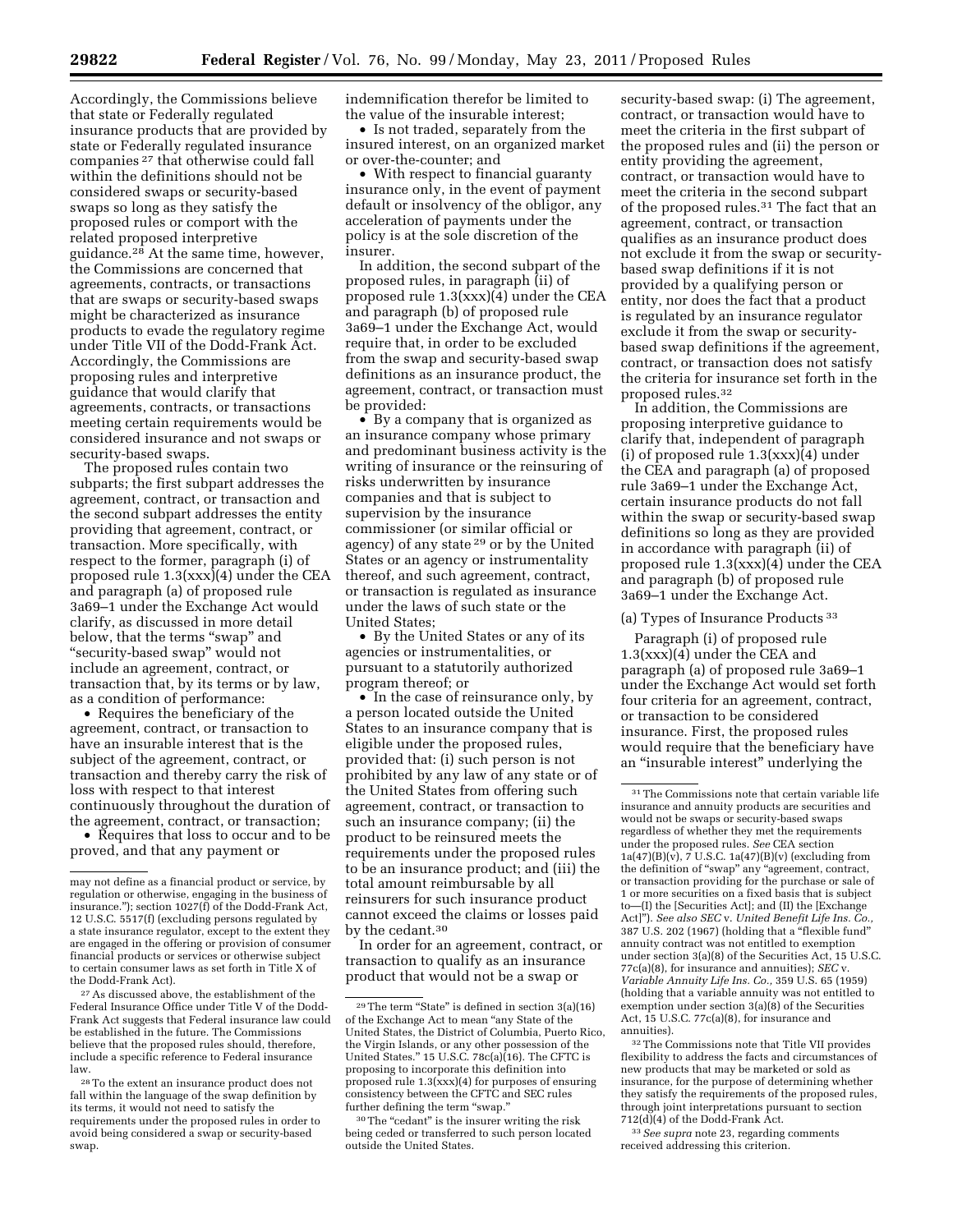agreement, contract, or transaction at every point in time during the term of the agreement, contract, or transaction for that agreement, contract, or transaction to qualify as insurance. The requirement that the beneficiary be at risk of loss (which could be an adverse financial, economic, or commercial consequence) with respect to the interest that is the subject of the agreement, contract, or transaction at all times throughout the term of the agreement, contract, or transaction would ensure that an insurance contract beneficiary has a stake in the interest on which the agreement, contract, or transaction is written.34 Similarly, the provision of the proposed rules that would require the beneficiary to have the insurable interest continuously during the term of the agreement, contract, or transaction is designed to ensure that payment on the insurance product is inextricably connected to both the beneficiary and the interest on which the insurance product is written. In contrast to an insurance product, a CDS (which may be a swap or a security-based swap) does not require the purchaser of protection to hold any underlying obligation issued by the reference entity on which the CDS is written.35

Second, the requirement that an actual loss occur and be proved under the proposed rules similarly would ensure that the beneficiary has a stake in the insurable interest that is the subject of the agreement, contract, or transaction. If the beneficiary can demonstrate actual loss, that loss would ''trigger'' performance by the insurer on the agreement, contract, or transaction such that, by making payment, the insurer is indemnifying the beneficiary for such loss. In addition, limiting any payment or indemnification to the value of the insurable interest aids in distinguishing swaps and security-based swaps (where there is no such limit) from insurance.36

35Standard CDS documentation stipulates that the incurrence or demonstration of a loss may not be made a condition to the payment on the CDS or the performance of any obligation pursuant to the CDS. *See, e.g.,* Int'l Swaps and Derivatives Ass'n, "2003 ISDA Credit Derivatives Definitions," art. 9.1(b)(i) (2003) (''2003 Definitions) (''[T]he parties will be obligated to perform \* \* \* irrespective of the existence or amount of the parties' credit exposure to a Reference Entity, and Buyer need not suffer any loss nor provide evidence of any loss as a result of the occurrence of a Credit Event.'').

36To the extent an insurance product provides for such items as, for example, a rental car for use

Third, the proposed rules would require that the insurance product not be traded, separately from the insured interest, on an organized market or overthe-counter. With limited exceptions,37 insurance products traditionally have been neither entered into on or subject to the rules of an organized exchange nor traded in secondary market transactions (*i.e.,* they are not traded on an organized market or over-thecounter). Whereas swaps and securitybased swaps also generally have not been tradable at-will in secondary market transactions (*i.e.,* on an organized market or over-the-counter) without counterparty consent, the Commissions understand that swaps and security-based swaps are routinely novated or assigned to third parties, usually pursuant to industry standard terms and documents.38 For the foregoing reasons, the Commissions believe that lack of trading separately from the insured interest is a feature of insurance that is useful in distinguishing insurance from swaps and security-based swaps.

Fourth, the proposed rules would address financial guarantee policies, also known as bond insurance or bond wraps.39 Although such products can be economically similar to products such

<sup>37</sup> See, e.g., "Life Settlements Task Force, Staff Report to the United States Securities and Exchange Commission'' (''In an effort to help make the bidding process more efficient and to facilitate trading of policies after the initial settlement occurs, some intermediaries have considered or instituted a trading platform for life settlements.''), available at *[http://www.sec.gov/news/studies/2010/](http://www.sec.gov/news/studies/2010/lifesettlements-report.pdf) [lifesettlements-report.pdf](http://www.sec.gov/news/studies/2010/lifesettlements-report.pdf)* (July 22, 2010).

38*See, e.g.,* Int'l Swaps and Derivatives Ass'n, ''2005 Novation Protocol,'' available at *[http://](http://www.isda.org/2005novationprot/docs/NovationProtocol.pdf) [www.isda.org/2005novationprot/docs/](http://www.isda.org/2005novationprot/docs/NovationProtocol.pdf) [NovationProtocol.pdf](http://www.isda.org/2005novationprot/docs/NovationProtocol.pdf)* (2005); Int'l Swaps and Derivatives Ass'n, ''ISDA Novation Protocol II,'' available at *[http://www.isda.org/isdanovationprotII/](http://www.isda.org/isdanovationprotII/docs/NPII.pdf)  [docs/NPII.pdf](http://www.isda.org/isdanovationprotII/docs/NPII.pdf)* (2005); Int'l Swaps and Derivatives Ass'n, 2003 Definitions, *supra* note 35, Exhibits E (Novation Agreement) and F (Novation Confirmation).

39Several commenters expressed concern that the swap and security-based swap definitions could encompass financial guarantee policies. *See, e.g.,*  AFGI Letter; Letter from James M. Michener, General Counsel, Assured Guaranty, Dec. 14, 2010 (''Assured Guaranty Letter''); MBIA Letter; Letter from the Committee on Futures and Derivatives Regulation of the New York City Bar Association, Sept. 20, 2010. Financial guarantee policies are used by entities such as municipalities to provide greater assurances to potential purchasers of their bonds and thus reduce their interest costs. *See*  ''Report by the United States Securities and Exchange Commission on the Financial Guarantee Market: The Use of the Exemption in section 3(a)(2) of the Securities Act of 1933 for Securities Guaranteed by Banks and the Use of Insurance Policies to Guarantee Debt Securities'' (Aug. 28, 1987).

as CDS, they have certain key characteristics that distinguish them from swaps and security-based swaps.40 For example, under a financial guarantee policy, the insurer typically is required to make timely payment of any shortfalls in the payment of scheduled interest to the holders of the underlying guaranteed obligation. Also, for particular bonds that are covered by a financial guarantee policy, the indenture, related documentation, and/ or the financial guarantee policy will provide that a default in payment of principal or interest on the underlying bond will not result in acceleration of the obligation of the insurer to make payment of the full amount of principal on the underlying guaranteed obligation unless the insurer, in its sole discretion, opts to make payment of principal prior to the final scheduled maturity date of the underlying guaranteed obligation. Conversely, under a CDS, a protection seller frequently is required to make payment of the relevant settlement amount to the protection buyer upon demand by the protection buyer after any credit event involving the issuer.41

The Commissions do not believe that financial guarantee policies, in general, should be regulated as swaps or security-based swaps. However, because of the close economic similarity of financial guarantee insurance policies guaranteeing payment on debt securities to CDS, the Commissions also are proposing that, in addition to the criteria noted above with respect to insurance generally, financial guarantee policies also would have to satisfy the requirement that they not permit the beneficiary of the policy to accelerate the payment of any principal due on the debt securities. This requirement would further distinguish financial guarantee policies from CDS because, as discussed above, the latter generally requires payment of the relevant settlement amount on the CDS after demand by the protection buyer.

<sup>34</sup>Requiring that a beneficiary of an insurance policy have a stake in the interest traditionally has been justified on public policy grounds. For example, a beneficiary that does not have a property right in a building might have an incentive to profit from arson.

while the car that is the subject of an automobile insurance policy is being repaired, the Commissions would consider such items as constituting part of the value of the insurable interest.

<sup>40</sup>*See, e.g.,* AFGI Letter (explaining the differences between financial guaranty policies and CDS); Letter from James M. Michener, General Counsel, Assured Guaranty, Sept. 13, 2010 (noting that the Financial Accounting Standards Board has issued separate guidance on accounting for financial guaranty insurance and CDS); Deutsche Bank Letter (noting that financial guaranty policies require the incurrence of loss for payment, whereas CDS do not).

<sup>41</sup>While a CDS requires payment in full on the occurrence of a credit event, the Commissions recognize that there are other financial instruments, such as corporate guarantees of commercial loans and letters of credit supporting payments on loans or debt securities, that allow for acceleration of payment obligations without such guarantees or letters of credit being swaps or security-based swaps.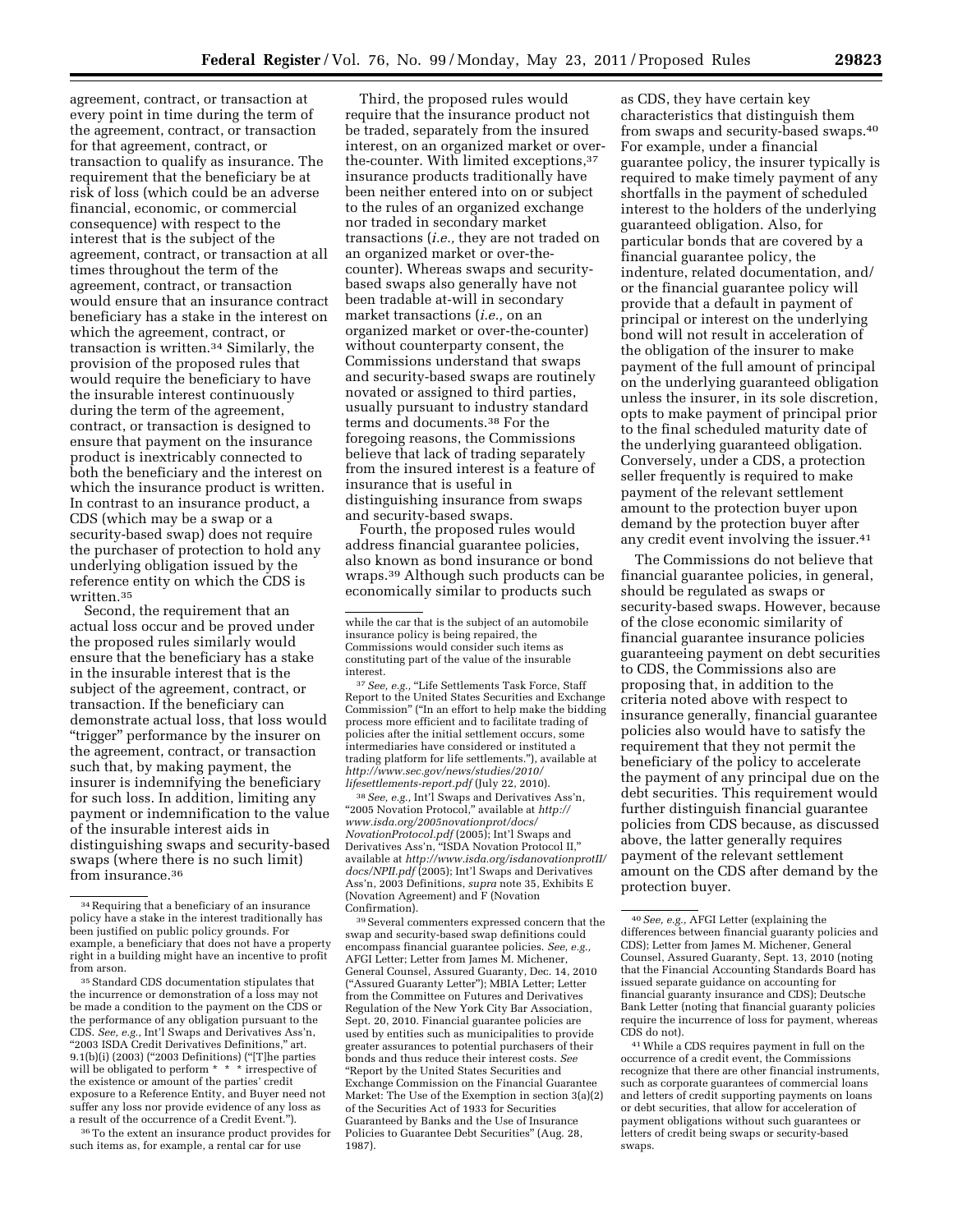The Commissions believe that requiring all of the criteria in paragraph (i) of proposed rule 1.3(xxx)(4) under the CEA and paragraph (a) of proposed rule 3a69–1 under the Exchange Act would help limit the application of the proposed rules to products appropriately regulated as insurance and provide that products appropriately subject to the regulatory regime under Title VII of the Dodd-Frank Act are regulated as swaps or security-based swaps. As a result, the Commissions believe that these requirements would help prevent the proposed rules from being used to circumvent the applicability of the swap and securitybased swap regulatory regimes under Title VII.

However, the Commissions are considering an additional criterion as well. One ANPR commenter suggested that the proposed rules require that, in order to qualify as insurance that is excluded from the swap definition, payment on an agreement, contract, or transaction not be based on the price, rate, or level of a financial instrument, asset, or interest or any commodity.42 Such a requirement could help to prevent swaps from being executed in the guise of insurance in order to avoid the regulatory regime established by Title VII. It may ensure that an agreement, contract, or transaction is not treated as insurance if it is used for speculative purposes or to influence prices in derivatives markets. Yet, another ANPR commenter stated that such a requirement for an agreement, contract, or transaction to qualify as insurance rather than a swap ''is not consistent with common variable life insurance and variable annuity products, which deliver insurance guarantees that do vary with the performance of specified assets." 43

The Commissions request comment on whether, in order for an agreement, contract, or transaction to be considered insurance pursuant to paragraph (i) of proposed rule 1.3(xxx)(4) under the CEA and paragraph (a) of proposed rule 3a69–1 under the Exchange Act, the Commissions should require that payment not be based on the price, rate, or level of a financial instrument, asset, or interest or any commodity. If so, the Commissions also request comment on whether variable annuity contracts (where the income is subject to tax treatment under section 72 of the Internal Revenue Code) and variable universal life insurance should be excepted from such a requirement.<sup>44</sup>

Although the proposed criteria should appropriately identify agreements, contracts, and transactions that should be considered to be insurance, the Commissions also are proposing interpretive guidance that certain enumerated types of insurance products are outside the scope of the statutory definitions of swap and security-based swap under the Dodd-Frank Act. These products are surety bonds, life insurance, health insurance, long-term care insurance, title insurance, property and casualty insurance, and annuity products the income on which is subject to tax treatment under section 72 of the Internal Revenue Code.45 The Commissions believe that these enumerated insurance products do not bear the characteristics of the transactions that Congress subjected to the regulatory regime for swaps and security-based swaps under the Dodd-Frank Act.46 As a result, excluding these enumerated insurance products should appropriately place traditional insurance products outside the scope of the swap and security-based swap definitions. Such insurance products, however, would need to be provided in accordance with paragraph (ii) of proposed rule 1.3(xxx)(4) under the CEA and paragraph (b) of proposed rule 3a69–1 under the Exchange Act, as discussed below, and such insurance products would need to be regulated as insurance.

#### (b) Providers of Insurance Products

The second subpart of the proposed rules, in paragraph (ii) of proposed rule 1.3(xxx)(4) under the CEA and paragraph (b) of proposed rule 3a69–1 under the Exchange Act, would require that, in addition to meeting the product requirements discussed above (or being subject to the interpretive guidance regarding enumerated insurance products provided above) the agreement, contract, or transaction be provided by a person or entity that meets certain criteria. Generally, the product would have to be provided by a company that is organized as an insurance company whose primary and predominant business activity is the writing of insurance or the reinsuring of risks underwritten by companies whose insurance business is subject to supervision by the insurance commissioner (or similar official or

agency) of any state 47 or by the United States or an agency or instrumentality thereof, and such agreement, contract, or transaction is regulated as insurance under the laws of such state or of the United States.48

The requirement that the agreement, contract, or transaction be provided by a state or Federally regulated insurance company would help ensure that entities that are not regulated under insurance laws are not able to avoid regulation under Title VII of the Dodd-Frank Act as well. The Commissions believe that this requirement also should help prevent regulatory gaps that otherwise might exist between insurance regulation and the regulation of swaps and security-based swaps.

The proposed rules also would require that the agreement, contract, or transaction provided by the insurance company be regulated as insurance under the laws of the state in which it is regulated or the United States. The purpose of this proposed requirement is that an agreement, contract, or transaction that satisfies the other conditions of the proposed rules must be subject to regulatory oversight as an insurance product. As a result of the requirement that an insurance regulator must have determined that the agreement, contract, or transaction being sold is insurance (*i.e.,* because state insurance regulators are banned from regulating swaps as insurance),49 the Commissions believe that this condition would help prevent products that are swaps or security-based swaps from being characterized as insurance products in order to evade the regulatory regime under Title VII of the Dodd-Frank Act.

The Commissions also believe that it is appropriate to exclude insurance that is issued by the United States or any of its agencies or instrumentalities, or pursuant to a statutorily authorized program thereof, from regulation as swaps or security-based swaps. Such

49*See* section 722(b) of the Dodd-Frank Act.

<sup>42</sup>*See* Cleary Letter.

<sup>43</sup>*See* ACLI Letter.

<sup>44</sup> 26 U.S.C. 72. *See also supra* note 31.

<sup>45</sup> *Id.* 

<sup>46</sup>The list of enumerated insurance products is generally consistent with the provisions of section 302(c)(2) of the Gramm-Leach-Bliley Act (''GLBA''), 15 U.S.C. 6712(c)(2), which addresses insurance underwriting in national banks.

<sup>47</sup>*See supra* note 29, regarding the definition of "State" contained in the proposed rules.

<sup>48</sup>This paragraph of the proposed rules is substantially similar to the definition of an insurance company under the Federal securities laws. *See* section 2(a)(13) of the Securities Act, 15 U.S.C. 77b(a)(13); section 2(a)(17) of the Investment Company Act of 1940, 15 U.S.C. 80a–2(a)(17). These definitions also include reinsurance companies. In order to ensure regulatory consistency, the Commissions believe that it is appropriate to include substantially the same definition of an insurance company as currently exists elsewhere in the Federal securities laws, but the Commissions are requesting comment regarding the role played by a receiver or similar official or any liquidating agent for such insurance company, in its capacity as such, rather than proposing this provision of the insurance company definition.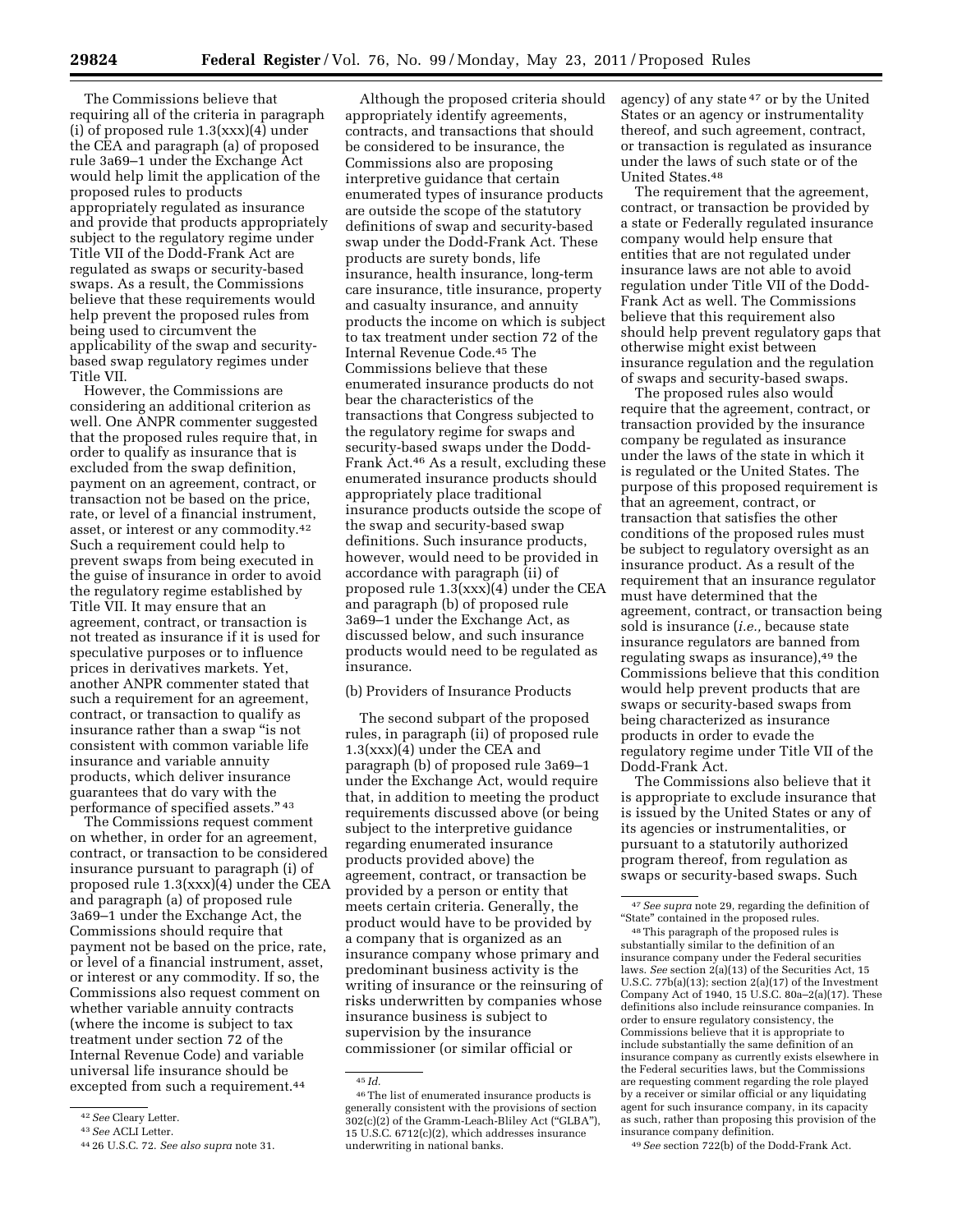insurance would include, for example, Federal insurance of savings in banks, savings associations, and credit unions; catastrophic crop insurance; flood insurance; Federal insurance of certain pension obligations; and terrorism risk insurance. Accordingly, the proposed rules would provide that products meeting the criteria discussed above that are required for an agreement, contract, or transaction to qualify as insurance are excluded from the swap and security-based swap definitions if they are provided by the Federal government or pursuant to a statutorily authorized program thereof.

Finally, the Commissions believe that where an agreement, contract, or transaction qualifies as insurance excluded from the swap and securitybased swap definitions, the lawful reinsurance of that agreement, contract, or transaction similarly should be excluded. Such reinsurance would be excluded from the definitions even if the reinsurer is located abroad and is not state or Federally regulated. Accordingly, the proposed rules would provide that an agreement, contract, or transaction of reinsurance would be excluded from the swap and securitybased swap definitions if it is provided by a person located outside the United States, if such person is not prohibited by any law of any state or the United States from offering such reinsurance to a state or Federally regulated insurance company, so long as the product to be reinsured meets the requirements under the proposed rules to be an insurance product, and the total amount reimbursable by all reinsurers for such insurance product cannot exceed the claims or losses paid by the cedant.

The proposed rules would cover only an agreement, contract, or transaction by an insurance company and would not affect the characterization of the asset that is being insured. For example, if an agreement, contract, or transaction insures or guarantees the payment on a security, the security would remain subject to all applicable securities laws. The guarantee agreement, contract, or transaction, however, would not be regulated as a swap or security-based swap if it meets all of the requirements of the proposed rules.50

One commenter has stated that monoline insurance companies (also called financial guarantors) continue to guarantee payments under interest rate

swaps related to municipal debt.<sup>51</sup> The CFTC believes that an insurance ''wrap'' of a swap may not be sufficiently different from the underlying swap to suggest that Congress intended the former to fall outside the definition of the term "swap" in Title VII.

The SEC, however, believes that, where an agreement, contract, or transaction is a security-based swap, the insurance of that security-based swap should not be regulated pursuant to Title VII, provided that the insurance meets the proposed requirements discussed above.<sup>52</sup>

The Commissions request comment on this issue generally, and also on the particular questions set forth in the Request for Comment section below.

The Commissions also are considering whether the issuer of such insurance (or guarantee) in respect of swaps or security-based swaps entered into by an affiliate or third party could be considered to be a major swap participant or major security-based swap participant. The Commissions have requested comment in the proposing release for the definitions of the terms "major swap participant" and ''major security-based swap participant''.53

#### Request for Comment

1. The Commissions request comment on all aspects of proposed rule 1.3(xxx)(4) under the CEA and proposed rule 3a69–1 under the Exchange Act and the interpretive guidance in this section.

2. Do the proposed criteria for identifying an agreement, contract, or transaction that would not fall within the swap or security-based swap definitions appropriately encompass insurance and reinsurance products? If not, what types of insurance or reinsurance products are not encompassed, and why?

3. Are there certain products that are commonly known as swaps or securitybased swaps, or that more appropriately should be considered swaps or securitybased swaps, that could satisfy the criteria in proposed rule 1.3(xxx)(4) under the CEA and proposed rule 3a69– 1 under the Exchange Act?

4. Is the proposed requirement that the beneficiary of an agreement, contract, or transaction have an insurable interest that is the subject of the agreement, contract, or transaction, and thereby carry the risk of loss with respect to that interest continuously throughout the duration of the agreement, contract, or transaction in order for the agreement, contract, or transaction not to fall within the swap or security-based swap definition, an effective criterion in determining whether a product is insurance? Why or why not?

5. Is the proposed requirement that loss occur and be proved, and that any payment or indemnification therefor be limited to the value of the insurable interest, in order for an agreement, contract, or transaction not to fall within the swap or security-based swap definition, an effective criterion in determining whether a product is insurance? Why or why not? Is the requirement that any payment or indemnification for proved loss be limited to the value of the insurable interest consistent with conventional insurance analysis across a broad range of products (including traditional property and casualty products)? Are there particular products where such a limitation would not be appropriate? If so, please provide a detailed description of such products and why such a limitation would not be appropriate.

6. Is the proposed requirement that the agreement, contract, or transaction is not traded, separately from the insured interest, on an organized market or overthe-counter, an effective criterion in determining whether a product is insurance? Why or why not?

7. Should the Commissions add, as a requirement for an insurance agreement, contract, or transaction to not be characterized as a swap, that the agreement, contract, or transaction not be based on the price, rate, or level of a financial instrument, asset, or interest or any commodity? Would such a requirement be an effective criterion in distinguishing insurance from swaps and security-based swaps? Why or why not? If so, should the Commissions add any carve outs from the requirement, such as, for example, variable universal life insurance, or annuity contracts where the income is subject to tax treatment under section 72 of the Internal Revenue Code? Why or why not? Would such a requirement help preclude the use of the proposed rules for products that are swaps or securitybased swaps? Why or why not? Would such a requirement preclude the use of the proposed rules for products that currently are insurance? If so, what

<sup>50</sup>The guarantee agreement, contract, or transaction, however, could itself be a security that is subject to the Federal securities laws.'' *See, e.g.,*  section 2(a)(1) of the Securities Act, 15 U.S.C. 77b(a)(1) (including in the statutory definition of "security" a guarantee of a security).

<sup>51</sup>*See* Letter from Bruce E. Stern, Chairman, Association of Financial Guaranty Insurers Government Affairs Committee, Feb. 18, 2011, at 11–12 (''[F]inancial guarantors have often guaranteed, through the issuance of a financial guaranty insurance policy, the obligations of unaffiliated parties under swaps with other unaffiliated parties. These insurance policies typically cover obligations of municipalities under interest rate or basis swaps relating to bonds issued by municipalities or in connection with asset backed securities.'').

<sup>52</sup>*See supra* note 32.

<sup>53</sup>*See* proposed Entity Definitions, *supra* note 12.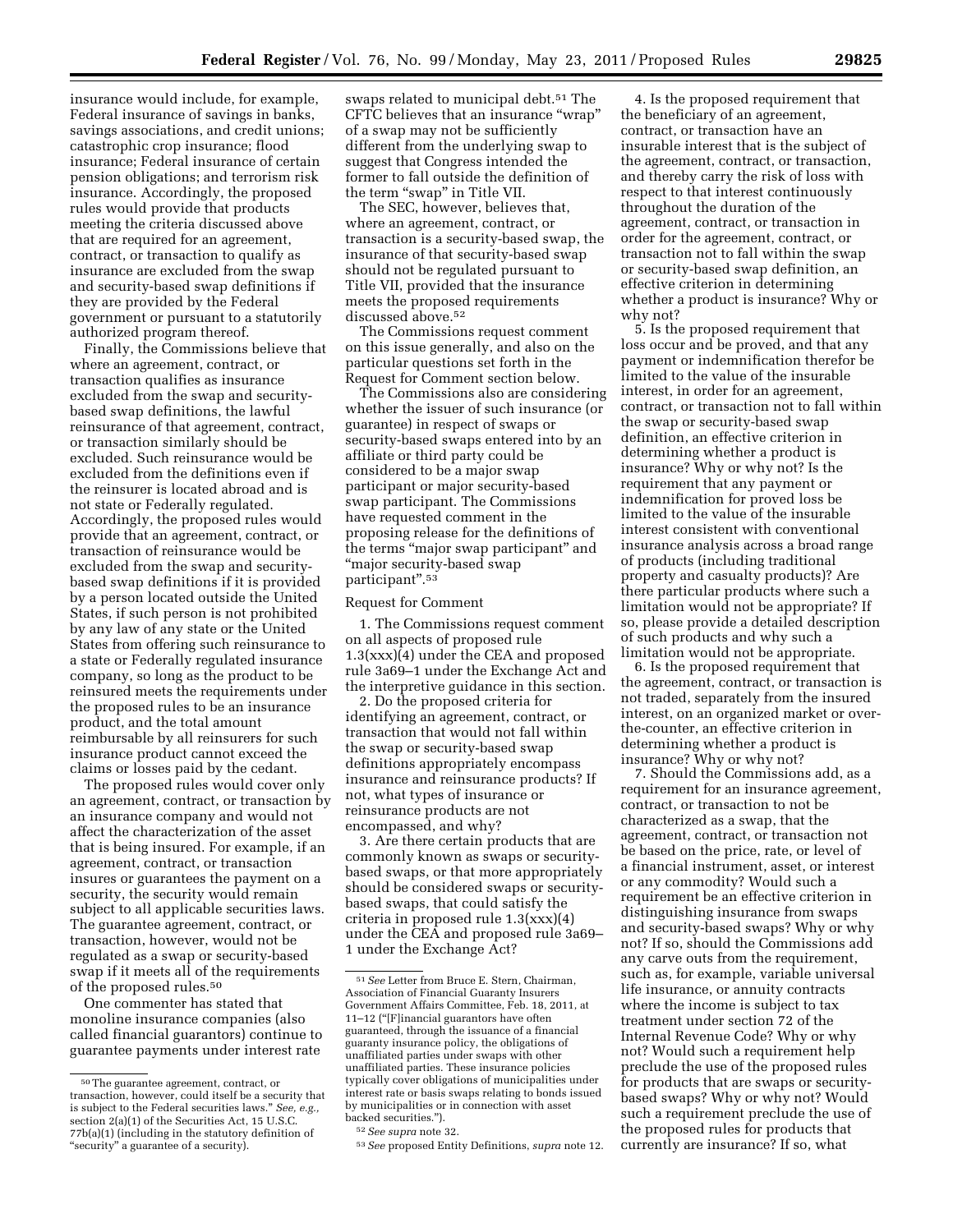insurance products would be precluded by such a requirement, and how? How are insurance payments determined today?

8. Is the proposed requirement that, with respect to financial guaranty insurance, in the event of payment default or insolvency of the obligor, any acceleration of payments under the policy be at the sole discretion of the insurer an effective criterion in determining whether a financial guaranty policy is insurance that does not fall within the swap or securitybased swap definition? Why or why not?

9. Does the interpretive guidance proposed in this section appropriately identify certain enumerated insurance products as traditional insurance products that would not fall within the swap or security-based swap definition if the provider of the product satisfies the requirements of the proposed rules? Why or why not? Is the interpretive guidance proposed in this section sufficient? Why or why not? Are there additional types of traditional insurance that should be similarly enumerated? If so, which ones and why? Could the exclusion of any of the enumerated insurance products serve to exclude products that should be regulated as swaps or security-based swaps? If so, which ones and why? Should the enumerated insurance products be required to be provided in accordance with paragraph (ii) of proposed rule 1.3(xxx)(4) under the CEA and paragraph (b) of proposed rule 3a69–1 under the Exchange Act? Why or why not? If not, please provide a detailed explanation of the insurance products that should not be subject to these requirements. Are there insurance products currently offered that do not meet these criteria? If so, please provide details regarding such products and their providers.

10. The Commissions are proposing guidance that certain enumerated types of insurance products, including property and casualty insurance, are outside the scope of the statutory definitions of the terms "swap" and ''security-based swap'' under the Dodd-Frank Act. The Commissions request comment generally as to the proposed guidance regarding property and casualty insurance. The CFTC also requests comment on whether the products specified in section 302(c)(2) of the GLBA, which names certain insurance products, including private passenger or commercial automobile, homeowners, mortgage, commercial multiperil, general liability, professional liability, workers' compensation, fire and allied lines, farm owners multiperil, aircraft, fidelity, surety, medical malpractice, ocean marine, inland marine, and boiler and machinery insurance, should be considered traditional property and casualty insurance. Why or why not? If so, please provide an explanation of the product and how it differs from transactions that should be subject to the swap regulatory regime of the Dodd-Frank Act. The SEC also requests comment on whether the products specified in section 302(c)(2) of the GLBA should be enumerated in the Commissions' proposed guidance regarding property and casualty insurance as outside of the scope of the swap and security-based swap definitions? Are there other categories of traditional property and casualty insurance that should be specifically enumerated? If so, please provide a detailed description of such other categories of property and casualty insurance that should be specifically identified, and why. If there are certain types of property and casualty insurance that fall within the swap definition, will that affect the ability of persons, including consumers and businesses, to protect their properties against losses? If so, please provide a detailed explanation.

11. Are there situations in which an insurance product may be assigned to another party that are not addressed by the criteria in proposed rule  $1.3(xxx)(4)$ under the CEA and proposed rule 3a69– 1 under the Exchange Act? Is additional clarification necessary to address such situations? If so, what clarification?

12. Is the proposed requirement that the agreement, contract, or transaction be provided by a company that is organized as an insurance company whose primary and predominant business activity is the writing of insurance or the reinsuring of risks underwritten by insurance companies and that is subject to supervision by the insurance commissioner (or similar official or agency) of any state, as defined in section 3(a)(16) of the Exchange Act, or by the United States or an agency or instrumentality thereof, and that the agreement, contract, or transaction be regulated as insurance under the laws of such state or of the United States, an effective criterion in determining whether an agreement, contract, or transaction falls within the swap or security-based swap definition? Does it sufficiently preclude the use of the proposed rules by unregulated entities? Why or why not? Does it sufficiently prevent evasion of the requirements of Title VII with respect to agreements, contracts, or transactions that are swaps or security-based swaps? Why or why not?

13. Are there circumstances under which a receiver or similar official or any liquidating agency for a state or Federally regulated insurance company, acting in its capacity as such, would be providing insurance rather than administering an insurance product that is provided by an insurance company? Please provide a detailed explanation of any such circumstances. If there are such circumstances, should the proposed rules include a provision that an agreement, contract, or transaction that satisfies the criteria of insurance but that is provided by a receiver or similar official or any liquidating agency for a state or Federally regulated insurance company, in its capacity as such, qualify as insurance that is excluded from the swap and securitybased swap definition? Why or why not?

14. Do the proposed rules appropriately treat an agreement, contract, or transaction that satisfies the criteria of insurance but that is provided by the United States or any of its agencies or instrumentalities, or pursuant to a statutorily authorized program thereof, as insurance that is excluded from the swap and securitybased swap definition? Why or why not? Are there other types of government-issued insurance products that are not covered by paragraph (ii) of proposed rule 1.3(xxx)(4) under the CEA and paragraph (b) of proposed rule 3a69–1 under the Exchange Act? Do states or state agencies or instrumentalities provide insurance products? Should the proposed requirement also include a provision that the agreement, contract, or transaction can be provided by any state or any of its agencies or instrumentalities, or pursuant to a statutorily authorized program thereof? Why or why not?

15. Do the proposed rules appropriately treat reinsurance by a person located outside the United States of a product meeting the requirements for insurance under the proposed rules, so long as the total amount reimbursable by all of the reinsurers for such insurance product cannot exceed the claims or losses paid by the cedant, as insurance excluded from the swap and security-based swap definitions if such person is not prohibited by any law of any state or of the United States from offering such reinsurance to a state or Federally regulated insurance company? Do these provisions of the proposed rules sufficiently prevent evasion of the requirements of Title VII with respect to agreements, contracts, or transactions that are swaps or security-based swaps? Why or why not?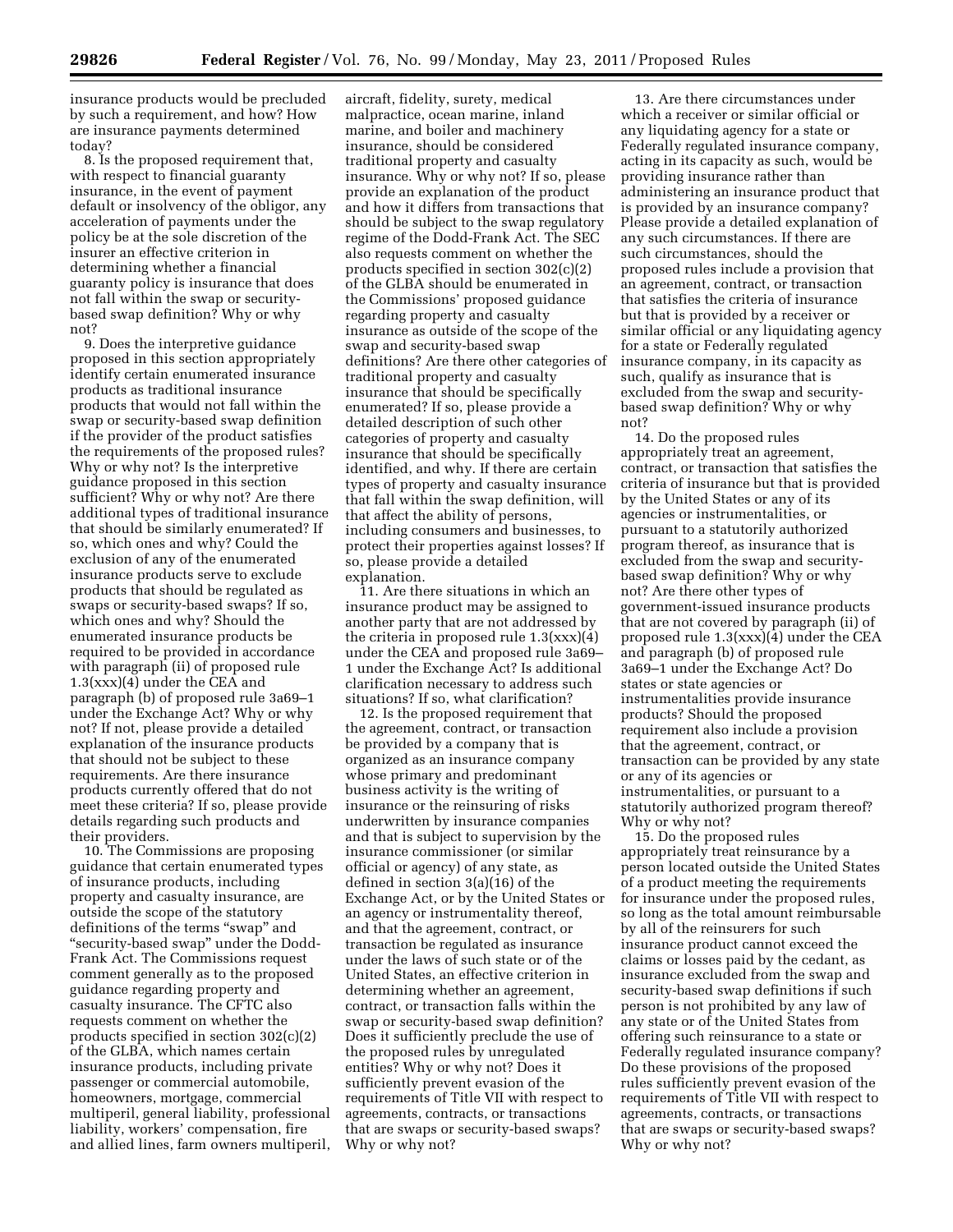16. Are there additional criteria for identifying contracts, agreements, or transactions that are insurance and not swaps or security-based swaps that the Commissions should consider? Please provide detailed information and empirical data, to the extent possible, supporting any suggested criteria.

17. Should the proposed rules relating to insurance include a provision related to whether a product is recognized at fair value on an ongoing basis with changes in fair value reflected in earnings under U.S. generally accepted accounting principles? If so, what specific challenges may be encountered in light of the proposed Accounting Standards Update ''Accounting for Financial Instruments and Revisions to the Accounting for Derivative Instruments and Hedging Activities,'' issued by the Financial Accounting Standards Board (''FASB'') on May 26, 2010? Is recognizing a product at fair value on an ongoing basis (with changes in fair value reflected in earnings) inconsistent with treating such a product as insurance rather than a swap or security-based swap? Why or why not? Please provide examples of specific products and their correct accounting treatment under U.S. generally accepted accounting principles.

18. Where an agreement, contract, or transaction falls within the swap definition, should insurance of that agreement, contract, or transaction also be included in the swap definition? Why or why not? Is the insurance wrap of a swap sufficiently different (economically or otherwise) from the swap that is insured? Why or why not? Would the regulation of such swap ''wraps'' as swaps impose costs on or otherwise impact the underlying cash markets (*e.g.,* the ability to issue, and cost of issuing, municipal debt)? Please quantify to the extent possible. Would treating such ''wraps'' as insurance falling outside the swap definition frustrate or undermine Title VII's objectives in regulating the swap markets in any way? Why or why not? Please provide empirical data and analysis to the extent possible.

19. Where an agreement, contract, or transaction falls within the securitybased swap definition, should the insurance of that agreement, contract, or transaction also be included in the security-based swap definition? Why or why not? Would the regulation of insurance on a security-based swap as a security-based swap under Title VII impose costs or otherwise impact the underlying cash markets (*e.g.,* the ability to issue, and cost of issuing, municipal debt)? Please quantify to the extent possible. Would regulating such

products as insurance rather than as security-based swaps frustrate or undermine Title VII's objectives in regulating the security-based swap and swap markets? Why or why not? Please provide a detailed explanation and empirical data to the extent possible.

20. Should the proposed rules include a provision similar to section 302(c)(1) of the GLBA 54 that would provide that any product regulated as insurance before July 21, 2010 (the date the Dodd-Frank Act was signed into law) and provided in accordance with paragraph (ii) of proposed rule 1.3(xxx)(4) under the CEA and paragraph (b) of proposed rule 3a69–1 would be considered insurance and not fall within the swap definition? Why or why not? Should different criteria apply to products regulated as insurance before July 21, 2010? Why or why not? If so, please provide a detailed description of what different criteria should apply.

21. The Commissions understand that swap guarantees may be offered by noninsurance companies. Should the Commissions provide guidance as to whether swap or security-based swap guarantees (that are not guarantees or insurance policies offered by insurance companies discussed above) should be considered swaps or security-based swaps? Why or why not?

### 2. The Forward Contract Exclusion

The definitions of the terms ''swap'' and ''security-based swap'' do not include forward contracts. They exclude ''any sale of a nonfinancial commodity or security for deferred shipment or delivery, so long as the transaction is intended to be physically settled''.55 Commenters have requested guidance from the Commissions regarding the scope of this exclusion. The Commissions believe it is appropriate to provide guidance to market participants regarding the applicability of the exclusion from the definitions of swap and security-based swap for forward contracts with respect to nonfinancial commodities 56 and securities.

(a) Forward Contracts in Nonfinancial Commodities

The wording of the forward contract exclusion from the swap definition with respect to nonfinancial commodities is similar, but not identical, to the forward contract exclusion from the definition of "future delivery" in the CEA, which excludes "any sale of any cash

commodity for deferred shipment or delivery''.57 Several ANPR commenters expressed the view that, with respect to nonfinancial commodities, the forward contract exclusion from the swap definition should be interpreted in the same manner as the CFTC has interpreted the forward contract exclusion from the term ''future delivery'' and, in particular, that the CFTC's ''Brent Interpretation'' 58 should apply to "book out" transactions for purposes of the forward exclusion from the swap definition.59 The CFTC believes that clarification of the scope of the forward contract exclusion from the swap definition with respect to nonfinancial commodities is appropriate.60

57CEA section 1a(27), 7 U.S.C. 1a(27). The CEA does not define the term ''futures contract.'' Rather, the CEA refers to a futures contract as a ''contract of sale of a commodity for future delivery.'' *See, e.g.,*  CEA section 2(a)(1)(A), 7 U.S.C. 2(a)(1)(A) (providing the CFTC with exclusive jurisdiction over ''contracts of sale of a commodity for future delivery'' (other than security futures) traded or executed on, among other things, a designated contract market (''DCM'')); CEA section 4(a), 7 U.S.C. 6(a) (a "contract for the purchase or sale of a commodity for future delivery'' other than a contract made on an exchange located outside the United States must be conducted on or subject to the rules of, among other things, a DCM). Accordingly, by excluding forward contracts from the CEA's definition of the term "future delivery, the CEA provides that a forward contract is not a contract of sale of a commodity for future delivery and, hence, not a futures contract.

58Statutory Interpretation Concerning Forward Transactions, 55 FR 39188, Sept. 25, 1990 (''Brent Interpretation'').

59*See* Letter from Joanne T. Medero, Managing Director, BlackRock, Sept. 20, 2010 (''BlackRock Letter''), Letter from Matt Schatzman, Senior Vice President, Energy Marketing, BG Americas and Global LNC, Sept. 20, 2010 (''BG Letter''); Cleary Letter; Letter from Edward W. Gallagher, President, Dairy Risk Management Services, a division of Dairy Farmers of America, Inc., Sept. 20, 2010 (''DFA Letter''); Letter from Eric Dennison, Sr. Vice President and General Counsel, Stephanie Miller, Assistant General Counsel—Commodities, and Bill Hellinghausen, Director of Regulatory Affairs, EDF Trading North America, LLC, Sept. 20, 2010 (''EDF Letter''); Richard F. McMahon, Jr., Executive Director, Edison Electric Institute, Sept. 20, 2010 (''EEI Letter''); Letter from John M. Damgard, President, Futures Industry Association, Sept. 20, 2010 (''FIA Letter''); Letter from Richard Ostrander, Managing Director and Counsel, Morgan Stanley, Sept. 20, 2010 (''Morgan Stanley Letter''); Letter of Michael Greenberger, JD, Law School Professor, University of Maryland School of Law, Sept. 20, 2010 (''University of Maryland Letter''); R. Michael Sweeney, Jr., Mark W. Menezes, and David T. McIndoe, Hunton & Williams, LLP, on behalf of the Working Group of Commercial Energy Firms, Sept, 20, 2010 (''WGCEF Letter''); Letter from Paul H. Stebbins, Chairman and Chief Executive Officer, World Fuel Services Corporation, Sept. 17, 2010 (''World Fuel Letter'').

60As discussed in part II.D.1 below, the terminology and documentation used by the parties are not dispositive of whether a particular agreement, contract, or transaction is a swap or security-based swap under the CEA or Exchange Act. Thus, if an agreement, contract, or transaction Continued

<sup>54</sup> 15 U.S.C. 6712(c)(1).

<sup>55</sup>CEA section 1a(47)(B)(ii), 7 U.S.C. 1a(47)(B)(ii). 56The discussion in subsections (a) and (b) of this section applies solely to the exclusion of nonfinancial commodity forwards from the swap definition in the Dodd-Frank Act.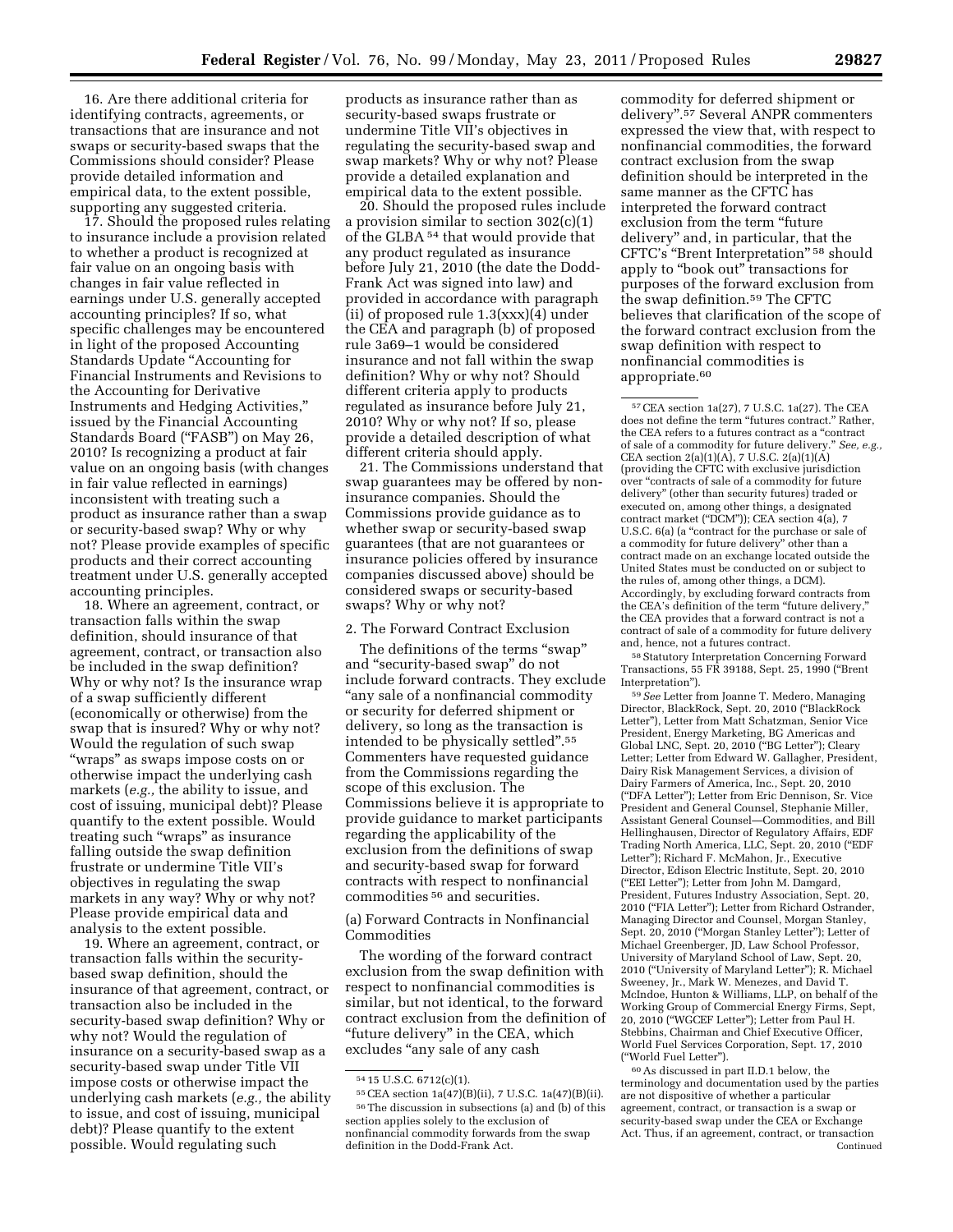Forward contracts with respect to nonfinancial commodities are commercial merchandising transactions. The primary purpose of the contract is to transfer ownership of the commodity and not to transfer solely its price risk. The CFTC has noted:

The underlying postulate of the [forward] exclusion is that the [CEA's] regulatory scheme for futures trading simply should not apply to private commercial merchandising transactions which create enforceable obligations to deliver but in which delivery is deferred for reasons of commercial convenience or necessity.61

The CFTC believes that the forward contract exclusion in the Dodd-Frank Act with respect to nonfinancial commodities should be read consistently with this established, historical understanding that a forward contract is a commercial merchandising transaction.

Many commenters discussed the issue of whether the requirement in the Dodd-Frank Act that a transaction be ''intended to be physically settled'' in order to qualify for the forward exclusion from the swap definition with respect to nonfinancial commodities reflects a change in the standard for determining whether a transaction is a forward contract.62 Because a forward

61Brent Interpretation, *supra* note 58, at 39190. The CFTC has reiterated this view in more recent adjudicative orders. *See, e.g., In re Grain Land Coop.,* [2003–2004 Transfer Binder] Comm. Fut. L. Rep. (CCH) ¶ 29,636 (CFTC Nov. 25, 2003); *In re Competitive Strategies for Agric., Ltd.,* [2003–2004 Transfer Binder] Comm. Fut. L. Rep. (CCH) ¶ 29,635 (CFTC Nov. 25, 2003). Courts have expressed this view as well. *See, e.g., Salomon Forex, Inc.* v. *Tauber,* 8 F.3d 966, 971 (4th Cir. 1993) (''[C]ash forwards are generally individually negotiated sales \* \* \* in which actual delivery of the commodity is anticipated, but is deferred for reasons of commercial convenience or necessity.''); *CFTC* v. *Int'l Fin. Serv. (N.Y.),* 323 F. Supp. 2d 482, 495 (S.D.N.Y. 2004). *See also CFTC* v. *Co Petro Mktg. Grp., Inc., 680 F.2d 573, 579–580 (9th Cir. 1982); CFTC* v. *Noble Metals Int'l, Inc.,* 67 F.3d 766, 772– 773 (9th Cir. 1995; *CFTC* v. *Am. Metal Exch. Corp.,*  693 F. Supp. 168, 192 (D.N.J. 1988); *CFTC* v. *Morgan, Harris & Scott, Ltd.,* 484 F. Supp. 669, 675 (S.D.N.Y. 1979) (forward contract exclusion does not apply to speculative transactions in which delivery obligations can be extinguished under the terms of the contract or avoided for reasons other than commercial convenience or necessity).

62*See, e.g.,* BG Letter (forward exclusion for swaps should be consistent with the forward exclusion from futures); BlackRock Letter (the CFTC should interpret ''intended to be physically settled'' consistently with existing CFTC principles, including book outs); DFA Letter (forward exclusion for swaps should be interpreted

contract is a commercial merchandising transaction, intent to deliver historically has been an element of the CFTC's analysis of whether a particular contract is a forward contract. $63$  In assessing the parties' expectations or intent regarding delivery, the CFTC consistently has applied a ''facts and circumstances'' test.64 Therefore, the CFTC reads the ''intended to be physically settled'' language in the swap definition with respect to nonfinancial commodities to reflect a directive that intent to deliver a physical commodity be a part of the analysis of whether a given contract is a forward contract or a swap, just as it is a part of the CFTC's analysis of whether a given contract is a forward contract or a futures contract.

Commenters also requested clarification of the treatment of one type of forward contract—''book-out''

consistently with the CFTC's prior forward contract interpretations and precedent, including forwards requiring delivery but including embedded options); EDF Letter (forward exclusion from the definition of swap should be construed in a consistent manner with the forward exclusion under the CEA); EEI Letter (forward exclusion from swap definition should be interpreted consistently with the forward exclusion from futures); FIA Letter (the Commissions should, through rulemaking or interpretation, provide that the "intent" standard in the forward exclusion with respect to swaps will be interpreted the same as the existing forward exclusion with respect to futures); Morgan Stanley Letter (the forward exclusion from the swap definition should be interpreted consistently with the forward exclusion from futures); University of Maryland Letter (forward exclusion from swap definition intended to be consistent with the forward exclusion from futures); WGCEF Letter (physical delivery forwards should be distinguished from swaps under standards identical to those used in forwards vs. futures); World Fuel Letter (forward exclusion for swaps should be interpreted in a manner consistent with the forward exclusion from futures).

63As recently as October 25, 2010, the CFTC observed in *In re Wright* that ''it is well-established that the intent to make or take delivery is the critical factor in determining whether a contract qualifies as a forward.'' *In re Wright,* CFTC Docket No. 97–02, 2010 WL 4388247 at \*3 (CFTC Oct. 25, 2010) (*citing In re Stovall, et al.,* [1977–1980 Transfer Binder] Comm. Fut. L. Rep. (CCH) 20,941 (CFTC Dec. 6, 1979); Brent Interpretation, *supra*  note 58). In *Wright*, the CFTC noted that "[i]n distinguishing futures from forwards, the [CFTC] and the courts have assessed the transaction as a whole with a critical eye toward its underlying purpose. Such an assessment entails a review of the overall effect of the transaction as well as a determination as to what the parties intended.'' *Id.*  at \*3 (*quoting* Policy Statement Concerning Swap Transactions, 54 FR 30694, July 21, 1989 (''Swap Policy Statement'') (citations and internal quotations omitted).

64 In its recent decision in *In re Wright,* the CFTC applied its facts and circumstances test in an administrative enforcement action involving hedgeto-arrive contracts for corn, and observed that ''[o]ur views of the appropriateness of a multi-factor analysis remain unchanged.'' *Wright, supra* note 63, n.13. The CFTC let stand the administrative law judge's conclusion that the hedge-to-arrive contracts at issue in the case were forward contracts. *Id.* at \*\*5–6. *See also Grain Land, supra* note 61; *Competitive Strategies for Agric., supra* note 61.

transactions—in the context of the forward exclusion from the swap definition with respect to nonfinancial commodities. The issue of book-outs first arose in 1990 in the Brent Interpretation<sup>65</sup> because the parties to the crude oil contracts in that case could individually negotiate cancellation agreements, or ''book-outs,'' with other parties.66 In describing these transactions, the CFTC stated:

It is noteworthy that while such [book-out] agreements may extinguish a party's delivery obligation, they are separate, individually negotiated, new agreements, there is no obligation or arrangement to enter into such agreements, they are not provided for by the terms of the contracts as initially entered into, and any party that is in a position in a distribution chain that provides for the opportunity to book-out with another party or parties in the chain is nevertheless entitled to require delivery of the commodity to be made through it, as required under the contracts.67

Thus, in the scenario at issue in the Brent Interpretation, the contracts created a binding obligation to make or take delivery without providing any right to offset, cancel, or settle on a payment-of-differences basis. The 'parties enter[ed] into such contracts with the recognition that they may be required to make or take delivery.'' 68

On these facts, the Brent Interpretation concluded that the

66The Brent Interpretation described these ''bookouts'' as follows: ''In the course of entering into 15 day contracts for delivery of a cargo during a particular month, situations often arise in which two counterparties have multiple, offsetting positions with each other. These situations arise as a result of the effectuation of multiple, independent commercial transactions. In such circumstances, rather than requiring the effectuation of redundant deliveries and the assumption of the credit, delivery and related risks attendant thereto, the parties may, but are not obligated to and may elect not to, terminate their contracts and forego such deliveries and instead negotiate payment-of-differences pursuant to a separate, individually negotiated cancellation agreement referred to as a 'book-out.' Similarly, situations regularly arise when participants find themselves selling and purchasing oil more than once in the delivery chain for a particular cargo. The participants comprising these 'circles' or 'loops' will frequently attempt to negotiate separate cancellation agreements among themselves for the same reasons and with the same effect described above.'' Brent Interpretation, *supra*  note 58, at 39190.

with respect to a nonfinancial commodity qualifies for the forward exclusion from the swap definition, it would not be a swap even if the parties refer to it as a swap or document it using an industry standard form agreement that is typically used for swaps. Conversely, such an agreement, contract, or transaction that does not qualify for the forward exclusion from the swap definition would not be excluded even if the parties refer to it as a forward contract.

<sup>65</sup>*See* Brent Interpretation, *supra* note 58. The CFTC issued the Brent Interpretation in response to a Federal court decision that held that certain 15 day Brent system crude oil contracts were illegal off-exchange futures contracts. *See Transnor (Bermuda) Ltd.* v. *BP N. Am. Petroleum,* 738 F. Supp. 1472 (S.D.N.Y. 1990). The Brent Interpretation provided clarification that the 15-day Brent system crude oil contracts were forward contracts that were excluded from the CEA definition of ''future delivery,'' and thus were not futures contracts. *See* Brent Interpretation, *supra*  note 58.

<sup>67</sup> *Id.* at 39192. 68 *Id.* at 39189.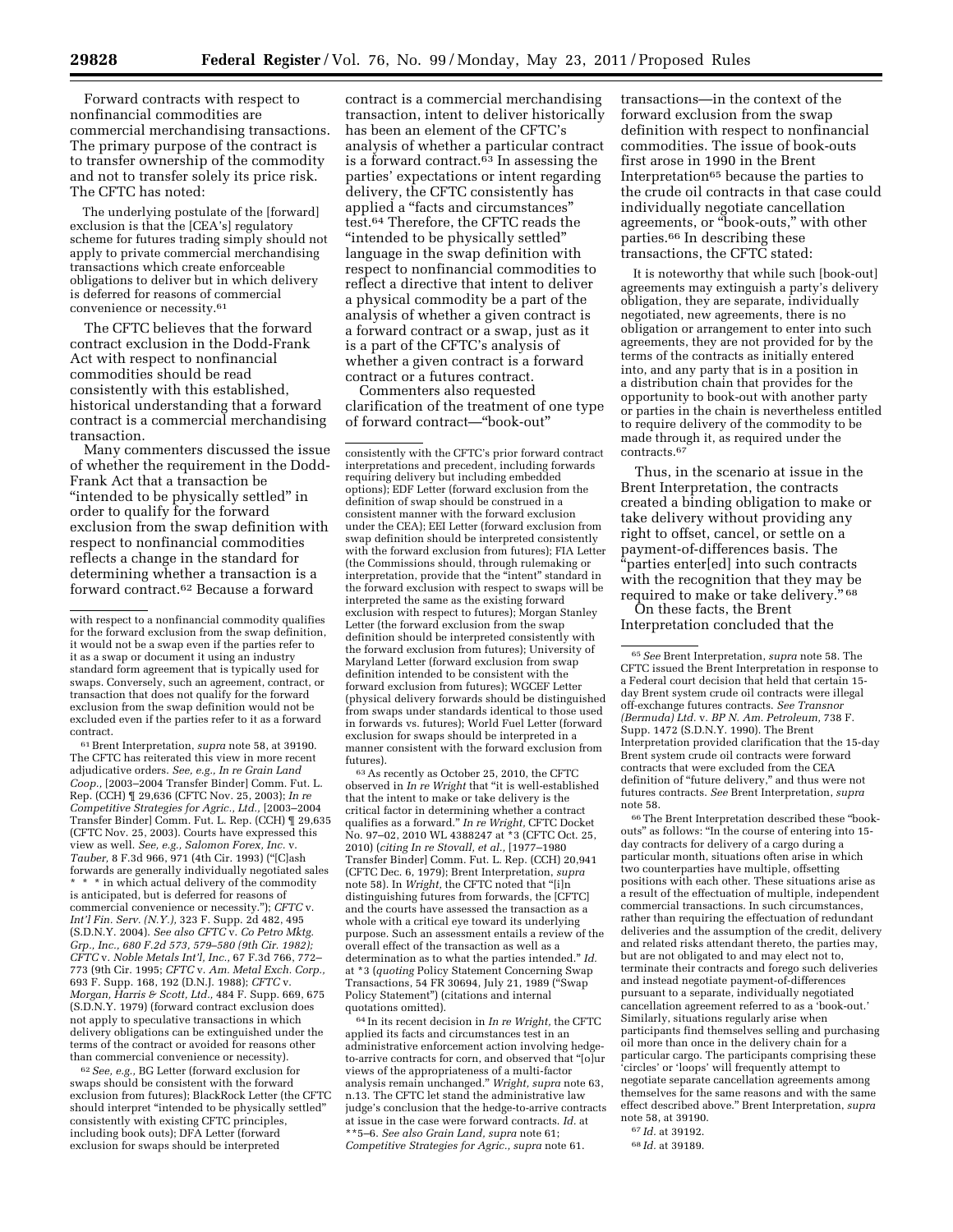contracts were forward contracts, not futures contracts:

Under these circumstances, the [CFTC] is of the view that transactions of this type which are entered into between commercial participants in connection with their business, which create specific delivery obligations that impose substantial economic risks of a commercial nature to these participants, but which may involve, in certain circumstances, string or chain deliveries of the type described \* \* \* are within the scope of the [forward contract] exclusion from the [CFTC's] regulatory jurisdiction.<sup>69</sup>

Although the CFTC did not expressly discuss intent to deliver, the Brent Interpretation concluded that transactions retained their character as commercial merchandising transactions, notwithstanding the practice of terminating commercial parties' delivery obligations through ''book-outs'' as described. At any point in the chain, one of the parties could refuse to enter into a new contract to book-out the transaction and, instead, insist upon delivery pursuant to the parties' obligations under their contract.

The CFTC believes that the principles underlying the Brent Interpretation similarly should apply to the forward exclusion from the swap definition with respect to nonfinancial commodities. To summarize, then, the CFTC believes that: (i) The forward contract exclusion from the swap definition with respect to nonfinancial commodities should be interpreted in a manner that is consistent with the CFTC's historical interpretation of the forward contract exclusion from the definition of the term "future delivery"; (ii) intent to deliver is an essential element of a forward contract excluded from both the swap and future delivery definitions, and such intent in both instances should be evaluated based on the CFTC's established multi-factor approach; and (iii) book-out transactions in nonfinancial commodities that meet the requirements specified in the Brent Interpretation, and that are effectuated through a subsequent, separatelynegotiated agreement, should qualify for the forward exclusion from the swap definition.70

As noted above, the Brent Interpretation applies to "commercial participants in connection with their business.'' 71 Market participants that regularly make or take delivery of the referenced commodity (in the case of the Brent Interpretation, a tanker full of Brent oil) in the ordinary course of their business meet that standard. Such entities qualify for the forward exclusion from both the future delivery and swap definitions for their forward transactions under the Brent Interpretation even if they enter a subsequent transaction to "book out" the forward contract rather than make or take delivery. Intent to make or take delivery can be inferred from the binding delivery obligation for the referenced commodity in the contract and the fact that the parties to the contract do, in fact, regularly make or take delivery of the referenced commodity in the contract in the ordinary course of their business.

Some commenters to the ANPR requested clarification with regard to the application of the CFTC's 1993 order exempting certain energy contracts from regulation under the CEA (the ''Energy Exemption'') 72 after enactment of the Dodd-Frank Act.73 The Energy

71*See* Brent Interpretation, *supra* note 58, at 39192.

72Exemption for Certain Contracts Involving Energy Products, 58 FR 21286, Apr. 20, 1993. The Energy Exemption generally applies to certain energy contracts: (i) Entered into by persons reasonably believed to be within a specified class of commercial and governmental entities; (ii) that are bilateral contracts between two parties acting as principals; (iii) the material economic terms of which are subject to individual negotiation by the parties; and (iv) that impose binding obligations on the parties to make and receive delivery of the underlying commodity, with no right of either party to effect a cash settlement of their obligations without the consent of the other party (except pursuant to a bona fide termination right such as default). Like the Brent Interpretation, the Energy Exemption provides that the parties can enter into a subsequent book-out settlement of the obligation in a manner other than by physical delivery of the commodity specified in the contract. *Id.* at 21294.

73*See, e.g.,* WGCEF letter. The CFTC issued the Energy Exemption shortly after Congress had provided the CFTC with exemptive authority

Exemption extended the Brent Interpretation regarding the forward contract exclusion from the term ''future delivery'' to energy commodities other than oil. The CFTC believes that the book-out provisions of the Brent Interpretation similarly should apply to the forward contract exclusion from the swap definition for nonfinancial commodities besides oil. Further, the CFTC also is proposing interpretive guidance herein that the Brent Interpretation with respect to the application of the forward contract exclusion from the term "future delivery'' in the context of book-out transactions applies not just to oil, but to all nonfinancial commodities. The CFTC, therefore, is proposing to withdraw the Energy Exemption, while retaining and extending through this interpretive guidance the Brent Interpretation regarding book-outs under the forward contract exclusion with respect to nonfinancial commodities.74

(b) Commodity Options and Commodity Options Embedded in Forward **Contracts** 

Some commenters responding to the ANPR requested clarification regarding the status of commodity options under the swap definition.75 Questions also were raised regarding options embedded in forward contracts, *i.e.,* whether a forward contract with respect to a nonfinancial commodity that contains an embedded option can still qualify for the forward contract exclusion from the swap definition.76

The statutory swap definition explicitly provides that commodity

<sup>74</sup> To avoid any uncertainty, the CFTC also notes that the Dodd-Frank Act supersedes the Swap Policy Statement. The CFTC is aware that some commenters have suggested that the Commissions should exercise their authority to further define the term "eligible contract participant" to encompass the "line of business" provision of the Swap Policy Statement. *See* Swap Policy Statement, supra note 63, at 30696–30697. The Commissions will address these comments in their joint final rulemaking with respect to the Entity Definitions. *See supra* note 12.

75*See, e.g.,* World Fuel Letter (exclusion for commercial options set forth in CFTC Regulation 32.4 should also be an exclusion from the swap definition).

76*See, e.g.,* Letter from Patrick Kelly, Policy Advisor, API, Sept. 20, 2010 (''API Letter''), EEI Letter; Letter from Daniel S.M. Dolan, VP, Policy Research & Communications, Electric Power Supply Association, Sept. 20, 2010 (''EPSA Letter'') (physically settled options should be included in the forward exclusion from the swap definition); DFA Letter; ISDA Letter. One commenter suggested that the CFTC should apply to each contract with an enforceable delivery obligation a rebuttable presumption of intent to deliver, even if an option to cash settle is included in that contract. *See*  WGCEF Letter.

<sup>69</sup> *Id.* at 39192.

<sup>70</sup>This interpretive guidance is consistent with legislative history. *See* 156 Cong. Rec. H5247 (June 30, 2010) (colloquy between U.S. House Committee on Agriculture Chairman Collin Peterson and Representative Leonard Boswell during the debate on the Conference Report for the Dodd-Frank Act, in which Chairman Peterson stated: ''Excluding physical forward contracts, including book-outs, is consistent with the CFTC's longstanding view that physical forward contracts in which the parties later agree to book-out their delivery obligations for commercial convenience are excluded from its jurisdiction. Nothing in this legislation changes that

result with respect to commercial forward contracts.''). *See also* 156 Cong. Rec. H5248–49 (June 30, 2010) (introducing into the record a letter authored by Senator Blanche Lincoln, Chairman of the U.S. Senate Committee on Agriculture, Nutrition and Forestry, and Christopher Dodd, Chairman U.S. Senate Committee on Banking, Housing, and Urban Affairs, stating that the CFTC is encouraged ''to clarify through rulemaking that the exclusion from the definition of swap for 'any sale of a nonfinancial commodity or security for deferred shipment or delivery, so long as the transaction is intended to be physically settled' is intended to be consistent with the forward contract exclusion that is currently in the [CEA] and the CFTC's established policy and orders on this subject, including situations where commercial parties agree to 'book-out' their physical delivery obligations under a forward contract.'').

pursuant to CEA section 4(c), 7 U.S.C. 6(c), in section 502 of the Futures Trading Practices Act of<br>1992, Public Law 102–546, 106 Stat. 3590 (1993).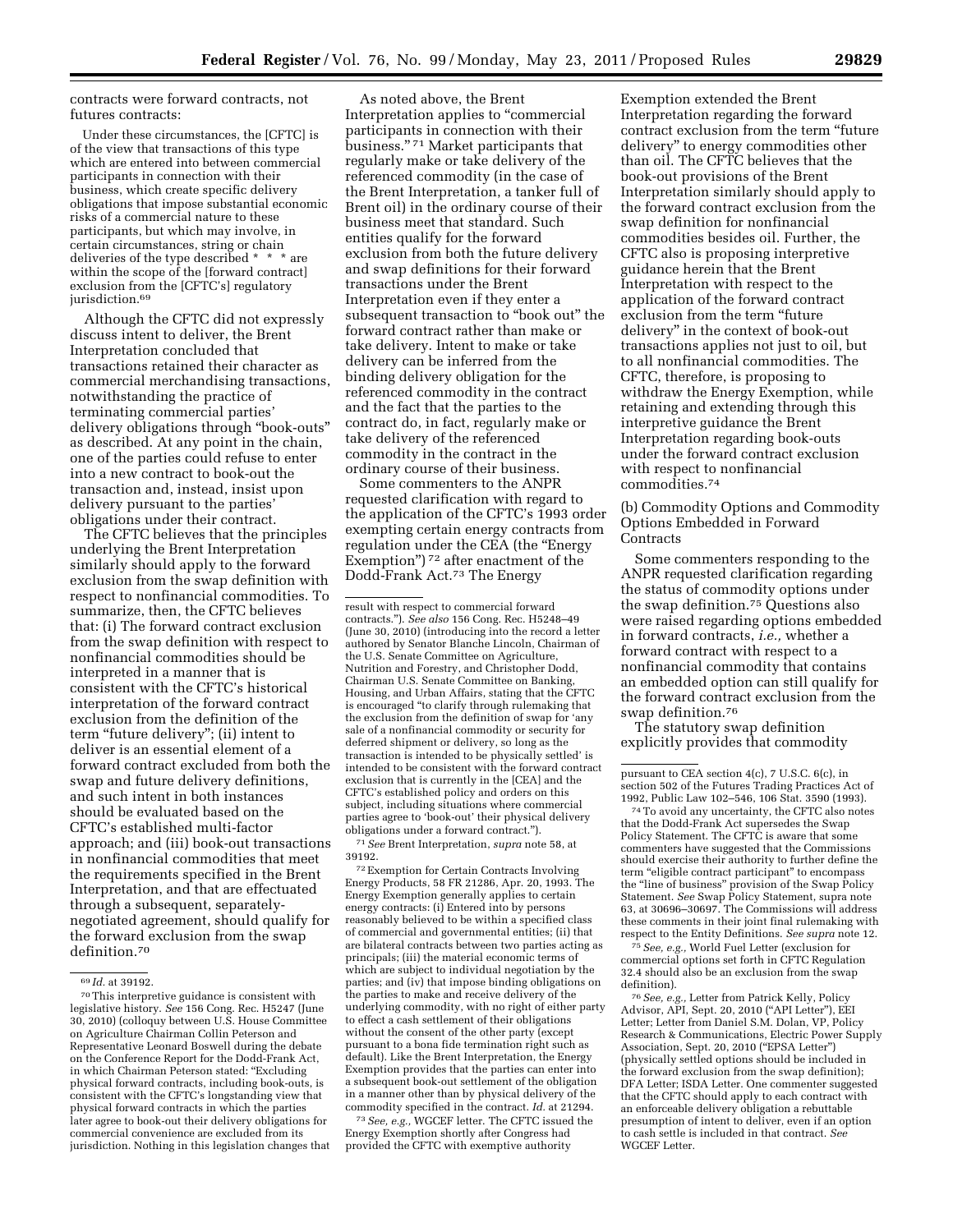options are swaps.77 Accordingly, the CFTC recently proposed revisions to its existing options rules in parts 32 and 33 of its regulations with respect to the treatment of commodity options under the Dodd-Frank Act, and requested public comment on those proposed revisions.78 The question of the application of the forward exclusion from the swap definition with respect to nonfinancial commodities, where commodity options are embedded in forward contracts (including embedded options to cash settle such contracts), is similar to that arising under the CEA's existing forward contract exclusion from the definition of the term "future delivery.'' The CFTC's Office of General Counsel addressed forward contracts that contained embedded options in a 1985 interpretive statement (''1985 Interpretation''),79 which the CFTC recently adhered to in its adjudicatory Order in the *Wright* case.80 While both were issued prior to the effective date of the Dodd-Frank Act, the CFTC believes that it would be appropriate to apply this guidance to the treatment of forward contracts in nonfinancial commodities that contain embedded options under the Dodd-Frank Act.

In *Wright,* the CFTC described the 1985 Interpretation and stated that the CFTC traditionally has engaged in a two-step analysis of ''embedded options'' in which the first step focuses on whether the option operates on the price or the delivery term of the forward contract and the second step focuses on secondary trading.<sup>81</sup> The CFTC believes that these same principles can be applied with respect to the forward contract exclusion from the swap

81 *Id.* at n.5. In *Wright,* the CFTC affirmed the Administrative Law Judge's holding that an option embedded in a hedge-to-arrive contract did not violate CFTC rules regarding the sale of agricultural trade options. The CFTC first concluded that the puts at issue operated to adjust the forward price and did not render the farmer's overall obligation to make delivery optional. Then, turning to the next step of the analysis, the CFTC explained that ''the put and [hedge-to-arrive contract] operated as a single contract, and in most cases were issued simultaneously \* \* \*. We do not find that any put was severed from its forward or that either of [the put or the hedge-to-arrive contract] was traded separately from the other. We hold that in these circumstances, no freestanding option came into being. \* \* \*'' *Id.* at \*7.

definition for nonfinancial commodities in the Dodd-Frank Act, too. That is, a forward contract that contains an embedded commodity option or options 82 would be considered an excluded nonfinancial commodity forward contract (and not a swap) if the embedded option(s): (i) May be used to adjust the forward contract price, but do not undermine the overall nature of the contract as a forward contract; (ii) do not target the delivery term, so that the predominant feature of the contract is actual delivery; and (iii) cannot be severed and marketed separately from the overall forward contract in which they are embedded.83 Conversely, where the embedded commodity option(s) render delivery optional, the predominant feature of the contract cannot be actual delivery and, therefore, the embedded option(s) to not deliver preclude treatment of the contract as a forward contract for a nonfinancial commodity. The CFTC would look to the specific facts and circumstances of the transaction as a whole to evaluate whether any embedded optionality operates on the price or delivery term of the contract, and whether an embedded commodity option is marketed or traded separately from the underlying contract, to determine whether that transaction qualifies for the forward contract exclusion from the swap definition for nonfinancial commodities.84 The CFTC believes that such an approach would help prevent commodity options that should fall within the swap definition from qualifying for the forward contract exclusion for nonfinancial commodities instead.

#### (c) Security Forwards 85

No commenters sought clarification of the exclusion from the swap and security-based swap definitions for the

''sale of a nonfinancial commodity or security for deferred shipment or delivery, so long as the transaction is intended to be physically settled,'' in the context of most sales of securities for deferred shipment or delivery; however, some commenters sought clarification of this exclusion in the context of mortgage securitizations.86 The Commissions believe it is appropriate to address how the exclusions from the definitions of swap and security-based swap apply to security forwards and other purchases and sales of securities.

The Dodd-Frank Act excludes purchases and sales of securities from the definitions of swap and securitybased swap in a number of different clauses.87 Under these exclusions, purchases and sales of securities on a fixed or contingent basis<sup>88</sup> and sales of securities for deferred shipment or delivery that are intended to be physically delivered 89 are explicitly excluded from the definitions of swap and security-based swap.90 The exclusion from the definitions of swap and security-based swap of a sale of a security for deferred shipment or delivery involves an agreement to purchase securities, or groups or indexes of securities, at a future date at a certain price.

87*See* CEA sections 1a(47)(B)(ii), (v), and (vi), 7 U.S.C. 1a(47)(B)(ii), (v), and (vi).

88*See* CEA section 1a(47)(B)(v), 7 U.S.C. 1a(47)(B)(v) (excluding from the swap and securitybased swap definitions ''any agreement, contract, or transaction providing for the purchase or sale of 1 or more securities on a fixed basis that is subject to [the Securities Act and Exchange Act]''); CEA section  $1a(47)(B)(vi)$ , 7 U.S.C.  $1a(47)(B)(vi)$ (excluding from the swap and security-based swap definitions ''any agreement, contract, or transaction providing for the purchase or sale of 1 or more securities on a contingent basis that is subject to [the Securities Act and Exchange Act], unless the agreement, contract, or transaction predicates the purchase or sale on the occurrence of a bona fide contingency that might reasonably be expected to affect or be affected by the creditworthiness of a party other than a party to the agreement, contract, or transaction'').

89*See* CEA section 1a(47)(B)(ii), 7 U.S.C. 1a(47)(B)(ii).

90The Commissions note that calling an agreement, contract, or transaction a swap or security-based swap does not determine its status. *See* discussion *supra* part II.D.1.

 $^{77}\,7$  U.S.C. 1a(47)(A)(i). Options on securities and certain options on foreign currency are excluded from the swap definition by CEA sections 1a(47)(B)(iii) and (iv), respectively. 7 U.S.C. 1a(47)(B)(iii) and (iv). These options are not subject to the Commissions' proposed guidance in this section.

<sup>78</sup>*See* Commodity Options and Agricultural Swaps, 76 FR 6095, Feb. 3, 2011.

<sup>79</sup>*See* Characteristics Distinguishing Cash and Forward Contracts and ''Trade'' Options, 50 FR 39656, Sept. 30, 1985.

<sup>80</sup>*Wright, supra* note 63.

<sup>82</sup>The CFTC believes that ''options'' in the plural would include, for example, a situation in which the embedded optionality involves option combinations, such as costless collars, that operate on the price term of the agreement, contract, or transaction.

<sup>83</sup>*See Wright, supra* note 63, at \*\*6–7.

<sup>84</sup>This facts and circumstances approach to determining whether a particular embedded option takes a transaction out of the forward contract exclusion for nonfinancial commodities is consistent with the CFTC's historical approach to determining whether a particular embedded option takes a transaction out of the forward contract exclusion from the CEA definition of the term<br>"future delivery." See Wright, supra note 63, at \*5 ''future delivery.'' *See Wright, supra* note 63, at \*5 (''As we have held since *Stovall,* the nature of a contract involves a multi-factor analysis . \*

<sup>85</sup>The discussion above regarding the exclusion from the swap definition for forward contracts on nonfinancial commodities does not apply to the exclusion from the swap and security-based swap definitions for security forwards or to the distinction between security forwards and security futures products.

<sup>86</sup>Specifically, commenters requested clarification that the swap and security-based swap definitions do not include buying and selling mortgages and forward trading of agency (*i.e.,*  Federal Home Loan Mortgage Corporation (''Freddie Mac''), Federal National Mortgage Association (''Fannie Mae''), and Government National Mortgage Association (''Ginnie Mae'') mortgage-backed securities (''MBS'') in the ''To-Be-Announced'' (''TBA'') market in order to provide the certainty needed to avoid unnecessary disruption of the securitization market. *See* Letter from Stephen H. McElhennon, Vice President & Deputy General Counsel, Fannie Mae, Sept. 20, 2010 (''Fannie Mae Letter''); Letter from Lisa M. Ledbetter, Freddie Mac, Sept. 20, 2010.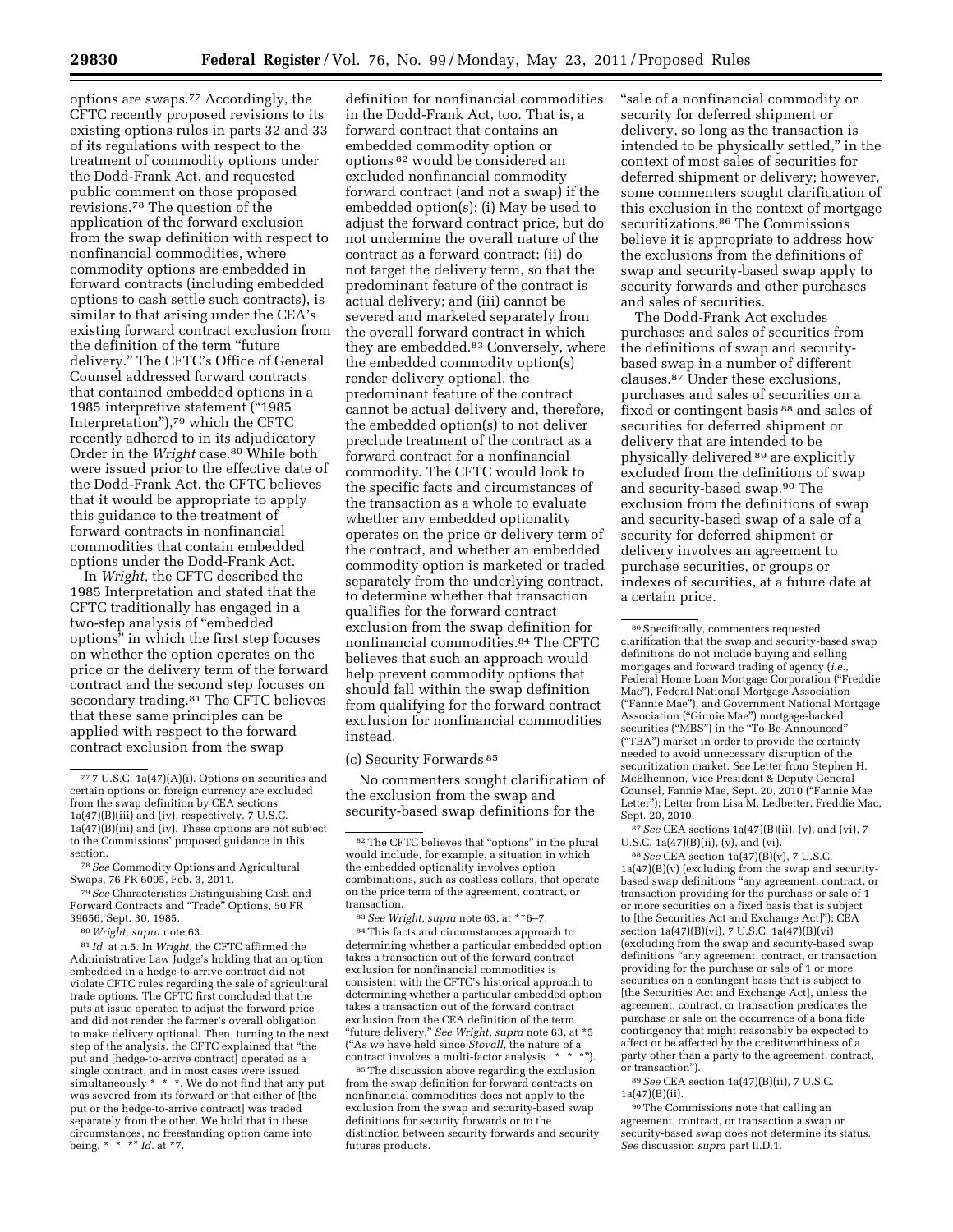As with other purchases and sales of securities, security forwards are excluded from the definitions of swap and security-based swap. The sale of the security in this case occurs at the time the forward contract is entered into with the performance of the contract deferred or delayed. If such agreement, contract, or transaction is intended to be physically settled, the Commissions believe it would be within the security forward exclusion and therefore outside the swap and security-based swap definitions.91 Moreover, as a purchase or sale of a security, the Commissions believe it also would be within the exclusions for the purchase or sale of one or more securities on a fixed basis (or, depending on its terms, a contingent basis) and, therefore, outside the swap

and security-based swap definitions.92 As noted above, commenters requested specific guidance in the context of forward sales of MBS that are guaranteed or sold by Fannie Mae, Freddie Mac, and Ginnie Mae and the mortgages underlying such MBS.

MBS guaranteed or sold by Fannie Mae, Freddie Mac and Ginnie Mae are eligible to be sold in the TBA market, which is essentially a forward or delayed delivery market.93 The TBA market has been described as one that ''allows mortgage lenders essentially to sell the loans they intend to fund even before the loans are closed.'' 94 In the TBA market, the lender enters into a forward contract to sell MBS and agrees to deliver MBS on the settlement date in the future. The specific MBS that will be delivered in the future may not yet be created at the time the forward contract is entered into.95 The Commissions believe that such forward sales of MBS in the TBA market would fall within the exclusion for sales of securities on a deferred settlement or delivery basis even though the precise MBS are not in existence at the time the forward MBS sale is entered into.96 Moreover, as the purchase or sale of a security, the Commissions believe such forward sales of MBS in the TBA market would fall within the exclusions for the purchase or sale of one or more securities on a fixed basis (or, depending on its terms, a contingent basis) and therefore outside

96*See* CEA section 1a(47)(B)(ii), 7 U.S.C. 1a(47)(B)(ii).

the swap and security-based swap definitions.97

## Request for Comment

22. The Commissions request comment on all aspects of the proposed interpretive guidance set forth in this section regarding the forward contract exclusion from the swap and securitybased swap definitions with respect to nonfinancial commodities and securities.

23. Is the proposed interpretive guidance set forth in this section sufficient with respect to the application of the forward contract exclusion from the swap definition with respect to nonfinancial commodities? If not, what changes should be made? Commenters also are invited to comment on whether the application of the Brent Interpretation generally, and its conclusions regarding book-outs in particular, is appropriate to the forward exclusion from the swap definition with respect to nonfinancial commodities. Would it permit transactions that should be subject to the swap regulatory regime to fall outside of the Dodd-Frank Act?

24. Is it appropriate, in light of the Dodd-Frank Act, for the CFTC to withdraw the Energy Exemption while concurrently retaining the Brent Interpretation, and extending it to the forward contract exclusion from the definition of ''future delivery'' and the swap definition, for book-out transactions in all nonfinancial commodities? Why or why not? Is the conclusion that the Dodd-Frank Act supersedes the Swap Policy Statement appropriate? Why or why not?

25. Are there any provisions of the Energy Exemption or Swap Policy Statement that the Commissions should consider incorporating into the definitions rulemakings (other than the request already submitted by some commenters in response to the proposed Entity Definitions that the ''line of business'' provision of the Swap Policy Statement be incorporated into the definition of the term "eligible contract participant" ("ECP"))? If so, please explain in detail how such provisions are consistent with the requirements of the Dodd-Frank Act and would not permit transactions that should be subject to the swap regulatory regime to fall outside of the Dodd-Frank Act.

26. How frequently do book-out transactions of the type described in the Brent Interpretation occur with respect to nonfinancial commodities? Please provide descriptions of any such

transactions, and data with respect to their frequency. Are there any nonfinancial commodities or transactions to which the Brent Interpretation should not apply, either with respect to the forward contract exclusion from the definition of ''future delivery'' or the forward contract exclusion from the swap definition, or both? Why or why not?

27. Should a minimum contract size for a transaction in a nonfinancial commodity (*e.g.,* a tanker full of Brent oil) be required in order for the transaction to qualify as a forward contract under the Brent Interpretation with respect to the future delivery and swap definitions? Why or why not? If so, what standards should apply to determine such a minimum contract size? Should the Brent Interpretation for nonfinancial commodities with respect to the future delivery and swap definitions be limited to market participants that meet certain requirements? Why or why not? If so, does the "eligible commercial entity" definition in CEA section 1a(17) 98 provide an appropriate requirement? Why or why not? What other requirements, if any, should be imposed?

28. How often, and to what extent, do entities that do not regularly make or take delivery of the commodity in the ordinary course of their business engage in transactions that should qualify as forward contracts? Should such contracts qualify for the safe harbor provided by the Brent Interpretation? Why or why not? If so, how can it be demonstrated that the primary purpose of such transaction is to acquire or sell the physical commodity? Would including these transactions in the scope of the Brent Interpretation permit transactions that should be subject to the swap regulatory regime to fall outside of the Dodd-Frank Act? If so, could this concern be addressed by imposing conditions in order to qualify for the forward exclusion? What conditions, if any, would be appropriate?

29. Are "ring" or "daisy chain" markets for forward contracts, such as the 15-day Brent market, primarily used for commercial merchandising, or do they serve other purposes such as price discovery or risk management? Please explain in detail.

30. Should contracts in nonfinancial commodities that may qualify as forward contracts be permitted to trade on registered trading platforms such as DCMs or swap execution facilities (''SEFs'')? If so, are additional guidance

<sup>91</sup>*See* CEA section 1a(47)(B)(ii), 7 U.S.C. 1a(47)(B)(ii).

<sup>92</sup>*See* CEA sections 1a(47)(B)(v) and (vi), 7 U.S.C.  $1a(47)(B)(v)$  and  $(vi)$ .

<sup>93</sup>Task Force on Mortgage-Backed Securities Disclosure, ''Staff Report: Enhancing Disclosure in the Mortgage-Backed Securities Markets,'' part II.E.2 (Jan. 2003).

<sup>94</sup> *Id.* 

<sup>95</sup> *Id.* 

<sup>97</sup>*See* CEA sections 1a(47)(B)(v) and (vi), 7 U.S.C.  $1a(47)(B)(v)$  and (vi). 98 7 U.S.C.  $1a(17)$ .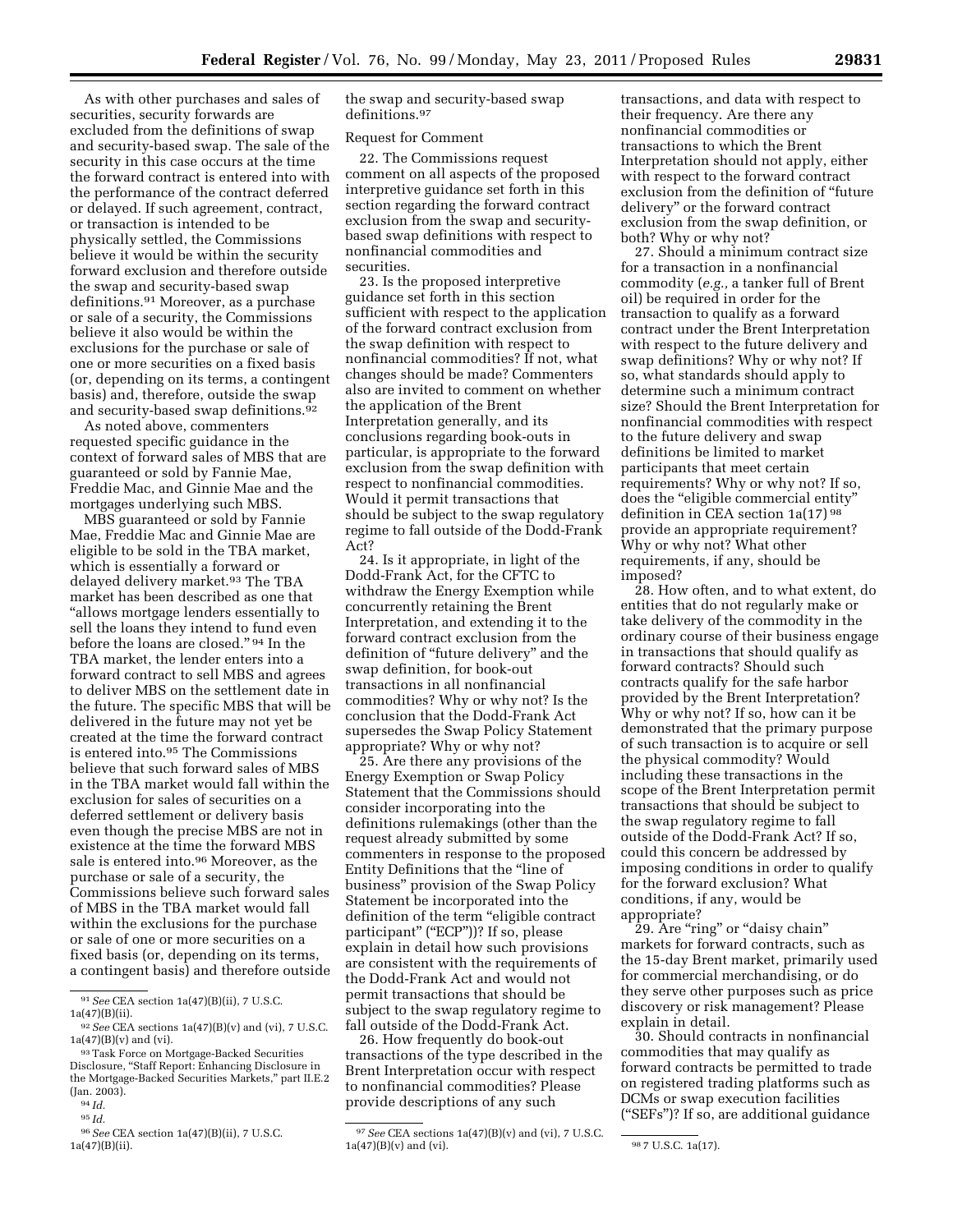or rules necessary to determine whether contracts traded on such platforms are excluded from the CEA definition of "future delivery" and/or the swap definition? If so, please describe in detail such markets and explain what further guidance or rules would be appropriate? Should conditions be imposed with respect to the nature of the market participants or the percentage of transactions that must result in delivery over a specified measurement period, or both? If so, what conditions would be appropriate?

31. Should the Commissions provide guidance regarding the scope of the term ''nonfinancial commodity'' in the forward contract exclusion from the swap definition? If so, how and where should the Commissions draw the line between financial and nonfinancial commodities?

32. Should the forward contract exclusion from the swap definition apply to environmental commodities such as emissions allowances, carbon offsets/credits, or renewable energy certificates? If so, please describe these commodities, and explain how transactions can be physically settled where the commodity lacks a physical existence (or lacks a physical existence other than on paper)? Would application of the forward contract exclusion to such environmental commodities permit transactions that should be subject to the swap regulatory regime to fall outside the Dodd-Frank Act?

33. Are there other factors that should be considered in determining how to characterize forward contracts with embedded options with respect to nonfinancial commodities? If so, what factors should be considered? Do provisions in forward contracts with respect to nonfinancial commodities other than delivery and price contain embedded optionality? How do such provisions operate? Please provide a detailed analysis regarding how such provisions should be analyzed under the Dodd-Frank Act.

34. Is the analysis of forward contracts with embedded options in the 1985 Interpretation and the CFTC's *Wright*  decision appropriately applied to transactions entered into after the effective date of the Dodd-Frank Act? Why or why not? If not, how should the analysis be modified?

35. How would the proposed interpretive guidance set forth in this section affect full requirements contracts, capacity contracts, reserve sharing agreements, tolling agreements, energy management agreements, and ancillary services? Do these agreements, contracts, or transactions have

optionality as to delivery? If so, should they—or any other agreement, contract, or transaction in a nonfinancial commodity that has optionality as to delivery—be excluded from the swap definition? If so, please provide a detailed analysis of such agreements, contracts, or transactions and how they can be distinguished from options that are to be regulated as swaps pursuant to the Dodd-Frank Act. To what extent are any such agreements, contracts, or transactions in the electric industry regulated by the Federal Energy Regulatory Commission (''FERC''), State regulatory authorities, regional transmission organizations (''RTOs''), independent system operators (''ISOs'') or market monitoring units associated with RTOs or ISOs?

36. Is there any issue with respect to the treatment of commodity options that the Commissions have not addressed and that should be addressed as a definitional matter in this rulemaking?

37. Should the Commissions provide more detailed guidance regarding what constitutes a security forward? For instance, should the Commissions provide more guidance on what it means for a security forward to be ''intended to be physically settled''? If so, what further guidance would be appropriate?

38. Should the Commissions provide more guidance regarding when forward sales of MBS in the TBA market would fall within the exclusion for sales of securities on a deferred settlement or delivery basis? Is there any more guidance the Commissions should provide regarding types of transactions that occur in the TBA market?

### 3. Consumer and Commercial Agreements, Contracts, and Transactions

Commenters on the ANPR pointed out a number of areas in which a broad reading of the swap and security-based swap definitions could cover certain consumer and commercial arrangements that historically have not been considered swaps or security-based swaps. Examples of such instruments cited by commenters include evidences of indebtedness with a variable rate of interest; 99 commercial contracts containing acceleration, escalation, or indexation clauses; 100 agreements to acquire personal property or real property, or to obtain mortgages; 101 employment, lease, and service

Consumers enter into various types of agreements, contracts, and transactions as part of their household and personal lives that may have attributes that could be viewed as falling within the swap or security-based swap definition. Similarly, businesses and other entities, whether or not for profit, also enter into agreements, contracts, and transactions as part of their operations relating to, among other things, acquisitions or sales of property (tangible and intangible), provisions of services, employment of individuals, and other matters that could be viewed as falling within the definitions.

The Commissions do not believe that Congress intended to include these types of customary consumer and commercial agreements, contracts, or transactions in the swap or securitybased swap definition, to limit the types of persons that can enter into or engage in them, or to otherwise to subject these agreements, contracts, or transactions to the regulatory scheme for swaps and security-based swaps. The Commissions, therefore, are proposing the following interpretive guidance to assist consumers and businesses in understanding whether certain agreements, contracts, or transactions that they enter into would be regulated as swaps or security-based swaps.

With respect to consumers, the Commissions believe that the types of agreements, contracts, or transactions that should not be considered swaps or security-based swaps when entered into by consumers (natural persons or their agents) as principals primarily for personal, family, or household purposes, include:

• Agreements, contracts, or transactions to acquire or lease real or personal property, to obtain a mortgage, to provide personal services, or to sell or assign rights owned by such consumer (such as intellectual property rights);

• Agreements, contracts, or transactions to purchase products or services at a fixed price or a capped or collared price, at a future date or over a certain time period (such as agreements to purchase home heating fuel);104

those with price caps), which were discussed above

<sup>99</sup>*See* Cleary Letter; Letter from Kenneth E. Auer, President and CEO, The Farm Credit Council, Sept. 20, 2010 (''Farm Credit Council Letter'').

<sup>100</sup>*See* Cleary Letter; White & Case Letter.

agreements, including those that contain contingent payment arrangements; 102 and consumer mortgage and utility rate caps.103

<sup>102</sup>*See* BlackRock Letter.

<sup>103</sup>*See* White & Case Letter; Deutsche Bank Letter. 104These agreements, contracts, or transactions involve physical delivery which is deferred for convenience or necessity and thus can be viewed as being akin to forward purchase agreements (sometimes with embedded options, in the case of

<sup>101</sup>*See* White & Case Letter; Fannie Mae Letter.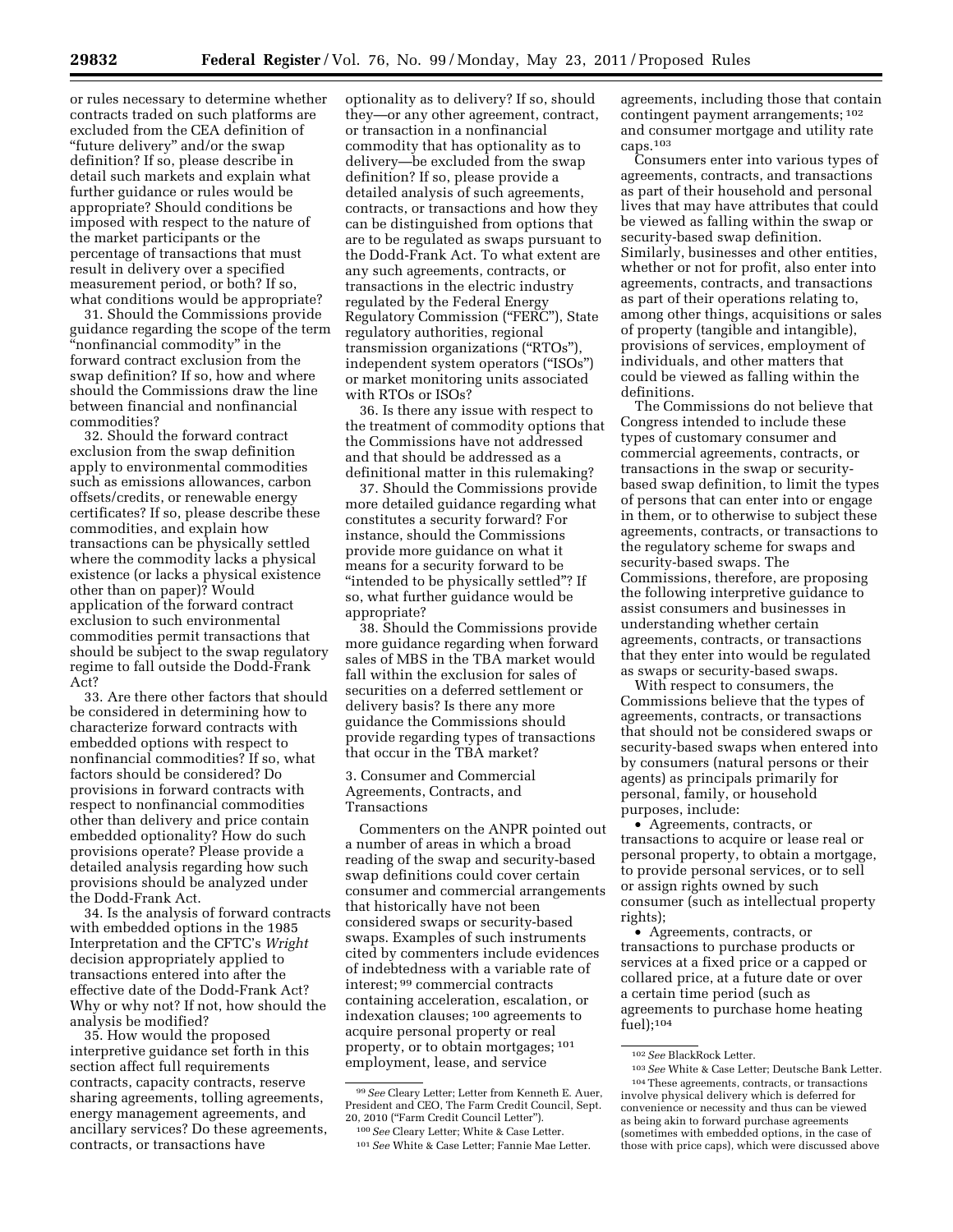• Agreements, contracts, or transactions that provide for an interest rate cap or lock on a consumer loan or mortgage, where the benefit of the rate cap or lock is realized only if the loan or mortgage is made to the consumer;

and

• Consumer loans or mortgages with variable rates of interest or embedded interest rate options, including such loans with provisions for the rates to change upon certain events related to the consumer, such as a higher rate of interest following a default.

The types of commercial agreements, contracts, or transactions that involve customary business arrangements (whether or not involving a for-profit entity) and would not be considered swaps or security-based swaps under this proposed interpretive guidance include:

• Employment contracts and retirement benefit arrangements;

• Sales, servicing, or distribution arrangements;

• Agreements, contracts, or transactions for the purpose of effecting a business combination transaction; 105

• The purchase, sale, lease, or transfer of real property, intellectual property, equipment, or inventory;

• Warehouse lending arrangements in connection with building an inventory of assets in anticipation of a securitization of such assets (such as in a securitization of mortgages, student loans, or receivables); 106

• Mortgage or mortgage purchase commitments, or sales of installment

 $^{105}\mathrm{\,These}$  business combination transactions include, for example, a reclassification, merger, consolidation, or transfer of assets as defined under the Federal securities laws or any tender offer subject to section 13(e) and/or section 14(d) or (e) of the Exchange Act, 15 U.S.C. 78m(e) and/or 78n(d) or (e). These business combination agreements, contracts, or transactions can be contingent on the continued validity of representations and warranties and can contain earn-out provisions and contingent value rights.

106The Commissions believe that such lending arrangements included in this category are traditional borrower/lender arrangements documented using, for example, a loan agreement or indenture, as opposed to a synthetic lending arrangement documented in the form of, for example, a TRS. The Commissions also note that securitization transaction agreements also may contain contingent obligations if the representations and warranties about the underlying assets are not satisfied.

loan agreements or contracts or receivables;

• Fixed or variable interest rate commercial loans entered into by nonbanks 107; and

• Commercial agreements, contracts, and transactions (including, but not limited to, leases, service contracts, and employment agreements) containing escalation clauses linked to an underlying commodity such as an interest rate or consumer price index.

The Commissions intend this proposed interpretive guidance to allow consumers to engage in customary transactions relating to their households and personal or family activities without concern that such arrangements would be considered swaps or securitybased swaps. Similarly, applying this guidance to customary commercial arrangements should allow commercial and non-profit entities to continue to operate their businesses and operations without significant disruption and ensure that the swap and security-based swap definitions are not read to include commercial and non-profit operations that historically have not been considered to involve swaps or securitybased swaps.

The types of agreements, contracts, and transactions discussed above are not intended to be exhaustive of the customary consumer or commercial arrangements that should not be considered to be swaps or securitybased swaps. There may be other, similar types of agreements, contracts, and transactions that also should not be considered to be swaps or securitybased swaps. In determining whether similar types of agreements, contracts, and transactions entered into by consumers or commercial entities are swaps or security-based swaps, the Commissions intend to consider the characteristics and factors that are common to the consumer and commercial transactions listed above:

• They do not contain payment obligations, whether or not contingent, that are severable from the agreement, contract, or transaction;

• They are not traded on an organized market or over-the-counter; and

- In the case of consumer arrangements, they:
- —Involve an asset of which the consumer is the owner or beneficiary, or that the consumer is purchasing, or they involve a service provided, or to be provided, by or to the consumer, or

• In the case of commercial arrangements, they are entered into: —By commercial or non-profit entities as principals (or by their agents) to serve an independent commercial, business, or non-profit purpose, and —Other than for speculative, hedging, or investment purposes.

Two of the key components reflected in these characteristics that distinguish these agreements, contracts, and transactions from swaps and securitybased swaps are that: (i) The payment provisions of the arrangements are not severable; and (ii) the agreement, contract, or transaction is not traded on an organized market or over-thecounter—so that such arrangements would not involve risk-shifting arrangements with financial entities, as would be the case for swaps and security-based swaps.108

This proposed interpretive guidance is not intended to be the exclusive means for consumers and commercial or non-profit entities to determine whether their agreements, contracts, or transactions fall within the swap or security-based swap definition. If there is a type of agreement, contract, or transaction that is not enumerated above, or does not have all the characteristics and factors that are listed above (including new types of arrangements that may be developed in the future), but that a party to the agreement, contract, or transaction believes is not a swap or security-based swap, the Commissions invite such party to seek an interpretation from the Commissions as to whether the agreement, contract, or transaction is a swap or security-based swap.

### Request for Comment

39. Is interpretive guidance of the type proposed in this section necessary with respect to the application of the swap and security-based swap definitions to certain consumer and commercial agreements, contracts, or transactions?

40. Is the interpretive guidance proposed in this section useful,

in the context of the exclusion from the swap definition for forward contracts in nonfinancial commodities. While the CFTC traditionally has viewed forward contracts in nonfinancial commodities as limited to commercial merchandising transactions, the Commissions view consumer agreements, contracts, and transactions involving periodic or future purchases of consumer products and services, such as agreements to purchase energy commodities to heat or cool consumers' homes, as transactions that are not swaps.

<sup>107</sup>*See infra* note 115 regarding identified banking products.

<sup>108</sup>There also are alternative regulatory regimes that have been enacted as part of the Dodd-Frank Act specifically to provide enhanced protections to consumers relating to various consumer transactions. *See, e.g.,* the Consumer Financial Protection Act of 2010, Public Law 111–203, title X, 124 Stat. 1376 (July 21, 2010) (establishing the Bureau of Consumer Financial Protection to regulate a broad category of consumer products and amending certain laws under the jurisdiction of the Federal Trade Commission); the Mortgage Reform and Anti-Predatory Lending Act, Public Law 111– 203, title XIV, 124 Stat. 1376 (July 21, 2010) (amending existing laws, and adding new provisions, related to certain mortgages). Some of these agreements, contracts, or transactions are subject to regulation by the Federal Trade Commission and other Federal financial regulators and state regulators.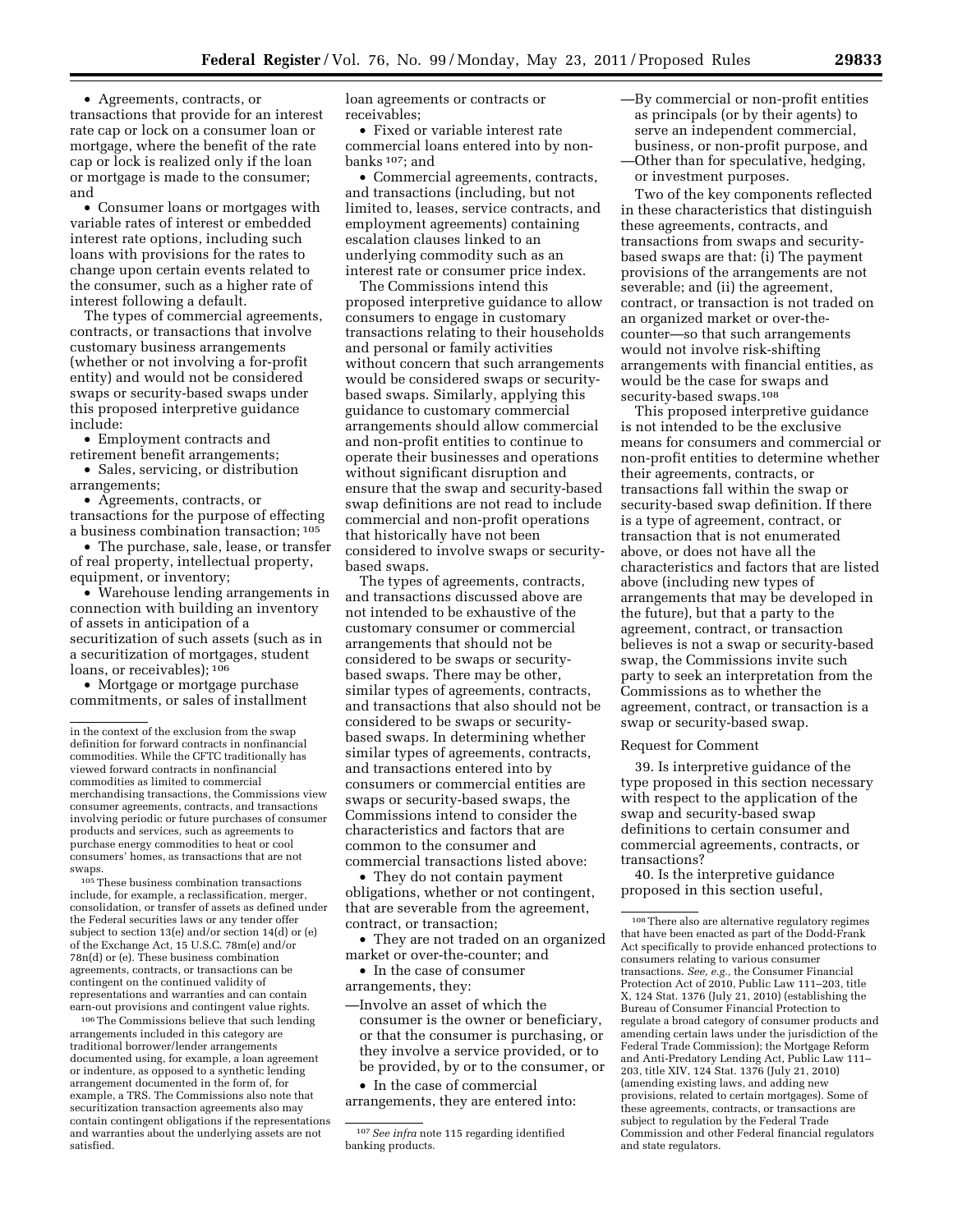appropriate, and sufficient for persons to consider when evaluating whether agreements, contracts, or transactions of the types described in this section fall within the swap or security-based swap definition?

41. In particular, are the listed characteristics and factors for consumer transactions and for commercial transactions appropriate for purposes of evaluating whether agreements, contracts, or transactions fall within the swap or security-based swap definition? If not, what characteristics or factors should be included or excluded, and why? Are any of the characteristics or factors too narrow or too broad? If so, how should the listed characteristics and factors be modified, and why?

42. Is a joint interpretation as provided for in section 712(d)(4) of the Dodd-Frank Act, pursuant to the proposed process discussed in part VI below, an appropriate means of addressing any further interpretive questions?

43. Does the interpretive guidance proposed in this section sufficiently enumerate the types of consumer and commercial agreements, contracts, or transactions that should not be considered swaps or security-based swaps? If not, please provide details of other types of such agreements, contracts, or transactions and an explanation of the reasons why the definitions should not apply to them.

44. Is the treatment of consumer or commercial contracts containing payment arrangements sufficiently clear? For example, should the interpretive guidance expressly address any other specific types of contracts, such as installment sales contracts, financings used in normal business operations (such as receivables financings), pensions and other postretirement benefits, contracts relating to the performance of a service, standby liquidity agreements, indemnification agreements, reimbursement agreements, or affiliate guarantees? Why or why not?

45. Is the treatment of purchases, sales, leases, or transfers of equipment and inventory sufficiently flexible to not interfere with ordinary business operations? As an alternative, should the guidance expressly cover the purchase, sale, lease, or transfer of assets (excluding financial assets) that are anticipated to be owned, leased, licensed, produced, manufactured, processed, or merchandized by one of the parties or an affiliate? Why or why not?

# 4. Loan Participations

Two commenters inquired whether loan participations fall within the scope

of the swap and security-based swap definitions.109 According to these commenters, loan participations arise when a lender transfers the economic risks and benefits of all or a portion of a loan it has entered into with a borrower to another party as an alternative or precursor to assigning to such person the loan or an interest in the loan.110 Two types of loan participations are offered in the market today according to these commenters: LSTA-style participations and LMAstyle participations.111 An LSTA-style participation ''specifically provides that the participation is intended by the parties to be treated as a sale by the grantor and a purchase by the participant'' and ''is intended to effect a 'true sale' of the loan from the grantor to the participant and put the participant's beneficial ownership interest in the loan beyond the reach of the grantor's bankruptcy estate.'' 112 By contrast, an LMA-style participation, while not effecting a sale, "creates a current debtor-creditor relationship between the grantor and the participant under which a future ownership interest is conveyed.'' 113 Neither type of loan participation is a ''synthetic'' transaction according to the March LSTA letter because ''they are merely transfers of cash loan positions'' and ''[t]he ratio of underlying loan to participation is always one-to-one.''

Depending on the facts and circumstances, a loan participation may be a security under the Federal securities laws and, as such, the loan participation would be excluded from the definition of swap as the purchase

110*See* Loan Market Association, ''Guide to Syndicated Loans,'' section 6.2.5 (''Risk participation may be provided by a new lender as an interim measure before it takes full transfer of a loan.''), available at *[http://www.lma.eu.com/](http://www.lma.eu.com/uploads/files/Introductory_Guides/Guide_to_Par_Syndicated_Loans.pdf) [uploads/files/Introductory](http://www.lma.eu.com/uploads/files/Introductory_Guides/Guide_to_Par_Syndicated_Loans.pdf)*\_*Guides/Guide*\_*to*\_*Par* \_*[Syndicated](http://www.lma.eu.com/uploads/files/Introductory_Guides/Guide_to_Par_Syndicated_Loans.pdf)*\_*Loans.pdf*.

 $^{111}\mathrm{The }$  LSTA is The Loan Syndications and Trading Association. The LMA is the Loan Market Association.

112*See* January LSTA Letter (citation omitted). 113*See* LSTA Letters. *But see* Jon Kibbe, Julia Lu and Carl Winkworth, Richards Kibbe & Orbe, LLP, ''Dodd-Frank Crosses the Pond: Unintended Consequences for LMA–Style Loan Participations?,'' 3 (Nov. 12, 2010) (''The grantor of an LMA-style participation does not grant an ownership interest in the loan to the participant.'') (''LMA–Style LP Memo''), available at *[http://www.rkollp.com/assets/](http://www.rkollp.com/assets/attachments/Dodd-Frank%20Crosses%20the%20Pond%20-%20Unintended%20Consequences%20for%20LMA-Style%20Loan%20Participations.pdf)  [attachments/Dodd-Frank%20Crosses%20the%20](http://www.rkollp.com/assets/attachments/Dodd-Frank%20Crosses%20the%20Pond%20-%20Unintended%20Consequences%20for%20LMA-Style%20Loan%20Participations.pdf) [Pond%20-%20Unintended%20](http://www.rkollp.com/assets/attachments/Dodd-Frank%20Crosses%20the%20Pond%20-%20Unintended%20Consequences%20for%20LMA-Style%20Loan%20Participations.pdf)*

*[Consequences%20for%20LMA–Style%20Loan%](http://www.rkollp.com/assets/attachments/Dodd-Frank%20Crosses%20the%20Pond%20-%20Unintended%20Consequences%20for%20LMA-Style%20Loan%20Participations.pdf) [20Participations.pdf](http://www.rkollp.com/assets/attachments/Dodd-Frank%20Crosses%20the%20Pond%20-%20Unintended%20Consequences%20for%20LMA-Style%20Loan%20Participations.pdf)*.

and sale of a security on a fixed or contingent basis.114 In addition, depending on the facts and circumstances, a loan participation may be an identified banking product and, as such, would be excluded from CFTC jurisdiction and from the ''securitybased swap'' and ''security-based swap agreement" definitions.<sup>115</sup>

The Commissions do not interpret the swap and security-based swap definitions to include loan participations in which the purchaser is acquiring a current or future direct or indirect ownership interest in the related loan and the loan participations are ''true participations'' (the participant acquires a beneficial ownership interest in the underlying loans).<sup>116</sup>

#### Request for Comment

46. Should any of the enumerated agreements, contracts, or transactions be considered swaps or security-based swaps whether in general or in certain narrow circumstances? If so, which ones and why? In particular, how are loan participations similar to and different from loan TRS? Does the proposed guidance adequately distinguish between loan participations similar to and different from loan TRS?

47. Does the Commissions' proposed interpretive guidance regarding loan participations exclude from the swap or security-based swap definitions agreements, contracts, or transactions

115*See* section 403(a) of the Legal Certainty for Bank Products Act of 2000, 7 U.S.C. 27a(a), as amended by section 725(g)(2) of the Dodd-Frank Act (providing that, under certain circumstances, the CEA shall not apply to, and the CFTC shall not exercise regulatory authority over, identified banking products, and the definitions of the terms ''security-based swap'' and ''security-based swap agreement'' shall not include identified banking products).

116*See generally* Richard M. Gray and Suhrud Mehta, Milbank Tweed Hadley & McCloy LLP, ''US and UK compared Fundamental differences remain between the markets. But is it worth considering using a New York participation agreement in an English deal?,'' International Financial Law Review (Oct. 1, 2009) (discussing differences between New York and English participation markets and features distinguishing true participations from financings), available at *[http://www.milbank.com/NR/rdonlyres/](http://www.milbank.com/NR/rdonlyres/B95C06AD-C3CA-44C9-8433-B6021C4455C9/0/102009_IFLR_USandUKcompared_RGray_SMehta.pdf)  [B95C06AD–C3CA–44C9–8433–B6021C4455C9/0/](http://www.milbank.com/NR/rdonlyres/B95C06AD-C3CA-44C9-8433-B6021C4455C9/0/102009_IFLR_USandUKcompared_RGray_SMehta.pdf) 102009*\_*IFLR*\_*[USandUKcompared](http://www.milbank.com/NR/rdonlyres/B95C06AD-C3CA-44C9-8433-B6021C4455C9/0/102009_IFLR_USandUKcompared_RGray_SMehta.pdf)*\_ *RGray*\_*[SMehta.pdf;](http://www.milbank.com/NR/rdonlyres/B95C06AD-C3CA-44C9-8433-B6021C4455C9/0/102009_IFLR_USandUKcompared_RGray_SMehta.pdf)* Cleary, Gottlieb, Steen & Hamilton, *Memorandum for the Financial Accounting Standards Board,* Re: Participations (June 14, 2004) (discussing, among other things, what a ''good'' or ''true'' participation is under the Uniform Commercial Code, the Bankruptcy Code, case law, and other authority), available at *[http://](http://www.fasb.org/cs/BlobServer?blobcol=urldata&blobtable=MungoBlobs&blobkey=id&blobwhere=1175817895286&blobheader=application%2Fpdf)  [www.fasb.org/cs/BlobServer?blobcol=urldata](http://www.fasb.org/cs/BlobServer?blobcol=urldata&blobtable=MungoBlobs&blobkey=id&blobwhere=1175817895286&blobheader=application%2Fpdf) [&blobtable=MungoBlobs&blobkey=id&blobwhere=](http://www.fasb.org/cs/BlobServer?blobcol=urldata&blobtable=MungoBlobs&blobkey=id&blobwhere=1175817895286&blobheader=application%2Fpdf) [1175817895286&blobheader=application%2Fpdf](http://www.fasb.org/cs/BlobServer?blobcol=urldata&blobtable=MungoBlobs&blobkey=id&blobwhere=1175817895286&blobheader=application%2Fpdf)*.

<sup>109</sup>*See* Letter from R. Bram Smith, Executive Director, The Loan Syndications and Trading Association, Jan. 25, 2011 (''January LSTA Letter'') and letter from Elliot Ganz, General Counsel, The Loan Syndications and Trading Association, Mar. 1, 2011 (''March LSTA Letter, and collectively with the January LSTA Letter, "LSTA Letters"); Letter from Clare Dawson, Managing Director, Loan Market Association, Feb. 23, 2011.

<sup>114</sup>*See* CEA sections 1a(47)(B)(v) and (vi), 7 U.S.C. 1a(47)(b)(v) and (vi), as amended by section 721(a)(21) of the Dodd-Frank Act (excluding purchases and sales of a security on a fixed or contingent basis, respectively from the swap definition).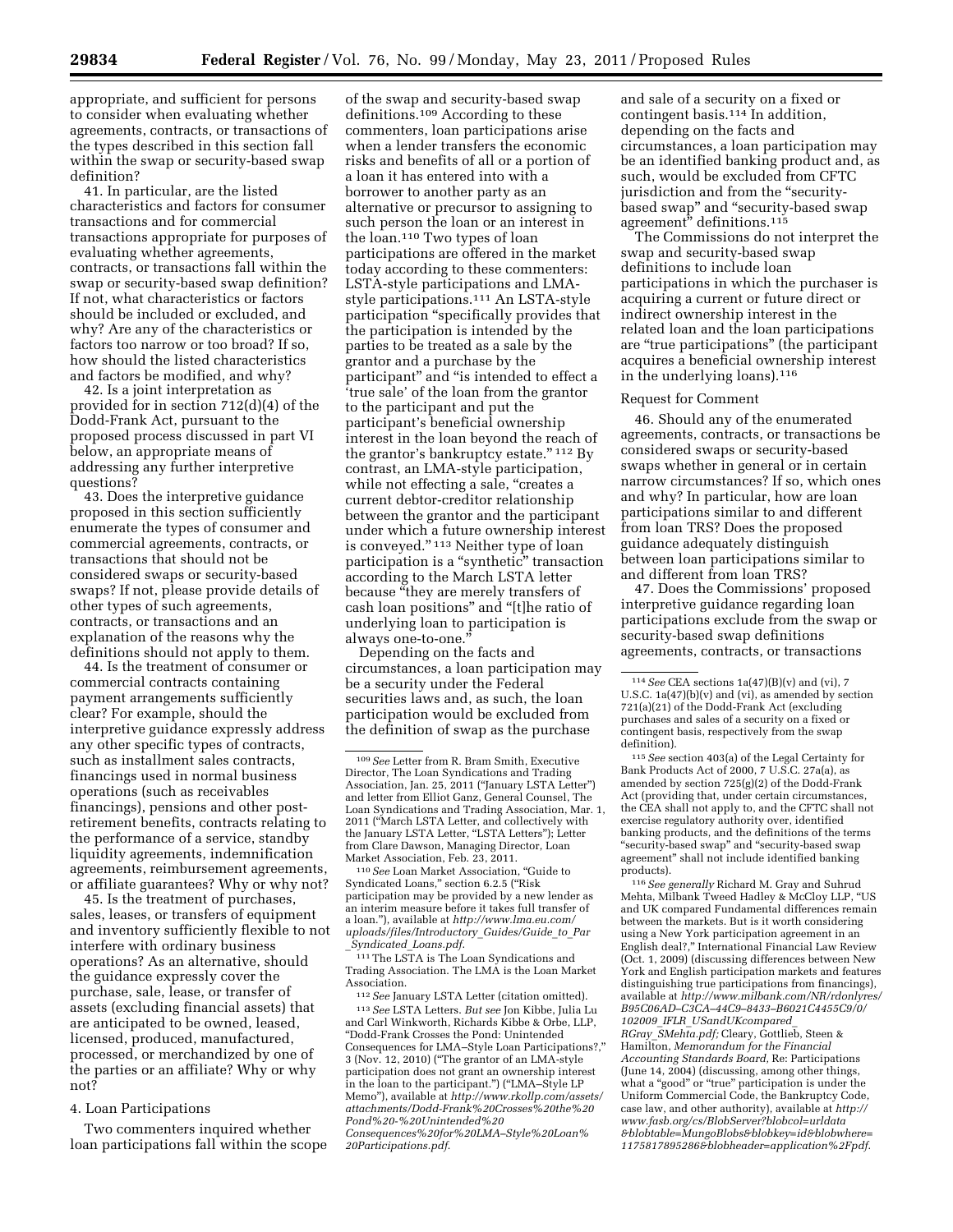that are swaps or security-based swaps? If so, please describe such agreements, contracts, or transactions and suggested adjustments to the proposed guidance to capture such agreements, contracts, or transactions as swaps or security-based swaps.

48. Is the Commissions' proposed interpretive guidance regarding loan participations as not falling within the swap and security-based swap definitions appropriate? Why or why not? Should the Commissions provide further guidance on what constitutes an "ownership interest" in the loan underlying a loan participation? If so, what should such guidance provide?

49. Do all loan participations convey a current or future direct or indirect ownership interest from the grantor to the participant or sub-participant? If so, what indicia of ownership are conveyed and when, particularly in LMA-style loan participations? Do loan participations use leverage? If so, how?

50. Are any swaps or security-based swaps partly or fully defeased?

51. Should the Commissions provide further guidance regarding the scope of ''true participation?'' If so, how should the Commissions delineate the scope thereof?

*C. Proposed Rules and Interpretive Guidance Regarding Certain Transactions Within the Scope of the Definitions of the Terms* ''*Swap*'' *and*  ''*Security-Based Swap*''

### 1. In General

In light of provisions in the Dodd-Frank Act that specifically address certain foreign exchange products, the Commissions are proposing rules to clarify the status of products such as foreign exchange forwards, foreign exchange swaps, foreign exchange options, non-deliverable forwards involving foreign exchange (''NDFs''), and cross-currency swaps. The Commissions also are proposing a rule to clarify the status of FRAs and providing interpretive guidance regarding: (i) Combinations and permutations of, or options on, swaps or security-based swaps; and (ii) contracts for differences ("CFDs").

Proposed rule 1.3(xxx)(2) under the CEA and proposed rule 3a69–2 under the Exchange Act would explicitly define the term "swap" to include certain foreign exchange-related products and FRAs unless such products would be excluded by the list of exclusions in subparagraph (B) of the swap definition.<sup>117</sup> In proposing these rules, the Commissions do not mean to

117*See* CEA section 1a(47)(B), 7 U.S.C. 1a(47)(B).

suggest that any other agreement, contract, or transaction not mentioned in the proposed rules or specifically enumerated in the statutory definition would not be covered by the swap or security-based swap definitions in the Dodd-Frank Act.

2. Foreign Exchange Products

(a) Foreign Exchange Products Subject to the Secretary's Swap Determination: Foreign Exchange Forwards and Foreign Exchange Swaps

The Dodd-Frank Act provides that ''foreign exchange forwards'' and ''foreign exchange swaps'' shall be considered swaps under the swap definition unless the Secretary of the Treasury (''Secretary'') issues a written determination that either foreign exchange swaps, foreign exchange forwards, or both: (i) Should not be regulated as swaps; and (ii) are not structured to evade the Dodd-Frank Act in violation of any rule promulgated by the CFTC pursuant to section 721(c) of the Dodd-Frank Act.118 A foreign exchange forward is defined as ''a transaction that solely involves the exchange of 2 different currencies on a specific future date at a fixed rate agreed upon on the inception of the contract covering the exchange."<sup>119</sup> A foreign exchange swap, in turn, is defined as ''a transaction that solely involves—(A) An exchange of 2 different currencies on a specific date at a fixed rate that is agreed upon on the inception of the contract covering the exchange; and (B) a reverse exchange of the 2 currencies described in subparagraph (A) at a later date and at a fixed rate that is agreed upon on the inception of the contract covering the exchange." 120

Under the Dodd-Frank Act, if foreign exchange forwards or foreign exchange swaps are no longer considered swaps due to a determination by the Secretary, nevertheless, certain provisions of the CEA added by the Dodd-Frank Act would continue to apply to such transactions. Specifically, those transactions still would be subject to certain requirements for reporting swaps, and swap dealers and major swap participants engaging in such

119*See* CEA section 1a(24), 7 U.S.C. 1a(24). 120*See* CEA section 1a(25), 7 U.S.C. 1a(25). transactions still would be subject to certain business conduct standards.121

The Commissions are proposing to provide greater clarity by explicitly defining by rule the term "swap" to include foreign exchange forwards and foreign exchange swaps (as those terms are defined in the CEA).122 The proposed rules would incorporate the provision of the Dodd-Frank Act that, if the Secretary issues the written determination described above, foreign exchange forwards and foreign exchange swaps would no longer be considered swaps. The proposed rules also would reflect the continuing applicability of certain reporting requirements and business conduct standards in the event that the Secretary makes such a determination.<sup>123</sup>

(b) Foreign Exchange Products Not Subject to the Secretary's Swap Determination

The Commissions also are proposing rules to provide clarity that a determination by the Secretary that foreign exchange forwards or foreign exchange swaps, or both, should not be regulated as swaps would not affect other products involving foreign currency, such as foreign currency options, NDFs, and cross-currency swaps. The Commissions are proposing rules to explicitly define the term ''swap'' to include such products, irrespective of whether the Secretary makes a determination to exempt foreign exchange forwards or foreign exchange swaps.124

#### (i) Foreign Currency Options 125

As discussed above, the statutory swap definition includes options, and it expressly enumerates foreign currency options. It encompasses any agreement, contract, or transaction: "(i) that is a

<sup>122</sup> As noted above, the proposed rules provide that foreign exchange forwards and forward exchange swaps would not be swaps if they fall within one of the exclusions set forth in subparagraph (B) of the swap definition.

<sup>123</sup>The exclusion of foreign exchange forwards and foreign exchange swaps would become effective upon the Secretary's submission of the determination to the appropriate Congressional Committees. *See* CEA section 1a(47)(E)(ii), 7 U.S.C. 1a(46)(E)(ii).

124As discussed above, however, the proposed rules provide that none of the products discussed in this section (b) would be swaps if they fall within one of the exclusions set forth in subparagraph (B) of the swap definition.

<sup>118</sup>*See* CEA section 1a(47)(E)(i), 7 U.S.C. 1a(47)(E)(i). The Secretary has issued a request for comment about whether an exclusion from the swap definition for foreign exchange swaps, foreign exchange forwards, or both, is warranted, and on the application of the statutory factors that the Secretary must consider in making a determination regarding whether to exclude these products. *See*  Determinations of Foreign Exchange Swaps and Forwards, 75 FR 66829, Oct. 29, 2010.

<sup>121</sup>*See, e.g.,* CEA sections 1a(47)(E)(iii) and (iv), 7 U.S.C. 1a(47)(E)(iii) and (iv) (reporting and

<sup>125</sup>This discussion is not intended to address, and has no bearing on, the CFTC's jurisdiction over foreign currency options in other contexts. *See, e.g.,*  CEA sections  $2(c)(2)(A)(iii)$  and  $2(c)(2)(B)$ –(C), 7 U.S.C.  $2(c)(2)(A)(iii)$  and  $2(c)(2)(B)$ –(C) (offexchange options in foreign currency offered or entered into with retail customers).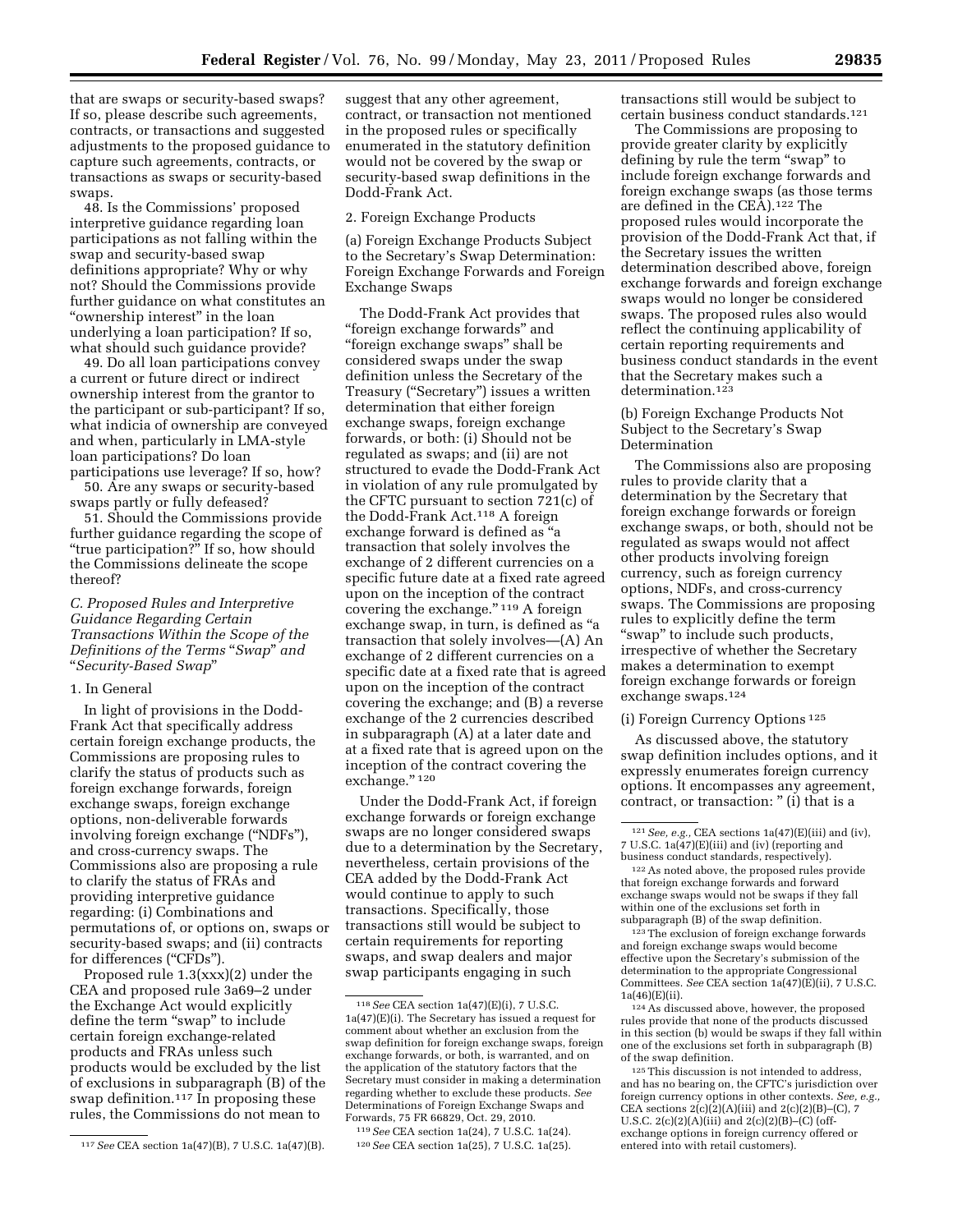put, call, cap, floor, collar, or similar option of any kind that is for the purchase or sale, or based on the value, of 1 or more interest *or other rates, currencies,* commodities, securities, instruments of indebtedness, indices, quantitative measures, or other financial or economic interests or property of any kind."<sup>126</sup>

Foreign exchange options traded on a national securities exchange ("NSE"), however, are securities under the Federal securities laws and not swaps or security-based swaps.<sup>127</sup>

Any determination by the Secretary, discussed above, that foreign exchange forwards or foreign exchange swaps should not be regulated as swaps would not impact foreign currency options because a foreign currency option is neither a foreign exchange swap nor a foreign exchange forward, as those terms are defined in the CEA. Consequently, the Commissions are proposing rules to provide clarity by explicitly defining the term "swap" to include foreign currency options (other than foreign currency options traded on an NSE).128 The proposed rules also would clarify that foreign currency options are not foreign exchange forwards or foreign exchange swaps under the CEA.

(ii) Non-Deliverable Forward Contracts Involving Foreign Exchange

An NDF generally is similar to a forward foreign exchange contract,<sup>129</sup> except that at maturity, the NDF does not require physical delivery of currencies and is typically settled in U.S. dollars. The other currency, usually an emerging market currency subject to capital controls, is therefore said to be "nondeliverable."<sup>130</sup> If the spot market exchange rate on the settlement date is greater (in foreign currency per dollar terms) than the previously agreed

126*See* CEA section 1a(47)(A)(i), 7 U.S.C. 1a(47)(A)(i) (emphasis added).

127*See* CEA section 1a(47)(B)(iv), 7 U.S.C. 1a(47)(B)(iv).

128The proposed rules would treat the terms foreign currency options, currency options, foreign exchange options, and foreign exchange rate options as synonymous. Moreover, for purposes of the proposed rules, foreign currency options include options to enter into or terminate, or that otherwise operate on, a foreign exchange swap or foreign exchange forward or on the terms thereof. As discussed above, foreign exchange options traded on an NSE are securities and therefore not addressed in the proposed rules.

129A deliverable forward foreign exchange contract is an obligation to buy or sell a specific currency on a future settlement date at a fixed price set on the trade date. *See* Laura Lipscomb, ''Federal Reserve Bank of New York, An Overview of Non-Deliverable Foreign Exchange Forward Markets,'' 1 (May 2005) (citation omitted) (''Fed NDF Overview'').

130*See id.* at 1–2 (citation omitted).

forward exchange rate, the party to the contract that is long the emerging market currency must pay its counterparty the difference between the contracted forward price and the spot market rate, multiplied by the notional amount.131

NDFs are not expressly enumerated in the swap definition, but they satisfy clause (A)(iii) of the definition because they provide for a future (executory) payment based on an exchange rate, which is an "interest or other rate<sup>[]"</sup> within the meaning of clause (A)(iii) of the swap definition.132 Each party to an NDF transfers to its counterparty the risk of the exchange rate moving against the counterparty, thus satisfying the requirement that there be a transfer of financial risk associated with a future change in rate. This financial risk transfer in the context of an NDF is not accompanied by a transfer of an ownership interest in any asset or liability. Thus, an NDF is a swap under clause  $(A)$ (iii) of the swap definition.<sup>133</sup>

132*See* CEA section 1a(47)(A)(iii), 7 U.S.C. 1a(47)(A)(iii) (providing that a swap is an agreement, contract, or transaction ''that provides on an executory basis for the exchange, on a fixed or contingent basis, of 1 or more payments based on the value or level of 1 or more interest or other rates, currencies, commodities, securities, instruments of indebtedness, indices, quantitative measures, or other financial or economic interests or property of any kind, or any interest therein or based on the value thereof, and that transfers, as between the parties to the transaction, in whole or in part, the financial risk associated with a future change in any such value or level without also conveying a current or future direct or indirect ownership interest in an asset (including any enterprise or investment pool) or liability that incorporates the financial risk so transferred \* \* \*.'').

133 It appears that at least some market participants view NDFs as swaps today. *See, e.g.,*  Credit Suisse, "Non-Deliverable Forwards," at 1 (characterizing NDFs as ''a derivative instrument for hedging \* \* \* exchange-rate risk'' in the absence of a forwards market), available at *[https://www.credit](https://www.credit-suisse.com/ch/unternehmen/kmugrossunternehmen/doc/nondeliverable_forward_en.pdf)[suisse.com/ch/unternehmen/](https://www.credit-suisse.com/ch/unternehmen/kmugrossunternehmen/doc/nondeliverable_forward_en.pdf) [kmugrossunternehmen/doc/nondeliverable](https://www.credit-suisse.com/ch/unternehmen/kmugrossunternehmen/doc/nondeliverable_forward_en.pdf)*\_ *[forward](https://www.credit-suisse.com/ch/unternehmen/kmugrossunternehmen/doc/nondeliverable_forward_en.pdf)*\_*en.pdf;* Association of Corporate Treasurers, ''Glossary of Terms'' (defining an NDF as "[a] foreign currency financial derivative contract"), available at *[http://www.treasurers.org/glossary/](http://www.treasurers.org/glossary/N#Non-deliverableforward) [N#Non-deliverableforward.](http://www.treasurers.org/glossary/N#Non-deliverableforward)* Thus, NDFs also may fall within clause (A)(iv) of the swap definition as ''an agreement, contract, or transaction that is, or in the future becomes, commonly known to the trade as a swap.'' *See* CEA section 1a(47)(A)(iv), 7 U.S.C. 1a(47)(A)(iv). *Cf.* CFTC rule 35.1(b)(1)(i), 17 CFR 35.1(b)(1)(i) (providing that the definition of ''swap agreement'' includes a ''forward foreign exchange agreement,'' without reference to convertibility or delivery).

As discussed above, the Secretary may determine that foreign exchange swaps or foreign exchange forwards should not be regulated as swaps. The outcome of the Secretary's determination would not impact NDFs, however, because NDFs (like foreign currency options) do not meet the definitions of the terms foreign exchange forward or foreign exchange swap set forth in the CEA. NDFs do not involve an "exchange" of two different currencies (an element of the definition of both a foreign exchange forward and a foreign exchange swap); instead, they are settled by payment in one currency (usually U.S. dollars).

Notwithstanding their "forward" label, NDFs do not fall within the forward contract exclusion of the swap definition. Currency is outside the scope of the forward contract exclusion for nonfinancial commodities. Nor have NDFs traditionally been considered commercial merchandising transactions. Rather, the NDF markets appear to be driven in large part by speculation 134 and hedging,<sup>135</sup> which features are more characteristic of swap markets than forward markets.

Based on the foregoing considerations, the Commissions are proposing to provide greater clarity by explicitly defining the term "swap" to include NDFs. The proposed rules also would clarify that NDFs are not foreign exchange forwards or foreign exchange swaps as those terms are defined in the CEA.

### (iii) Currency Swaps and Cross-Currency Swaps

A currency swap 136 and a crosscurrency swap 137 each generally can be

<sup>135</sup> See id. at 4 (noting that "[much of the] Korean *won* NDF volume[,] \* \* \* estimated to be the largest of any currency, \* \* \* is estimated to originate with international investment portfolio managers hedging the currency risk associated with their onshore investments'').

136A swap that exchanges a fixed rate against a fixed rate is known as a currency swap. *See* Federal Reserve System, ''Trading and Capital-Markets Activities Manual,'' section 4335.1 (Jan. 2009).

137Cross-currency swaps with a fixed leg based on one rate and a floating leg based on another rate, where the two rates are denominated in different currencies, are generally referred to as crosscurrency coupon swaps, while those with a floating leg based on one rate and another floating leg based on a different rate are known as cross-currency basis swaps. *Id.* Cross-currency swaps also include annuity swaps and amortizing swaps. In cross-

<sup>131</sup>*See id.* at 2. Being long the emerging market currency means that the holder of the NDF contract is the "buyer" of the emerging market currency and the "seller" of dollars. Conversely, if the emerging market currency appreciates relative to the previously agreed forward rate, the holder of the contract that is short the emerging market currency must pay its counterparty the difference between the spot market rate and the contracted forward price, multiplied by the notional amount. *See id.* at 2, n.4.

<sup>134</sup>*See* ''Fed NDF Overview,'' *supra* note 129, at 5 (''[E]stimates vary but many major market participants estimate as much as 60 to 80 percent of NDF volume is generated by speculative interest, noting growing participation from international hedge funds.") and 4 ("[D]ealers note that much of the volume in Chinese *yuan* NDFs is generated by speculative positioning based on expectations for an alteration in China's current, basically fixed exchange rate.'') (italics in original).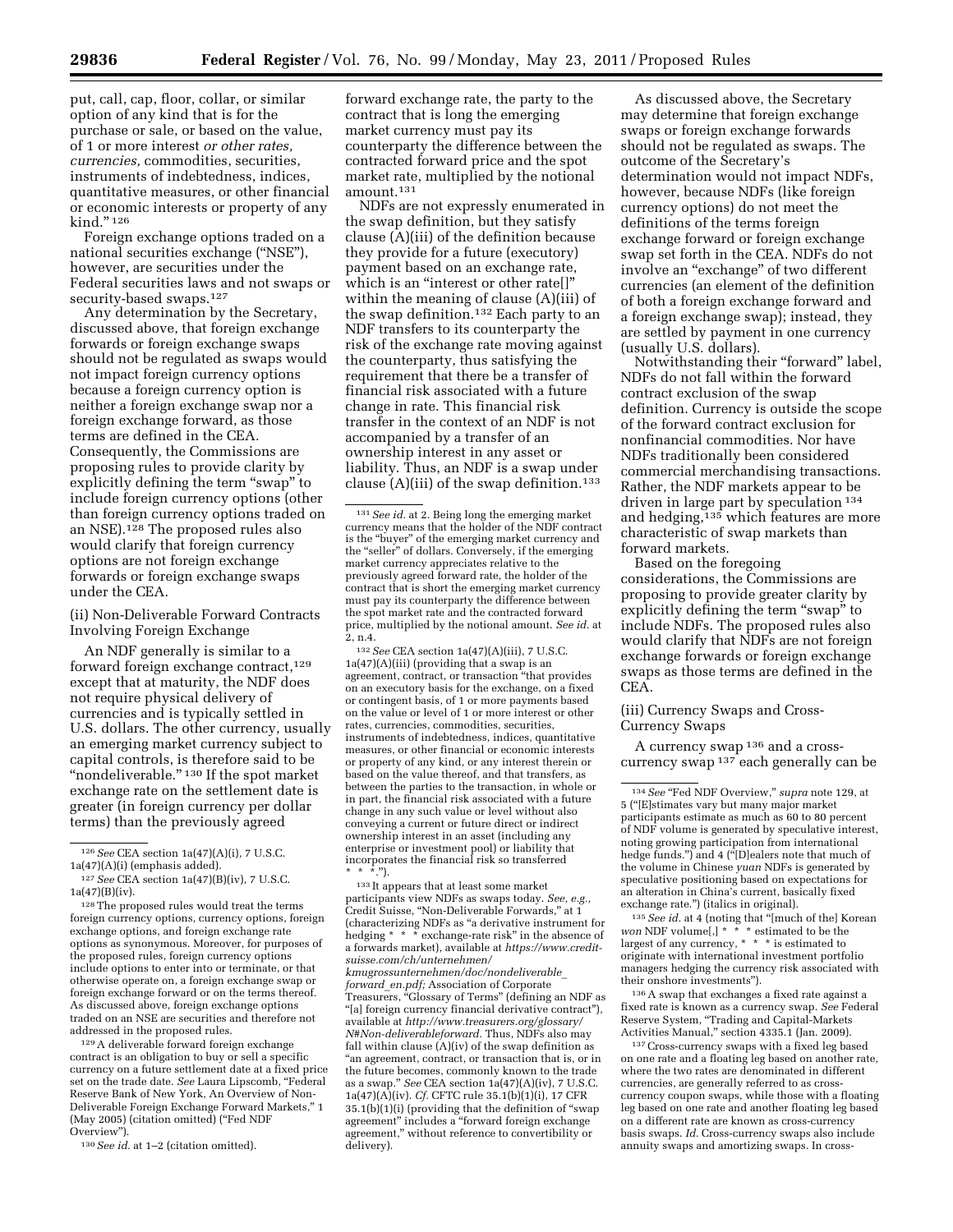described as a swap in which the fixed legs or floating legs based on various interest rates are exchanged in different currencies. Such swaps can be used to reduce borrowing costs, to hedge currency exposure, and to create synthetic assets 138 and are viewed as an important tool, given that they can be used to hedge currency and interest rate risk in a single transaction.

Currency swaps and cross-currency swaps are not foreign exchange swaps as defined in the CEA because, although they may involve an exchange of foreign currencies, they also require contingent or variable payments in different currencies. Because the CEA defines a foreign exchange swap as a swap that "solely" involves an initial exchange of currencies and a reversal thereof at a later date, subject to certain parameters, currency swaps and cross-currency swaps would not be foreign exchange swaps. Similarly, currency swaps and cross-currency swaps are not foreign exchange forwards because foreign exchange forwards "solely" involve an initial exchange of currencies, subject to certain parameters, while currency swaps and cross-currency swaps contain additional elements, as discussed above.

Currency swaps are expressly enumerated in the statutory definition of the term "swap." <sup>139</sup> Cross-currency swaps, however, are not.<sup>140</sup> Accordingly, based on the foregoing considerations, the Commissions are

138 BMO Capital Markets, "Cross Currency Swaps,'' available at *[http://www.bmocm.com/](http://www.bmocm.com/products/marketrisk/intrderiv/cross/default.aspx) [products/marketrisk/intrderiv/cross/default.aspx.](http://www.bmocm.com/products/marketrisk/intrderiv/cross/default.aspx)*  139*See* CEA section 1a(47)(A)(iii)(VII), 7 U.S.C. 1a(47)(A)(iii)(VII).

140Clause (A)(iii) of the swap definition expressly refers to a cross-currency rate swap. *See* CEA section 1a(47)(A)(iii)(V), 7 U.S.C. 1a(47)(A)(iii)(V). Although the swap industry appears to use the term ''cross-currency swap,'' rather than ''cross-currency rate swap'' (the term used in CEA section  $1a(47)(A)(iii)(V)$ , the Commissions interpret these terms as synonymous.

proposing rules to provide greater clarity by explicitly defining the term ''swap'' to include cross-currency swaps. The proposed rules also would clarify that neither currency swaps nor crosscurrency swaps are foreign exchange forwards or foreign exchange swaps as those terms are defined in the CEA.

#### Request for Comment

52. Should the proposed rules explicitly define the term "swap" to include foreign exchange forwards and foreign exchange swaps, unless the Secretary determines to exempt them? Should the proposed rules clarify that, if the Secretary determines to exempt foreign exchange swaps or foreign exchange forwards, those transactions remain subject to certain reporting requirements, and swap dealers and major swap participants entering into such transactions remain subject to certain business conduct standards, imposed by Title VII and CFTC regulations promulgated thereunder? Why or why not?

53. Should the proposed rules explicitly define the term "swap" to include foreign currency options and clarify that foreign currency options are not foreign exchange forwards or foreign exchange swaps? Why or why not? Should the terms foreign currency options, currency options, foreign exchange options, and foreign exchange rate options be interpreted as synonymous? Why or why not?

54. Should the proposed rules explicitly define the term "swap" to include NDFs and clarify that NDFs are not foreign exchange forwards or foreign exchange swaps? Why or why not?

55. Should the proposed rules explicitly define the term "swap" to include cross-currency swaps as swaps and clarify that currency swaps and cross-currency swaps are not foreign exchange forwards or foreign exchange swaps? Why or why not? Should the terms cross-currency swap and crosscurrency rate swap be interpreted as synonymous? Why or why not?

56. Is additional detail needed within the proposed rules regarding foreign exchange-related products to provide greater clarity regarding the specific products listed in the proposed rules? If so, what additional detail would be necessary?

# 3. Forward Rate Agreements

In general, the Commissions understand an FRA to be an over-thecounter contract for a single cash payment, due on the settlement date of a trade, based on a spot rate (determined pursuant to a method agreed upon by the parties) and a prespecified forward

rate. The single cash payment is equal to the product of the present value (discounted from a specified future date to the settlement date of the trade) of the difference between the forward rate and the spot rate on the settlement date multiplied by the notional amount. The notional amount itself is not exchanged.141

An FRA provides for the future (executory) payment based on the transfer of interest rate risk between the parties as opposed to transferring an ownership interest in any asset or liability.142 Thus, the Commissions believe that an FRA satisfies clause  $(A)(iii)$  of the swap definition.<sup>143</sup>

Notwithstanding their "forward" label, FRAs do not fall within the forward contract exclusion from the swap definition. FRAs do not involve nonfinancial commodities and thus are outside the scope of the forward contract exclusion. Nor is an FRA a commercial merchandising transaction, as there is no physical product to be delivered in an FRA.144 Accordingly,

and the spot rate prevailing at maturity, multiplied by a notional principal amount. If the spot rate is lower than the forward rate, the buyer pays the seller.'').

142 It appears that at least some in the trade view FRAs as swaps today. *See, e.g.,* The Globecon Group, Ltd., ''Derivatives Engineering: A Guide to Structuring, Pricing and Marketing Derivatives,'' 45 (McGraw-Hill 1995) ("An FRA is simply a oneperiod interest-rate swap.''); DerivActiv, Glossary of Financial Derivatives Terms ("A swap is \* \* \* a strip of FRAs.''), available at *[http://](http)www.derivactiv. com/definitions.aspx?search=forward+ rate+agreements. Cf.* Don M. Chance, *et. al,*  ''Derivatives in Portfolio Management,'' 29 (AIMR 1998) (''[An FRA] involves one specific payment and is basically a one-date swap (in the sense that a swap is a combination of FRAs[,] with some variations).''). Thus, FRAs also may fall within clause (A)(iv) of the swap definition, as ''an agreement, contract, or transaction that is, or in the future becomes, commonly known to the trade as a swap.'' *See* CEA section 1a(47)(a)(iv), 7 U.S.C.  $1a(47)(a)(iv)$ .

143*See* CEA section 1a(47)(A)(iii); 7 U.S.C. 1a(47)(A)(iii). CFTC regulations have defined FRAs as swap agreements. *See* CFTC rule 35.1(b)(1)(i), 17 CFR 35.1(b)(1)(i); Exemption for Certain Swap Agreements, 58 FR 5587, Jan. 22, 1993. The CFTC recently has proposed to repeal that rule in light of the enactment of Title VII of the Dodd-Frank Act. *See* Commodity Options and Agricultural Swaps, *supra* note 78.

144*See* Regulation of Hybrid and Related Instruments, 52 FR 47022, 47028, Dec. 11, 1987 Continued

currency annuity swaps, level cash flows in different currencies are exchanged with no exchange of principal; annuity swaps are priced such that the level payment cash flows in each currency have the same net present value at the inception of the transaction. An amortizing crosscurrency swap is structured with a declining principal schedule, usually designed to match that of an amortizing asset or liability. *Id. See also*  Derivatives ONE, ''Cross Currency Swap Valuation'' (''A cross currency swap is swap of an interest rate in one currency for an interest rate payment in another currency. \* \* \* This could be considered an interest rate swap with a currency component.''), available at *[http://www.derivativesone.com/cross](http://www.derivativesone.com/cross-currency-swap-valuation/)[currency-swap-valuation/;](http://www.derivativesone.com/cross-currency-swap-valuation/)* Financial Accounting Standards Board, "Examples Illustrating Application of FASB Statement No. 138,'' Accounting for Certain Derivative Instruments and Certain Hedging Activities, section 2, Example 1, at 3 (''The company designates the cross-currency swap as a fair value hedge of the changes in the fair value of the loan due to both interest and exchange rates.''), available at *[http://www.fasb.org/](http://www.fasb.org/derivatives/examples.pdf) [derivatives/examples.pdf.](http://www.fasb.org/derivatives/examples.pdf)* 

<sup>&</sup>lt;sup>141</sup> See generally "Trading and Capital-Markets Activities Manual,'' *supra* note 136, section 4315.1 (''For example, in a six-against-nine-month (6x9) FRA, the parties agree to a three-month rate that is to be netted in six months' time against the prevailing three-month reference rate, typically LIBOR. At settlement (after six months), the present value of the net interest rate (the difference between the spot and the contracted rate) is multiplied by the notional principal amount to determine the amount of the cash exchanged between the parties \* \* \*. If the spot rate is higher than the contracted rate, the seller agrees to pay the buyer the differences between the prespecified forward rate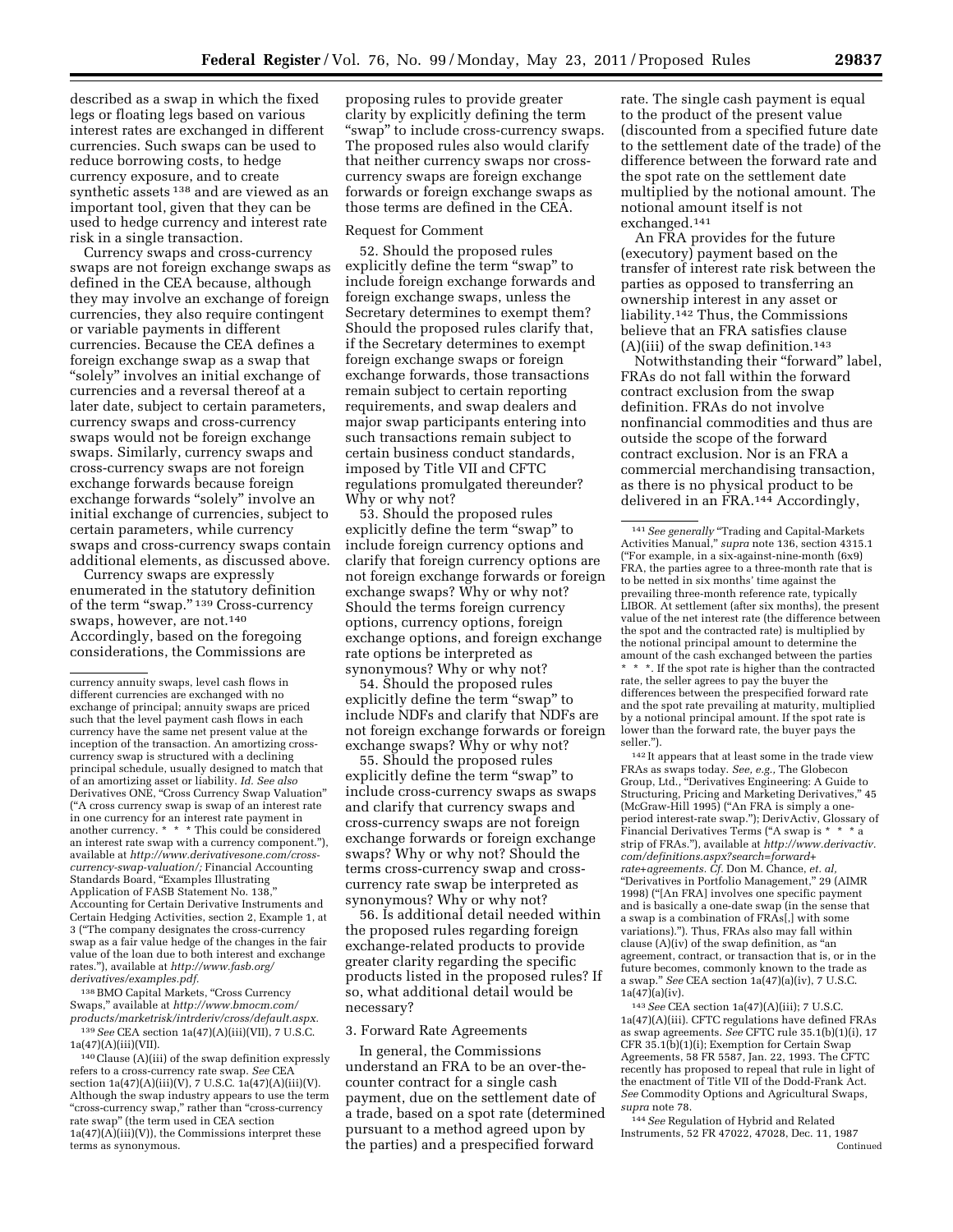the Commissions believe that the forward contract exclusion from the swap definition for nonfinancial commodities does not apply to FRAs.145

Based on the foregoing considerations, the Commissions are proposing rules to provide greater clarity by explicitly defining the term "swap" to include FRAs. As with the foreign exchange-related products discussed above, the proposed rules provide that FRAs would not be swaps if they fall within one of the exclusions set forth in subparagraph (B) of the swap definition.

#### Request for Comment

57. Is the description of FRAs accurate? If not, please provide a detailed description of FRAs. Are there various types of FRAs? If so, please provide an explanation of their characteristics and how they differ.

58. What types of market participants use FRAs, and for what purposes? What market (spot) and fixed rates are used in FRAs, and how are those rates determined, or on what are those rates based?

59. Should the proposed rules explicitly define the term "swap" to include FRAs? Why or why not?

60. Should the proposed rules provide a more detailed description of what FRAs are? Why or why not? If so, please explain what additional language regarding FRAs should be included in the proposed rules.

4. Combinations and Permutations of, or Options on, Swaps and Security-Based Swaps

Clause (A)(vi) of the swap definition provides that ''any combination or permutation of, or option on, any agreement, contract, or transaction described in any of clauses (i) through (v)'' of the definition is a swap or security-based swap.<sup>146</sup> As a result,

146*See* CEA section 1a(47)(vi), 7 U.S.C. 1a(47)(vi).

clause (A)(vi) means, for example, that an option on a swap or security-based swap (commonly known as a "swaption") would itself be a swap or security-based swap, respectively. The Commissions also interpret clause (A)(vi) to mean that a ''forward swap'' would itself be a swap or security-based swap, respectively.147

#### Request for Comment

61. Is additional guidance regarding swaptions, necessary? Why or why not? If so, please provide a detailed explanation of what additional guidance would be necessary.

62. Is the Commissions' description of forward swaps accurate? Why or why not? If not, please provide a detailed explanation of why the description is inaccurate. Is additional guidance regarding forward swaps necessary? Why or why not? If so, please provide a detailed explanation of what additional guidance would be necessary.

63. Is additional guidance regarding other combinations or permutations of swaps or security-based swaps necessary? Why or why not? If so, please provide a detailed description of any particular agreement, contract, or transaction, including the purposes for which it is used and the market participants that use it, and what additional guidance would be necessary.

# 5. Contracts for Differences

The Commissions have received inquiries over the years regarding the treatment of CFDs under the CEA and the Federal securities laws. A CFD generally is an agreement to exchange the difference in value of an underlying asset between the time at which a CFD position is established and the time at which it is terminated.<sup>148</sup> If the value

148*See* Ontario Securities Commission, Staff Notice 91-702, "Offerings of Contracts for Difference and Foreign Exchange Contracts to Investors in Ontario,'' at part IV.1 (defining a CFD as ''a derivative product that allows an investor to obtain economic exposure (for speculative, investment or hedging purposes) to an underlying

increases, the seller pays the buyer the difference; if the value decreases, the buyer pays the seller the difference. CFDs can be traded on a number of products, including treasuries, foreign exchange rates, commodities, equities, and stock indexes. Equity CFDs closely mimic the purchase of actual shares. The buyer of an equity CFD receives cash dividends and participates in stock splits.149 In the case of a long position, a dividend adjustment is credited to the client's account. In the case of a short position, a dividend adjustment is debited from the client's account. CFDs generally are traded over-the-counter (though they also are traded on the Australian Securities Exchange) in a number of countries outside the United States.

CFDs, unless otherwise excluded, may fall within the scope of the swap and security-based swap definitions.150 Whether a CFD is a swap or securitybased swap will depend on the underlying product of that particular CFD transaction. Because CFDs are highly variable and a CFD can contain a variety of elements that would affect its characterization, the Commissions believe that market participants will need to analyze the characteristics of any particular CFD in order to determine whether it is a swap or a security-based swap. Therefore, the Commissions are not proposing rules or additional interpretive guidance at this time regarding CFDs.

#### Request for Comment

64. Should the Commissions provide additional guidance regarding CFDs? Why or why not? If so, please provide a detailed description of any particular CFD and what additional guidance would be necessary.

149*See, e.g.,* Int'l Swaps and Derivatives Ass'n, ''2002 ISDA Equity Derivatives Definitions,'' art. 10 (Dividends) and 11 (Adjustments and Modifications Affecting Indices, Shares and Transactions).

<sup>(</sup>stating ''[FRAs] do not possess all of the characteristics of forward contracts heretofore delineated by the [CFTC]'').

<sup>145</sup>Current European Union law includes FRAs in the definition of ''financial instruments.'' *See*  Markets in Financial Instruments Directive (MiFID), ''Directive 2004/39/EC of the European Parliament and of the Council,'' Annex I(C), 4, 5, 10 (Apr. 21, 2004), available at *[http://e](http)ur-lex.europa.eu/ LexUriServ/LexUriServ.do?uri=CONSLEG: 2004L0039:20070921:EN:PDF.* A European Commission legislative proposal on derivatives, central clearing, and trade repositories applies to FRAs that are traded over-the-counter and, thus, would subject such transactions to mandatory clearing, reporting and other regulatory requirements. *See Proposal for a Regulation of the European Parliament and of the Council on OTC derivatives, central counterparties and trade repositories,* title I, art. 1(1), COM(2010) 484/5 (Sept. 15, 2010), available at *[http://ec.europa.eu/](http://ec.europa.eu/internal_market/financial-markets/docs/derivatives/20100915_proposal_en.pdf) internal*\_*[market/financial-markets/docs/](http://ec.europa.eu/internal_market/financial-markets/docs/derivatives/20100915_proposal_en.pdf) [derivatives/20100915](http://ec.europa.eu/internal_market/financial-markets/docs/derivatives/20100915_proposal_en.pdf)*\_*proposal*\_*en.pdf.* 

<sup>147</sup>Forward swaps are also commonly known as forward start swaps, or deferred or delayed start swaps. A forward swap can involve two offsetting swaps that both start immediately, but one of which ends on the deferred start date of the forward swap itself. For example, if a counterparty wants to hedge its risk for four years, starting one year from today, it could enter into a one-year swap and a five-year swap, which would partially offset to create a fouryear swap, starting one year forward. A forward swap also can involve a contract to enter into a swap or security-based swap at a future date or with a deferred start date. A forward swap is not a nonfinancial commodity forward contract or security forward, both of which are excluded from the swap definition and discussed elsewhere in this release.

asset \* \* \* such as a share, index, market sector, currency or commodity, without acquiring ownership of the underlying asset''), available at *[http://www.osc.gov.on.ca/documents/en/Securities-](http://www.osc.gov.on.ca/documents/en/Securities-Category9/sn_20091030_91-702_cdf.pdf)[Category9/sn](http://www.osc.gov.on.ca/documents/en/Securities-Category9/sn_20091030_91-702_cdf.pdf)*\_*20091030*\_*91–702*\_*cdf.pdf* (Oct. 30, 2009); Financial Services Authority, Consultation Paper 7/20, "Disclosure of Contracts for Difference—Consultation and draft Handbook text,'' at part 2.2 (defining a CFD on a share as ''a derivative product that gives the holder an economic exposure, which can be long or short, to the change in price of a specific share over the life of the contract''), available at *[http://www.fsa.gov.uk/](http://www.fsa.gov.uk/pubs/cp/cp07_20.pdf) [pubs/cp/cp07](http://www.fsa.gov.uk/pubs/cp/cp07_20.pdf)*\_*20.pdf* (Nov. 2007).

<sup>150</sup> In some cases, depending on the facts and circumstances, the SEC may determine that a particular CFD on an equity security, for example, should be characterized as constituting a purchase or sale of the underlying equity security and, therefore, be subject to the requirements of the Federal securities laws applicable to such purchases or sales.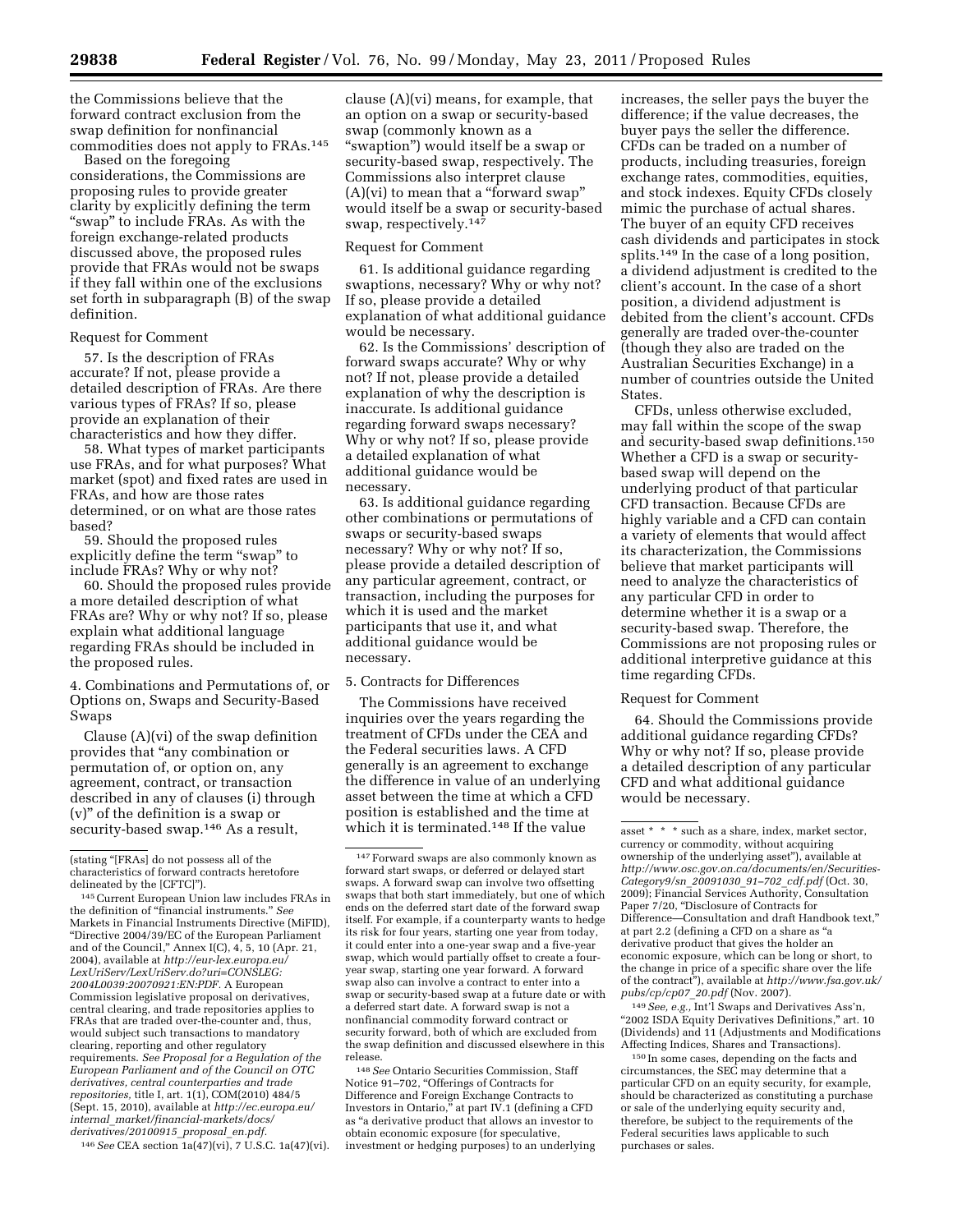### *D. Certain Interpretive Issues*

1. Agreements, Contracts, or Transactions That May Be Called, or Documented Using Form Contracts Typically Used for, Swaps or Security-Based Swaps

The Commissions are aware that individuals and companies may generally use the term ''swap'' to refer to certain of their agreements, contracts, or transactions. For example, the term "swap" may be used to refer to an agreement to exchange real or personal property between the parties. Or, two companies that produce fungible products may use the term ''swap'' to refer to an agreement to perform each other's delivery obligations—for example, if one company must deliver the product in California and the other must deliver the same product in New York, they may use the term "swap" to refer to an agreement that each company will perform the other's delivery obligation.

The name or label that the parties use to refer to a particular agreement, contract, or transaction is not determinative of whether it is a swap or security-based swap.151 Also, it may not be relevant whether the agreement, contract, or transaction is documented using an industry standard form agreement that is typically used for swaps and security-based swaps.152

152The CFTC consistently has found that the form of a transaction is not dispositive in determining its nature. *See, e.g., Grain Land, supra* note 61, at \*16 (CFTC Nov. 25, 2003) (holding that contract substance is entitled to at least as much weight as form); *In the Matter of First Nat'l Monetary Corp.,*  [1984–1986 Transfer Binder] Comm. Fut. L. Rep. (CCH) ¶ 22,698 at 30,974 (CFTC Aug. 7, 1985) (''When instruments have been determined to constitute the functional equivalent of futures contracts neither we nor the courts have hesitated to look behind whatever self-serving labels the instruments might bear.''); *Stovall, supra* note 63 (holding that the CFTC ''will not hesitate to look behind whatever label the parties may give to the instrument''). Likewise, the form of a transaction is not dispositive in determining whether an agreement, contract, or transaction falls within the regulatory regime for securities. *See SEC* v. *Merch. Capital, LLC,* 483 F.3d 747, 755 (11th Cir. 2007) (''The Supreme Court has repeatedly emphasized that economic reality is to govern over form and that the definitions of the various types of securities should not hinge on exact and literal tests.'') (*quoting Williamson* v. *Tucker,* 645 F.2d 404, 418 (5th Cir. 1981)); *Robinson* v. *Glynn,* 349 F.3d 166, 170 (4th Cir. 2003) (''What matters more than the form of an investment scheme is the 'economic reality' that it represents \* \* \* .'') (internal citation omitted); *Caiola* v. *Citibank, N.A., New York,* 295 F.3d 312, 325 (2d Cir. 2002) (*quoting United* 

Instead, the relevant question is whether the agreement, contract, or transaction falls within the definition of the terms "swap" or "security-based swap" (as further interpreted pursuant to the guidance proposed herein) based on its terms and other characteristics. Even if one effect of an agreement is to reduce the risk faced by the parties (*e.g.,* the ''swap'' of physical delivery obligations described above may reduce the risk of non-delivery), the agreement is not a swap or security-based swap unless it otherwise meets one of the statutory definitions, as further defined by the Commissions. Similarly, the fact that the parties use another name to refer to a swap or security-based swap would not be relevant in determining whether the agreement, contract, or transaction is a swap or security-based swap as those terms are defined in the CEA and the Exchange Act and the rules and regulations thereunder.

### Request for Comment

65. What agreements, contracts, or transactions that are not swaps or security-based swaps are documented using industry standard form agreements that are typically used for swaps and security-based swaps? Please provide examples of such agreements, contracts, or transactions and details regarding their documentation, including why industry standard form agreements typically used for swaps and security-based swaps are used.

2. Transactions in Regional Transmission Organizations and Independent System Operators

The Commissions received a comment letter in response to the ANPR requesting clarification regarding the status of transactions in RTOs and ISOs, including financial transmission rights (''FTRs''), under the swap and securitybased swap definitions.153 Section 722 of the Dodd-Frank Act, though, specifically addresses how the CFTC should approach products regulated by FERC that also may be subject to CFTC jurisdiction. Section 722 of the Dodd-Frank Act amended CEA section 4(c) 154 to provide that, if the CFTC determines that an exemption for FERC-regulated instruments or other specified electricity transactions would be in accordance with the public interest, then it shall exempt such instruments or transactions from the requirements of the CEA. Given this specific provision

regarding these FERC-related products, the CFTC believes the treatment of these products should be considered under the standards and procedures specified in section 722 of the Dodd-Frank Act for a public interest waiver, rather than through this joint rulemaking to further define the terms "swap" and "securitybased swap.''

Consequently, the Commissions are not addressing FTRs or other transactions in RTOs or ISOs within this joint definitional rulemaking. Instead, persons with concerns about whether FERC-regulated products may be considered swaps (or futures) should request an exemption pursuant to section 722 of the Dodd Frank Act.155

# **III. The Relationship Between the Swap Definition and the Security-Based Swap Definition**

#### *A. Introduction*

Title VII of the Dodd-Frank Act defines the term "swap" under the CEA,156 and also defines the term ''security-based swap'' under the Exchange Act.157 Pursuant to the regulatory framework established in Title VII, the CFTC has regulatory authority over swaps and the SEC has regulatory authority over security-based swaps. The Commissions are proposing to further define the terms "swap" and ''security-based swap'' to clarify whether particular agreements, contracts, or transactions are swaps or security-based swaps based on characteristics including the specific terms and conditions of the instrument and the nature of, among other things, the prices, rates, securities, indexes, or commodities upon which the instrument is based.

Because the discussion below is focused on whether particular agreements, contracts, or transactions are swaps or security-based swaps, the Commissions use the term ''Title VII instrument'' in this release to refer to any agreement, contract, or transaction that is included in either the definition of the term ''swap'' or the definition of the term "security-based swap." Thus, the term "Title VII instrument" is synonymous with ''swap or securitybased swap."<sup>158</sup>

The determination of whether a Title VII instrument is a swap or security-

<sup>151</sup>*See, e.g., Haekel* v. *Refco,* 2000 WL 1460078, at \* 4 (CFTC Sept. 29, 2000) (''[T]he labels that parties apply to their transactions are not necessarily controlling''); *Reves* v. *Ernst & Young,*  494 U.S. 56, 61 (1990) (stating that the purpose of the securities laws is ''to regulate *investments,* in whatever form they are made and by whatever name they are called'') (emphasis in original).

*Housing Foundation* v. *Foreman,* 421 U.S. 837, 848 (1975) (''In searching for the meaning and scope of the word 'security'  $* * *$  the emphasis should be on economic reality'')).

<sup>153</sup>*See* WGCEF Letter.

<sup>154</sup> 7 U.S.C. 6(c).

<sup>155</sup>This approach, however, should not be taken to suggest any findings by the Commissions as to whether or not FTRs or any other FERC-regulated products are swaps (or futures contracts).

<sup>156</sup>*See* CEA section 1a(47), 7 U.S.C. 1a(47).

<sup>157</sup>*See* section 3(a)(68) of the Exchange Act, 15 U.S.C. 78c(a)(68).

<sup>158</sup> In some cases, the Title VII instrument may be a mixed swap. Mixed swaps are discussed further in part IV below.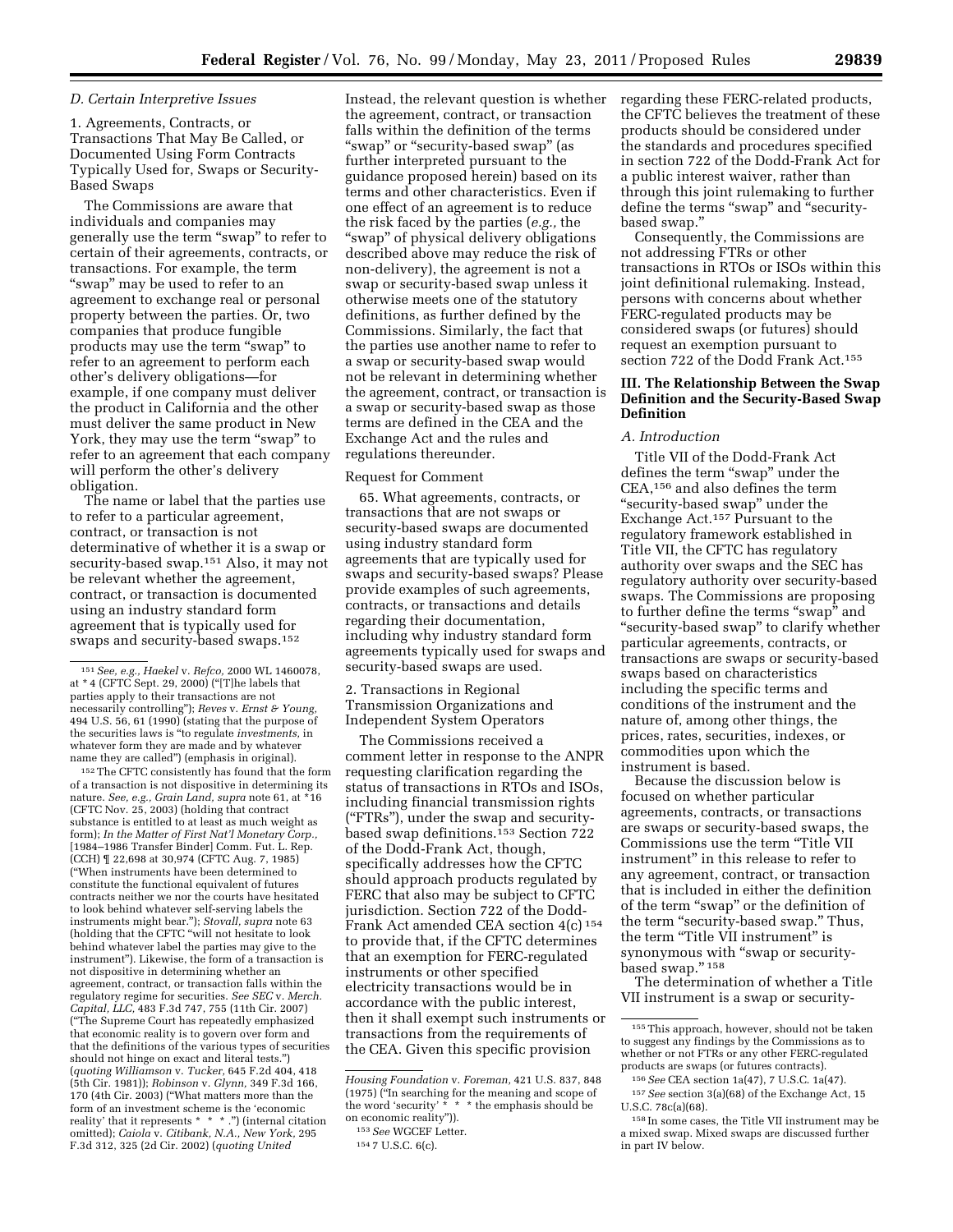based swap should be made based on the facts and circumstances relating to the Title VII instrument at the time that the parties enter into it. If the Title VII instrument itself is not amended, modified, or otherwise adjusted during its term by the parties, its characterization as a swap or securitybased swap should not change during its duration because of any changes that may occur to the factors affecting its character as a swap or security-based swap.159

Classifying a Title VII instrument as a swap or security-based swap is straightforward for most instruments. The Commissions, however, are proposing guidance to clarify the classification of swaps and securitybased swaps in certain areas and to provide guidance regarding the use of certain terms and conditions in Title VII instruments.

# *B. Title VII Instruments Based on Interest Rates, Other Monetary Rates, and Yields*

Parties frequently use Title VII instruments to manage risks related to, or to speculate on, changes in interest rates, other monetary rates or amounts, or the return on various types of assets. Broadly speaking, Title VII instruments based on interest or other monetary rates would be swaps, whereas Title VII instruments based on the yield or value of a single security, loan, or narrowbased security index would be securitybased swaps. However, market participants and financial professionals sometimes use the terms "rate" and "yield" in different ways. The Commissions are proposing guidance regarding whether Title VII instruments that are based on interest rates, other monetary rates, or yields would be swaps or security-based swaps and requesting comment as to whether additional clarification in this area would be appropriate.160

1. Title VII Instruments Based on Interest Rates or Other Monetary Rates That Are Swaps

The Commissions believe that when payments exchanged under a Title VII instrument are based solely on the levels of certain interest rates or other

monetary rates that are not themselves based on one or more securities, the instrument would be a swap and not a security-based swap.161 Often swaps on interest rates or other monetary rates require the parties to make payments based on the comparison of a specified floating rate (such as the London Interbank Offered Rate (''LIBOR'')) to a fixed rate of interest agreed upon by the parties. A rate swap also may require payments based on the differences between two floating rates, or it may require that the parties make such payments when any agreed-upon events with respect to interest rates or other monetary rates occur (such as when a specified interest rate crosses a threshold, or when the spread between two such rates reaches a certain point). The rates referenced for the parties' obligations are varied, and examples of such rates include the following:

• *Interbank Offered Rates:* An average of rates charged by a group of banks for lending money to each other or other banks over various periods of time, and other similar interbank rates,162 including, but not limited to, LIBOR (regardless of currency); 163 the Euro Interbank Offered Rate (''Euribor''); the Canadian Dealer Offered Rate (''CDOR''); and the Tokyo Interbank Offered Rate (''TIBOR''); 164

161*See* discussion *supra* part III.F regarding the use of certain terms and conditions.

162 Interbank lending rates are measured by surveys of the loan rates that banks offer other banks, or by other mechanisms. The periods of time for such loans may range from overnight to 12 months or longer.

The interbank offered rates listed here are frequently called either a ''reference rate,'' the rate of ''reference banks,'' or by a designation that is specific to the service that quotes the rate. For some of the interbank offered rates listed here, there is a similar rate that is stated as an interbank bid rate, which is the average rate at which a group of banks bid to borrow money from other banks. For example, the bid rate similar to LIBOR is called LIBID.

163Today, LIBOR is used as a rate of reference for the following currencies: Australian Dollar, Canadian Dollar, Danish Krone, Euro, Japanese Yen, New Zealand Dollar, Pound Sterling, Swedish Krona, Swiss Franc, and U.S. Dollar.

164Other interbank offered rates include the following (with the country or city component of the acronym listed in parentheses): AIDIBOR (Abu Dhabi); BAIBOR (Buenos Aires); BKIBOR (Bangkok); BRAZIBOR (Brazil); BRIBOR/BRIBID (Bratislava); BUBOR (Budapest); CHIBOR (China); CHILIBOR (Chile); CIBOR (Copenhagen); COLIBOR (Colombia); HIBOR (Hong Kong); JIBAR (Johannesburg); JIBOR (Jakarta); KAIBOR (Kazakhstan); KIBOR (Karachi); KLIBOR (Kuala Lumpur); KORIBOR ((South) Korea); MEXIBOR (Mexico); MIBOR (Mumbai); MOSIBOR (Moscow); NIBOR (Norway); PHIBOR (Philippines); PRIBOR (Prague); REIBOR/REIBID (Reykjavik); RIGIBOR/ RIGIBID (Riga); SHIBOR (Shanghai); SIBOR (Singapore); SOFIBOR (Sofia); STIBOR (Stockholm); TAIBOR (Taiwan); TELBOR (Tel Aviv); TRLIBOR and TURKIBOR (Turkey); VILIBOR (Vilnius); VNIBOR (Vietnam); and WIBOR (Warsaw).

• *Money Market Rates:* A rate established or determined based on actual lending or money market transactions, including, but not limited to, the Federal Funds Effective Rate; the Euro Overnight Index Average (''EONIA'' or ''EURONIA'') (which is the weighted average of overnight unsecured lending transactions in the Euro-area interbank market); the EONIA Swap Index; the Australian dollar RBA 30 Interbank Overnight Cash Rate; the Canadian Overnight Repo Rate Average (''CORRA''); the Mexican interbank equilibrium interest rate ("TIIE"); the NZD Official Cash Rate; the Sterling Overnight Interbank Average Rate (''SONIA'') (which is the weighted average of unsecured overnight cash transactions brokered in London by the Wholesale Markets Brokers' Association); the Swiss Average Rate Overnight (''SARON''); and the Tokyo Overnight Average Rate (''TONAR'') (which is based on uncollateralized overnight average call rates for interbank lending);

• *Government Target Rates:* A rate established or determined based on guidance established by a central bank including, but not limited to, the Federal Reserve discount rate, the Bank of England base rate and policy rate, the Canada Bank rate, and the Bank of Japan policy rate (also known as the Mutan rate);

• *General Lending Rates:* A general rate used for lending money, including, but not limited to, a prime rate, rate in the commercial paper market, or any similar rate provided that it is not based on any security, loan, or group or index of securities;

• *Indexes:* A rate derived from an index of any of the foregoing or following rates, averages, or indexes, including but not limited to a constant maturity rate (U.S. Treasury and certain other rates),165 the interest rate swap rates published by the Federal Reserve in its ''H.15 Selected Interest Rates'' publication, the ISDAFIX rates, the ICAP Fixings, a constant maturity swap, or a rate generated as an average (geometric, arithmetic, or otherwise) of any of the foregoing, such as overnight index swaps (''OIS'')—provided that such rates are not based on a specific

<sup>159</sup>*See* discussion *infra* part III.G.3(a) regarding Title VII instruments based on indexes.

<sup>160</sup>Commenters did not address these instruments specifically. A number of commenters urged clarification that various transactions or obligations, such as commercial loans, are not Title VII instruments solely because they reference an interest rate. *See* BlackRock Letter; Cleary Letter; Farm Credit Council Letter; White & Case Letter. The Commissions have proposed guidance to address such customary commercial transactions in part II.B.3 above.

<sup>165</sup>A Title VII instrument based solely on the level of a constant maturity U.S. Treasury rate would be a swap because U.S. Treasuries are exempted securities that are excluded from the security-based swap definition. Conversely, a Title VII instrument based solely on the level of a constant maturity rate on a narrow-based index of non-exempted securities under the security-based swap definition would be a security-based swap.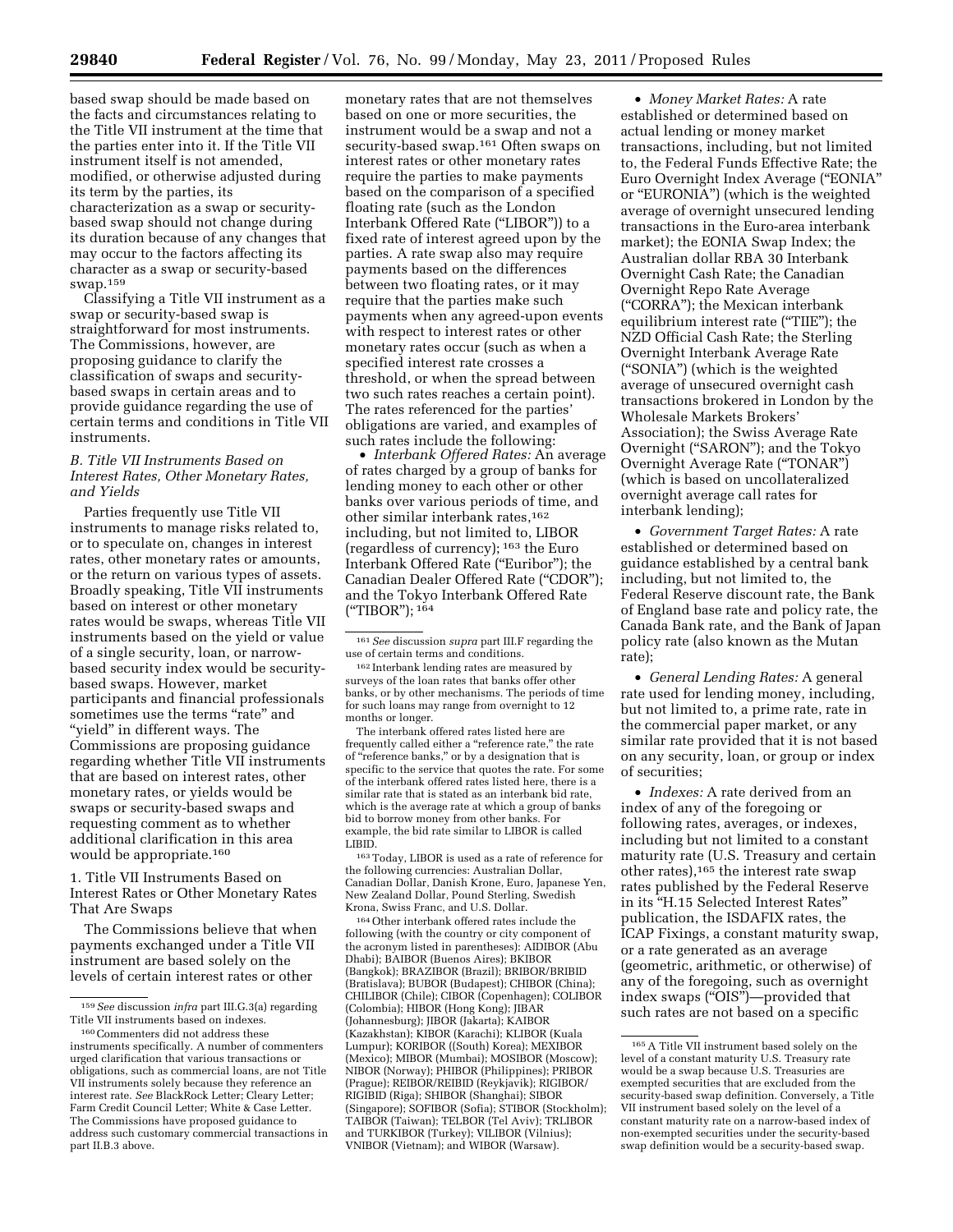security, loan, or narrow-based group or index of securities;

• *Other Monetary Rates:* A monetary rate including, but not limited to, the Consumer Price Index (''CPI''), the rate of change in the money supply, or an economic rate such as a payroll index; and

• *Other:* The volatility, variance, rate of change of (or the spread, correlation or difference between), or index based on any of the foregoing rates or averages of such rates, such as forward spread agreements, references used to calculate the variable payments in index amortizing swaps (whereby the notional principal amount of the agreement is amortized according to the movement of an underlying rate), or correlation swaps and basis swaps, including but not limited to, the "TED spread" <sup>166</sup> and the spread or correlation between LIBOR and an OIS.

As discussed above, the Commissions believe that when payments under a Title VII instrument are based solely on any of the foregoing, such Title VII instrument would be a swap.

# Request for Comment

66. The Commissions request comment generally on the foregoing proposed guidance regarding Title VII instruments where the underlying reference is an interest rate or other monetary rate.

67. Does the proposed guidance in this section accurately describe the types of interest rates and other monetary rates that are used as an underlying reference of a Title VII instrument, and that should cause the instrument to be considered a swap? Are any of the rates identified in this list not used in this manner? Are there any significant interest or monetary rates that should be added to this list in order to provide additional guidance?

68. As discussed above, a Title VII instrument would be considered a security-based swap if the instrument is based on constant maturity rates that are derived from the market prices and yields of a non-exempted debt security or a narrow-based security index of debt securities (depending on the other terms of the Title VII instrument, such instrument may be a mixed swap). The Commissions request comment on this

guidance. Are there certain constant maturity rates that should not be considered to be security-based, such that a Title VII instrument based on those rates would instead be a swap and not a security-based swap or mixed swap? If so, are there objective criteria to distinguish between different types of constant maturity rates in the determination of whether a Title VII instrument is a swap or security-based swap? If so, please describe any such criteria in detail.

#### 2. Title VII Instruments Based on Yields

The Commissions also propose guidance to clarify the status of Title VII instruments in which one of the underlying references of the instrument is a ''yield.'' In cases when a ''yield'' is calculated based on the price or changes in price of a debt security, loan, or narrow-based security index, it is another way of expressing the price or value of a debt security, loan, or narrowbased security index. For example, debt securities often are quoted and traded on a yield basis rather than on a dollar price, where the yield relates to a specific date, such as the date of maturity of the debt security (*i.e.,* yield to maturity) or the date upon which the debt security may be redeemed or called by the issuer (*e.g.,* yield to first whole issue call).167

Except in the case of certain exempted securities, when one of the underlying references of the Title VII instrument is the ''yield'' of a debt security, loan, or narrow-based security index in the sense where the term "yield" is used as a proxy for the price or value of the debt security loan, or narrow-based security index, the Title VII instrument would be a security-based swap. And, as a result, in cases where the underlying reference is a point on a ''yield curve'' generated from the different ''yields'' on debt securities in a narrow-based security index (*e.g.,* a constant maturity yield or rate), the Title VII instrument would be a security-based swap. In either case, however, where certain exempted securities, such as U.S. Treasury securities, are the only underlying reference of a Title VII instrument involving securities, the Title VII instrument would be a swap. Title VII instruments based on exempted securities are discussed further below.

The above interpretation would not apply in cases where the "yield" referenced in a Title VII instrument is not based on a debt security, loan, or narrow-based security index of debt securities but rather is being used to

reference an interest rate or monetary rate as outlined above in subsection one of this section. In these cases, this ''yield'' reference would be considered equivalent to a reference to an interest rate or monetary rate and the Title VII instrument would be, under the guidance in this section, a swap (or mixed swap depending on other references in the instrument).

#### Request for Comment

69. The Commissions request comment generally on the foregoing proposed guidance regarding Title VII instruments where the underlying reference is a ''yield.'' Please provide a detailed explanation of any uncertainty regarding the Commissions' proposed use of the terms "yield" and "yield curve'' and what additional guidance would be necessary.

70. Does the proposed guidance in this section appropriately describe instruments based on the "yield" of a debt security that should be considered security-based swaps? Is additional guidance necessary regarding when the term "yield" is used as a proxy for price or value? If so, please provide a detailed explanation of any uncertainty regarding how the term "yield" is used and what additional guidance would be necessary.

71. Are there instruments where the underlying reference is a "yield" of a debt security that should be considered a swap as opposed to a security-based swap? If so, what are they, and how often are they traded? How are such instruments distinguished from instruments based on ''yield'' that should be considered security-based swaps?

3. Title VII Instruments Based on Government Debt Obligations

The Commissions also are providing guidance regarding instances in which the underlying reference of the Title VII instrument is a government debt obligation. The security-based swap definition specifically excludes any agreement, contract, or transaction that meets the definition of a security-based swap only because it "references, is based upon, or settles through the transfer, delivery, or receipt of an exempted security under [section 3(a)(12) of the Exchange Act], as in effect on the date of enactment of the Futures Trading Act of 1982 (other than any municipal security as defined in [section 3(a)(29) of the Exchange Act] \* \* \*), unless such agreement, contract, or transaction is of the character of, or

<sup>166</sup>The TED spread is the difference between the interest rates on interbank loans and short-term U.S. government debt (Treasury bills or "T-bills"). The latter are exempted securities that are excluded from the statutory definition of the term "securitybased swap.'' Thus, neither any aspect of U.S. Treasuries nor interest rates on interbank loans, can form the basis of a security-based swap. For this reason, a Title VII instrument on a spread between interbank loan rates and T-bill rates also would not be a security-based swap.

<sup>167</sup>*See, e.g.,* Securities Confirmations, 47 FR 37920, Aug. 27, 1982.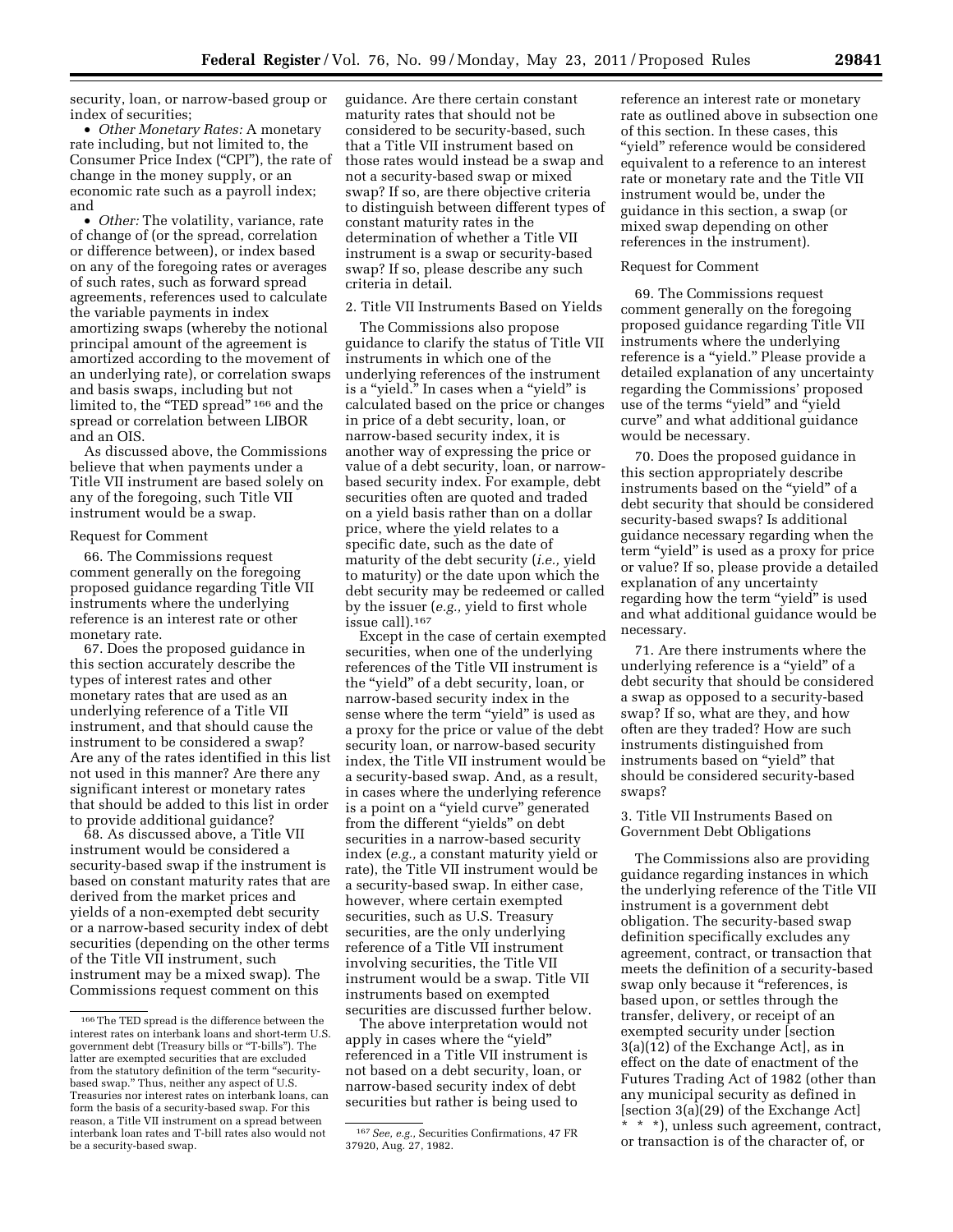is commonly known in the trade as, a put, call, or other option."<sup>168</sup>

As a result of this exclusion in the security-based swap definition for "exempted securities," 169 if the only underlying reference of a Title VII instrument involving securities is, for example, the price of a U.S. Treasury security and does not have any other underlying reference involving securities, then the instrument would be a swap. Similarly, if the Title VII instrument is based on the "yield" of a U.S. Treasury security and does not have any other underlying reference involving securities, then the instrument also would be a swap, regardless of whether the term "yield" is a proxy for the price of the security.

Foreign government securities, by contrast, were not "exempted securities" as of the date of enactment of the Futures Trading Act of 1982 170 and thus do not explicitly fall within this exclusion from the security-based swap definition. Therefore, if the underlying reference of the Title VII instrument is the price, value, or "yield" (where ''yield'' is a proxy for price or value) of a foreign government security, or a point on a yield curve derived from a narrowbased security index composed of foreign government securities, then the instrument would be a security-based swap.

#### Request for Comment

72. The Commissions request comment generally on the foregoing proposed guidance regarding the treatment of Title VII instruments in which the underlying reference is a government debt obligation.

*General Request for Comment:* In addition to the particular requests for comment set forth on the issues discussed above, the Commissions also request comment generally on the following:

73. Does the proposed guidance in this part III.B accurately describe market practices and terminology? Will the proposed guidance be useful in determining whether Title VII

170Public Law 97–444, 96 Stat. 2294 (1983).

instruments are swaps or security-based swaps?

### *C. Total Return Swaps*

A TRS is a Title VII instrument in which one counterparty, the seller of the TRS, makes a payment that is based on the price appreciation and income from an underlying security or security index.171 The other counterparty, the buyer of the TRS, makes a financing payment that is often based on a variable interest rate, such as LIBOR (or other interbank offered rate or money market rate, as described above), as well as a payment based on the price depreciation of the underlying reference. The "total return" consists of the price appreciation or depreciation, plus any interest or income payments.172 Accordingly, where a TRS is based on a single security or loan, or a narrow-based security index, the TRS would be a security-based swap.173

Generally, the use of a variable interest rate in the TRS buyer's payment obligations to the seller is incidental to the purpose of, and the risk that the counterparties assume in, entering into the TRS. These payments are a form of financing that reflects the security-based swap dealer's cost of financing the position or a related hedge, allowing the TRS buyer to receive payments based on the price appreciation and income of a security or security index without purchasing the security or security index. The Commissions believe that when such interest rate payments act merely as a financing component in a TRS, or in any other security-based swap, the inclusion of such interest rate terms would not cause the securitybased swap to be characterized as a mixed swap.174 Financing terms may

172 If the total return is negative, the seller receives this amount from the buyer. TRS can be used to synthetically reproduce the payoffs of a position. For example, two counterparties may enter into a 3-year TRS where the buyer of the TRS receives the positive total return on XYZ security, if any, and the seller of the TRS receives LIBOR plus 30 basis points and the absolute value of the negative total return on XYZ security, if any.

173 If the underlying reference of the TRS is a broad-based equity security index, however, the Commissions believe that it would be a swap (and an SBSA) and not a security-based swap. In addition, a TRS on an exempted security, such as a U.S. Treasury, under section 3(a)(12) of the Exchange Act, 15 U.S.C. 78c(a)(12), as in effect on the date of enactment of the Futures Trading Act of 1982 (other than any municipal security as defined in section 3(a)(29) of the Exchange Act, 15 U.S.C. 78c(a)(29), as in effect on the date of enactment of the Futures Trading Act of 1982) would be a swap (and an SBSA) and not a securitybased swap.

<sup>174</sup> Several commenters noted that such instruments should not be characterized as mixed swaps. *See* Cleary Letter (expressing the view that also involve adding or subtracting a spread to or from the financing rate,<sup>175</sup> or calculating the financing rate in a currency other than that of the underlying reference security or security index.176 However, the Commissions note that where such payments incorporate additional elements that create additional interest rate or currency exposures that are unrelated to the financing of the security-based swap, or otherwise shift or limit risks that are related to the financing of the security-based swap, those additional elements may cause the security-based swap to be a mixed swap.

For example, where the counterparties embed interest-rate optionality (*e.g.,* a cap, collar, call, or put) into the terms of a security-based swap in a manner designed to shift or limit interest rate exposure, the inclusion of these terms would cause

such Title VII instruments should not be characterized as mixed swaps because ''the floating rate payment obligation is not the principal driver of the security-based swap and, in that sense, the security-based swap is not 'based on' the level of an interest rate within the meaning of [the Dodd-Frank Act]''); Deutsche Bank Letter (explaining that such Title VII instruments in which the party that is "synthetically short" the underlying security makes payments based on the value of the underlying security to the party that is "synthetically long," and the synthetically long party pays the synthetically short party an amount that may be based on LIBOR or another interest rate, should not be treated as mixed swaps because the payments to the synthetically short party are generally intended only for financing costs incurred in establishing or maintaining the transaction or its hedge); ISDA Letter (noting that variable interest rate-based payments in connection with a typical Title VII instrument of this type are ''incidental to what is essentially a security-based transaction and should not yield mixed swap status''); Morgan Stanley Letter (noting that the interest rate-based payments in such Title VII instruments "reflect compensation for the financing costs associated'' with the instrument and "are not at the core of what is being 'swapped' under the contract''); Letter from Timothy W. Cameron, Esq., Managing Director, Asset Management Group, Securities Industry and Financial Markets Association, Sept. 20, 2010 (expressing the view that such a financing component is incidental to the Title VII instrument and should not cause it to be viewed as a mixed swap).

<sup>175</sup> See, e.g., Moorad Chowdry, "Total Return Swaps: Credit Derivatives and Synthetic Funding Instruments,'' at 3–4 (noting that the spread to the TRS financing rate is a function of: the credit rating of the counterparty paying the financing rate; the amount, value, and credit quality of the reference asset; the dealer's funding costs; a profit margin; and the capital charge associated with the TRS), available at *[http://www.yieldcurve.com/](http://www.yieldcurve.com/Mktresearch/LearningCurve/TRS.pdf)  [Mktresearch/LearningCurve/TRS.pdf.](http://www.yieldcurve.com/Mktresearch/LearningCurve/TRS.pdf)* 

176For example, a security-based swap on an equity security priced in U.S. dollars in which payments are made in Euros based on the U.S. dollar/Euro spot rate at the time the payment is made would not be a mixed swap. Under these circumstances, the currency is merely referenced in connection with the method of payment, and the counterparties are not hedging the risk of changes in currency exchange rates during the term of the security-based swap.

<sup>168</sup>Section 3(a)(68)(C) of the Exchange Act, 15 U.S.C. 76c(a)(68)(C).

<sup>169</sup>As of January 11, 1983, the date of enactment of the Futures Trading Act of 1982, Public Law 97– 444, 96 Stat. 2294, section 3(a)(12) of the Exchange Act, 15 U.S.C. 78c(a)(12), provided that, among other securities, "exempted securities" include: (i) ''securities which are direct obligations of, or obligations guaranteed as to principal or interest by, the United States;'' (ii) certain securities issued or guaranteed by corporations in which the United States has a direct or indirect interest as designated by the Secretary of the Treasury; and (iii) certain other securities as designated by the SEC in rules and regulations.

<sup>171</sup>Where the underlying security is an equity, a TRS is also known as an ''equity swap.''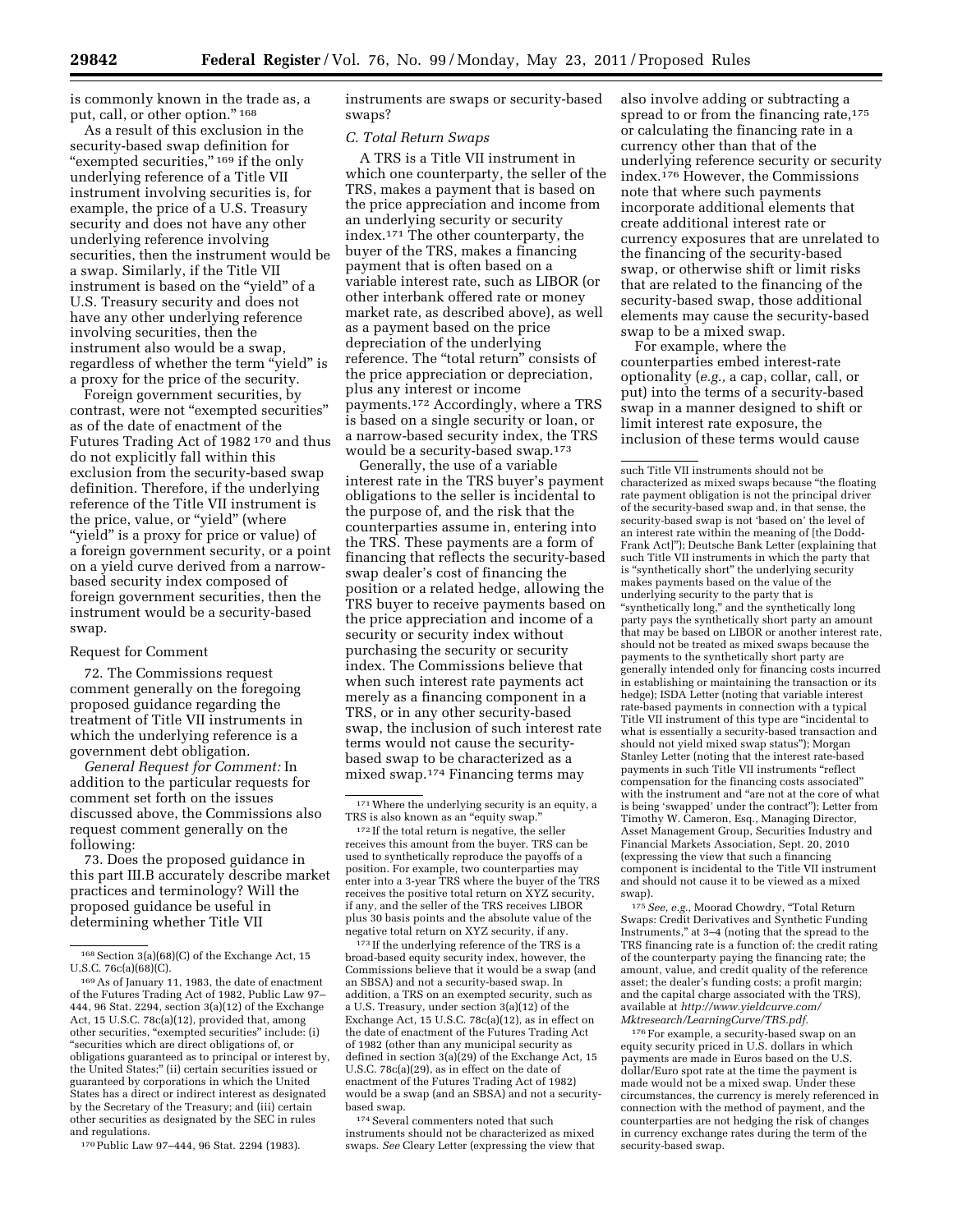the TRS to be both be a swap and a security-based swap (*i.e.,* a mixed swap). Similarly, if a TRS is also based on non-security-based components (such as the price of oil, or a currency), the security-based swap would also be a swap.177

# Request for Comment

74. Is the proposed guidance regarding TRS and other security-based swaps for which the use of a variable interest rate in a counterparty's payment obligations is incidental to the risk that counterparties assume in entering into a TRS or other security-based swap appropriate? Why or why not? If not, please provide a detailed explanation of what guidance would be appropriate.

75. How often do market participants use rates, other than interbank offered rates or money market rates, in TRS to recoup their financing costs? If so, which rates and what portion of the market (broken down by product, country, counterparty type, and/or whatever data are available to commenters), in percentage and/or dollar terms do TRS with such financing rates constitute? What factors influence the financing rates that market participants incorporate into their security-based swaps?

76. Do market participants embed optionality, such a cap, collar, put, or call, into the payment component of a TRS? If so, how frequently and for what purpose?

77. Do market participants embed nonfinancial commodity components into the payment component that directly affect the payments on a TRS rather than operating as a mere financing component? If so, how frequently and for what purpose?

78. Do market participants embed foreign currency swaps into a foreign currency payment component of a TRS? If so, how frequently and for what purpose?

79. Are there other circumstances under which a TRS should be treated as a mixed swap rather than a securitybased swap or swap? If so, please provide a detailed description of such circumstances and explain why.

# *D. Security-Based Swaps Based on a Single Security or Loan and Single-Name Credit Default Swaps*

The second prong of the securitybased swap definition includes a swap that is based on ''a single security or loan, including any interest therein or on the value thereof."<sup>178</sup> The

Commissions believe that, under this prong of the definition of security-based swap, a single-name CDS that is based on a single reference obligation would be a security-based swap because it would be based on a single security or loan (or any interest therein or on the value thereof).

In addition, the third prong of the security-based swap definition includes a swap that is based on the occurrence of an event relating to a ''single issuer of a security,'' provided that such event ''directly affects the financial statements, financial condition, or financial obligations of the issuer.'' 179 This provision applies generally to eventtriggered swap contracts. With respect to a CDS, such events could include the bankruptcy of an issuer, a default on one of an issuer's debt securities, or the default on a non-security loan of an issuer.180 Therefore, the Commissions believe that if the payout on a CDS on a single issuer of a security is triggered by the occurrence of an event relating to that issuer, the CDS would be a securitybased swap under the third prong.181

In this regard, the Commissions note that each transaction under an ISDA Master Agreement would need to be analyzed to determine whether it is a swap or security-based swap. For example, the Commissions believe that a number of single-name CDS that are executed at the same time and that are documented under one ISDA Master Agreement, but in which a separate confirmation is sent for each CDS, should be treated as an aggregation of security-based swaps. As a practical and economic matter, the Commissions believe that each such CDS would be a separate and independent transaction. Thus, such an aggregation of singlename CDS would not constitute a ''group or index'' under the securitybased swap definition but instead would constitute multiple single-name CDS.

# *E. Title VII Instruments Based on Futures Contracts*

A Title VII instrument that is based on a futures contract will either be a swap or a security-based swap, or both (*i.e.,* a mixed swap), depending on the nature of the futures contract, including the underlying reference of the futures contract. The Commissions believe that a Title VII instrument where the underlying reference is a security future would be a security-based swap.182 The Commissions believe that, except with respect to certain futures on foreign government debt securities discussed below, a Title VII instrument where the underlying reference is a futures contract that is not a security future would be a swap.183

Title VII instruments involving futures contracts on foreign government debt securities present a unique circumstance. Rule 3a12–8 under the Exchange Act exempts certain foreign government debt securities, for purposes only of the offer, sale, or confirmation of sale of futures contracts on such foreign government debt securities, from all provisions of the Exchange Act which by their terms do not apply to an "exempted security," subject to certain conditions.184 To date, the SEC has

The term security future does not include any agreement, contract, or transaction excluded from the CEA under CEA sections 2(c), 2(d), 2(f), or 2(g), 7 U.S.C. 2(c), 2(d), 2(f), or 2(g), (as in effect on the date of enactment of the Commodity Futures Modernization Act of 2000 (''CFMA'') or Title IV of the CFMA). *See* CEA section 1a(44), 7 U.S.C. 1a(44); section 3(a)(55) of the Exchange Act, 15 U.S.C. 78c(a)(55).

183 Depending on the underlying reference of the futures contract, though, such swaps could be security-based swap agreements. For example, a swap on a future on the S&P 500 index would be a security-based swap agreement.

184Specifically, rule 3a12–8 under the Exchange Act requires as a condition to the exemption that the foreign government debt securities not be registered under the Securities Act (or the subject of any American depositary receipt registered under the Securities Act) and that futures contracts on such foreign government debt securities "require delivery outside the United States, [and] any of its possessions or territories, and are traded on or through a board of trade, as defined in [CEA section 2, 7 U.S.C. 2].'' *See* rules 3a12–8(b), 3a12–8(a)(2) under the Exchange Act, 17 CFR 240.3a12–8(b) and 240.3a12–8(a)(2).These conditions were ''designed to minimize the impact of the exemption on securities distribution and trading in the United States . . . .'' *See* Exemption for Certain Foreign Continued

<sup>177</sup>*See* Mixed Swaps, *infra* part IV.

 $178$  Section 3(a)(68)(A)(ii)(II) of the Exchange Act, 15 U.S.C. 78c(a)(68)(A)(ii)(II). The first prong of the security-based swap definition is discussed below.

 $^{179}\rm{Section}$  3(a)(68)(A)(ii)(III) of the Exchange Act, 15 U.S.C. 78c(a)(68)(A)(ii)(III).

<sup>180</sup>The Commissions understand that in the context of credit derivatives on asset-backed securities or MBS, the events include principal writedowns, failure to pay principal and interest shortfalls.

<sup>181</sup>The Commissions understand that some single-name CDS now trade with fixed coupon payments expressed as a percentage of the notional amount of the transaction and payable on a periodic basis during the term of the transaction. *See* Markit, ''The CDS Big Bang: Understanding the Changes to the Global CDS Contract and North American Conventions,'' 3, available at *[http://](http://www.markit.com/cds/announcements/resource/cds_big_bang.pdf) [www.markit.com/cds/announcements/resource/](http://www.markit.com/cds/announcements/resource/cds_big_bang.pdf) cds*\_*big*\_*[bang.pdf.](http://www.markit.com/cds/announcements/resource/cds_big_bang.pdf)* The Commissions believe the existence of such single-name CDS does not change their interpretation.

<sup>182</sup>A security future is specifically defined in both the CEA and the Exchange Act as a futures contract on a single security or a narrow-based security index, including any interest therein or based on the value thereof, except an exempted security under section 3(a)(12) of the Exchange Act, 15 U.S.C. 78c(a)(12), as in effect on the date of enactment of the Futures Trading Act of 1982 (other than any municipal security as defined in section 3(a)(29) of the Exchange Act, 15 U.S.C. 78c(a)(29), as in effect on the date of enactment of the Futures Trading Act of 1982).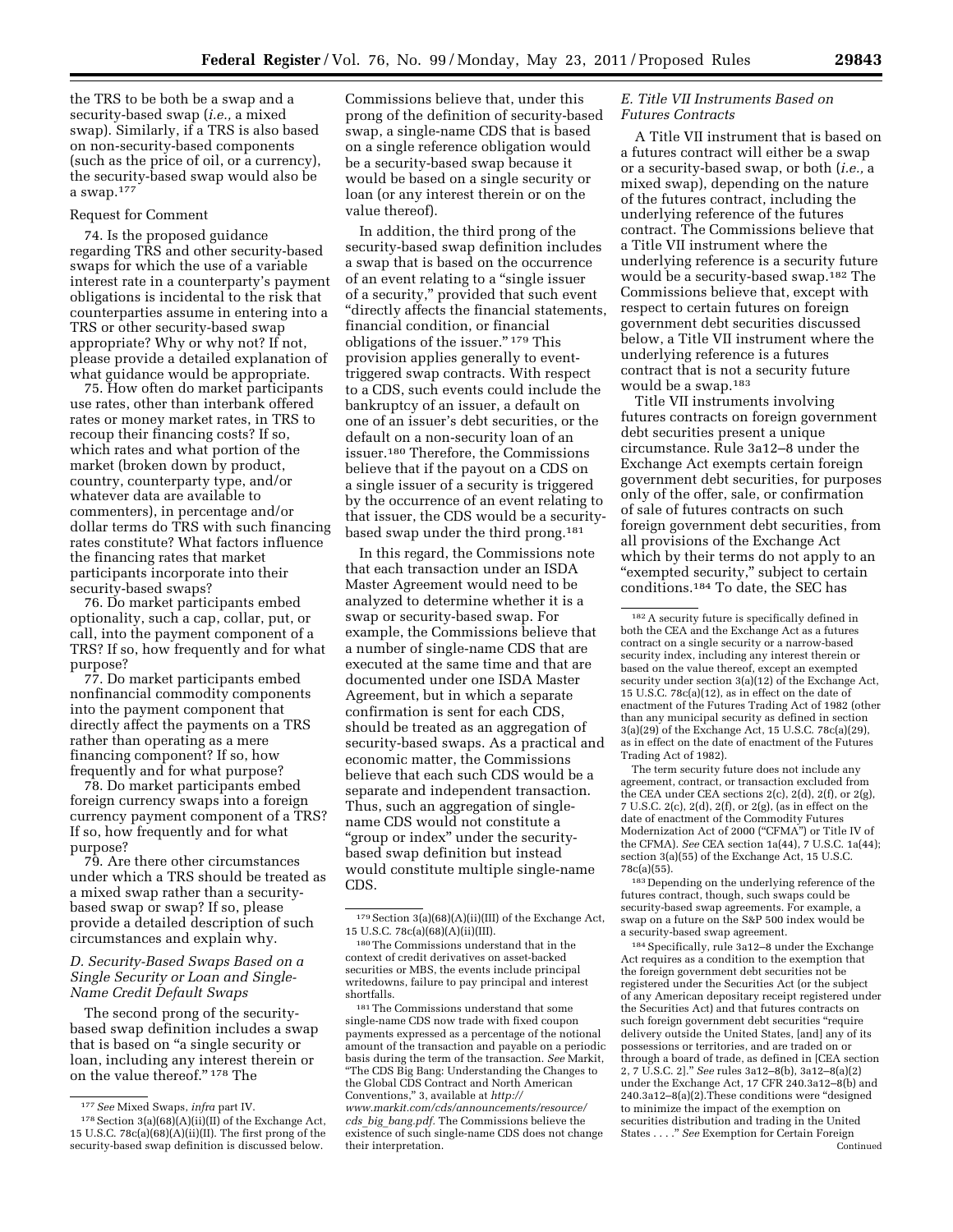enumerated within rule 3a12–8 debt securities of 21 identified foreign governments solely for purposes of futures trading.185

The Commissions are evaluating the appropriate characterization of Title VII instruments based on futures on such foreign government debt securities that are traded in reliance on rule 3a12–8. The Commissions recognize that as a result of the rule 3a12–8 exemption, futures on foreign government debt securities of 21 foreign countries trade pursuant to the CFTC's exclusive jurisdiction and without the futures being considered security futures. Because futures contracts on the 21 foreign government debt securities designated in rule 3a12–8 are not security futures, applying the above interpretive guidance to a Title VII instrument on a futures contract on these foreign government debt securities would mean that such Title VII instrument would be a swap.186 The Commissions note, however, that the conditions in the rule 3a12–8 exemption were established specifically for trading futures contracts on these foreign sovereign debt obligations, not Title VII instruments based on futures contracts on foreign government debt securities. Furthermore, the Commissions note that the Dodd-Frank Act did not exclude debt securities of foreign governments from the definition of security-based swap. Therefore, a Title VII instrument based on such debt securities would be a security-based swap. Relying on rule 3a12–8 for the treatment of Title VII instruments on such futures would therefore result in different treatments depending on whether the Title VII instrument is based on a foreign government debt security or on a future that is in turn based on a foreign government debt security.187 On the other hand, to do otherwise would

<sup>186</sup>The Commissions note, by contrast, that a Title VII instrument that is based on the price or value of, or settlement into, a futures contract on one of the 21 foreign government debt securities designated in rule 3a12–8 and that is also based on the price or value of, or had the potential to settle directly into, the foreign debt security, would be a security-based swap and, depending on other features of the Title VII instrument, possibly a mixed swap.

187This is the case today (*i.e.,* different treatments) with respect to, for example, options on broad-based security indexes and options on futures on broad-based security indexes.

create different regulators for a future and Title VII instruments based on that future.

The SEC believes that the characterization of a Title VII instrument involving a foreign government debt security may affect Federal securities law provisions relating to the distribution of the underlying foreign debt security. Specifically, the Dodd-Frank Act included provisions that would not permit issuers, affiliates of issuers, or underwriters to use security-based swaps to offer or sell the issuers' securities underlying a security-based swap without complying with the requirements of the Securities Act.188 In addition, the Dodd-Frank Act provided that any offer and sale of security-based swaps to non-ECPs would have to be registered under the Securities Act.189 Thus, for example, if a Title VII instrument on a future on foreign government debt security is characterized as a swap, and not a security-based swap, then the provisions of the Dodd-Frank Act enacted to ensure that there could not be offers and sales of securities made without compliance with the Securities Act, either by issuers, their affiliates, or underwriters or to non-ECPs, would not apply to such swap transactions.

On the other hand, the CFTC believes that characterizing Title VII instruments based on a future on a foreign government debt security designated in rule 3a12–8 as security-based swaps could undermine the regulatory scheme that Congress established in the CEA. As noted above, the Commissions generally would treat Title VII instruments based on futures that are not security futures as swaps. Many of the futures on the 21 foreign government debt securities designated in rule 3a12–8 trade with substantial volume. Section 753 of the Dodd-Frank Act provided the CFTC with additional antifraud and antimanipulation authorities patterned on those provided to the SEC in the Federal securities laws. The CFTC believes that treating Title VII instruments based on these futures as security-based swaps, while the underlying futures come under the CEA, may undermine those authorities.

In sum, depending on how a Title VII instrument on such a future on a foreign government debt security is characterized, there is potential for such

an instrument: (i) to be used to avoid the application of the Federal securities laws, including the Dodd-Frank Act provisions, that otherwise would apply if the Title VII instrument was instead based on the foreign government debt security directly; or (ii) to be used to avoid the application of the CEA, including the Dodd-Frank Act provisions, that otherwise would apply if the Title VII instrument was instead based on any other futures contract that is not a security future. Accordingly, the Commissions also are evaluating whether a Title VII instrument on such a futures contract on a foreign government debt security should be characterized as a mixed swap.

### Request for Comment

80. The Commissions request comment generally on the foregoing discussion regarding Title VII instruments based on futures contracts and security futures.

81. What types of such products are traded in the market today? How often, and where are such products traded?

82. The Commissions are requesting comment on how to characterize a Title VII instrument where the underlying reference is a futures contract on one of the 21 foreign government debt securities that have been designated as ''exempted securities'' under rule 3a12– 8 only for the offer, sale, or confirmation of sale of futures contracts on such securities and only where the conditions of such exemption are satisfied. When should a Title VII instrument on a futures contract on a foreign government debt security being traded in reliance on the exemption under rule 3a12–8 be treated as a swap, a security-based swap or a mixed swap? Is there any economic reason why the treatment of a Title VII instrument on a future on a foreign government debt security should be different than the treatment of a Title VII instrument on the foreign government debt security directly? Is there any economic reason why the treatment of a Title VII instrument on a future on a designated foreign government debt security should be different than the treatment of a Title VII instrument on any other futures contract that is not a security future? If the answer to either of the two preceding questions is yes, please explain and provide empirical analysis. If the Title VII instrument is able to be entered into by the issuer, affiliate of the issuer, or an underwriter, or if the Title VII instrument is being offered and sold to non-ECPs, should the Title VII instrument be viewed as a securitybased swap or a mixed swap so that market participants cannot chose

Government Securities for Purposes of Futures Trading, 49 FR 8595, 8596–97, Mar. 8, 1984 (*citing*  Futures Trading Act of 1982).

<sup>185</sup>*See* rule 3a12–8(a)(1) under the Exchange Act (designating the debt securities of the governments of the United Kingdom, Canada, Japan, Australia, France, New Zealand, Austria, Denmark, Finland, the Netherlands, Switzerland, Germany, Ireland, Italy, Spain, Mexico, Brazil, Argentina, Venezuela, Belgium, and Sweden).

<sup>188</sup>*See* section 2(a)(3) of the Securities Act as amended by the Dodd-Frank Act, 15 U.S.C. 77b(a)(3). This provision applies regardless of whether the Title VII instrument allows the parties to physically settle any such security-based swap.

<sup>189</sup>*See* section 5 of the Securities Act as amended by the Dodd-Frank Act. 15 U.S.C. 77e.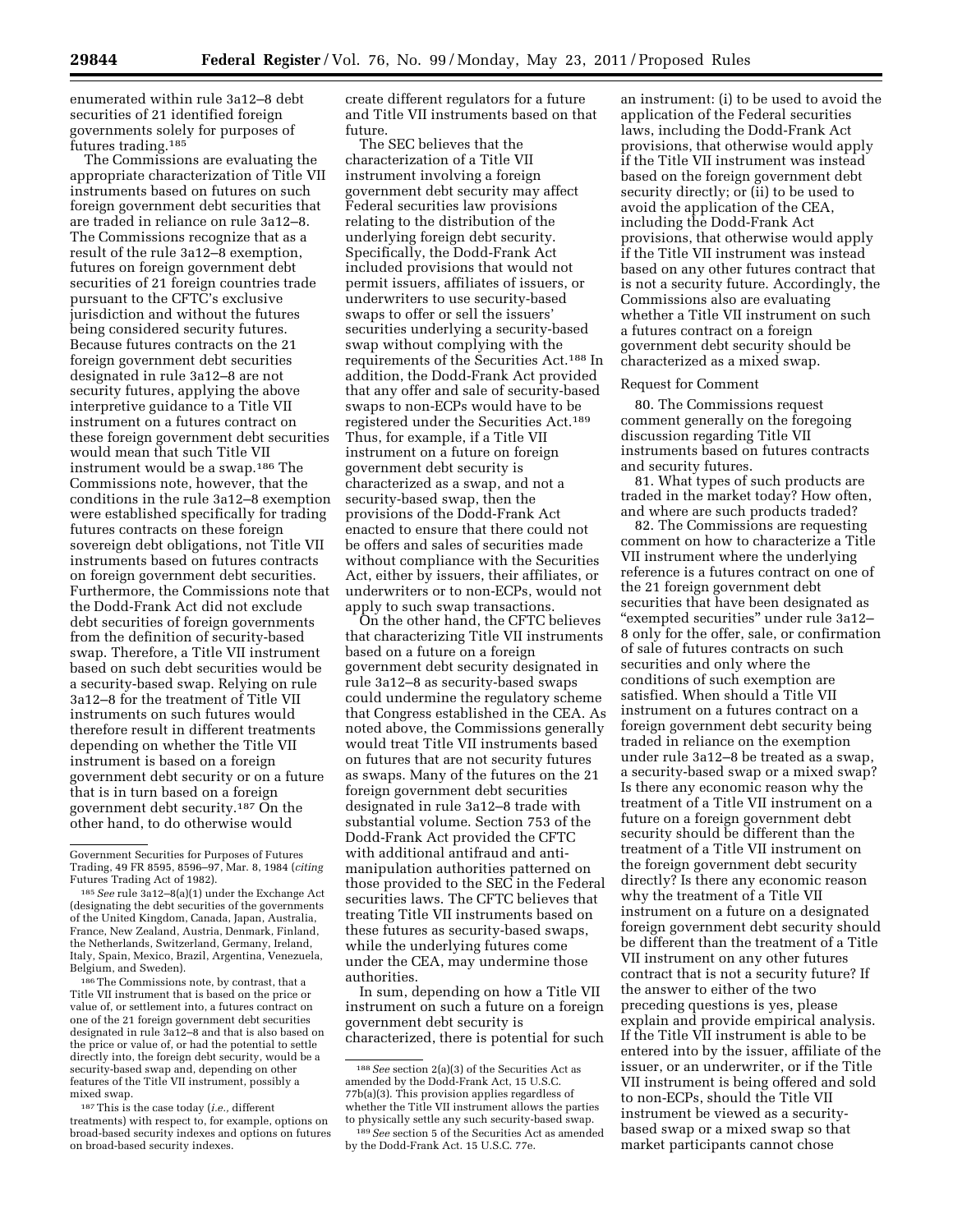whether to comply with the registration requirements of the Securities Act with respect to the foreign government debt securities? Should such an instrument be viewed as a swap or a mixed swap so that market participants cannot choose whether to comply with the requirements of the Dodd-Frank Act concerning clearing, trade execution, reporting, and standards applicable to dealers and major participants that apply to Title VII instruments on futures contracts that are not security futures? Are there other suggested approaches to the treatment of Title VII instruments on futures on foreign government debt securities that would preserve the application of the Securities Act as contemplated by the Dodd-Frank Act to Title VII instruments involving foreign government debt securities? Are there other suggested approaches to the treatment of Title VII instruments on futures on foreign government debt securities that would preserve the application of the CEA as contemplated by the Dodd-Frank Act to Title VII instruments involving futures contracts that are not security futures? If the answer to either of the two preceding questions is yes, please provide detail and analysis.

# *F. Use of Certain Terms and Conditions in Title VII Instruments*

The Commissions are aware that market participants' setting of certain fixed terms or conditions of Title VII instruments may be informed by the value or level of a security, rate, or other commodity at the time of the execution of the instrument. The Commissions believe that, in evaluating whether such a Title VII instrument is a swap or security-based swap, the nature of the security, rate, or other commodity that informed the setting of such fixed term or condition should not itself impact the determination of whether the Title VII instrument is a swap or a security-based swap, provided that the fixed term or condition is set at the time of execution of the Title VII instrument and the value or level of that fixed term or condition may not vary over the life of the Title VII instrument.

For example, a Title VII instrument, such as an interest rate swap, in which floating payments based on 3-month LIBOR are exchanged for fixed rate payments of 5% would be a swap, and not a security-based swap, even if the 5% fixed rate was informed by, or quoted based on, the yield of a security, provided that the 5% fixed rate was set at the time of execution and may not vary over the life of the Title VII

instrument.190 Another example would be where a private sector or government borrower that issues a 5-year, amortizing \$100 million debt security with a semiannual coupon of LIBOR plus 250 basis points also, at the same time, chooses to enter into a 5-year interest rate swap on \$100 million notional in which this same borrower, using the same amortization schedule as the debt security, receives semi-annual payments of LIBOR plus 250 basis points in exchange for 5% fixed rate payments. The fact that the specific terms of the interest rate swap (*e.g.,* 5-year, LIBOR plus 250 basis point, \$100 million notional, fixed amortization schedule) were set at the time of execution to match related terms of a debt security does not cause the interest rate swap to become a security-based swap. However, if the interest rate swap contained additional terms that were in fact contingent on a characteristic of the debt security that may change in the future, such as an adjustment to future interest rate swap payments based on the future price or yield of the debt security, then this Title VII instrument would be a security-based swap that would be a mixed swap.

### Request for Comment

83. Is the guidance provided by the Commissions regarding the relevance of the nature of a security, rate, or other commodity that informs the determination of a fixed term or condition of a Title VII instrument appropriate? Why or why not? If not, what guidance would be appropriate?

84. The Commissions are aware that quoting conventions are used in the context of setting the fixed terms of certain Title VII instruments, such as interest rate swaps that exchange LIBOR for a fixed rate that is set at the time of execution by reference to U.S. Treasury securities.<sup>191</sup> Are there other Title VII instruments that use such quoting conventions? If so, please provide a

 $^{\rm 191}\rm{The~Commissions}$  note that such Title VII instruments would be swaps in any event because U.S. Treasury securities are exempted securities that are excluded from the security-based swap definition in Title VII but understand that such swaps use the reference or quoting convention described above in setting the terms or conditions of the Title VII instrument at the time of execution.

detailed explanation of such Title VII instruments and the references they use.

# *G. The Term* ''*Narrow-Based Security Index*'' *in the Security-Based Swap Definition*

# 1. Introduction<sup>192</sup>

As noted above, a Title VII instrument in which the underlying reference of the instrument is a "narrow-based security index'' is considered a security-based swap subject to regulation by the SEC, whereas a Title VII instrument in which the underlying reference of the instrument is a security index that is not a narrow-based security index (*i.e.,* the index is broad-based), the instrument is considered a swap subject to regulation by the CFTC. In this section, the Commissions propose rules and guidance regarding several issues regarding the term "narrow-based" security index'' in the security-based swap definition, including: (i) The existing criteria for determining whether a security index is a narrow-based security index and the applicability of past guidance of the Commissions regarding those criteria to Title VII instruments; (ii) new criteria for determining whether a CDS where the underlying reference is a group or index of entities or obligations of entities (typically referred to as an ''index CDS'') is based on an index that is a narrowbased security index; (iii) the meaning of the term ''index''; (iv) a rule governing the tolerance period for Title VII instruments on security indexes traded on DCMs, SEFs, foreign boards of trade (''FBOTs''), security-based SEFs, or NSEs, where the security index temporarily moves from broad-based to narrow-based or from narrow-based to broad-based; and (v) a rule governing the grace period for Title VII instruments on security indexes traded on DCMs, SEFs, FBOTs, security-based SEFs, or NSEs, where the security index moves from broad-based to narrowbased or from narrow-based to broadbased and the move is not temporary.

2. Applicability of the Statutory Narrow-Based Security Index Definition and Past Guidance of the Commissions to Title VII Instruments

As defined in the CEA and Exchange Act,<sup>193</sup> an index is a "narrow-based

<sup>190</sup>However, to the extent the fixed term or condition is set at a future date or at a future value or level of a security, rate, or other commodity rather than the value or level of such security, rate, or other commodity at the time of execution of the Title VII instrument, the discussion above would not apply, and the nature of the security, rate, or other commodity used in determining the terms or conditions would be considered in evaluating whether the Title VII instrument is a swap or security-based swap.

<sup>192</sup>Four commenters referred to the definition of the term "narrow-based security index," each in the context of CDS. *See infra* notes 209 and 211.

<sup>193</sup>Sections 3(a)(55)(B) and (C) of the Exchange Act, 15 U.S.C. 78c(a)(55)(B) and (C), include a definition of ''narrow-based security index'' in the same paragraph as the definition of security future. *See also* CEA sections 1a(35)(A) and (B), 7 U.S.C. 1a(35)(A) and (B). A security future is a contract for Continued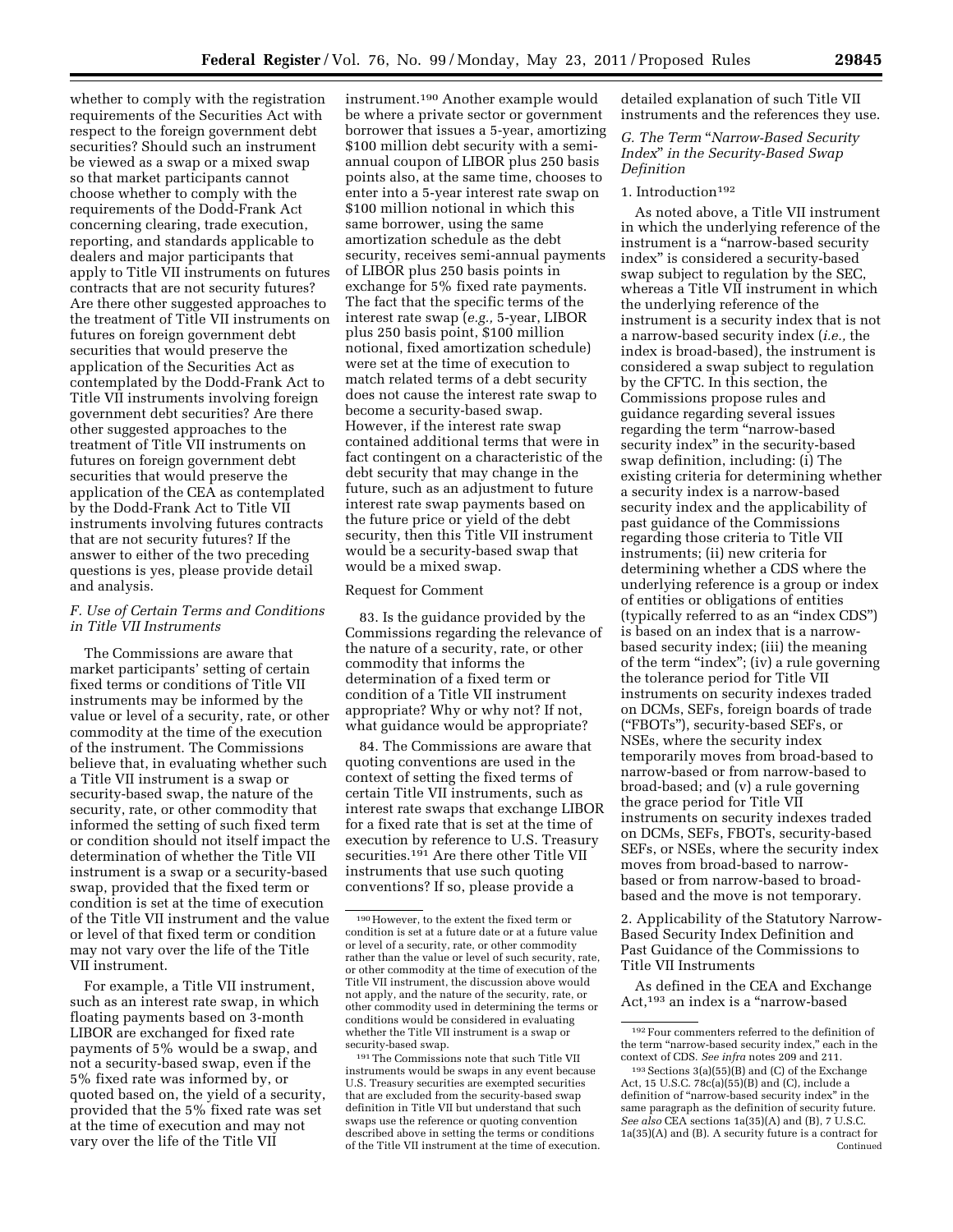security index'' if, among other things, it meets any one of the following four criteria:

• It has nine or fewer component securities;

• A component security comprises more than 30% of the index's weighting;

• The five highest weighted component securities in the aggregate comprise more than 60% of the index's weighting; or

• The lowest weighted component securities comprising, in aggregate, 25% of the index's weighting have an aggregate dollar value of average daily trading volume of less than \$50,000,000 (or in the case of an index with more than 15 component securities, \$30,000,000), except that if there are two or more securities with equal weighting that could be included in the calculation of the lowest weighted component securities comprising, in the aggregate, 25 percent of the index's weighting, such securities shall be ranked from lowest to highest dollar value of average daily trading volume and shall be included in the calculation based on their ranking starting with the lowest ranked security.194

The first three criteria apply to the number and concentration of the "component securities" in the index; the fourth criterion applies to the average daily trading volume of an index's "component securities." 195

This statutory narrow-based security index definition focuses on indexes composed of equity securities and certain aspects of the definition, in particular the evaluation of average daily trading volume, are designed to take into account the trading patterns of individual stocks.196 However, the Commissions, pursuant to authority granted in the CEA and the Exchange Act, previously have extended the definition to other categories of indexes but modified the definition to take into account the characteristics of those

other categories.197 Specifically, the Commissions have provided guidance regarding the application of the narrowbased security index definition to futures contracts on volatility indexes 198 and debt security indexes.199 Today, then, there exists additional guidance for determining what constitutes a narrow-based security index.

Volatility indexes are indexes composed of index options. The Commissions issued a joint order in 2004 to define when a volatility index is not a narrow-based security index. Under this joint order, a volatility index is not a narrow-based security index if the index meets all of the following criteria:

• The index measures the magnitude of changes (as calculated in accordance with the order) in the level of an underlying index that is not a narrowbased security index pursuant to the statutory criteria for equity indexes discussed above;

• The index has more than nine component securities, all of which are options on the underlying index;

• No component security of the index comprises more than 30 percent of the index's weighting;

• The five highest weighted component securities of the index in the aggregate do not comprise more than 60 percent of the index's weighting;

• The average daily trading volume of the lowest weighted component securities in the underlying index (those comprising, in the aggregate, 25 percent of the underlying index's weighting) have a dollar value of more than \$50,000,000 (or \$30,000,000 in the case of an underlying index with 15 or more component securities), except if there are 2 or more securities with equal weighting that could be included in the calculation of the lowest weighted component securities comprising, in the aggregate, 25 percent of the underlying index's weighting, such securities shall be ranked from lowest to highest dollar value of average daily trading volume and shall be included in the calculation based on their ranking starting with the lowest ranked security;

• Options on the underlying index are listed and traded on an NSE registered under section 6(a) of the Exchange Act; 200 and

• The aggregate average daily trading volume in options on the underlying index is at least 10,000 contracts calculated as of the preceding 6 full calendar months.201

With regard to debt security indexes, the Commissions issued joint rules in 2006 (''July 2006 Rules'') to define when an index of debt securities 202 is not a narrow-based security index. The first three criteria of that definition were similar to the statutory definition for equities and the order regarding volatility indexes in that a debt security index would not be narrow based if: (i) It had more than 9 debt securities issued by more than 9 non-affiliated issuers; (ii) the securities of any issuer included in the index did not comprise more than 30 percent of the index's weighting; and (iii) the securities of any five nonaffiliated issuers in the index did not comprise more than 60 percent of the index's weighting.

In the July 2006 Rules, instead of the statutory average daily trading volume test, however, the Commissions adopted a public information availability requirement. Under this requirement, assuming the aforementioned number and concentration limits were satisfied, a debt security index would not be a narrow-based security index if the debt securities or the issuers of debt securities in the index met any one of the following criteria:

• The issuer of the debt security is required to file reports pursuant to section 13 or section 15(d) of the Securities Exchange Act of 1934; 203

• The issuer of the debt security has a worldwide market value of its outstanding common equity held by non-affiliates of \$700 million or more;

• The issuer of the debt security has outstanding securities that are notes, bonds, debentures, or evidence of indebtedness having a total remaining principal amount of at least \$1 billion;

 $^{\rm 202}\!\,$  Under the rules, debt securities include notes, bonds, debentures or evidence of indebtedness. *See*  CFTC rule 41.15(a)(1)(i), 17 CFR 41.15(a)(1)(i) and rule 3a55–4(a)(1)(i) under the Exchange Act, 17 CFR  $240.3a55 - 4(a)(1)(i)$ .

203 15 U.S.C. 78m or 78o(d).

future delivery on a single security or narrow-based security index (including any interest therein or based on the value thereof). *See* section 3(a)(55) of the Exchange Act, 15 U.S.C. 78c(a)(55), and CEA section 1a(44), 7 U.S.C. 1a(44).

<sup>194</sup>*See* section 3(a)(55)(B) of the Exchange Act, 15 U.S.C. 78c(a)(55)(B). *See also* CEA sections 1a(35)(A) and (B), 7 U.S.C. 1a(35)(A) and (B).

<sup>195</sup>The narrow-based security index definition in the CEA and Exchange Act also excludes from its scope security indexes that satisfy certain specified criteria. *See* sections 3(a)(55)(C)(i)—(vi) of the Exchange Act, 15 U.S.C. 78c(a)(55)(C)(i)—(vi), and CEA sections  $1a(35)(B)(i)$ —(vi), 7 U.S.C.  $1a(35)(B)(i)$ —(vi).

<sup>196</sup>*See* Joint Order Excluding Indexes Comprised of Certain Index Options From the Definition of Narrow-Based Security Index, 69 FR 16900, Mar. 31, 2004 (''March 2004 Joint Order'').

<sup>197</sup>*See* CEA section 1a(35)(B)(vi), 7 U.S.C.  $1a(35)(B)(vi)$ , and section  $3(a)(55)(C)(vi)$  of the Exchange Act, 15 U.S.C. 78c(a)(55)(C)(vi).

<sup>&</sup>lt;sup>198</sup> See March 2004 Joint Order, *supra* note 196.<br><sup>199</sup> See Joint Final Rules: Application of the Definition of Narrow-Based Security Index to Debt Securities Indexes and Security Futures on Debt Securities, 71 FR 39434, July 13, 2006 (''July 2006 Rules'').

<sup>200</sup> 15 U.S.C. 78f(a).

<sup>201</sup>*See* March 2004 Joint Order, *supra* note 196. In 2009, the Commissions issued a joint order that provided that, instead of the index options having to be listed on an NSE, the index options must be listed on an exchange and pricing information for the index options, and the underlying index, must be computed and disseminated in real time through major market data vendors. *See* Joint Order To Exclude Indexes Composed of Certain Index Options From the Definition of Narrow-Based Security Index, 74 FR 61116, Nov. 23, 2009 (expanding the criteria necessary for exclusion under the March 2004 Joint Order to apply to volatility indexes for which pricing information for the underlying broad-based security index, and the options that compose such index, is current, accurate, and publicly available).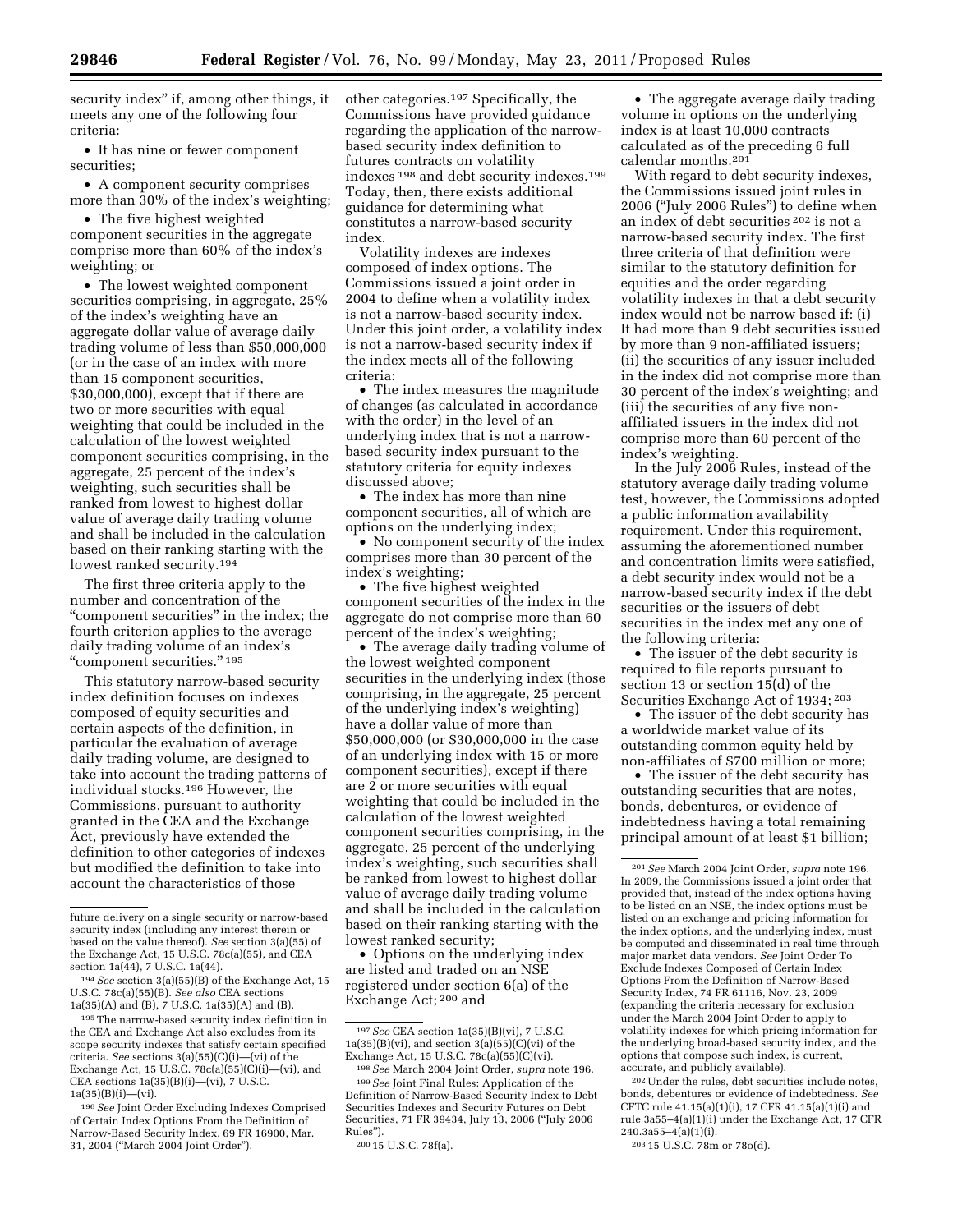• The security is an exempted security as defined in section 3(a)(12) of the Securities Exchange Act of 1934 204 and the rules promulgated thereunder; or

The issuer of the security is a government of a foreign country or a political subdivision of a foreign country.205

The statutory definition of the term "narrow-based security index" for equities, and the Commissions' subsequent guidance as to what constitutes a narrow-based security index with respect to volatility and debt indexes, is applicable in the context of distinguishing between futures contracts and security futures products. In the Dodd-Frank Act, Congress included the term "narrow-based security index" in the security-based swap definition, and thus the statutory definition of the term "narrow-based security index" also applies in distinguishing swaps (on security indexes that are not narrowbased, also known as ''broad-based'') and security-based swaps (on narrow-based security indexes). Further, the Commissions believe that their prior guidance with respect to what constitutes a narrow-based security index in the context of volatility and debt security indexes should apply in determining whether a Title VII instrument is a swap or a security-based swap.

To clarify that the Commissions are applying the prior guidance and rules to Title VII instruments, the Commissions are proposing rules to further define the term "narrow-based security index" in the security-based swap definition. Under paragraph (1) of proposed rule 1.3(yyy) under the CEA and paragraph (a) of proposed rule 3a68–3 under the Exchange Act, for purposes of the security-based swap definition, the term "narrow-based security index" would have the same meaning as the statutory definition set forth in section 1a(35) of the CEA and section 3(a)(55) of the Exchange Act,<sup>206</sup> and the rules, regulations, and orders issued by the Commissions relating to such definition. As a result, except as the new rules the Commissions are proposing provide for other treatment, market participants generally will be able to use the Commissions' past guidance in

determining whether certain Title VII instruments based on a security index are swaps or security-based swaps.

However, the Commissions are proposing interpretive guidance and additional rules regarding Title VII instruments based on a security index. The additional rules and interpretive guidance set forth new narrow-based security index criteria with respect to indexes composed of securities, loans, or issuers of securities referenced by an index CDS. The proposed interpretive guidance and rules also address the definition of an "index" and the treatment of broad-based security indexes that become narrow-based and narrow-based indexes that become broad-based, including rule provisions regarding tolerance and grace periods for swaps on security indexes that are traded on CFTC-regulated trading platforms and security-based swaps on security indexes that are traded on SECregulated trading platforms. These rules and interpretive guidance are discussed in turn below.

3. Narrow-Based Security Index Criteria for Index Credit Default Swaps

#### (a) In General

A CDS is a Title VII instrument in which the "protection buyer" makes a series of payments to the ''protection seller'' and, in return, the ''protection seller'' is obligated to make a payment to the ''protection buyer'' if an obligation or obligations (typically bonds, but in some cases loans) of an entity or entities referenced in the contract, or the entity or entities themselves, experience a "credit event." <sup>207</sup> While the Commissions understand that the underlying reference for most cleared CDS is a single entity or an index of entities rather than a single security or an index of securities, the underlying reference for CDS also could be a single security or an index of securities.<sup>208</sup> A

CDS where the underlying reference is a single entity (*i.e.*, a single-name CDS), a single obligation of a single entity (*e.g.*, a CDS on a specific bond, loan, or asset-backed security, or any tranche or series of any bond, loan, or asset-backed security), or an index CDS where the underlying reference is a narrow-based security index or the issuers of securities in a narrow-based security index would be a security-based swap.209 An index CDS where the underlying reference is not a narrowbased security index or the issuers of securities in a narrow-based security index (*i.e.*, a broad-based index) would be a swap.210

The statutory definition of the term ''narrow-based security index,'' as explained above, was designed with the U.S. equity markets in mind. Thus, the statutory definition is not appropriate for determining whether an index underlying an index CDS is broad or narrow-based. Nor is the further guidance that the Commissions have previously issued with respect to the narrow-based security index definition discussed above necessarily appropriate, because that guidance was designed to address and was uniquely tailored to the characteristics of volatility indexes and debt security indexes in the context of futures. Accordingly, the Commissions are proposing rules that would adopt criteria for determining whether an index is a narrow-based security index within the context of index CDS.211

209Two commenters made suggestions relating to the effect of the jurisdictional consequences of the definition of the term "narrow-based security index,'' but neither commented on the meaning of the term itself. One of the two commenters, recognizing that a jurisdictional line would exist for CDS, stressed the need for ''substantially identical'' regulations applicable to CDS. *See* Deutsche Bank Letter. The other commenter also noted that a line for CDS would exist and urged the Commissions to adopt a regulation stating that a derivatives clearing organization (''DCO'') may be a clearing agency and a clearing agency may be a DCO, in order to facilitate portfolio margining and cross-margining. *See* White & Case Letter. The Commissions are sensitive to the requirement in section 712(a)(7) of the Dodd-Frank Act to treat functionally or economically similar products or entities in a similar manner.

210Similarly, an option to enter into a singlename CDS or a CDS referencing a narrow-based security index as described above would be a security-based swap, while an option to enter into a CDS on a broad-based security index or the issuers of securities in a broad-based security index would be a swap. Index CDS where the underlying reference is a broad-based security index would be SBSAs. The SEC has enforcement authority with respect to swaps that are SBSAs, as discussed further in part V below.

211Two commenters urged clarification of the definition of the term "narrow-based security index" Continued

<sup>204</sup> 15 U.S.C. 78c(a)(12).

<sup>205</sup>The July 2006 Rules also provided that debt securities in the index must satisfy certain minimum outstanding principal balance criteria, established certain exceptions to these criteria and the public information availability requirement, and provided for the treatment of indexes that include exempted securities (other than municipal securities).

<sup>206</sup> 7 U.S.C. 1a(35) and 15 U.S.C. 78c(a)(55).

<sup>207</sup>*See supra* note 180 and accompanying text. 208*See, e.g.,* Markit, ''Markit CDX'' (describing the Markit CDX indexes and the number of "names included in each index), available at *[http://](http://www.markit.com/en/products/data/indices/credit-and-loan-indices/cdx/cdx.page) [www.markit.com/en/products/data/indices/credit](http://www.markit.com/en/products/data/indices/credit-and-loan-indices/cdx/cdx.page)[and-loan-indices/cdx/cdx.page?;](http://www.markit.com/en/products/data/indices/credit-and-loan-indices/cdx/cdx.page)* Markit, ''Markit iTraxx Indices,'' (stating that the ''Markit iTraxx indices are comprised of the most liquid *names* in the European and Asian markets'') (emphasis added), available at *[http://www.markit.com/en/](http://www.markit.com/en/products/data/indices/credit-and-loan-indices/itraxx/itraxx.page) [products/data/indices/credit-and-loan-indices/](http://www.markit.com/en/products/data/indices/credit-and-loan-indices/itraxx/itraxx.page) [itraxx/itraxx.page?](http://www.markit.com/en/products/data/indices/credit-and-loan-indices/itraxx/itraxx.page)*]. Examples of indexes based on securities include the Markit ABX.HE and CMBX indexes. *See* Markit, ''Markit ABX.HE,'' (describing the Markit ABX.HE index as "a synthetic tradeable index referencing a basket of 20 subprime mortgagebacked securities''), available at *[http://](http://www.markit.com/en/products/data/indices/structured-finance-indices/abx/abx.page) [www.markit.com/en/products/data/indices/](http://www.markit.com/en/products/data/indices/structured-finance-indices/abx/abx.page)  [structured-finance-indices/abx/abx.page;](http://www.markit.com/en/products/data/indices/structured-finance-indices/abx/abx.page)* Markit, ''Markit CMBX,'' (describing the Markit CMBX index as ''a synthetic tradeable index referencing a basket of 25 commercial mortgage-backed securities''), available at *[http://www.markit.com/en/](http://www.markit.com/en/products/data/indices/structured-finance-indices/cmbx/cmbx.page)* 

*[products/data/indices/structured-finance-indices/](http://www.markit.com/en/products/data/indices/structured-finance-indices/cmbx/cmbx.page)  [cmbx/cmbx.page.](http://www.markit.com/en/products/data/indices/structured-finance-indices/cmbx/cmbx.page)*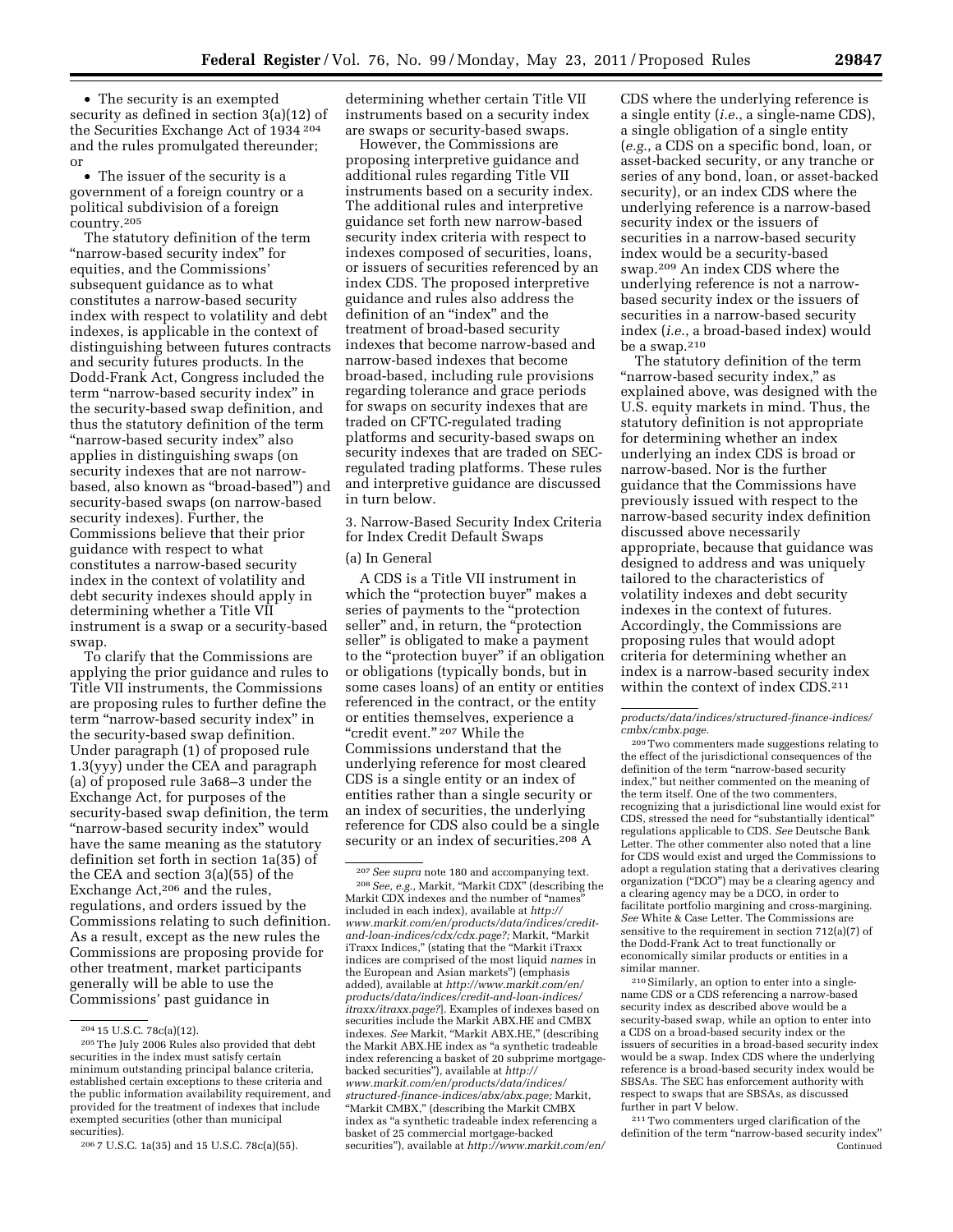The Commissions are further defining the term "security-based swap," and the use of the term ''narrow-based security index'' within that definition to modify the criteria applied in the context of index CDS in assessing whether the index is a narrow-based security index. The third prong of the security-based swap definition includes a Title VII instrument based on the occurrence of an event relating to the ''issuers of securities in a narrow-based security index,'' provided that such event directly affects the "financial statements, financial condition, or financial obligations of the issuer."<sup>212</sup> The first prong of the security-based swap definition includes a Title VII instrument that is based on a ''narrowbased security-index." <sup>213</sup> Because the third prong of the security-based swap definition relates to issuers of securities, while the first prong of such definition relates to securities, the Commissions are proposing to further define both the term "narrow-based security index" and the term ''issuers of securities in a narrow-based security index'' in the context of the definition of securitybased swap as applied to index CDS. The Commissions believe it is important to further define both terms in order to ensure consistent analysis of index CDS.214 While the wording of the two proposed definitions differs slightly, the Commissions expect that they would yield the same substantive results in distinguishing narrow-based and broadbased index CDS.

(b) Proposed Rules Regarding the Definitions of ''Issuers of Securities in a Narrow-Based Security Index'' and ''Narrow-Based Security Index'' for Index Credit Default Swaps

The Commissions are considering how to further define the terms ''issuers of securities in a narrow-based security index'' and ''narrow-based security index'' in order to provide for appropriate criteria for determining whether an index composed of issuers of securities referenced by an index CDS and an index composed of securities

referenced by an index CDS are narrowbased security indexes. In formulating these criteria, and consistent with the guidance and rules the Commissions have previously issued and adopted regarding narrow-based security indexes in the context of security futures, the Commissions believe that there should be public information available about a predominant percentage of the reference entities underlying the index, or, in the case of an index CDS, on an index of securities, about the issuers of the securities or the securities underlying the index, in order to reduce the likelihood that non-narrow-based indexes referenced in index CDS or the component securities or issuers of securities in that index would be readily susceptible to manipulation, as well as to help prevent the misuse of material non-public information through the use of CDS based on such indexes.

To satisfy these objectives, the Commissions intend to use the criteria developed for debt indexes discussed above <sup>215</sup> but tailor the criteria specifically to address index CDS.216 These criteria would be used solely for the purpose of defining the terms ''narrow-based security index'' and ''issuers of securities in a narrow-based security index'' in the first and third prongs of the security-based swap definition with respect to index CDS and would not be interpreted to affect any other interpretation or use of the term "narrow-based security index" or any other provision of the Dodd-Frank Act, CEA, or Exchange Act.

(i) Number and Concentration Percentages of Reference Entities or Securities

The Commissions believe that the first three criteria of the debt security index

216The Commissions note that the language of the proposed rules is intended, in general, to track the criteria developed for debt indexes discussed above. Certain changes from the criteria developed for debt indexes are necessary to address differences between futures on debt indexes and index CDS. Certain other changes are necessary because the rules for debt indexes define under what conditions an index is *not* a narrow-based security index, whereas the proposed rules define what *is* a narrowbased security index. For example, an index is not a narrow-based security index under the rule for debt indexes if it is not a narrow-based security index under *either* subparagraph (a)(1) *or* paragraph (a)(2) of the rule. Under the proposed rules for index CDS, however, an index *is* a narrow-based security index if it meets the requirements of *both*  of the counterpart paragraphs in the proposed rules regarding index CDS (paragraphs (1)(i) and (1)(ii) of proposed rules 1.3(xxx) and 1.3(aaaa) under the CEA and paragraphs (a)(1) and paragraph (a)(2) of proposed rules 3a68–1a and 3a68–1b under the Exchange Act), even though the criteria in the debt index rules and the proposed rules for index CDS include generally the same criteria and structure.

test discussed above (*i.e.,* the number and concentration weighting requirements) are appropriate to apply to index CDS, whether CDS on indexes of securities or indexes of issuers of securities.

Accordingly, proposed rules 1.3(zzz) under the CEA and proposed rule 3a68– 1a under the Exchange Act would provide that, for purposes of determining whether an index CDS is a security-based swap under section 3(a)(68)(A)(ii)(III) of the Exchange  $\rm Act, ^{217}$  the term "issuers of securities in a narrow-based security index'' would include issuers of securities identified in an index in which:

• *Number:* There are 9 or fewer nonaffiliated issuers of securities that are reference entities 218 in the index, provided that an issuer of securities shall not be deemed a reference entity in the index unless (i) a credit event with respect to such reference entity would result in a payment by the credit protection seller to the credit protection buyer under the CDS based on the related notional amount allocated to such reference entity, or (ii) the fact of such credit event or the calculation in accordance with clause (i) above of the amount owed with respect to such credit event is taken into account in determining whether to make any future payments under the CDS with respect to any future credit events;

• *Single Component Concentration:*  The effective notional amount allocated to any reference entity included in the index comprises more than 30 percent of the index's weighting; or

• *Largest Five Component Concentration:* The effective notional amount allocated to any 5 non-affiliated reference entities included in the index comprises more than 60 percent of the index's weighting.219

<sup>219</sup>These proposed rules refer to the "effective notional amount'' allocated to reference entities or securities in order to address potential situations in which the means of calculating payout across the reference entities or securities is not uniform. Thus, if one or more payouts is leveraged or enhanced by the structure of the transaction (*i.e.*, 2x recovery rate), that amount would be the "effective notional amount'' for purposes of the 30% and 60% tests in

in the context of CDS to ensure that it reflects ''the letter and the spirit'' of the existing definition. *See*  Letter from Thomas W. Jasper, Chief Executive Officer, Primus Guaranty Ltd., and Gene Park, Chief Executive Officer, Quadrant Structured Investment Advisers, LLC, Sept. 20, 2010 (''Primus and Quadrant Letter'').

 $^{212}$  Section 3(a)(68)(A)(ii)(III) of the Exchange Act, 15 U.S.C. 78c(a)(68)(A)(ii)(III).

<sup>213</sup>Section 3(a)(68)(A)(ii)(I) of the Exchange Act, 15 U.S.C. 78c(a)(68)(A)(ii)(I).

<sup>214</sup>Because it applies only with respect to index CDS, the proposed definitions of ''issuers of securities in a narrow-based security index'' and "narrow-based security index" would not apply with respect to other types of event contracts, whether analyzed under the first or third prong.

<sup>215</sup>*See* discussion of July 2006 Rules, *supra* note 199.

<sup>217</sup> 15 U.S.C. 78c(a)(68)(A)(ii)(III).

<sup>218</sup>For purposes of proposed rules 1.3(zzz) and 3a68–1a: (i) A reference entity would be affiliated with another entity if it controls, is controlled by, or is under common control with, that entity; (ii) control would mean ownership of 20 percent or more of an entity's equity, or the ability to direct the voting of 20 percent or more of the entity's voting equity; and (iii) the term "reference entity' would include an issuer of securities, an issuing entity of asset-backed securities, and a single reference entity or group of affiliated entities; provided that an issuing entity of an asset-backed security shall not be affiliated with any other issuing entity or issuer under this proposed definition.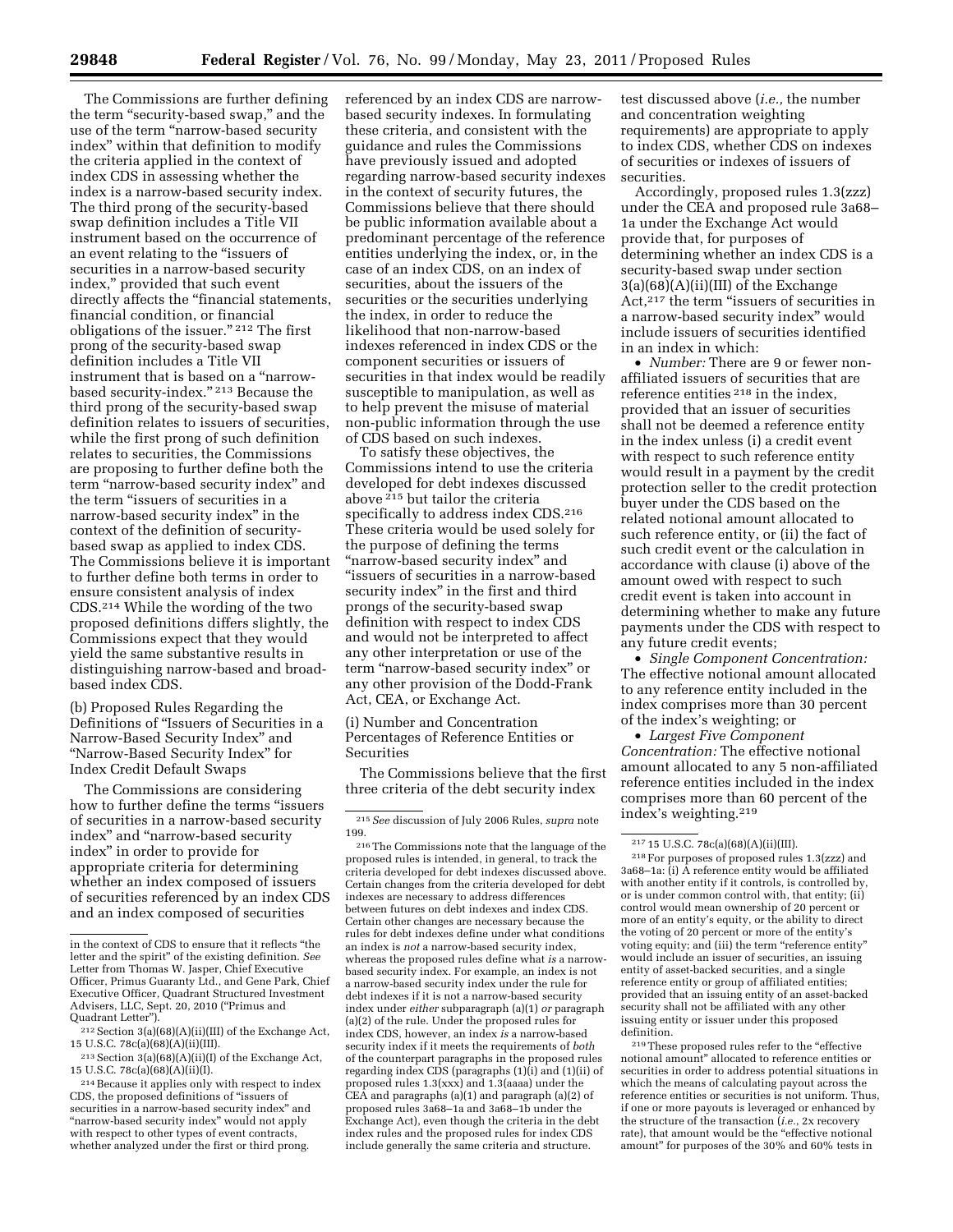Similarly, proposed rules 1.3(aaaa) under the CEA and proposed rule 3a68– 1b under the Exchange Act would provide that, for purposes of determining whether an index CDS is a security-based swap under section  $3(a)(68)(A)(ii)(I)$  of the Exchange Act,<sup>220</sup> the term ''narrow-based security index'' would include an index in which essentially the same criteria apply, substituting securities for issuers. Under these proposed criteria, the term ''narrow-based security index'' would mean an index in which:

• *Number:* There are 9 or fewer securities, or securities that are issued by 9 or fewer non-affiliated issuers,221 in the index, provided that a security shall not be deemed a component of the index unless (i) a credit event with respect to the issuer of such security or a credit event with respect to such security would result in a payment by the credit protection seller to the credit protection buyer under the CDS based on the related notional amount allocated to such security, or (ii) the fact of such credit event or the calculation in accordance with clause (i) above of the amount owed with respect to such credit event is taken into account in determining whether to make any future payments under the CDS with respect to any future credit events;

• *Single Component Concentration:*  The effective notional amount allocated to the securities of any issuer included in the index comprises more than 30 percent of the index's weighting; or • *Largest Five Component* 

*Concentration:* The effective notional amount allocated to the securities of any

221This language is intended to be consistent with the language in the rule for debt indexes but the specific language is different to deal with the differences in structure between the rule for debt indexes and proposed rules 1.3(aaaa) and 3a68–1b. *See* discussion *supra* note 216.

For purposes of proposed rules 1.3(aaaa) and 3a68–1b: (i) An issuer would be affiliated with another issuer if it controls, is controlled by, or is under common control with, that issuer; (ii) control would mean ownership of 20 percent or more of an issuer's equity, or the ability to direct the voting of 20 percent or more of the issuer's voting equity; and (iii) the term ''issuer'' would include an issuer of securities, an issuing entity of asset-backed securities, and a single issuer or group of affiliated issuers; provided that an issuing entity of an assetbacked security shall not be deemed affiliated with any other issuing entity or issuer under this proposed definition.

5 non-affiliated issuers included in the index comprises more than 60 percent of the index's weighting.

Thus, the applicability of the proposed rules would depend on conditions relating to the number of non-affiliated reference entities, issuers of securities, or securities, as applicable, included in an index and the weighting of notional amounts allocated to the reference entities or securities in the index, as applicable. These first three criteria of the proposed rules would evaluate the number and concentration of the issuers or securities in the index, as applicable, and ensure that an index with a small number of issuers or securities or concentrated in only a few issuers or securities would be narrowbased, and thus where such index is the underlying reference of an index CDS, the index CDS would be a securitybased swap.

Specifically, the proposed rules would provide that an index meeting any one of certain identified conditions would be a narrow-based security index. The first condition in paragraph (1)(i)(A) of proposed rule 1.3(zzz) under the CEA and paragraph (a)(1)(i) of proposed rule 3a68–1a under the Exchange Act is that there are 9 or fewer non-affiliated issuers of securities that are reference entities in the index. An issuer of securities would count toward this total only if a credit event with respect to such entity would result in a payment by the credit protection seller to the credit protection buyer under the CDS based on the notional amount allocated to such entity, or if the fact of such a credit event or the calculation of the payment with respect to such credit event is taken into account when determining whether to make any future payments under the CDS with respect to any future credit events.

Similarly, the first condition in paragraph (1)(i)(A) of proposed rules 1.3(aaaa) under the CEA and paragraph (a)(1)(i) of proposed rule 3a68–1b under the Exchange Act would provide that a security would count toward the total number of securities in the index only if a credit event with respect to such security, or the issuer of such security, would result in a payment by the credit protection seller to the credit protection buyer under the CDS based on the notional amount allocated to such security, or if the fact of such a credit event or the calculation of the payment with respect to such credit event is taken into account when determining whether to make any future payments under the CDS with respect to any future credit events. These provisions are intended to ensure that an index concentrated in a few reference entities

or securities, or a few reference entities that are affiliated or a few securities issued by a few issuers that are affiliated, are within the ''narrow-based'' definition and that an entity is not counted as a reference entity in the index, and a security is not counted as a security in the index, unless a credit event with respect to the entity, issuer, or security affects payout under a CDS on the index.222

In addition, the proposed rules would provide that a reference entity or issuer of a security in an index and any of that reference entity's or issuer's affiliated entities are deemed to be a single reference entity or issuer in the index.223 For purposes of the narrowbased security index definition for index CDS under the third prong and first prong, a reference entity or issuer would be affiliated with another entity if it controls, is controlled by, or is under common control with, that other entity or issuer. The proposed rules would define control, solely for purposes of this provision, to mean ownership of 20% or more of an entity's or issuer's equity or the ability to direct the voting of 20% or more of an entity's or issuer's voting equity.224 This definition of control is designed to provide a clear standard for determining affiliation for purposes of the narrowbased security index criteria with respect to index CDS. Determining whether a reference entity or issuer is affiliated with another entity or issuer is important in assessing whether an index meets the criteria in the proposed rules because the notional amounts allocated to all affiliated reference entities, or all securities issued by affiliated issuers, included in an index must be aggregated in order to prevent a concentration of the index in reference entities or securities issued by issuers that are affiliated and because a reference entity's and issuer's affiliates must be considered when determining whether the reference entity or security meets the public information availability test discussed below. In addition, in order to ensure application of the criteria regarding index CDS to indexes of

paragraphs (1)(i)(B) and (1)(i)(C) of proposed rules 1.3(zzz) and 1.3(aaaa) and paragraphs (a)(1)(ii) and (a)(1)(iii) of proposed rules 3a68–1a and 3a68–1b. Similarly, if the aggregate notional amount under a CDS is not uniformly allocated to each reference entity or security, then the portion of the notional amount allocated to each reference entity or security (which may be by reference to the product of the aggregate notional amount and an applicable percentage) would be the "effective notional amount.''

 $220$  15 U.S.C. 78c(a)(68)(A)(ii)(I).

<sup>222</sup>This requirement is generally consistent with the definition of ''narrow-based security index'' in CEA section 1a(35)(A), 7 U.S.C. 1a(35)(A), and section 3(a)(55)(B) of the Exchange Act, 15 U.S.C. 78c(a)(55)(B), and the July 2006 Rules, *supra* note 199.

<sup>223</sup>*See* proposed rule 1.3(zzz)(4) under the CEA and proposed rule 3a68–1a(d) under the Exchange Act.

<sup>224</sup>The affiliate issue under the Federal securities laws is generally a facts and circumstances determination based on the definition of the term "affiliate" contained in such laws. See, e.g., rule 405 under the Securities Act, 17 CFR 230.405; rule 12b– 2 under the Exchange Act, 17 CFR 240.12b–2.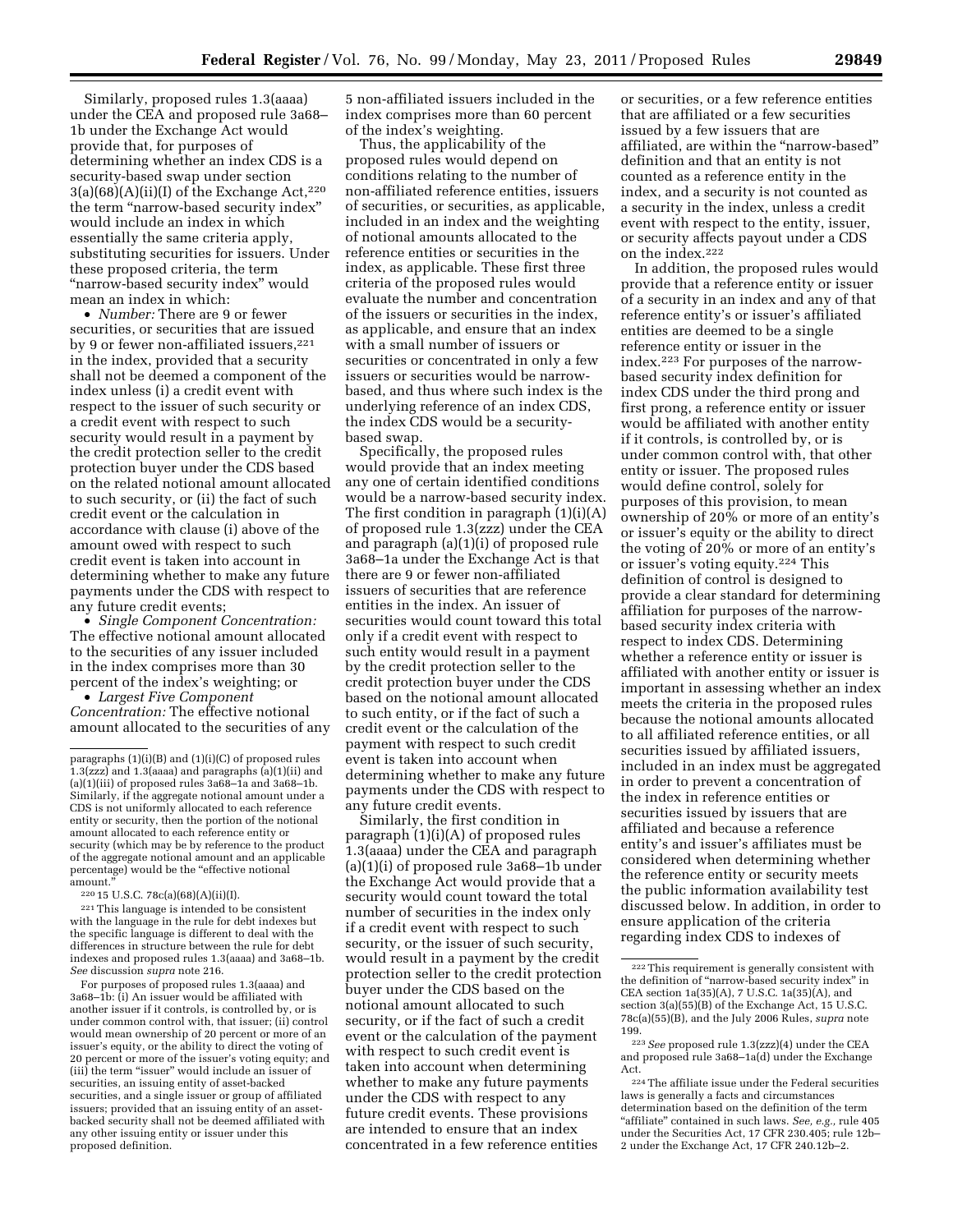reference entities that have issued assetbacked securities as defined in section  $3(a)(77)$  of the Exchange Act,<sup>225</sup> as well as indexes of such asset-backed securities, the term reference entity and the term issuer under the proposed rules includes issuing entities of asset-backed securities. The proposed rules also would provide that each issuing entity of an asset-backed security is considered a separate reference entity or issuer, as applicable.

The second condition, in paragraphs  $(1)(i)(B)$  of proposed rules 1.3(zzz) and 1.3(aaaa) under the CEA and paragraphs (a)(1)(ii) of proposed rules 3a68–1a and 3a68–1b under the Exchange Act, is that the effective notional amount allocated to any reference entity or security included in the index comprises more than 30 percent of the index's weighting.

The third condition, in paragraphs  $(1)(i)(C)$  of proposed rules 1.3(zzz) and 1.3(aaaa) under the CEA and paragraphs (a)(1)(iii) of proposed rules 3a68–1a and 3a68–1b under the Exchange Act, is that the effective notional amount allocated to any 5 non-affiliated reference entities, or to the securities of any 5 nonaffiliated issuers, included in the index that are the underlying reference entities or securities, respectively, comprises more than 60 percent of the index's weighting.

Given that Congress determined that these concentration percentages are appropriate to characterize an index as a narrow-based security index, and the Commissions have determined they are appropriate for debt security indexes in the security futures context, the Commissions believe that these concentration percentages are appropriate to apply to the notional amount allocated to reference entities and securities in order to apply similar standards to indexes that are the underlying references of index CDS. Moreover, with respect to both the numerical and concentration percentage criteria, the markets have had experience with these criteria with respect to futures on equity indexes, volatility indexes, and debt security indexes.

(ii) Public Information Availability Regarding Reference Entities and Securities

In addition to the numerical and concentration percentage criteria, the debt security index test also included, as discussed above, a public information availability test. This test was designed to reduce the likelihood that broadbased debt security indexes or the component securities or issuers of securities in that index would be readily susceptible to manipulation. The fourth condition in the proposed rules includes a similar public information availability test that is intended solely for purposes of determining whether an index underlying a CDS is narrowbased. Except as discussed below, under the proposed rules, an index CDS would be considered narrow-based if a reference entity or security included in the index does not meet any one of the following criteria:

• The reference entity or the issuer of the security is required to file reports pursuant to the Exchange Act or the regulations thereunder;

• The reference entity or the issuer of the security is eligible to rely on the exemption provided in rule 12g3–2(b) under the Exchange Act; 226

• The reference entity or the issuer of the security has a worldwide market value of its outstanding common equity held by non-affiliates of \$700 million or more;  $227$ 

• The reference entity or the issuer of the security (other than an issuing entity of an asset-backed security as defined in section  $3(a)(77)$  of the Exchange Act  $228$ ) has outstanding securities that are notes, bonds, debentures, or evidences of indebtedness having a total remaining principal amount of at least \$1 billion;

• The reference entity is an issuer of an exempted security, or the security is an exempted security, each as defined in section 3(a)(12) of the Exchange Act 229 and the rules promulgated thereunder (except a municipal security);

• The reference entity or the issuer of the security is a government of a foreign country or a political subdivision of a foreign country; or

• If the reference entity or the issuer of the security is an issuing entity of asset-backed securities as defined in section 3(a)(77) of the Exchange Act, $230$  such asset-backed securities were issued in a transaction registered under the Securities Act and have publicly available distribution reports.

However, so long as the effective notional amounts allocated to reference entities or securities that satisfy the public information availability test comprise at least 80 percent of the index's weighting, failure by a reference entity or security included in the index to satisfy the public information availability test would be disregarded if the effective notional amounts allocated to that reference entity or security comprise less than 5 percent of the index's weighting.

These issuer eligibility criteria are intended to condition the characterization of an index as ''narrowbased'' on the likelihood that information about a predominant percentage of the reference entities or securities included in the index is publicly available.231 For example, a reference entity or issuer of securities that is required to file reports pursuant to the Exchange Act or the regulations thereunder makes regular and public disclosure through those filings. Moreover, reference entities and issuers of securities that do not file reports with the SEC but that are eligible to rely on the exemption in rule 12g3–2(b) under the Exchange Act (*i.e.,* foreign private issuers) are required to make certain types of financial information publicly available in English on their Web sites or through an electronic information delivery system generally available to the public in their primary trading markets.232 The Commissions believe that other reference entities or issuers of securities that do not file reports with the SEC, but that have worldwide equity market capitalization of \$700 million, have \$1 billion in outstanding debt (other than in the case of issuing entities of asset-backed securities), issue exempted securities (other than municipal securities), or are foreign

<sup>225</sup> 15 U.S.C. 78c(a)(77). The Commissions note that section 941 of the Dodd-Frank Act added the definition of the term "asset-backed security" as section 3(a)(77) of the Exchange Act, 15 U.S.C. 78c(a)(77). However, section 761(a)(6) of the Dodd-Frank Act also added the definition of the term "security-based swap execution facility" as section 3(a)(77) of the Exchange Act, 15 U.S.C. 78c(a)(77). References to the definition of the term ''assetbacked security'' in this release are to the definition added by section 941 of the Dodd-Frank Act.

<sup>226</sup> 17 CFR 240.12g3–2(b).

<sup>227</sup>*See* July 2006 Rules, *supra* note 199, at 39537 (noting that issuers having worldwide equity market capitalization of \$700 million are likely to have public information available about them).

<sup>228</sup> 15 U.S.C. 78c(a)(77).

<sup>229</sup> 15 U.S.C. 78c(a)12.

<sup>230</sup> 15 U.S.C. 78c(a)(77).

<sup>231</sup>*See* discussion *supra* part III.G.3(b). Most of the thresholds in the public information availability test are similar to those the Commissions adopted in their joint rules regarding the application of the definition of the term "narrow-based security index" to debt security indexes and security futures on debt securities. *See* July 2006 Rules, *supra* note 199. The July 2006 Rules also included an additional requirement regarding the minimum principal amount outstanding for each security in the index. The Commissions have not included this requirement in proposed rule 1.3(zzz) under the CEA and proposed rule 3a68–1a under the Exchange Act. The numerical thresholds also are similar to those the SEC adopted in its securities offering reform rules, which were based on data analysis conducted by the SEC's Office of Economic Analysis. *See* Securities Offering Reform, 70 FR 44722, Aug. 3, 2005.

<sup>232</sup> 17 CFR 240.12g3–2(b).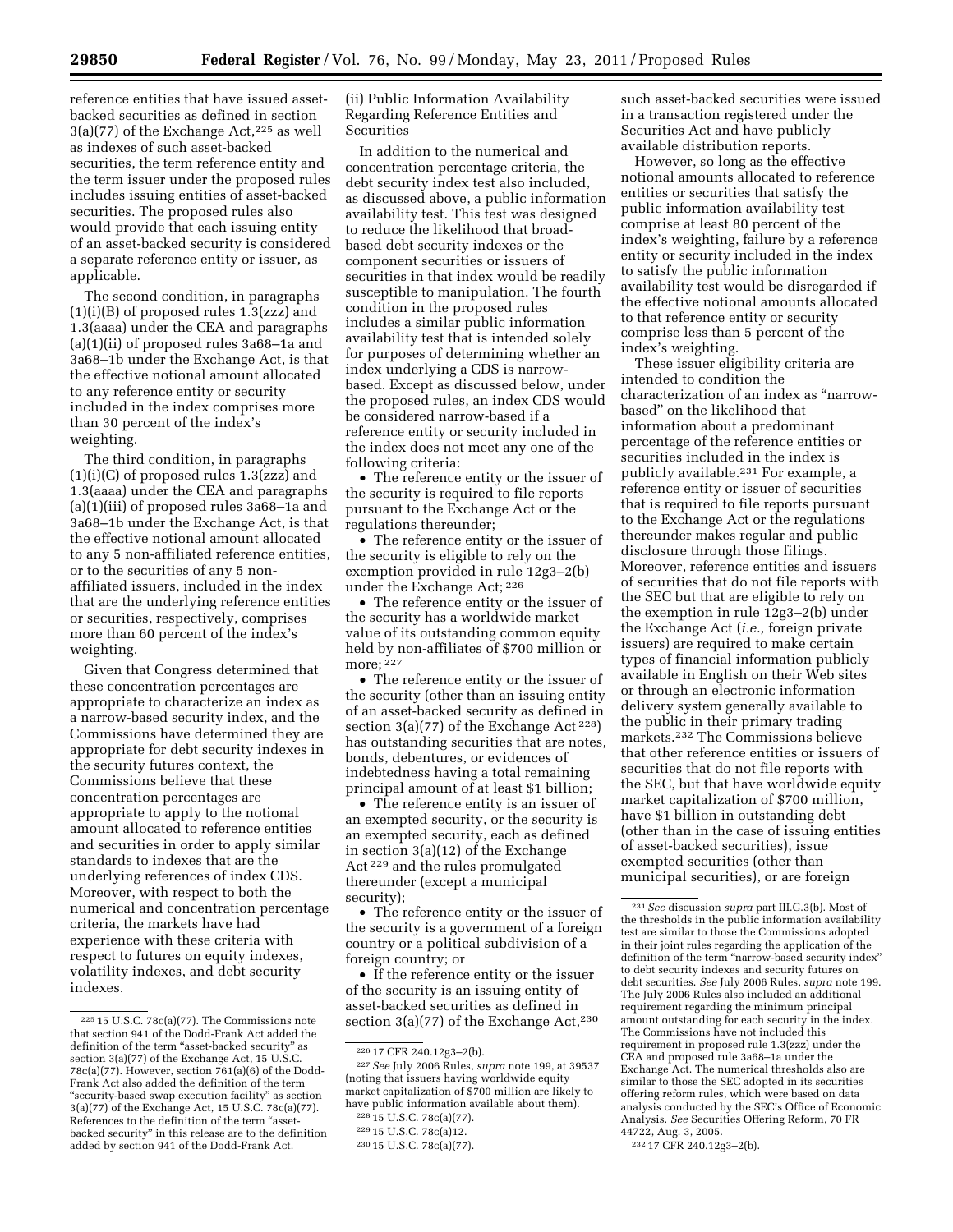sovereign entities either are required to or are otherwise sufficiently likely, solely for purposes of the proposed ''narrow-based security-index'' and "issuers of securities in a narrow-based security index'' definitions, to have public information available about

them.233 In the case of indexes including assetbacked securities, or reference entities that are issuing entities of asset-backed securities, information about the reference entity or issuing entity of the asset-backed security would not alone be sufficient and, consequently, the proposed rules provide that the public information availability test would be satisfied only if certain information also is available about the asset-backed securities. An issuing entity (whether or not a reference entity) of asset-backed securities may meet the public information availability test if such asset-backed securities were issued in a transaction registered under the Securities Act and distribution reports about such asset-backed securities are publicly available. In addition, because of the lack of public information regarding many asset-backed securities, despite the size of the outstanding amount of securities,234 the proposed rules would not permit such reference entities and issuers to satisfy the public information availability test by having \$1 billion in outstanding debt. Characterizing an index with reference entities or securities for which public information is not likely to be available as ''narrow-based,'' and thus index CDS where the underlying references or securities are such indexes as securitybased swaps, should help to ensure the transparency of the index components.

In sum, an index that is not narrowbased under the number and weighting requirements would be characterized as broad-based (and thus an index CDS, where the underlying reference is that index, would be characterized as a swap and not a security-based swap) unless one of the reference entities or securities

234*See generally* Asset-Backed Securities, 75 FR 23328, May 3, 2010.

in the index fails to meet one of the criteria in the public information availability test set forth in the proposed rules. Yet, even if one or more of the reference entities or securities included in the index fail the public information availability test, the proposed rules would provide that the terms ''issuers of securities in a narrow-based security index'' and ''narrow-based security index'' would not include such an index, so long as the applicable reference entity or security that failed the test represents less than 5 percent of the index's weighting, and so long as reference entities or securities comprising at least 80 percent of the index's weighting do satisfy the public information availability test.

An index that includes a very small proportion of reference entities or securities that do not satisfy this public information availability test should nevertheless be treated as a broad-based security index. This would be achieved where the index satisfies both of the requirements at the time the parties enter into the index CDS. The 5-percent weighting threshold is designed to provide that reference entities or securities not satisfying the public information availability test comprise only a very small portion of the index, and the 80-percent weighting threshold is designed to provide that a predominant percentage of the reference entities or securities in the index satisfy the public information availability test. As a result, these thresholds would provide market participants with flexibility in constructing an index. The Commissions believe that this provision is appropriate and that providing such flexibility is not likely to increase the likelihood that an index that satisfies these provisions would be readily susceptible to manipulation or the likelihood that the component securities or issuers of securities in that index also would be subject to manipulation or that there would be misuse of material non-public information about them through the use of CDS based on such indexes.

The Commissions also are proposing that, for index CDS entered into solely between ECPs, the public information availability test may instead be satisfied other than in the manner discussed above. Accordingly, solely for index CDS entered into between ECPs, an index would be considered narrowbased if a reference entity or security included in the index does not meet any one of the criteria enumerated above or any one of the following criteria:

• The reference entity or the issuer of the security (other than issuing entities of asset-backed securities) provides to

the public or to such eligible contract participant information about such reference entity or issuer pursuant to rule 144A(d)(4) under the Securities Act; 235

• Financial information about the reference entity (other than an issuing entity of asset-backed securities) is otherwise publicly available; or

• In the case of an asset-backed security, or a reference entity that is an issuing entity of asset-backed securities, information of the type and level included in public distribution reports for similar asset-backed securities is publicly available about both the reference entity or issuing entity as well as such asset-backed securities.

Reference entities or reference securities that meet alternative public information criteria currently may underlie CDS that are entered into by ECPs and that are cleared by central counterparties operating pursuant to exemptive orders granted by the SEC.<sup>236</sup> In addition, solely with respect to index CDS entered into by ECPs, so long as the effective notional amounts allocated to reference entities or securities that satisfy this expanded public information availability test comprise at least 80 percent of the index's weighting, a reference entity or security included in the index that fails to satisfy this expanded public information availability test would be disregarded if the effective notional amounts allocated to that reference entity or security comprise less than 5 percent of the index's weighting.

The Commissions are also seeking comment as to whether the public information availability test should apply to the extent that an index is compiled by an index provider that is not a party to an index CDS (''third-party index provider'') and makes publicly available general information about the construction of the index, index rules, identity of components, and predetermined adjustments, and which index is referenced by an index CDS that is offered on or subject to the rules of a DCM or SEF, or by direct access in

236*See, e.g.,* Order Granting Temporary Exemptions Under the Securities Exchange Act of 1934 in Connection With Request of Chicago Mercantile Exchange Inc. and Citadel Investment Group, L.L.C. Related to Central Clearing of Credit Default Swaps, and Request for Comments, Exchange Act Release No. 34–59578 (Mar. 13, 2009). This order has been extended a number of times, most recently on November 29, 2010. *See*  Order Extending Temporary Conditional Exemptions Under the Securities Exchange Act of 1934 in Connection With Request of Chicago Mercantile Exchange Inc. Related to Central Clearing of Credit Default Swaps and Request for Comment, Exchange Act Release No. 34–63388 (Nov. 29, 2010).

<sup>233</sup> It is important to note that the public information availability test is designed solely for purposes of distinguishing between index CDS that are swaps and index CDS that are security-based swaps. The proposed criteria are not intended to provide any assurance that there is any particular level of information actually available regarding a particular reference entity or issuer of securities. Meeting one or more of the proposed criteria for the limited purpose here—defining the terms "narrowbased security index'' and ''issuers of securities in a narrow-based security index'' in the first and third prongs of the security-based swap definition with respect to index CDS—would not substitute for or satisfy any other requirement for public disclosure of information or public availability of information for purposes of the Federal securities laws.

<sup>235</sup> 17 CFR 230.144A(d)(4).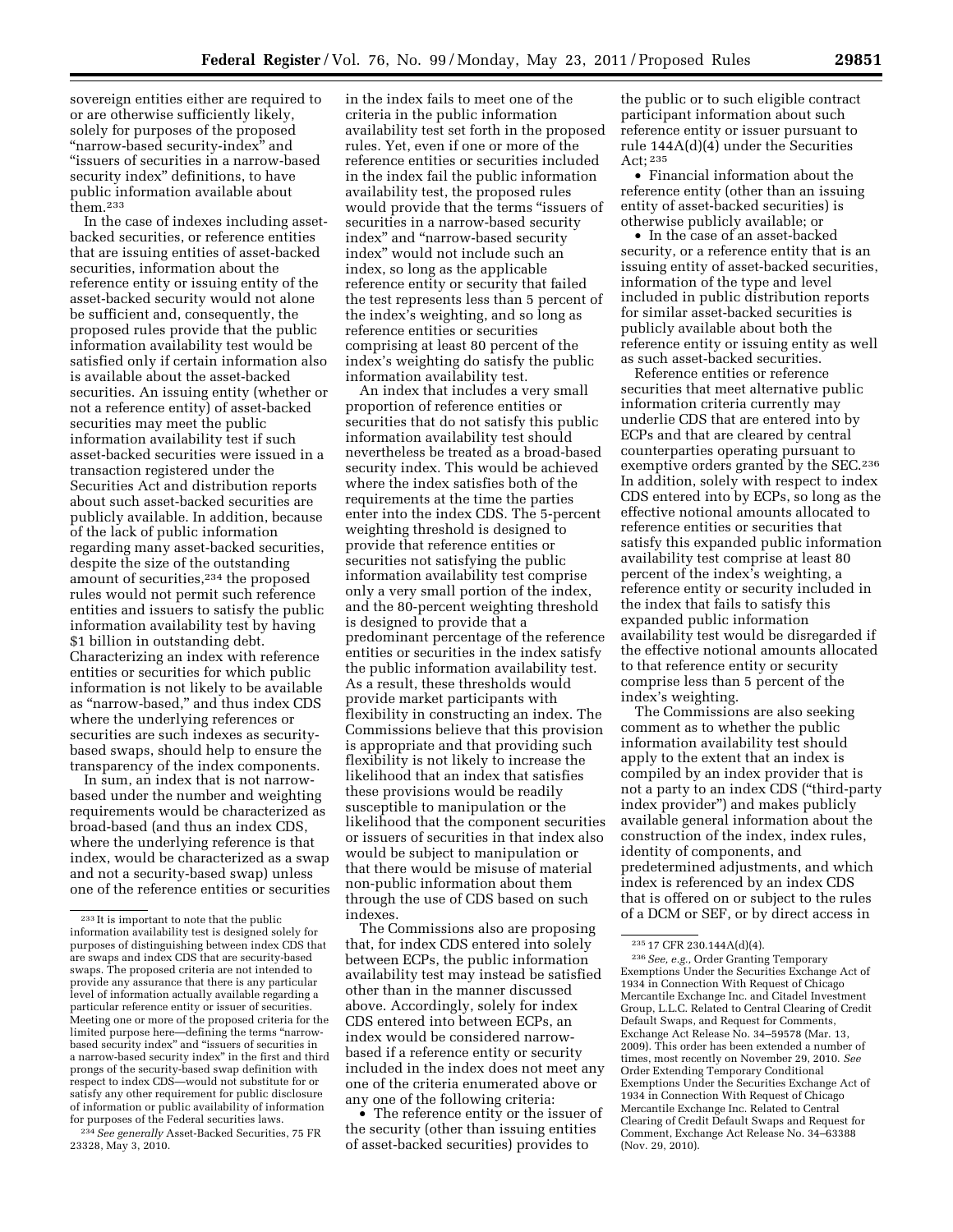the U.S. from an FBOT that is registered with the CFTC.

The CFTC believes that the requirement that the index be compiled by a third-party index provider may help to ensure that information is publicly available because such index providers generally employ a variety of selection criteria for inclusion of reference entities or securities in the indexes for index CDS, including liquidity thresholds. The CFTC believes that requiring that such index providers make publicly available general information about the construction of the index, index rules, components, and predetermined adjustments may help ensure transparency regarding the index and its components. In addition, the CFTC believes that the requirement that the index be the underlying reference of an index CDS that is offered for trading on or subject to the rules of a DCM or SEF, or by direct access in the U.S. from a registered FBOT, helps to ensure that information about the index is publicly available and that the index is not readily susceptible to manipulation. The CEA prohibits DCMs and SEFs from offering for trading contracts that are readily susceptible to manipulation.237 Similarly, under rules recently proposed by the CFTC, FBOTs only may offer contracts by direct access from the U.S. that are not readily susceptible to manipulation.238 The CFTC believes that CFTC oversight of DCMs, SEFs and registered FBOTs for compliance with these requirements 239 will help ensure that information about an index that is the underlying reference of an index CDS traded on these platforms is publicly available and is not readily susceptible to manipulation.<sup>240</sup>

The SEC believes that a third-party index provider that simply provides general information about the construction of an index, index rules, components, and predetermined adjustments is not a substitute for the public availability of information about

240Such indexes also would be SBSAs, providing the SEC with antifraud and anti-manipulation authority.

the issuers of the securities or the securities in the index; nor does such a third-party index provider indicate a likelihood that such public information is available, which the SEC believes, for purposes of index CDS, is important to market integrity and to investors in engaging in transactions based on such indexes. If a third-party index provider does not require, as a condition of inclusion in an index it compiles, that information likely is publicly available regarding the component issuers or securities in the index, the SEC does not believe investors will have adequate information regarding such component issuers or securities. In addition, the SEC notes that, absent specified standards regarding what persons constitute a third-party index provider for purposes of the proposed rules, any person that compiles an index at the behest of another person could constitute a ''third-party index provider.'' Moreover, the SEC does not believe that requiring an index CDS to be offered on or subject to the rules of a DCM or SEF, or by an FBOT, addresses whether public information likely is available about the issuers of securities or securities in an index compiled by a third-party index provider. As a result, the SEC does not believe that an index compiled by a third-party index provider that makes publicly available general information about the construction of the index, index rules, components, and index adjustments, and that is referenced by an index CDS that is offered for trading on or subject to the rules of a DCM or SEF, or by direct access in the U.S. from a registered FBOT, should substitute for the public information availability test under the proposed rules for index CDS.

Accordingly, the Commissions seek comment as to whether the public information availability test should apply to indexes compiled by a thirdparty index provider that makes publicly available general information about the construction of the index, index rules, identity of components, and predetermined adjustments, and which index is referenced by an index CDS that is offered on or subject to the rules of a DCM or SEF, or by direct access in the U.S. from an FBOT that is registered with the CFTC.

(iii) Treatment of Indexes Including Reference Entities That Are Issuers of Exempted Securities or Including Exempted Securities

In addition, the proposed rules provide for alternative treatment of indexes that include exempted securities or reference entities that are

issuers of exempted securities.241 The Commissions believe such treatment is consistent with the objective and intent of the definition of the term ''securitybased swap," as well as the approach taken in the context of security futures.242 Accordingly, paragraph (1)(ii) of proposed rules 1.3(zzz) and 1.3(aaaa) under the CEA and paragraph (a)(2) of proposed rules 3a68–1a and 3a68–1b under the Exchange Act would provide that, in the case of an index that includes exempted securities, or reference entities that are issuers of exempted securities, in each case as defined as of the date of enactment of the Futures Trading Act of 1982 (other than municipal securities), such securities or reference entities are excluded from the index when determining whether the securities or reference entities in the index constitute a ''narrow-based security index'' or ''issuers of securities in a narrow-based security index'' under the proposed rules.

Under paragraph (1)(ii) of proposed rules 1.3(zzz) and 1.3(aaaa) under the CEA and paragraph (a)(2) of proposed rules 3a68–1a and 3a68–1b under the Exchange Act, an index composed solely of securities that are, or reference entities that are issuers of, exempted securities (other than municipal securities) would not be a "narrowbased security index'' or an index composed of ''issuers of securities in a narrow-based security index.'' In the case of an index where some, but not all, of the securities or reference entities are exempted securities (other than municipal securities) or issuers of exempted securities (other than municipal securities), the index would be a ''narrow-based security index'' or an index composed of ''issuers of securities in a narrow-based security index'' only if the index is narrow-based when the securities that are, or reference entities that are issuers of, exempted securities (other than municipal securities) are

<sup>237</sup>*See* CEA sections 5(d)(3), 7 U.S.C. 7(d)(3) (a DCM ''shall list on the contract market only contracts that are not readily susceptible to manipulation.''); 5h(f)(3), 7 U.S.C. 7b–3(f)(3) (same requirement for SEFs).

<sup>238</sup>*See* Registration of Foreign Boards of Trade, 75 FR 70973, Nov. 19, 2010.

<sup>&</sup>lt;sup>239</sup> CFTC oversight in evaluating compliance with the requirement that a swap not be readily susceptible to manipulation for cash settled contracts includes consideration of whether cash settlement is at a price reflecting the underlying cash market, will not be subject to manipulation or distortion, and is based on a cash price series that is reliable, acceptable, publicly available, and timely. *See* 17 CFR Part 40, Appendix A—Guideline No. 1.

<sup>241</sup>*See* proposed rules 1.3(zzz)(1)(i) and  $1.3(aaaa)(1)(i)$  under the CEA and proposed rules  $3a68-1a(a)(2)$  and  $3a68-1b(a)(2)$  under the Exchange Act; July 2006 Rules, *supra* note 199.

<sup>&</sup>lt;sup>242</sup> See section 3(a)(68)(C) of the Exchange Act, 15 U.S.C. 78c(a)(68)(C) (providing that ''[t]he term 'security-based swap' does not include any agreement, contract, or transaction that meets the definition of a security-based swap only because such agreement, contract, or transaction references, is based upon, or settles through the transfer, delivery, or receipt of an exempted security under paragraph (12) [of the Exchange Act], as in effect on the date of enactment of the Futures Trading Act of 1982 (other than any municipal security as defined in paragraph (29) [of the Exchange Act] as in effect on the date of enactment of the Futures Trading Act of 1982), unless such agreement, contract, or transaction is of the character of, or is commonly known in the trade as, a put, call, or other option'').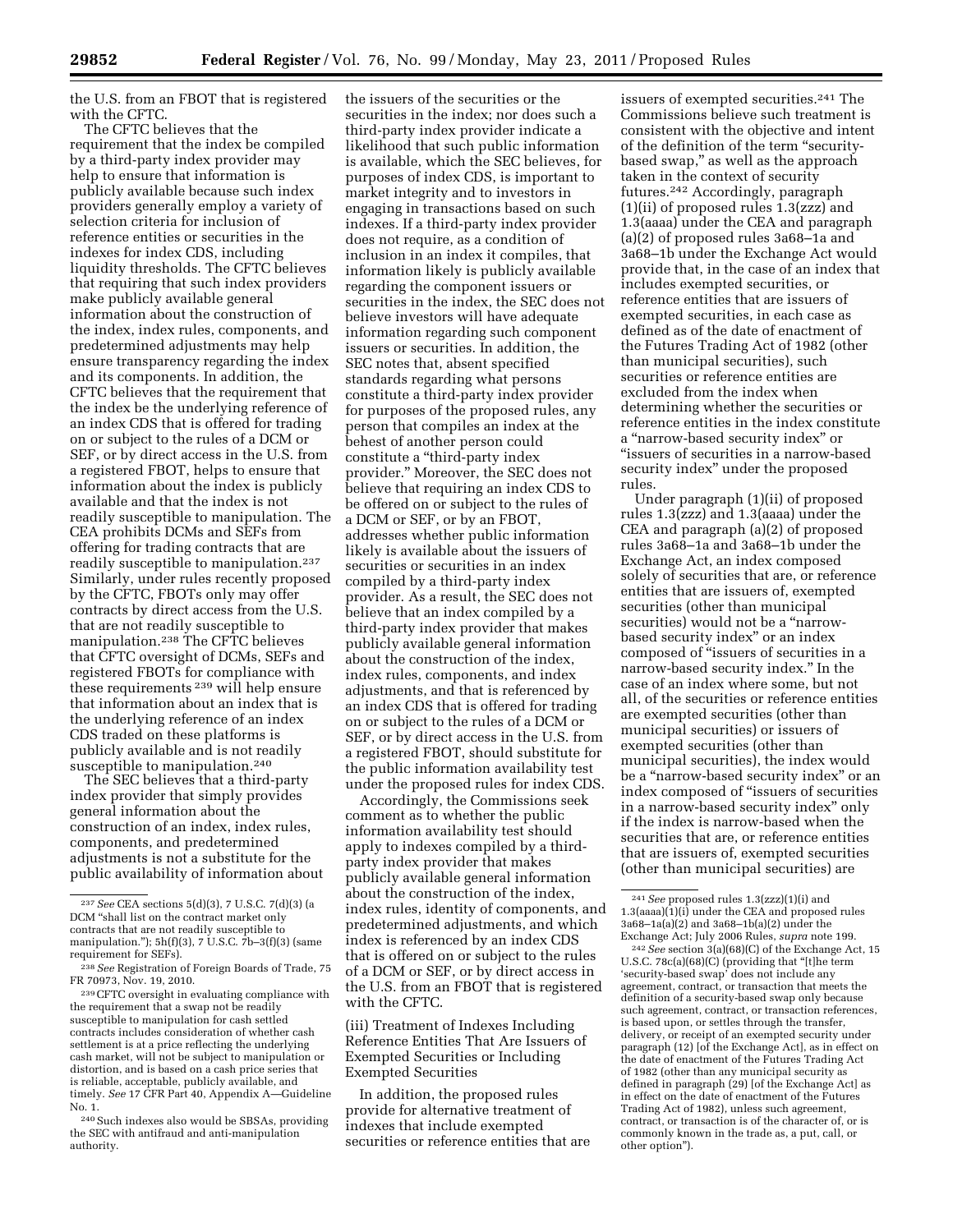disregarded. The Commissions believe this approach would result in consistent treatment for indexes regardless of whether they include securities that are, or issuers of securities that are, exempted securities (other than municipal securities) while ensuring that exempted securities (other than municipal securities) and issuers of exempted securities (other than municipal securities) are not included in an index merely to make the index either broad-based or narrow-based under the proposed rules.

# *Request for Comment*

The Commissions request comment on all aspects of proposed rules 1.3(zzz) and 1.3(aaaa) under the CEA and proposed rules 3a68–1a and 3a68–1b under the Exchange Act, as applied to CDS, including the following:

85. Do the proposed criteria for identifying when an index of reference entities constitutes ''issuers of securities in a narrow-based security index'' and when an index of securities constitutes a ''narrow-based security index'' effectively encompass the key elements of a narrow-based security index as it pertains to paragraph (A)(ii)(III) (*i.e.,* the third prong) and paragraph (A)(ii)(I) (*i.e.,* the first prong) of the securitybased swap definition? Why or why not?

86. Should an index with 9 or fewer non-affiliated issuers of securities or 9 or fewer securities be ''narrow-based?'' Why or why not?

87. Should an index in which the effective notional amounts allocated to any reference entity or security included in the index comprise more than 30 percent of the index's weighting be "narrow-based"? Why or why not?

88. Should an index in which the effective notional amounts allocated to any 5 non-affiliated reference entities or securities included in the index comprise more than 60 percent of the index's weighting be "narrow-based"? Why or why not?

89. Should an index in which publicly available information is not available for a predominant percentage of reference entities or securities included in the index be ''narrow-based'' for purposes of index CDS? Why or why not? The Commissions note that the criteria for the public information availability test do not necessarily ensure that there is in fact public information available regarding the relevant entities or securities, or that the criteria act in any way as a substitute for the actual availability of public information; instead, the criteria, taken as a whole, are intended to capture, for purposes of the definition of the term

"narrow-based security index" for index CDS, those entities or securities, that on average, are likely to have public information available, and that the relevant index would therefore not be treated as ''narrow-based.'' Do the proposed criteria appropriately achieve this objective? Are the criteria for the public information availability test under the proposed rules appropriate to result in a sufficient likelihood that public information about the component securities or issuers of securities in an index CDS would be available to properly address the regulatory interests of the Federal securities laws? Are the \$700 million and \$1 billion thresholds discussed above appropriate tests for the likelihood of publicly available information in this context? These thresholds are similar to those in the SEC securities offering reform rules used to determine, in part, whether a particular issuer was a ''well-known seasoned issuer,'' in order to streamline registration requirements under the Securities Act.<sup>243</sup> Are there companies that have less than \$700 million in worldwide equity capitalization, or less than \$1 billion in outstanding debt (other than asset-backed securities), and that do not otherwise satisfy the public information availability test, that have public information available about them for purposes of determining whether an index CDS that includes such a company as a reference entity or such a security is broad or narrow-based? The Commissions request comment on the appropriate thresholds for determining whether there likely is public information available for purposes of the proposed definition of narrow-based security index and issuers of securities in a narrow-based security index for purposes of index CDS, in particular whether these thresholds should be modified higher or lower, and request empirical data to support the response.

90. Is it appropriate to treat an issuer eligible to rely on rule 12g3–2(b) under the Exchange Act as meeting the public information availability test under the proposed rules? Why or why not? Would such a provision include issuers that otherwise would not satisfy the information condition in the proposed rules? Why or why not? Please provide a detailed explanation and include empirical data to support any suggested modification.

91. With respect to asset-backed securities, is the proposed criterion for meeting the public information availability test, that the asset-backed securities were issued in a transaction registered under the Securities Act and have publicly available distribution reports, the correct approach? Why or why not? Should such a provision explicitly also apply to include assetbacked securities issued by Fannie Mae and Freddie Mac? Why or why not? Please provide a detailed explanation of whether and why such a condition is necessary and include empirical data to support any suggested modification.

92. Should the proposed rules exclude a reference entity or security in the index from the public information availability test, so long as the reference entity or security included in the index represents less than five percent of the index's weighting? Why or why not?

93. Should the proposed rules exclude a reference entity or security in the index from the public information availability test, so long as the reference entities or securities comprising at least 80 percent of the index's weighting satisfy the provisions of those paragraphs? Why or why not?

94. The Commissions are considering whether the public information availability test in proposed rules 1.3(zzz) and 1.3(aaaa) under the CEA and proposed rules 3a68–1a and 3a68– 1b under the Exchange Act should apply to an index of issuers of securities or securities that is created and published by a third-party index provider that is not a party to an index CDS and makes publicly available general information about the construction of the index, index rules, components, and predetermined adjustments, and which index is referenced by an index CDS that is offered on or subject to the rules of a DCM or SEF, or by direct access in the U.S. from an FBOT that is registered with the CFTC. How are indexes created by such a third-party index provider and what type of compensation do they receive? What role do parties to a swap or security-based swap play in determining the constituents or index criteria? What type of information does a third-party index provider ensure is publicly available on an ongoing basis about each of the constituent issuers of securities or securities identified in the index and what actions does the thirdparty index provider take to ensure the accuracy of information about the issuers of securities or securities in any index compiled by such third-party index provider? How would a thirdparty index provider take steps to ensure that the indexes it creates are composed of issuers of securities or securities for which there likely is public information available? Please provide detailed examples.

95. If the Commissions determine to use, as an alternative to the public

<sup>243</sup>*See supra* note 231.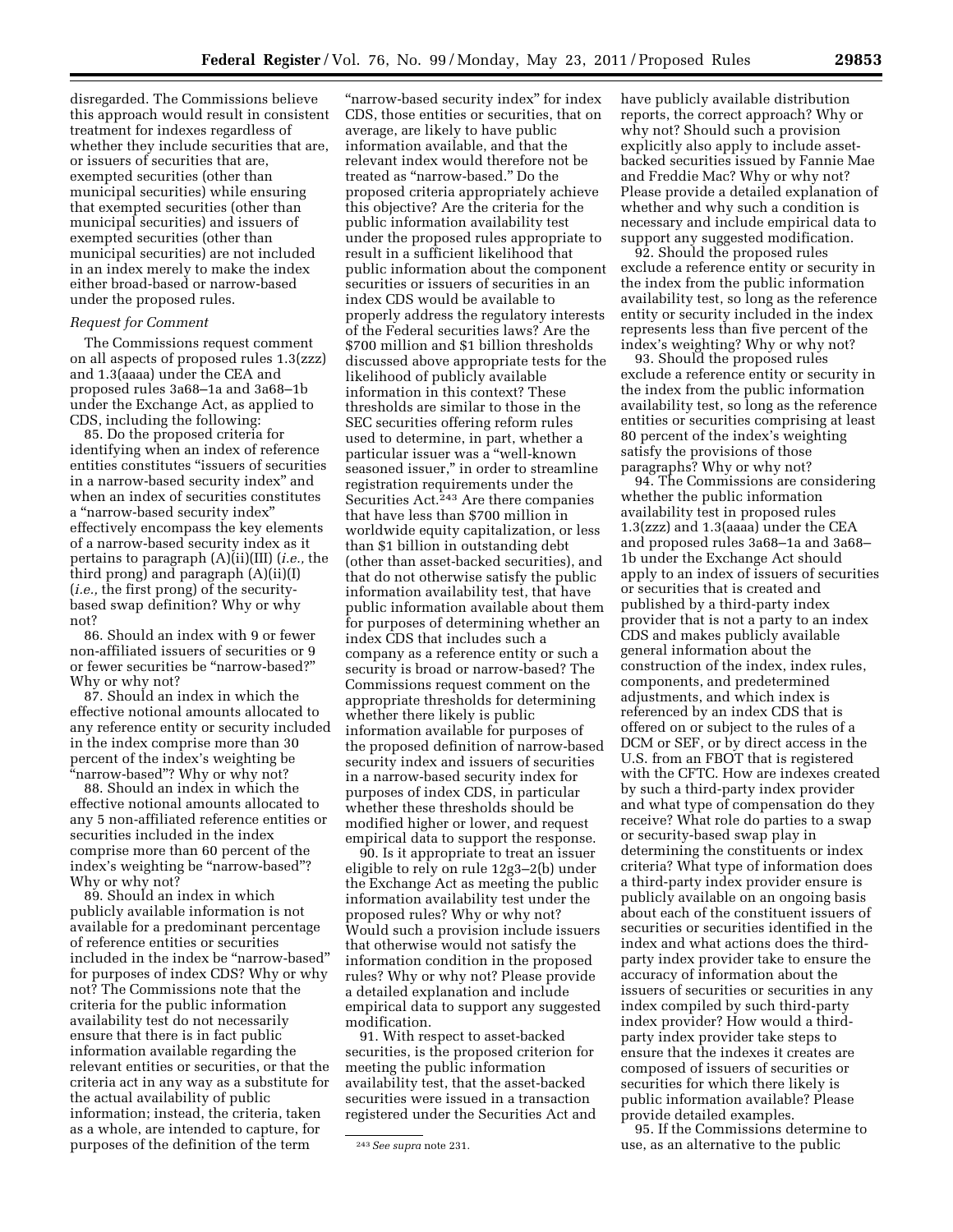information availability test in the proposed rules relating to index CDS, the existence of a third-party index provider that is not a party to an index CDS and makes publicly available general information about the construction of the index, index rules, components, and predetermined adjustments, and which index is referenced by an index CDS that is offered on or subject to the rules of a DCM or SEF, or by direct access in the U.S. from an FBOT that is registered with the CFTC, what requirements, if any, should the Commissions impose on the DCM, SEF, or FBOT to ensure that public information likely will be available in this context regarding the issuers of securities or securities in the index? What specified standards, if any, should the Commissions require the DCM, SEF, or FBOT to meet for purposes of the proposed rules?

96. Should index CDS based on an index compiled by a third-party index provider as described in this section be considered a ''mixed swap'' rather than a swap in order to ensure that the protections of the Federal securities laws apply with respect to index constituents about which public information about the constituent issuers of securities or securities in the index (subject to the de minimis provisions of the proposed rules) may not be available?

97. Are there other criteria that the Commissions should adopt as alternative means of satisfying the public information availability test in the proposed rules? If so, please explain what they are and what requirements the Commissions should impose to ensure the public availability of information regarding issuers of securities or securities in index CDS.

98. Should the proposed rules provide, solely with respect to CDS that may be entered into only between eligible contract participants, that the information availability test could be satisfied if the reference entity or the issuer of the security (i) except in the case of issuing entities of asset-backed securities, provides information to the public or to such eligible contract participant pursuant to rule 144A(d)(4) of the Securities Act; (ii) except in the case of issuing entities of asset-backed securities, financial information is otherwise publicly available about the reference entity or the issuer of the security; or (iii) in the case of assetbacked securities and issuing entities of asset-backed securities, financial information of the type and level included in public distribution reports for similar asset-backed securities about both the issuing entity and such assetbacked securities is publicly available? Why or why not? Please provide a detailed explanation and empirical data, to the extent feasible.

99. Should the proposed rules include additional or other criteria to determine whether an index is "narrow-based" with respect to index CDS? If so, what criteria should be included, and why?

100. Does the proposed treatment of index CDS whereby a payment is contemplated based on the default of a particular entity in the index rather than solely on the value of the index adequately address the Federal regulatory interests under the Federal securities laws and the Commodity Exchange Act?

101. Does the definition of ''control'' for purposes of identifying whether a reference entity or issuer is affiliated with another entity (ownership of 20 percent or more of an entity's or issuer's equity, or the ability to direct the voting of 20 percent or more of the entity's or issuer's voting equity) appropriately identify when affiliates are in a control relationship for these purposes? Why or why not? Should these thresholds be higher or lower? Please provide supporting data and/or analysis. Should issuing entities of asset-backed securities be considered separate reference entities or issuers for purposes of the proposed criteria? If not, why not? Are there circumstances under which issuing entities of asset-backed securities should not be considered separate reference entities or issuers for purposes of the proposed criteria? Why or why not?

102. Are there other categories or types of CDS that proposed rules 1.3(zzz) and (aaaa) and proposed rules 3a68–1a and 3a68–1b do not address or that require additional clarification regarding their treatment under the Dodd-Frank Act? If so, please provide a detailed description of any such categories or types of CDS, as well as any analysis, supported by empirical data to the extent feasible, of what clarification is necessary.

103. Are there other categories of event-type contracts relating to issuers of securities that require additional clarification regarding their treatment under the Dodd-Frank Act? If so, please provide a detailed explanation of the types of contracts and why the proposed rules should apply to such other eventtype contracts.

#### 4. Security Indexes

The Dodd-Frank Act defines the term "index" as "an index or group of securities, including any interest therein

or based on the value thereof." <sup>244</sup> The Commissions are proposing guidance as to how to determine when a portfolio of securities is a narrow-based or broadbased security index and the circumstances in which changes to the composition of a security index (including a portfolio of securities) 245 underlying a Title VII instrument would affect the characterization of such Title VII instrument.246

In most cases, a security index is designed to reflect the performance of a market or sector by reference to representative securities or interests in securities. There are a number of wellknown security indexes established and maintained by recognized index providers currently in the market.247 The Commissions understand, however, that instead of using these established indexes, market participants may enter into a Title VII instrument where the underlying reference of the Title VII instrument is a portfolio of securities selected by the counterparties or created by a third-party index provider at the behest of one or both counterparties. In some cases, the Title VII instrument may give one or both of the counterparties, either directly or indirectly (*e.g.,* through an investment adviser or through the third-party index provider), discretionary authority to change the composition of the security portfolio, including, for example, by adding or removing securities in the security portfolio on an "at-will" basis during the term of the Title VII instrument.248 The Commissions believe that where the counterparties, either directly or indirectly (*e.g.,* through an investment adviser or through the thirdparty index provider), have this discretionary authority to change the

246Solely for purposes of the discussion in this section, the terms "security index" and "security portfolio'' are intended to include either securities or the issuers of securities.

 $^{247}\rm{For}$  instance, the S&P 500® is an index that gauges the large cap U.S. equities market.

248Alternatively, counterparties may enter into Title VII instruments where a third-party investment manager selects an initial portfolio of securities and has discretionary authority to change the composition of the security portfolio in accordance with guidelines agreed upon with the counterparties. Such security portfolios would be treated as narrow-based security indexes with Title VII instruments on those security portfolios being security-based swaps.

<sup>244</sup>*See* section 3(a)(68)(E) of the Exchange Act, 15 U.S.C. 78c(a)(68)(E).

<sup>245</sup>A ''portfolio'' of securities could be a group of securities and therefore an "index" for purposes of the Dodd-Frank Act. To the extent that changes are made to the securities underlying the Title VII instrument and each such change is individually confirmed, then those substituted securities would not be part of a security index as defined in the Dodd-Frank Act, and therefore a Title VII instrument on each of those substituted securities would be a security-based swap.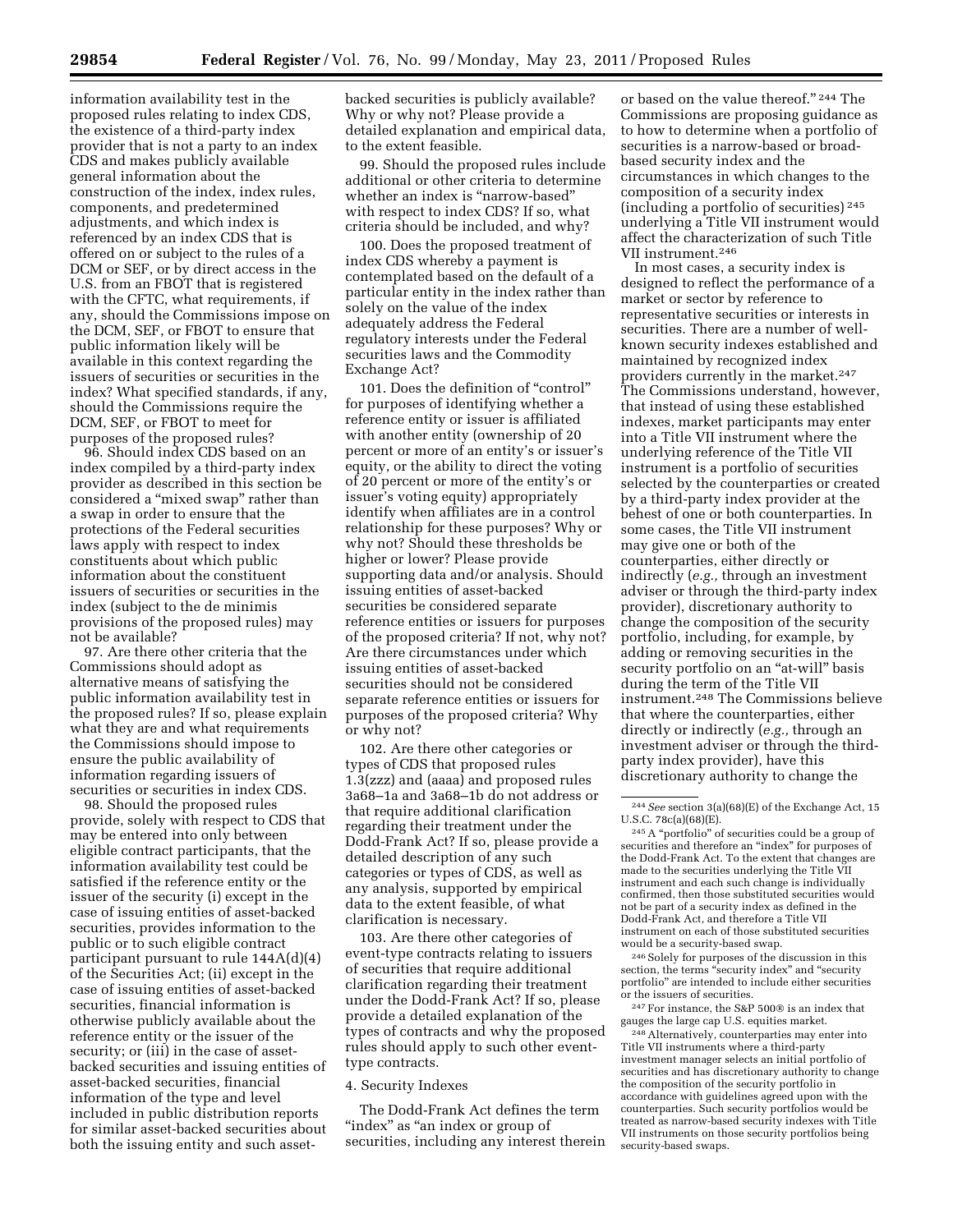composition or weighting of securities in a security portfolio, that security portfolio should be treated as a narrowbased security index, and that therefore a Title VII instrument on that security portfolio would be a security-based swap.249

The Commissions believe, however, that not all changes that occur to the composition or weighting of a security index underlying a Title VII instrument will always result in that security index being treated as a narrow-based security index. Many security indexes are constructed and maintained by an index provider pursuant to a published methodology.250 For instance, the various Standard & Poor's security indexes are reconstituted and rebalanced as needed and on a periodic basis pursuant to published index criteria.251

In addition, counterparties to a Title VII instrument frequently agree to use as the underlying reference of a Title VII instrument a security index based on predetermined criteria where the security index composition or weighting may change as a result of the occurrence of certain events specified in the Title VII instrument at execution, such as "succession events." Counterparties to a Title VII instrument also may use a predetermined self-executing formula to make other changes to the composition or weighting of a security index

250*See, e.g.,* NASDAQ, ''NASDAQ–100 Index'' (''The NASDAQ–100 Index is calculated under a modified capitalization-weighted methodology. The methodology is expected to retain in general the economic attributes of capitalization-weighting while providing enhanced diversification. To accomplish this, NASDAQ will review the composition of the NASDAQ–100 Index on a quarterly basis and adjust the weightings of Index components using a proprietary algorithm, if certain pre-established weight distribution requirements are not met.''), available at *[http://](http://dynamic.nasdaq.com/dynamic/nasdaq100_activity.stm) [dynamic.nasdaq.com/dynamic/](http://dynamic.nasdaq.com/dynamic/nasdaq100_activity.stm) nasdaq100*\_*[activity.stm](http://dynamic.nasdaq.com/dynamic/nasdaq100_activity.stm)* 

251 Information regarding security indexes and their related methodologies may be widely available to the general public or restricted to licensees in the case of proprietary or ''private label'' security indexes. Both public and private label security indexes are frequently subject to intellectual property protection.

underlying a Title VII instrument. In either of these situations, the composition of a security index may change pursuant to predetermined criteria or predetermined self-executing formulas without the Title VII instrument counterparties, their agents, or third-party index providers having any direct or indirect discretionary authority to change the security index.

In general, and by contrast to Title VII instruments in which the counterparties, either directly or indirectly (*e.g.,* through an investment adviser or through the third-party index provider), have the discretion to change the composition or weighting of the referenced security index, where there is an underlying security index for which there are predetermined criteria or a predetermined self-executing formula for adjusting the security index that are not subject to change or modification through the life of the Title VII instrument and that are set forth in the Title VII instrument at execution (regardless of who establishes the criteria or formula), a Title VII instrument on such underlying security index would be on a broad-based or narrow-based security index, depending on the composition and weighting of the underlying security index. Subject to the interpretation discussed below regarding security indexes that may shift from being a narrow-based security index or broad-based security index during the life of an existing Title VII instrument,252 the characterization of a Title VII instrument based on a security index as either a swap or a securitybased swap would depend on the characterization of the security index using the above interpretation.253

## *Request for Comment*

104. The Commissions request comment on whether there are additional or other criteria that would be appropriate in determining whether a security index or security portfolio would constitute a narrow-based security index for purposes of the definitions of the terms "swap" and ''security-based swap.'' Please discuss any criteria in detail and provide any supporting data where relevant.

105. What are the ways in which Title VII instruments involving security portfolios are structured, including changes in security portfolio composition?

106. Should ''discretionary authority to change'' by the counterparties, either directly or indirectly (*e.g.,* through an investment adviser or through the thirdparty index provider), be a determinative factor for whether a security portfolio should be treated as a narrow-based security index? Why or why not? Are there Title VII instruments where the underlying reference is a security portfolio where counterparties may directly or indirectly (*e.g.,* through an investment manager or the thirdparty provider) exercise discretionary authority to change the composition of the security portfolio that should not be considered security-based swaps? Why or why not? Please provide a detailed explanation of such Title VII instruments, the means by which, and why, the composition of the underlying security portfolio are established and subsequently changed, and for what purpose such Title VII instruments are used.

107. Should a security index, where changes to the composition are not subject to discretionary authority but instead may be made pursuant to predetermined criteria or a predetermined self-executing formula set forth in the Title VII instrument at execution, be considered either a broadbased security index or a narrow-based security index, depending on its constitution? Why or why not? Are changes pursuant to such predetermined criteria or formulas common? How frequently do such changes occur? What sorts of events trigger such changes? Please provide a detailed explanation and empirical data, to the extent feasible.

108. Are the terms ''predetermined criteria'' and ''predetermined selfexecuting formula'' clear? Why or why not? If not, what alternative or additional guidance should be provided to clarify under what circumstances changes to the composition of a security index underlying a Title VII instrument may be made without being considered "at will" or discretionary changes by the counterparties, either directly or indirectly (*e.g.,* through an investment adviser or through the third-party index provider), that would result in the security index being treated as a narrowbased security index and the Title VII instrument being a security-based swap? Are there specific additional criteria, restrictions, or parameters that should be considered? If so, please provide a detailed explanation regarding such criteria, restrictions, or parameters, including the types of changes that should or should not be permitted.

109. Are there specific methodologies or criteria, agreed to at or prior to the

<sup>249</sup>The Commissions understand that a security portfolio could be labeled as such or could just be an aggregate of individual Title VII instruments documented, for example, under a master agreement or by amending an annex of securities attached to a master trade confirmation. If the security portfolio were created by aggregating individual Title VII instruments, each Title VII instrument would need to be evaluated in accordance with the proposed guidance to determine whether it is a swap or a security-based swap. For the avoidance of doubt, if the counterparties to a Title VII instrument exchanged payments under that Title VII instrument based on a security index that was itself created by aggregating individual security-based swaps, such Title VII instrument would be a security-based swap. *See* discussion *supra* part III.D.

<sup>252</sup>As discussed further below, the Commissions are concerned about the potential use of security indexes to game the narrow-based security index definition.

<sup>253</sup>*See supra* note 249 regarding the aggregation of separate trades.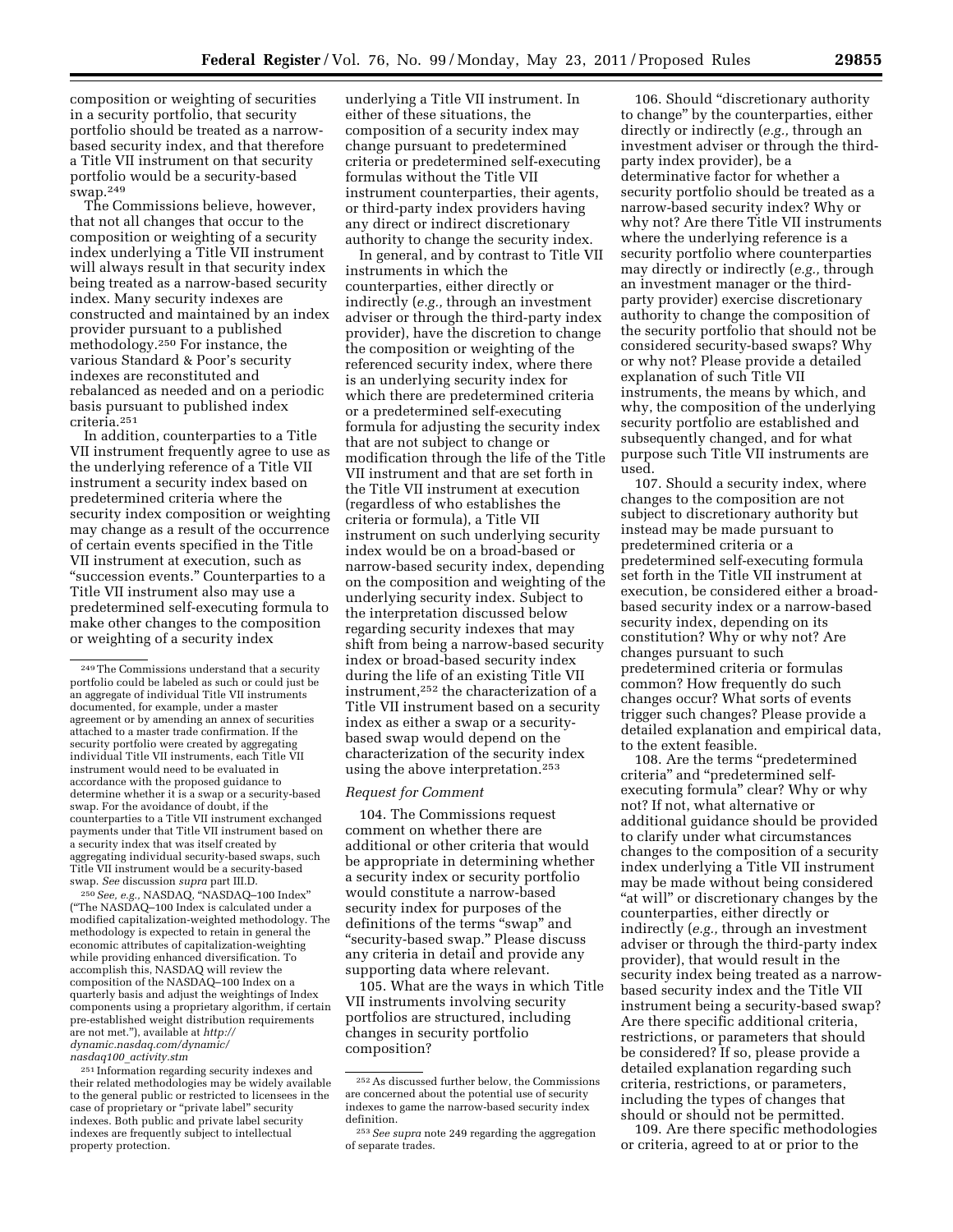execution of a Title VII instrument, for changing the composition of an underlying security index, that should be explicitly addressed by the Commissions in providing the proposed guidance regarding security indexes? If so, please provide a detailed explanation of those methodologies or criteria and what additional guidance is necessary.

110. Would restrictions on the frequency of changes to the composition of a security index underlying a Title VII instrument be useful in determining whether the underlying security index should be treated as a narrow-based security index? If so, please provide a detailed explanation of what restrictions should apply and why, as well as empirical data to the extent feasible.

5. Evaluation of Title VII Instruments on Security Indexes That Move From Broad-Based to Narrow-Based or Narrow-Based to Broad-Based

## (a) In General

As discussed above, the determination of whether a Title VII instrument is a swap, a security-based swap, or both (*i.e.,* a mixed swap), is made at the execution of the Title VII instrument.254 If the security index underlying a Title VII instrument migrates from being broad-based to being narrow-based, or vice versa, during the life of a Title VII instrument, the characterization of that Title VII instrument would not change from its initial characterization regardless of whether the Title VII instrument was entered into bilaterally or was executed through a trade on or subject to the rules of a DCM, SEF, FBOT, security-based SEF, or NSE. For example, if two counterparties enter into a swap based on a broad-based security index, and three months into the life of the swap the security index underlying that Title VII instrument migrates from being broad-based to being narrow-based, the Title VII instrument would remain a swap for the duration of its life and would not be recharacterized as a security-based swap.

If the material terms of a Title VII instrument are amended or modified during its life, the Commissions would view the amended or modified Title VII instrument as a new Title VII instrument.255 As a result, the

characteristics of the underlying security index must be reassessed at the time of such an amendment or modification to determine whether the security index has migrated from broadbased to narrow-based or vice versa. If the security index has migrated, then the characterization of the amended or modified Title VII instrument would be determined by evaluating the characterization of the underlying security index at the time the Title VII instrument is amended or modified. Similarly, if a security index has migrated from broad-based to narrowbased or vice versa, any new Title VII instrument based on that security index would be characterized pursuant to an evaluation of the underlying security index at the execution of that new Title VII instrument.

The Commissions are proposing guidance regarding circumstances in which the character of a security index on which a Title VII instrument is based changes according to predetermined criteria or a predetermined selfexecuting formula set forth in the Title VII instrument (or in a related or other agreement entered into by the counterparties or a third-party index provider to the Title VII instrument) at execution. Where at the time of execution such criteria or such formula would cause the underlying broad-based security index to become or assume the characteristics of a narrow-based security index or vice versa during the duration of the instrument,256 then the characterization of the Title VII instrument based on such security index would be a mixed swap during the entire life of the Title VII instrument.257

256Thus, for example, if a predetermined selfexecuting formula agreed to by the counterparties of a Title VII instrument at or prior to the execution of the Title VII instrument provided that the security index underlying the Title VII instrument would decrease from 20 to 5 securities after six months, such that the security index would become narrow-based as a result of the reduced number of securities, then the Title VII instrument would be a mixed swap at its execution. The characterization of the Title VII instrument as a mixed swap would not change during the life of the Title VII instrument.

257As discussed above in part III.G.4, to the extent a Title VII instrument permits "at will" substitution of an underlying security index, however, as opposed to the use of predetermined criteria or a predetermined self-executing formula, the Title VII instrument would be a security-based

Although at certain points during the life of the Title VII instrument the underlying security index would be broad-based and at other points the underlying security index would be narrow-based, the Commissions believe that regulating such a Title VII instrument as a mixed swap from the execution of the Title VII instrument and throughout its life reflects the appropriate characterization of a Title VII instrument based on a security index that migrates pursuant to predetermined criteria or a predetermined selfexecuting formula.

The Commissions believe that this guidance regarding the use of predetermined criteria or a predetermined self-executing formula would prevent potential gaming of the Commissions' guidance regarding security indexes and prevent potential regulatory arbitrage based on the migration of a security index from broad-based to narrow-based or vice versa. In particular, the Commissions note that predetermined criteria and predetermined self-executing formulas can be constructed in ways that take into account the characteristics of a narrow-based security index and prevent a narrow-based security index from becoming broad-based and vice versa.

*(b) Title VII Instruments on Security Indexes Traded on Designated Contract Markets, Swap Execution Facilities, Foreign Boards of Trade, Security-Based Swap Execution Facilities, and National Securities Exchanges* 

The Commissions recognize that security indexes underlying Title VII instruments that are traded on DCMs, SEFs, FBOTs, security-based SEFs, or NSEs raise particular issues if an underlying security index migrates from broad-based to narrow-based or vice versa. The characterization of an exchange-traded Title VII instrument at its execution, as explained above, would not change through the life of the Title VII instrument, regardless of whether the underlying security index migrates from broad-based to narrow-based or vice versa. Accordingly, a market participant who enters into a swap on a broad-based security index traded on or subject to the rules of a DCM, SEF or FBOT that migrates from broad-based to narrow-based may hold that position until the swap's expiration without any change in regulatory responsibilities, requirements, or obligations, and

<sup>254</sup>*See* discussion *supra* part III.A.

<sup>255</sup>For example, if, on its effective date, a Title VII instrument tracks the performance of an index of 12 securities but is amended during its term to track the performance of only 8 of those 12 securities, the Commissions would view the amended or modified Title VII instrument as a new Title VII instrument. Conversely, if, on its effective date, a Title VII instrument tracks the performance

of an index of 12 securities but is amended during its term to reflect the replacement of a departing ''key person'' of a hedge fund that is a counterparty to the Title VII instrument with a new "key person," the Commissions would not view the amended or modified Title VII instrument as a new Title VII instrument because the amendment or modification is not to a material term of the Title VII instrument. Because it would be a new Title VII instrument, any regulatory requirements regarding new Title VII instruments would apply.

swap at its execution and throughout its life regardless of whether the underlying security index was narrow-based at the execution of the Title VII instrument.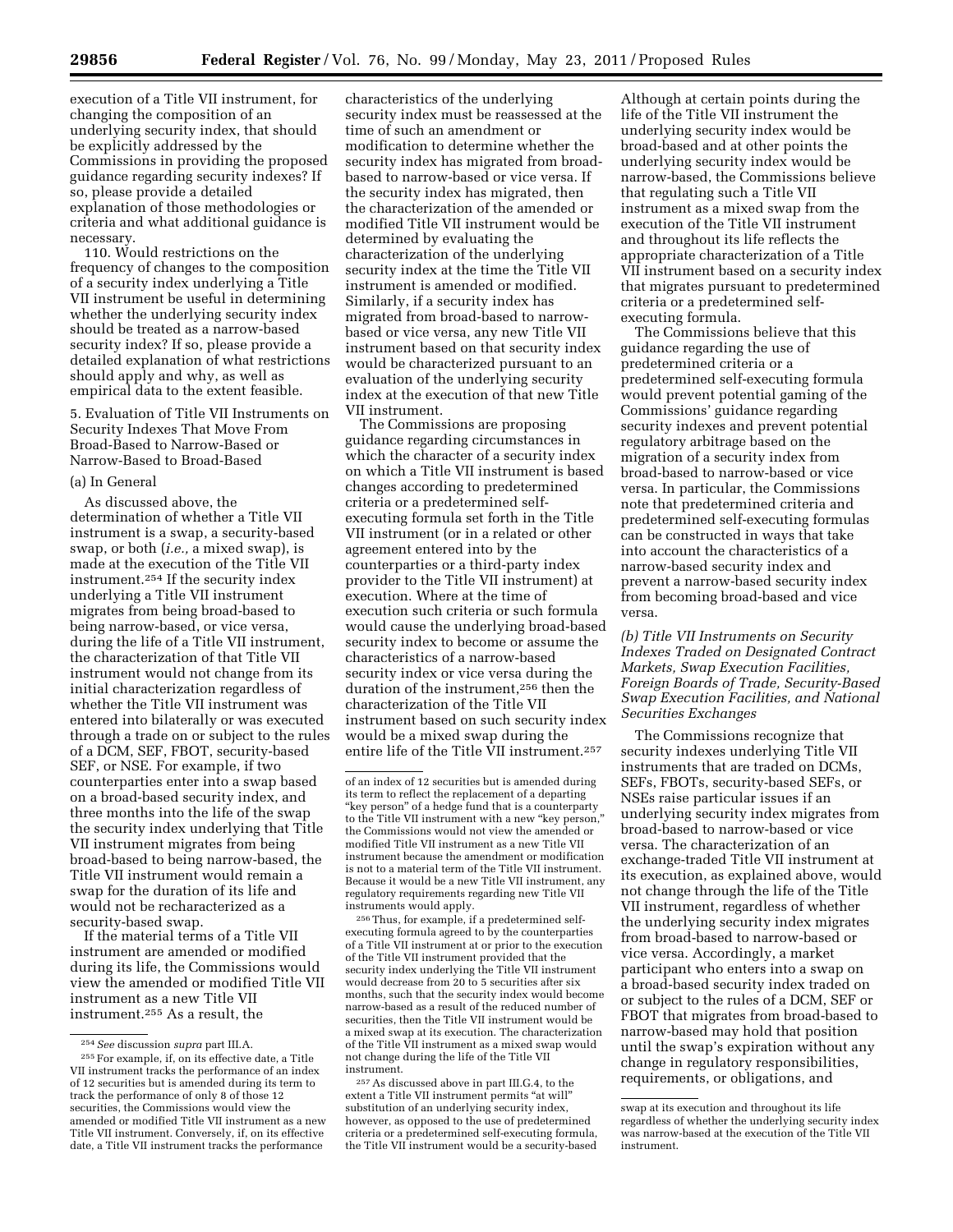similarly a market participant who enters into a security-based swap on a narrow-based security index traded on a security-based SEF or NSE may hold that position until the security-based swap's expiration without any change in regulatory responsibilities, requirements, or obligations.

However, in the absence of any action by the Commissions, if the market participant wants to offset the swap or enter into a new swap on the DCM, SEF or FBOT where the underlying security index has migrated from broad-based to narrow-based, or to offset the securitybased swap or enter into a new securitybased swap on a security-based SEF or NSE where the underlying security index has migrated from narrow-based to broad-based, the participant would be prohibited from doing so. That is because swaps may trade only on DCMs, SEFs, and FBOTs, and security-based swaps may trade only on registered NSEs and security-based SEFs.258 The Commissions believe it is important to address how to treat Title VII instruments traded on trading platforms where the underlying security index migrates from broad-based to narrowbased or narrow-based to broad-based so that market participants will know where such Title VII instruments may be traded and can avoid potential disruption of their ability to offset or enter into new Title VII instruments on trading platforms when such migration occurs. The Commissions are proposing rules accordingly.259

Congress and the Commissions addressed a similar issue in the context of security futures, where the security index on which a future is based may migrate from broad-based to narrowbased or vice versa. Congress provided in the definition of ''narrow-based security index'' in both the CEA and the Exchange Act 260 for a tolerance period ensuring that, under certain conditions, a futures contract on a broad-based security index traded on a DCM may

259The proposed rules apply only to the particular Title VII instrument that is traded on or subject to the rules of a DCM, SEF, FBOT, securitybased SEF, or NSE. To the extent that a particular Title VII instrument is not traded on such a trading platform (even if another Title VII instrument of the same class or type is traded on such a trading platform) the proposed rules would not apply to that particular Title VII instrument.

 $^{260}$ CEA section 1a(35)(B)(iii), 7 U.S.C.  $1a(35)(B)(iii)$ ; section  $3(a)(55)(C)(iii)$  of the Exchange Act, 15 U.S.C. 78c(a)(55)(C)(iii).

continue to trade, even when the index temporarily assumes characteristics that would render it a narrow-based security index under the statutory definition.261 In general, an index is subject to this tolerance period, and therefore is not a narrow-based security index, if: (i) a futures contract on the index traded on a DCM for at least 30 days as a futures contract on a broad-based security index before the index assumed the characteristics of a narrow-based security index and (ii) the index does not retain the characteristics of a narrow-based security index for more than 45 business days over 3 consecutive calendar months. Pursuant to these statutory provisions, if the index becomes narrow-based for more than 45 business days over 3 consecutive calendar months, the index is excluded from the definition of the term ''narrow-based security index'' for the following 3 calendar months as a grace period.

The Commissions believe a similar tolerance period should apply to swaps traded on DCMs, SEFs, and FBOTs and security-based swaps traded on securitybased SEFs and NSEs. Accordingly, the Commissions are proposing rules providing for tolerance periods for swaps that are traded on DCMs, SEFs, or FBOTs and for security-based swaps traded on security-based SEFs and NSEs.

Under paragraph (2)(i)(A) of proposed rule 1.3(yyy) under the CEA and paragraph (b)(1)(i) of proposed rule 3a68–3 under the Exchange Act, to be subject to the tolerance period, a security index underlying a swap executed on or subject to the rules of a DCM, SEF, or FBOT must not have been a narrow-based security index 262 during the first 30 days of trading.263 If the index becomes narrow-based during the

262For purposes of the proposed rules, the term "narrow-based security index" shall also mean ''issuers of securities in a narrow-based security index.'' *See supra* part III.G.3(b) (discussing the proposed rules defining ''issuers of securities in a narrow-based security index'').

263This provision is consistent with the provisions of the CEA and the Exchange Act applicable to futures contracts on security indexes.  $CEA$  section  $1a(35)(B)(iii)(I)$ , 7 U.S.C.  $1a(35)(B)(iii)(I);$  section  $3(a)(55)(C)(iii)(I)$  of the Exchange Act, 15 U.S.C. 78c(a)(55)(C)(iii)(I).

first 30 days of trading, paragraph (2)(i)(B) of proposed rule 1.3(yyy) under the CEA and paragraph (b)(1)(ii) of proposed rule 3a68–3 under the Exchange Act provide that the index must not have been a narrow-based security index during every trading day of the 6 full calendar months preceding a date no earlier than 30 days prior to the commencement of trading of a swap on such index.264 If either of these alternatives are met, paragraph (2)(ii) of proposed rule 1.3(yyy) under the CEA and paragraph (b)(2) of proposed rule 3a68–3 under the Exchange Act provide that the index will not be a narrowbased security index if it has been a narrow-based security index for no more than 45 business days over 3 consecutive calendar months. Paragraph (2) of proposed rule 1.3(yyy) under the CEA and paragraph (b) of proposed rule 3a68–3 under the Exchange Act apply solely for purposes of swaps traded on or subject to the rules of a DCM, SEF, or FBOT.

Similarly, paragraph (3) of proposed rule 1.3(yyy) under the CEA and paragraph (c) of proposed rule 3a68–3 under the Exchange Act provide a tolerance period for security-based swaps traded on security-based SEFs or NSEs. Under paragraph (3)(i)(A) of proposed rule 1.3(yyy) under the CEA and paragraph (c)(1)(i) of proposed rule 3a68–3 under the Exchange Act, to be subject to the tolerance period, a security index underlying a securitybased swap executed on a securitybased SEF or NSE must have been a narrow-based security index during the first 30 days of trading. If the index becomes broad-based during the first 30 days of trading, paragraph (3)(i)(B) of proposed rule 1.3(yyy) under the CEA and paragraph (c)(1)(ii) of proposed rule 3a68–3 under the Exchange Act provide that the index must have been a nonnarrow-based security index during every trading day of the 6 full calendar months preceding a date no earlier than 30 days prior to the commencement of trading of a security-based swap on such index. If either of these alternatives are met, paragraph (3)(ii) of proposed rule 1.3(yyy) under the CEA and paragraph (c)(2) of proposed rule 3a68–3 under the Exchange Act provide that the index will be a narrow-based security index if it has been a security index that is not narrow-based for no more than 45 business days over 3 consecutive

<sup>258</sup> If a swap were based on a security index that migrated from broad-based to narrow-based, a DCM, SEF, or FBOT could no longer offer the Title VII instrument because it would be a security-based swap. Similarly, if a security-based swap were based on a security index that migrated from narrow-based to broad-based, a security-based SEF or NSE could no longer offer the Title VII instrument because it would be a swap.

<sup>261</sup>By joint rules, the Commissions have provided that ''[w]hen a contract of sale for future delivery on a security index is traded on or subject to the rules of a foreign board of trade, such index shall not be a narrow-based security index if it would not be a narrow-based security index if a futures contract on such index were traded on a designated contract market \* \* \* .'' *See* CFTC rule 41.13, 17 CFR 41.13, and rule 3a55–3 under the Exchange Act, 17 CFR 240.3a55–3. Accordingly, the statutory tolerance period rules applicable to futures on security indexes traded on DCMs apply to futures traded on FBOTs as well.

<sup>264</sup>This alternative test is the same as the alternative test applicable to futures contracts in CEA rule 41.12, 17 CFR 41.12 and rule 3a55–2 under the Exchange Act, 17 CFR 240.3a55–2.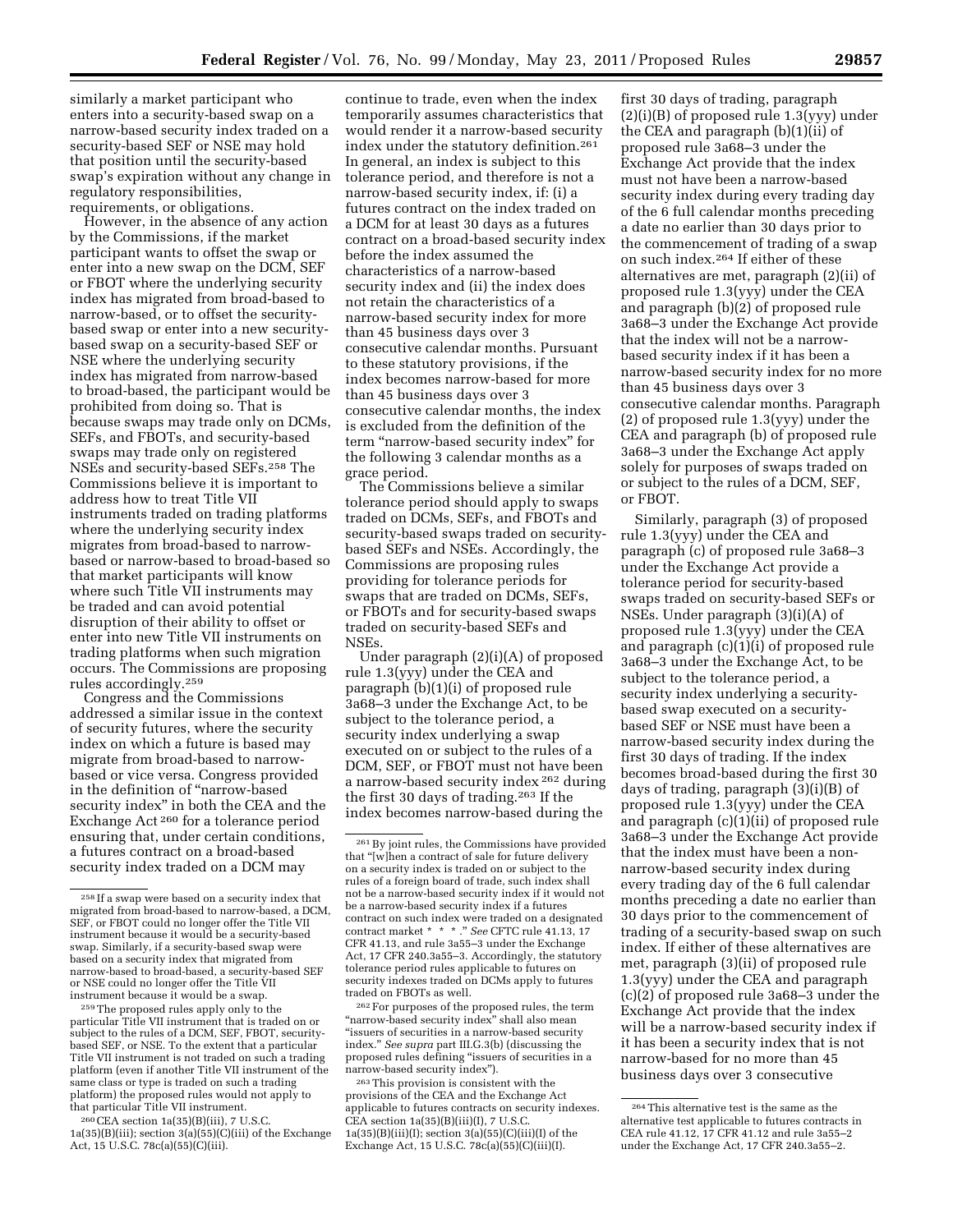calendar months.265 Paragraph (3) of proposed rule 1.3(yyy) under the CEA and paragraph (c) of proposed rule 3a68–3 under the Exchange Act apply solely for purposes of security-based swaps traded on security-based SEFs or NSEs.

The Commissions are proposing that, once the tolerance period under the proposed rules has ended, there would be a grace period during which a Title VII instrument based on a security index that has migrated from broad-based to narrow-based or vice versa would be able to trade on the platform on which Title VII instruments based on such security index were trading before the security index migrated and can also, during such period, be cleared. Paragraph (4)(i) of proposed rule 1.3(yyy) under the CEA and paragraph (d)(1) of proposed rule3a68–3 under the Exchange Act would provide for an additional 3-month grace period applicable to a security index that becomes narrow-based for more than 45 business days over 3 consecutive calendar months, solely with respect to swaps that are traded on or subject to the rules of DCMs, SEFs, or FBOTs. During the grace period, such an index would not be considered a narrow-based security index. Paragraph (4)(ii) of proposed rule 1.3(yyy) under the CEA and paragraph (d)(2) of proposed rule3a68–3 under the Exchange Act would apply the same grace period to a security-based swap on a security index that becomes broad-based for more than 45 business days over 3 consecutive calendar months, solely with respect to security-based swaps that are traded on a security-based SEF or NSE. During the grace period, such an index would not be considered a broad-based security index.266 As a result, this proposed rule would provide sufficient time for the migrated Title VII instrument to satisfy listing and clearing requirements applicable to swaps or security-based swaps, as appropriate.

There would be no overlap between the tolerance and the grace periods under the proposed rules and no "retriggering'' of the tolerance period. For example, if a security index becomes narrow-based for more than 45 business

days over 3 consecutive calendar months, solely with respect to swaps that are traded on or subject to the rules of DCMs, SEFs, or FBOTs, but as a result of the proposed rules is not considered a narrow-based security index during the grace period, the tolerance period provisions would not apply, even if the security-index migrated temporarily during the grace period. After the grace period has ended, a security index would need to satisfy anew the requirements under the proposed rules regarding the tolerance period in order to trigger a new tolerance period.

The Commissions note that the proposed rules would not result in the recharacterization of any outstanding Title VII instruments. In addition, the proposed tolerance and grace periods would apply only to Title VII instruments that are traded on or subject to the rules of DCMs, SEFs, FBOTs, security-based SEFs, and NSEs.

## *Request for Comment*

The Commissions request comment on all aspects of proposed rules 1.3(yyy) under the CEA and proposed rule 3a68– 3 under the Exchange Act, including the following:

111. The Commissions request comment regarding whether the term ''narrow-based security index'' as defined in the CEA and the Exchange Act 267 requires further definition solely in the context of Title VII instruments.

112. Are there particular types of Title VII instruments that require additional guidance as to how the narrow-based security index definition applies? If so, which types of Title VII instruments? How should the definition apply to them? Please provide a detailed explanation of such Title VII instruments and the additional guidance that would be appropriate.

113. Does the proposed guidance effectively address security indexes that migrate from broad-based to narrowbased and vice versa? Why or why not? If not, what additional or alternative requirements would be appropriate, and why?

114. Will the proposed limitations regarding the use of predetermined criteria or predetermined self-executing formulas for Title VII instruments effectively prevent gaming of the proposed rules and potential regulatory arbitrage based on the migration of a security index or security portfolio from broad-based to narrow-based or vice versa? Why or why not? If not, please provide a detailed explanation of why

not, and what additional or alternative limitations would do so.

115. Should the standard pursuant to which a Title VII instrument would be a mixed swap during the entire life of the Title VII instrument require instead that the predetermined criteria or predetermined self-executing formula be constructed in such a manner that a broad-based security index or security portfolio would be reasonably likely to become or assume the characteristics of a narrow-based security index or security portfolio, or vice versa? Why or why not? Are there additional or alternative standards that should be used in determining when a Title VII instrument would be a mixed swap during the entire life of the Title VII instrument? If so, please provide a detailed explanation of such standards and why they would be effective.

116. Do the proposed tolerance period rules appropriately address security indexes that temporarily change from broad-based to narrow-based, and from narrow-based to broad-based, in the context of Title VII instruments that are executed on or subject to the rules of a DCM, SEF, FBOT, security-based SEF, or NSE? Why or why not? If not, how should the proposed tolerance period rules be modified?

117. Should the "grace period" applicable to Title VII instruments executed on or subject to the rules of a DCM, SEF, FBOT, security-based SEF, or NSE regarding a security index that becomes narrow-based or broad-based, respectively, for more than 45 business days over 3 consecutive calendar months be modified? Why or why not? If so, what modifications should be made?

118. What would be the impact of the proposed rules on market participants with open swap or security-based swap positions if the security index underlying a swap were to become narrow-based or if the security index underlying a security-based swap were to become broad-based? Should market participants be allowed to liquidate their swaps or security-based swaps prior to expiration but after the grace period? If so, how would the listing market restrict trading for liquidation only?

#### *H. Method of Settlement of Index CDS*

The method that the parties have chosen or use to settle an index CDS following the occurrence of a credit event under such index CDS also can affect whether such index CDS would be a swap, a security-based swap, or both (*i.e.,* a mixed swap). The Commissions believe that if an index CDS that is not based on a narrow-based

<sup>265</sup>These provisions are consistent with the parallel provisions in the CEA and the Exchange Act applicable to futures contracts on security indexes traded on DCMs. CEA section 1a(35)(B)(iii)(II), 7 U.S.C. 1a(35)(B)(iii)(II); section 3(a)(55)(C)(iii)(II) of the Exchange Act, 15 U.S.C. 78c(a)(55)(C)(iii)(II).

<sup>266</sup>These provisions are consistent with the parallel provisions in the CEA and the Exchange Act applicable to futures contracts on security indexes traded on DCMs. *See* CEA section 1a(35)(D), 7 U.S.C. 1a(35)(D); section 3(a)(55)(E) of the Exchange Act, 15 U.S.C. 78c(a)(55)(E).

<sup>267</sup>CEA sections 1a(35)(A) and (B), 7 U.S.C.  $1a(35)(A)$  and (B); section  $3(a)(55)(B)$  and (C) of the Exchange Act, 15 U.S.C. 78c(a)(55)(B) and (C).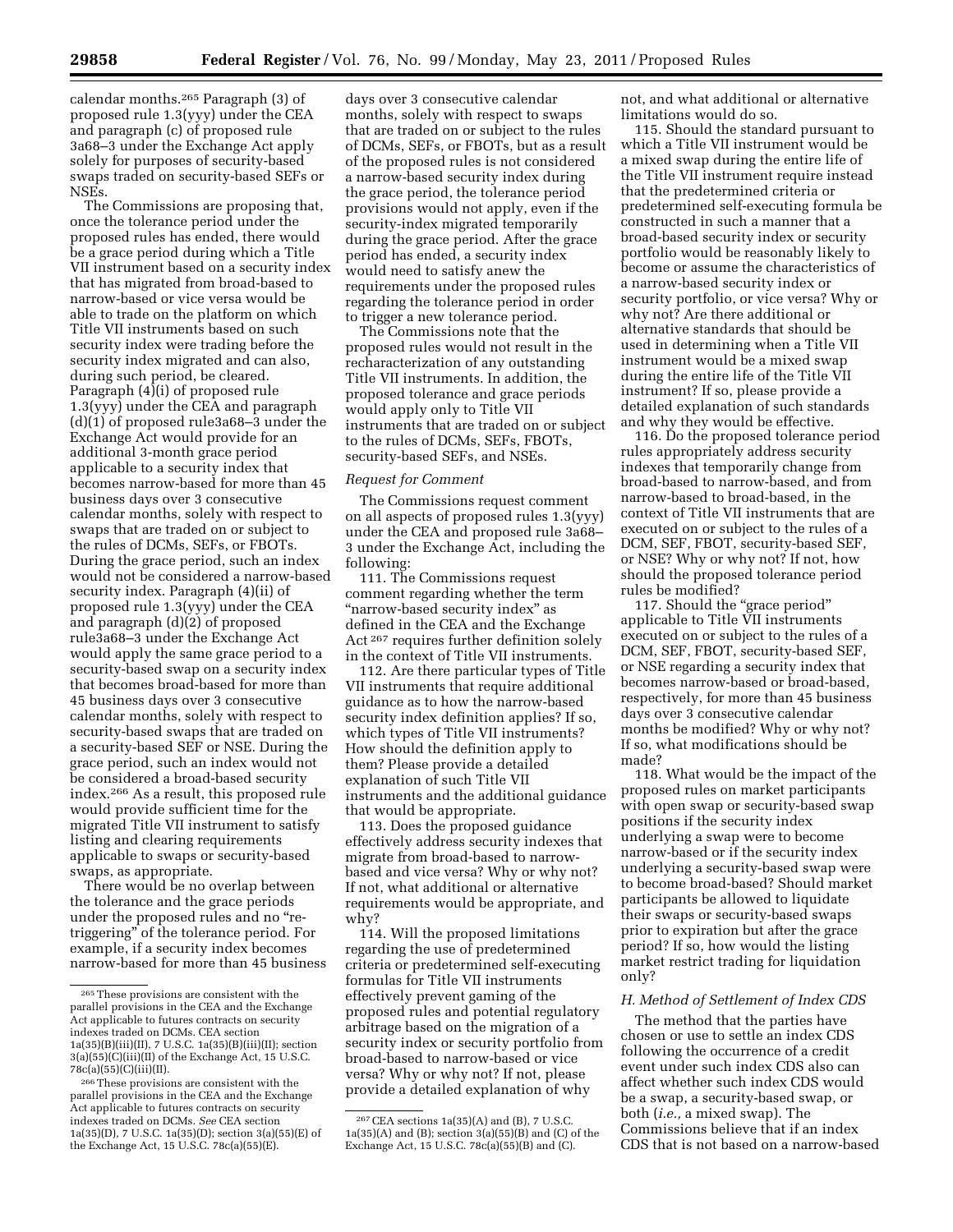security index under the Commissions' proposed rules includes a mandatory physical settlement provision that would require the delivery of, and therefore the purchase and sale of, a non-exempted security 268 or a loan in the event of a credit event, such an index CDS would be a mixed swap.269 Conversely, the Commissions believe that if an index CDS that is not based on a narrow-based security index under the Commissions' proposed rules includes a mandatory cash settlement 270 provision, such index CDS would be a swap, and not a security-based swap or a mixed swap, even if the cash settlement were based on the value of a non-exempted security or a loan.

The Commissions believe that an index CDS that is not based on a narrow-based security index under the Commissions' proposed rules and that provides for cash settlement in accordance with the 2009 ISDA Credit Derivatives Determinations Committees and Auction Settlement Supplement to the 2003 Definitions (the ''Auction Supplement'') or with the 2009 ISDA Credit Derivatives Determinations Committees and Auction Settlement CDS Protocol (''Big Bang Protocol'') 271 would be a swap, and would not be considered a security-based swap or a

269The Commissions' views as to the legal basis for such a conclusion differ. The SEC also notes that there must either be an effective registration statement covering the transaction or an exemption under the Securities Act would need to be available for such physical delivery of securities and compliance issues under the Exchange Act would also need to be considered.

270The Commissions are aware that the 2003 Definitions *supra* note 35, include "Cash Settlement" as a defined term and that such ''Settlement Method'' (also a defined term in the 2003 Definitions) works differently than auction settlement pursuant to the ''Big Bang Protocol'' or "Auction Supplement" (each as defined below). The Commissions' use of the term "cash settlement" in this section includes ''Cash Settlement,'' as defined in the 2003 Definitions, and auction settlement, as described in the ''Big Bang Protocol'' or ''Auction Supplement.''

271*See* Int'l Swaps and Derivatives Ass'n, Inc., ''2009 ISDA Credit Derivatives Determinations Committees and Auction Settlement CDS Protocol,'' available at *[http://www.isda.org/bigbangprot/docs/](http://www.isda.org/bigbangprot/docs/Big-Bang-Protocol.pdf)  [Big-Bang-Protocol.pdf.](http://www.isda.org/bigbangprot/docs/Big-Bang-Protocol.pdf)* 

mixed swap solely because the determination of the cash price to be paid is established through a securities or loan auction.272 In 2009, auction settlement, rather than physical settlement, became the default method of settlement for, among other types of CDS, index CDS on corporate issuers of securities.273 The amount of the cash settlement is determined through an auction triggered by the occurrence of a credit event.274 The Auction Supplement ''hard wired'' the mechanics of credit event auctions into the 2003 Definitions.275 The Commissions understand that the credit event auction process that is part of the ISDA terms works as follows:

Following the occurrence of a credit event under a CDS, a determinations committee (''DC'') established by ISDA, following a request by any party to a credit derivatives transaction that is subject to the Big Bang Protocol or Auction Supplement, will determine, among other matters: (i) Whether and when a credit event occurred; (ii) whether or not to hold an auction to enable market participants to settle those of their credit derivatives transactions covered by the auction; (iii) the list of deliverable obligations of the relevant reference entity; and (iv) the necessary auction specific terms. The credit event auction takes place in two parts. In the first part of the auction, dealers submit physical settlement requests, which are requests to buy or sell any of the deliverable obligations (based on the dealer's needs and those of its counterparties), and an initial market midpoint price is created based on dealers' initial bids and offers. Following the establishment of the initial market midpoint, the physical settlement requests are then calculated to determine the amount of open interest.

The aggregate amount of open interest is the basis for the second part of the auction. In the second part of the

273The Commissions understand that the Big Bang Protocol is followed for index CDS involving corporate debt obligations but is not followed for index CDS based on asset-backed securities, loanonly CDS, and certain other types of CDS contracts. To the extent that such other index CDS contain auction procedures similar to the auction procedures for corporate debt to establish the cash price to be paid, the Commissions also would not consider such other index CDS that are not based on narrow-based security indexes under the Commissions' proposed rules to be mixed swaps.

274The Commissions understand that other conditions may need to be satisfied as well for an auction to be held.

275*See supra* note 35.

auction, dealers and investors can determine whether to submit limit orders and the levels of such limit orders. The limit orders, which are irrevocable, have a firm price in addition to size and whether it is a buy or sell order. The auction is conducted as a ''dutch'' auction, in which the open buy interests and open sell interests are matched.276 The final price of the auction is the last limit order used to match against the open interest. The final price in the auction is the cash price used for purposes of calculating the settlement payments in respect of the orders to buy and sell the deliverable obligations and it is also used to determine the cash settlement payment under the CDS.

## *I. Security-Based Swaps as Securities Under the Exchange Act and Securities Act*

Pursuant to the Dodd-Frank Act, a security-based swap is defined as a "security" under the Exchange Act<sup>277</sup> and Securities Act.278 As a result, security-based swaps are subject to the Exchange Act and the Securities Act and the rules and regulations promulgated thereunder.279 To the

277*See* section 761(a)(2) of the Dodd-Frank Act (inserting the term "security-based swap" into the definition of "security" in section 3a(10) of the Exchange Act, 15 U.S.C. 78c(a)(10)).

278*See* section 768(a)(1) of the Dodd-Frank Act (inserting the term "security-based swap" into the definition of "security" in section  $2(a)(1)$  of the Securities Act, 15 U.S.C. 77b(a)(1)).

279Sections 761(a)(3) and (4) of the Dodd-Frank Act amend sections 3(a)(13) and (14) of the Exchange Act, 15 U.S.C. 78c(a)(13) and (14), and section 768(a)(3) of the Dodd-Frank Act adds section 2(a)(18) to the Securities Act, 15 U.S.C. 77b(a)(18), to provide that the terms ''purchase'' and "sale" of a security-based swap shall mean the "the execution, termination (prior to its scheduled maturity date), assignment, exchange, or similar transfer or conveyance of, or extinguishing of rights or obligations under, a security-based swap, as the context may require.''

<sup>268</sup>The Commissions note that section 3(a)(68)(C) of the Exchange Act, 15 U.S.C. 78c(a)(68)(C), provides that "[t]he term "security-based swap" does not include any agreement, contract, or transaction that meets the definition of a security-based swap only because such agreement, contract, or transaction references, is based upon, or settles through the transfer, delivery, or receipt of an exempted security under paragraph (12) [of the Exchange Act], as in effect on the date of enactment of the Futures Trading Act of 1982 (other than any municipal security as defined in paragraph (29) [of the Exchange Act] as in effect on the date of enactment of the Futures Trading Act of 1982), unless such agreement, contract, or transaction is of the character of, or is commonly known in the trade as, a put, call, or other option.''

<sup>272</sup>The possibility that such index CDS may, in fact, be physically settled if an auction is not held or if the auction fails would not affect the characterization of the index CDS.

 $\rm ^{276}$  The second part of the credit event auction process involves offers and sales of securities that must be made in compliance with the provisions of the Securities Act and the Exchange Act. First, the submission of a physical settlement request constitutes an offer by the counterparty to either buy or sell any one of the deliverable obligations in the auction. Second, the submission of the irrevocable limit orders by dealers or investors are sales or purchases by such persons at the time of submission of the irrevocable limit order. Through the auction mechanism, where the open interest (which represents physical settlement requests) is matched with limit orders, buyers and sellers are matched. Finally, following the auction and determination of the final price, the counterparty who has submitted the physical delivery request decides which of the deliverable obligations will be delivered to satisfy the limit order in exchange for the final price. The sale of the securities in the auction occurs at the time the limit order is submitted, even though the identification of the specific deliverable obligation does not occur until the auction is completed.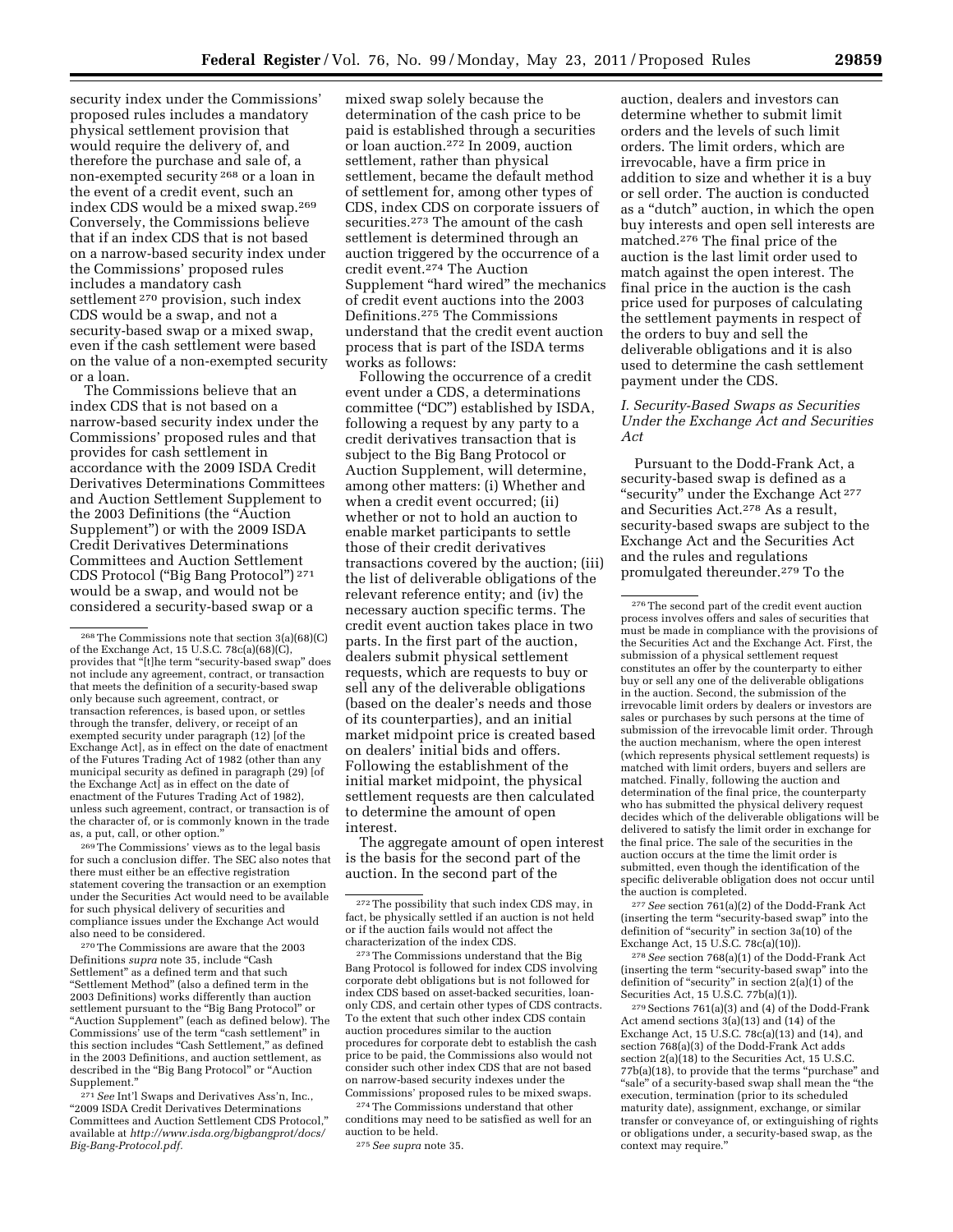extent that security-based swaps differ from more traditional securities products, however, the SEC is soliciting comment on whether additional guidance may be necessary regarding the application of certain provisions of the Exchange Act and the Securities Act, and the rules and regulations promulgated thereunder, to securitybased swaps.

#### Request for Comment

119. Are there Exchange Act or Securities Act provisions, or rules and regulations promulgated thereunder, that contemplate application to cash market securities products or other securities products for which additional guidance may be necessary when applied to security-based swaps? If so, which provisions, and why? Please provide detailed analysis and empirical data, to the extent feasible.

120. What additional guidance or modifications would be necessary to any such provisions in order to address the application of these provisions to security-based swaps while still achieving the regulatory purposes of those provisions?

## **IV. Mixed Swaps**

# *A. Scope of the Category of Mixed Swap*

The category of mixed swap is described, in both the definition of the term "security-based swap" in the Exchange Act and the definition of the term "swap" in the CEA, as a securitybased swap that is also: based on the value of 1 or more interest or other rates, currencies, commodities, instruments of indebtedness, indices, quantitative measures, other financial or economic interest or property of any kind (other than a single security or a narrow-based security index), or the occurrence, nonoccurrence, or the extent of the occurrence of an event or contingency associated with a potential financial, economic, or commercial consequence (other than an event described in subparagraph (A)(ii)(III) [of section  $3(a)(68)$  of the Exchange Act]).<sup>280</sup>

A mixed swap, therefore, is both a security-based swap and a swap.<sup>281</sup>

The Commissions believe that the scope of mixed swaps is, and is intended to be, narrow. Title VII establishes robust and largely parallel regulatory regimes for both swaps and security-based swaps and directs the Commissions to jointly prescribe such regulations regarding mixed swaps as may be necessary to carry out the purposes of the Dodd-Frank Act.282 More generally, the Commissions believe the category of mixed swap was designed so that there would be no gaps in the regulation of swaps and securitybased swaps. Therefore, in light of the statutory scheme created by the Dodd-Frank Act for swaps and security-based swaps, the Commissions believe the category of mixed swap covers only a small subset of Title VII instruments.283

For example, a Title VII instrument in which the underlying references are the value of an oil corporation stock and the price of oil would be a mixed swap. Similarly, a Title VII instrument in which the underlying reference is a portfolio of both securities (assuming the portfolio is not an index or, if it is an index, that the index is narrowbased) and commodities would be a mixed swap. Mixed swaps also would include certain Title VII instruments called ''best of'' or ''out performance'' swaps that require a payment based on the higher of the performance of a security and a commodity (other than a security).284 As discussed elsewhere in this release, the Commissions also believe that certain Title VII instruments may be mixed swaps if they meet specified conditions.

The Commissions also believe that the use of certain market standard agreements in the documentation of Title VII instruments should not in and of itself transform a Title VII instrument into a mixed swap. For example, many instruments are documented by incorporating by reference market standard agreements. Such agreements typically set out the basis of establishing a trading relationship with another party but are not, taken separately, a swap or security-based swap. These

284*See* Cleary Letter (providing as examples of mixed swaps, "a swap based on the outperformance of gold, oil or another commodity relative to a security or narrow-based security index," "a security-based swap with knock-out/ knock-in events tied to the value of gold, oil or another commodity," and "[s]waps on indices or baskets that include narrow-based security index and physical commodity components''); Deutsche Bank Letter (indicating that "best-of" swaps should be treated as mixed swaps); Morgan Stanley Letter (''An example of a mixed swap might be a contract under which one party takes long exposure to the common stock of a U.S. corporation while simultaneously taking short exposure to the price of gold.'').

agreements also include termination and default events relating to one or both of the counterparties; such counterparties may or may not be entities that issue securities.285 The Commissions believe that the term ''any agreement \* \* \* based on \* \* \* the occurrence of an event relating to a single issuer of a security," as provided in the definition of the term "securitybased swap,'' was not intended to include such termination and default events relating to counterparties included in standard agreements that are incorporated by reference into a Title VII instrument.286 Therefore, an instrument would not be simultaneously a swap and a securitybased swap (and thus not a mixed swap) simply by virtue of having incorporated by reference a standard agreement, including default and termination events relating to counterparties to the Title VII instrument.

#### *Request for Comment*

The Commissions request comment on the following:

121. Are there other examples of Title VII instruments that should, or should not, be included within the mixed swap category?

122. How frequently, and for what purposes, do market participants use mixed swaps?

123. Can, and should, the economic goals of mixed swaps be accomplished using a combination of separate Title VII instruments, none of which would need to constitute a mixed swap? What problems, if any, would arise from the ''disaggregation'' of mixed swaps?

### *B. Regulation of Mixed Swaps*

### 1. Introduction

Paragraph (a) of proposed rule 1.9 under the CEA and proposed rule 3a68– 4 under the Exchange Act would define a ''mixed swap'' in the same manner as the term is defined in both the CEA and the Exchange Act. The Commissions are proposing two rules to address the regulation of mixed swaps. First, paragraph (b) of proposed rule 1.9 under the CEA and proposed rule 3a68–4 under the Exchange Act would provide a regulatory framework with which parties to bilateral uncleared mixed swaps (*i.e.,* mixed swaps that are neither executed on or subject to the rules of a DCM, NSE, SEF, security-based SEF, or FBOT nor cleared through a DCO or clearing agency), as to which at least

<sup>280</sup>Section 3(a)(68)(D) of the Exchange Act, 15 U.S.C. 78c(a)(68)(D); CEA section 1a(47)(D), 7 U.S.C. 1a(47)(D).

<sup>281</sup> *Id.* The exclusion from the definition of the term "swap" for security-based swaps does not include security-based swaps that are mixed swaps. *See* CEA section 1a(47)(B)(x), 7 U.S.C. 1a(47)(B)(x).

<sup>282</sup>*See* section 712(a)(8) of the Dodd-Frank Act. 283*See* Morgan Stanley Letter (expressing the view that ''the universe of mixed swaps should be relatively small''); Letter from Timothy W. Cameron, Esq., Managing Director, Asset Management Group, Securities Industry and Financial Markets Association (''SIFMA Letter'') (suggesting that the scope of products included in the mixed swap category should be limited to "avoid unnecessary and duplicative regulation'').

<sup>285</sup>Those standard events include inter alia bankruptcy, breach of agreement, cross default to other indebtedness, and misrepresentations.

<sup>286</sup>*See* section 3(a)(68)(A)(ii)(III) of the Exchange Act, 15 U.S.C. 78c(a)(68)(A)(ii)(III).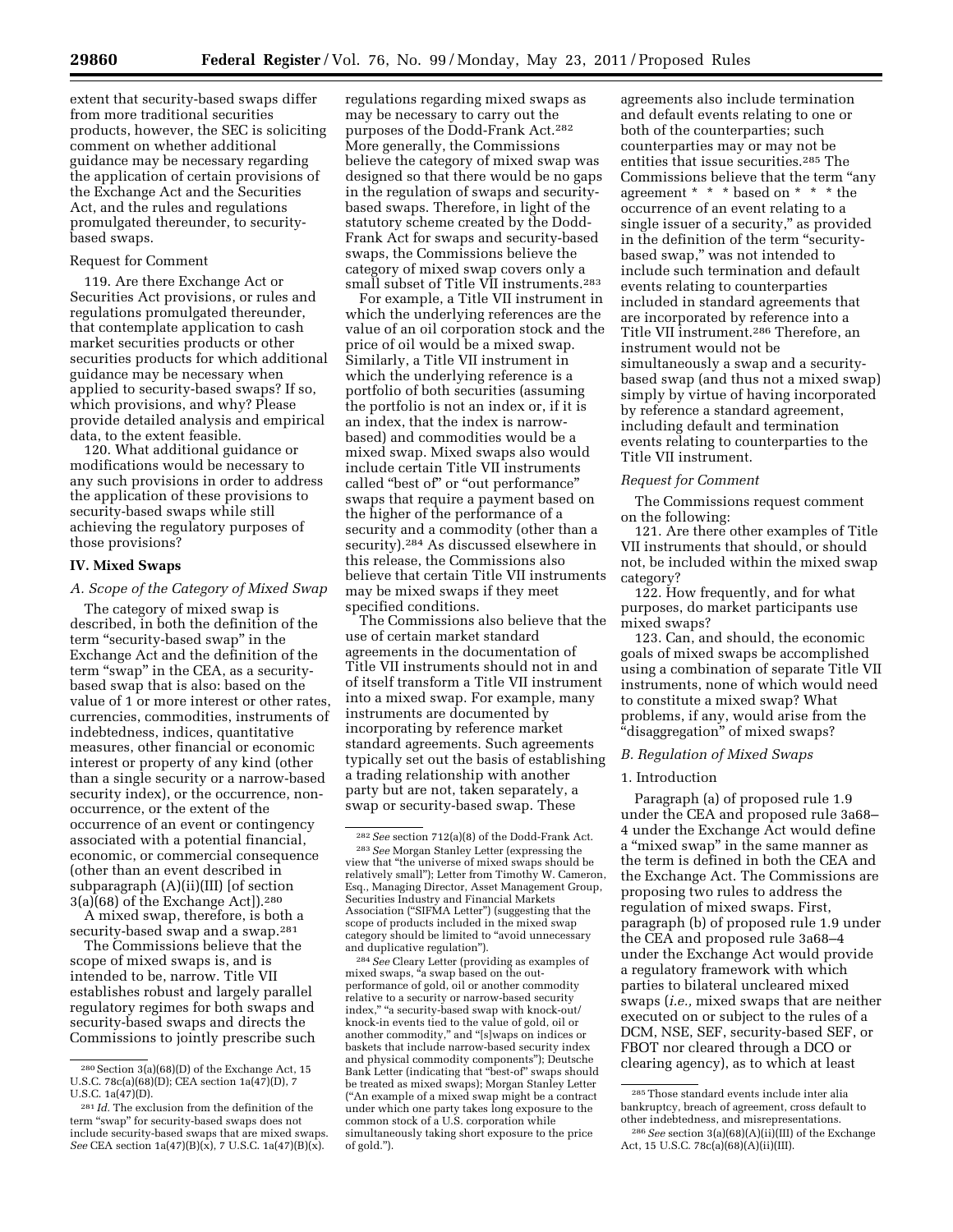one of the parties is dually registered with both Commissions, would need to comply. Second, paragraph (c) of the proposed rules would establish a process for persons to request that the Commissions issue a joint order permitting such persons (and any other person or persons that subsequently lists, trades, or clears that class of mixed swap) 287 to comply, as to parallel provisions 288 only, with specified parallel provisions of either the CEA or the Exchange Act, and related rules and regulations (collectively ''specified parallel provisions''), instead of being required to comply with parallel provisions of both the CEA and the Exchange Act.

2. Bilateral Uncleared Mixed Swaps Entered Into by Dually-Registered Dealers or Major Participants

Swap dealers and major swap participants will be comprehensively regulated by the CFTC and securitybased swap dealers and major securitybased swap participants will be comprehensively regulated by the SEC.289 The Commissions recognize that there may be differences in the requirements applicable to swap dealers and security-based swap dealers, or major swap participants and major security-based swap participants, such that dually-registered market participants may be subject to potentially conflicting or duplicative regulatory requirements when they engage in mixed swap transactions. In order to assist market participants in addressing such potentially conflicting or duplicative requirements, the Commissions are proposing rules that would permit dually-registered swap dealers and security-based swap dealers and dually-registered major swap participants and major security-based swap participants to comply with an alternative regulatory regime when they enter into certain mixed swaps under specified circumstances.

Accordingly, paragraph (b) of proposed rule 1.9 under the CEA and rule 3a68–4 under the Exchange Act would provide that a bilateral uncleared

289Section 712(a)(7)(A) of the Dodd-Frank Act requires the Commissions to treat functionally or economically similar entities in a similar manner.

mixed swap,290 where at least one party is dually-registered with the CFTC as a swap dealer or major swap participant and with the SEC as a security-based swap dealer or major security-based swap participant, would be subject to all applicable provisions of the Federal securities laws (and SEC rules and regulations promulgated thereunder). The proposed rules also would provide that such mixed swaps would be subject to only the following provisions of the CEA (and CFTC rules and regulations promulgated thereunder):

• Examinations and information sharing: CEA sections 4s(f) and 8; 291

• Enforcement: CEA sections  $2(a)(1)(B)$ , 4(b), 4b, 4c, 6(c), 6(d), 6c, 6d, 9, 13(a), 13(b) and 23; 292

• Reporting to an SDR: CEA section 4r; 293

• Real-time reporting: CEA section  $2(a)(13); 294$ 

• Capital: CEA section 4s(e); <sup>295</sup> and

• Position Limits: CEA section 4a.296 The Commissions believe that

paragraph (b) of the proposed rules would address potentially conflicting or duplicative regulatory requirements for dually-registered dealers and major participants that are subject to regulation by both the CFTC and the SEC, while requiring dual registrants to comply with the regulatory requirements the Commissions believe are necessary to provide sufficient regulatory oversight for mixed swaps transactions entered into by such dual registrants. The CFTC also believes that paragraph (b) of the proposed rules would provide clarity to duallyregistered dealers and major participants, who are subject to regulation by both the CFTC and the SEC, as to the requirements of each Commission that will apply to their bilateral uncleared mixed swaps.

291 7 U.S.C. 6s(f) and 12, respectively.

292 7 U.S.C. 2(a)(1)(B), 6(b), 6b, 6c, 9 and 15, 13b, 13a–1, 13a–2, 13, 13c(a), 13c(b), and 26, respectively.

- 294 7 U.S.C. 2(a)(13).
- 295 7 U.S.C. 6s(e).

### *Request for Comment*

124. The Commissions request comment generally on the foregoing proposed rules regarding the regulation of mixed swaps entered into by duallyregistered swap or security-based swap dealers and major swap or securitybased swap participants.

125. Does paragraph (b) of proposed rule 1.9 under the CEA and proposed rule 3a68–4 under the Exchange Act provide effective regulatory treatment for bilateral uncleared mixed swaps entered into by persons that are dually registered both as swap dealers or major swap participants with the CFTC and security-based swap dealers or major security-based swap participants with the SEC? If not, how should the proposed regulatory treatment be modified?

126. Are the enumerated sections of the CEA (and the regulations promulgated thereunder) that are reserved in paragraph (b) appropriate? Are there sections that should be withdrawn? Why or why not? Are there sections that should be added? Why or why not?

3. Regulatory Treatment for Other Mixed Swaps

Because mixed swaps are both security-based swaps and swaps,297 absent a joint rule or order by the Commissions permitting an alternative regulatory approach, persons who desire or intend to list, trade, or clear a mixed swap (or class thereof) would be required to comply with all the statutory provisions in the CEA and the Exchange Act (including all the rules and regulations thereunder) that were added or amended by Title VII with respect to swaps or security-based swaps.298 Such dual regulation may not be appropriate in every instance and may result in potentially conflicting or duplicative regulatory requirements. However, before the Commissions can determine the appropriate regulatory treatment for mixed swaps (other than the treatment discussed above), the Commissions would need to understand better the nature of the mixed swaps that parties want to trade. Paragraph (c) of proposed rule 1.9 under the CEA and proposed

 $^\mathrm{287}\mathrm{All}$  references to Title VII instruments in this part IV and in part VI shall include a class of such Title VII instruments as well. For example, a "class" of Title VII instrument would include instruments that are of similar character and provide substantially similar rights and privileges.

<sup>288</sup>For purposes of paragraph (c) of proposed rule 1.9 under the CEA and rule 3a68–4 under the Exchange Act, "parallel provisions" means comparable provisions of the CEA and the Exchange Act that were added or amended by Title VII with respect to security-based swaps and swaps, and the rules and regulations thereunder.

<sup>290</sup>For purposes of the proposed rules, a ''bilateral uncleared mixed swap'' would be a mixed swap that: (i) Is neither executed on nor subject to the rules of a DCM, NSE, SEF, security-based SEF, or FBOT; and (ii) will not be submitted to a DCO or registered or exempt clearing agency to be cleared. To the extent that a mixed swap is subject to the mandatory clearing requirement (*see* CEA section  $2(h)(1)(A)$ , 7 U.S.C.  $2(h)(1)(A)$ , and section  $3C(a)(1)$ of the Exchange Act) (and where a counterparty is not eligible to rely on the end-user exclusion from mandatory clearing requirement (*see* CEA section  $2(h)(7)$ , 7 U.S.C.  $2(h)(7)$ , and section  $3C(g)$  of the Exchange Act)), this alternative regulatory treatment would not be available.

<sup>293</sup> 7 U.S.C. 6r.

<sup>296</sup> 7 U.S.C. 6a.

<sup>297</sup>*See supra* note 10.

<sup>298</sup>Because security-based swaps are also securities, compliance with the Federal securities laws and rules and regulations thereunder (in addition to the provisions of the Dodd-Frank Act and the rules and regulations thereunder) would also be required. To the extent one of the Commissions has exemptive authority with respect to other provisions of the CEA or the Federal securities laws and the rules and regulations thereunder, persons may submit separate exemptive requests or rulemaking petitions regarding those provisions to the relevant Commission.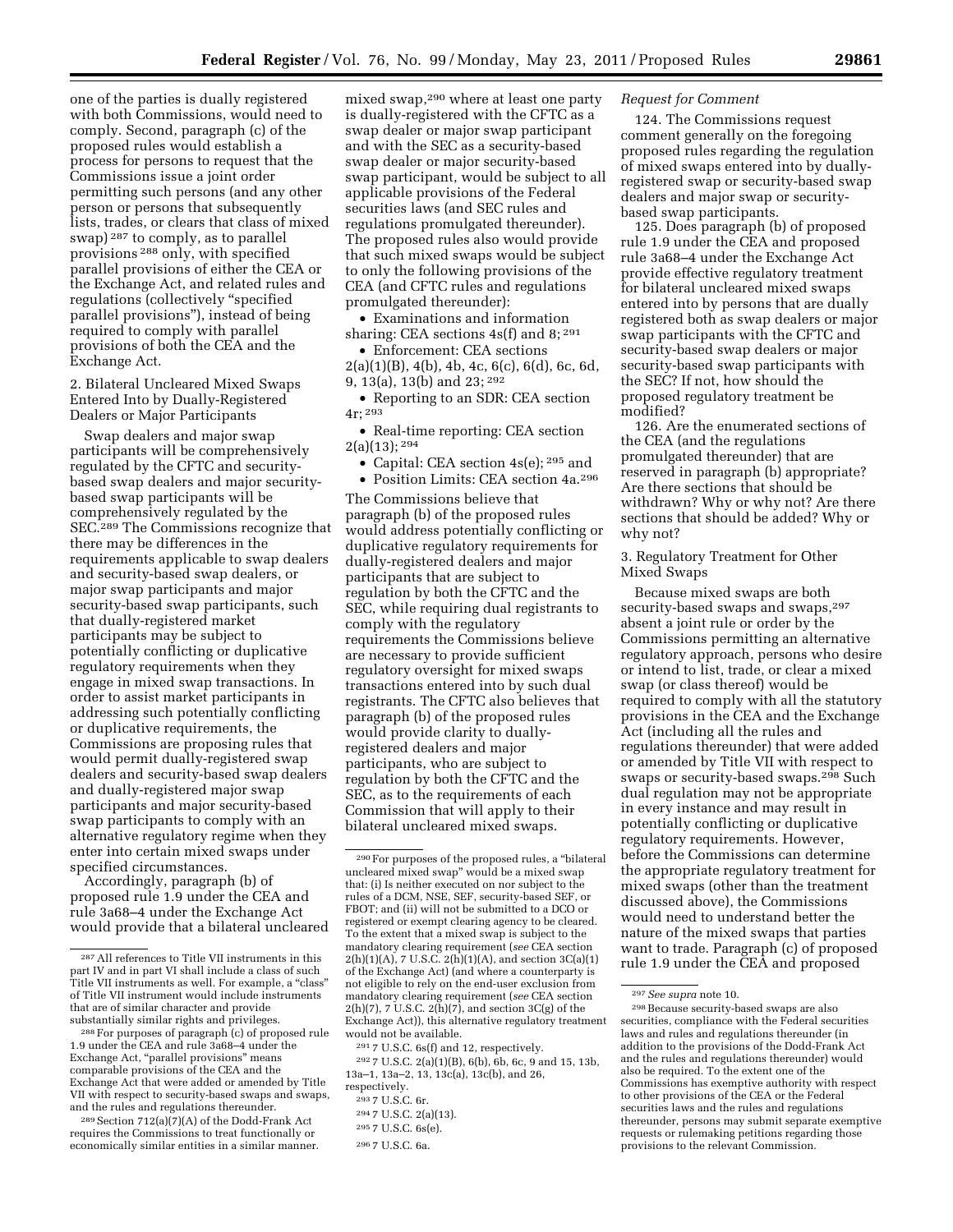rule 3a68–4 under the Exchange Act would establish a process pursuant to which any person who desires or intends to list, trade, or clear a mixed swap (or class thereof) that is not subject to the provisions of paragraph (b) (*i.e.,*  bilateral uncleared mixed swaps entered into by at least one dual registrant) may request the Commissions to publicly issue a joint order permitting such person (and any other person or persons that subsequently lists, trades, or clears that class of mixed swap) to comply, as to parallel provisions only, with the specified parallel provisions, instead of being required to comply with parallel provisions of both the CEA and the Exchange Act.299

Paragraph (c) of the proposed rules would further provide that a person submitting such a request to the Commissions must provide the Commissions with:

(i) All material information regarding the terms of the specified, or specified class of, mixed swap;

(ii) the economic characteristics and purpose of the specified, or specified class of, mixed swap;

(iii) the specified parallel provisions, and the reasons the person believes such specified parallel provisions would be appropriate for the mixed swap (or class thereof);

(iv) an analysis of (1) the nature and purposes of the parallel provisions that are the subject of the request; (2) the comparability of such parallel provisions; and (3) the extent of any conflicts or differences between such parallel provisions; and

(v) such other information as may be requested by either of the Commissions.

This provision is intended to provide the Commissions with sufficient information regarding the mixed swap (or class thereof) and the proposed regulatory approach to make an informed determination regarding the appropriate regulatory treatment of the mixed swap (or class thereof).

Paragraph (c) of the proposed rules also would allow a person to withdraw a request regarding the regulation of a mixed swap at any time prior to the issuance of a joint order by the Commissions. This provision is intended to permit persons to withdraw requests that they no longer need. This, in turn, would save the Commissions time and staff resources.

Paragraph (c) would further provide that in response to a request pursuant to the proposed rules, the Commissions may jointly issue an order, after public notice and opportunity for comment, permitting the requesting person (and any other person or persons that subsequently lists, trades, or clears that class of mixed swap) to comply, as to parallel provisions only, with the specified parallel provisions (or another subset of the parallel provisions that are the subject of the request, as the Commissions determine is appropriate), instead of being required to comply with parallel provisions of both the CEA and the Exchange Act. In determining the contents of such a joint order, the Commissions could consider, among other things, (i) the nature and purposes of the parallel provisions that are the subject of the request; (ii) the comparability of such parallel provisions; and (iii) the extent of any conflicts or differences between such parallel provisions.

Finally, paragraph (c) of the proposed rules would require the Commissions, if they determine to issue a joint order pursuant to these rules, to do so within 120 days of receipt of a complete request (with such 120-day period being tolled during the pendency of a request for public comment on the proposed interpretation). If the Commissions do not issue a joint order within the prescribed time period, the proposed rules require that each Commission publicly provide the reasons for not having done so. Paragraph (c) makes clear that nothing in the proposed rules requires either Commission to issue a requested joint order regarding the regulation of a particular mixed swap (or class thereof).

These provisions are intended to provide market participants with a prompt review of requests for a joint order regarding the regulation of a particular mixed swap (or class thereof). The proposed rules also would provide transparency and accountability by requiring that at the end of the review period, the Commissions issue the requested order or publicly state the reasons for not doing so.

#### *Request for Comment*

127. Is the proposed procedure set forth in paragraph (c) appropriate? Should paragraph (c) of the proposed rules include a more detailed process for persons to request that the Commissions issue a joint order permitting such persons to comply, as to parallel provisions only, with specified parallel provisions, instead of being required to comply with parallel provisions of both the CEA and the

Exchange Act? If so, please provide a detailed explanation of what that process should include.

128. Is the information required by paragraph (c) in support of a request for a joint order appropriate? Are there specific economic characteristics that should be required? In particular, should requesting persons be required to provide the specified parallel provisions, and the reasons the person believes it would be appropriate to request that regulatory treatment, as well as an analysis of (i) the nature and purposes of the parallel provisions that are the subject of the request; (ii) the comparability of such parallel provisions; and (iii) the extent of any conflicts or differences between such parallel provisions? Why or why not? If not, please provide a detailed explanation, including what information requesting persons should be required to provide.

129. Is there additional or alternative information that the Commissions should require persons to submit in connection with a request regarding the regulation of particular mixed swaps (or class thereof)? If so, what additional or alternative information should be required?

130. Should persons be able to withdraw a request for a joint order regarding the regulation of a particular mixed swap (or class thereof)? Why or why not? Should there be additional requirements regarding such withdrawals? If so, what should they be?

131. Is the 120-day timeframe for issuance of a requested joint order provided for in paragraph (c) of proposed rule 1.9 under the CEA and proposed rule 3a68–4 under the Exchange Act appropriate? Is it too short or too long? Are the provisions for tolling this timeframe during a public comment period appropriate? Why or why not? Where the Commissions do not issue a joint order, is it appropriate that they each publicly provide the reasons for not doing so within the applicable timeframe? Why or why not?

#### **V. Security-Based Swap Agreements**

## *A. Introduction*

SBSAs are swaps over which the CFTC has regulatory and enforcement authority but for which the SEC also has antifraud and certain other authority.300

<sup>299</sup>Other than with respect to the specified parallel provisions with which such persons may be permitted to comply instead of complying with parallel provisions of both the CEA and the Exchange Act, any other provision of either the CEA or the Federal securities laws that applies to swaps or security-based swaps will continue to apply.

<sup>300</sup>*See* section 3(a)(78) of the Exchange Act, 15 U.S.C. 78c(a)(78); CEA section 1a(47)(A)(v), 7 U.S.C. 1a(47)(A)(v). The Dodd-Frank Act provides that certain CFTC registrants, such as DCOs and SEFs, will keep records regarding SBSAs open to inspection and examination by the SEC upon request. *See, e.g.,* sections 725(e) and 733 of the Dodd-Frank Act. The Commissions are committed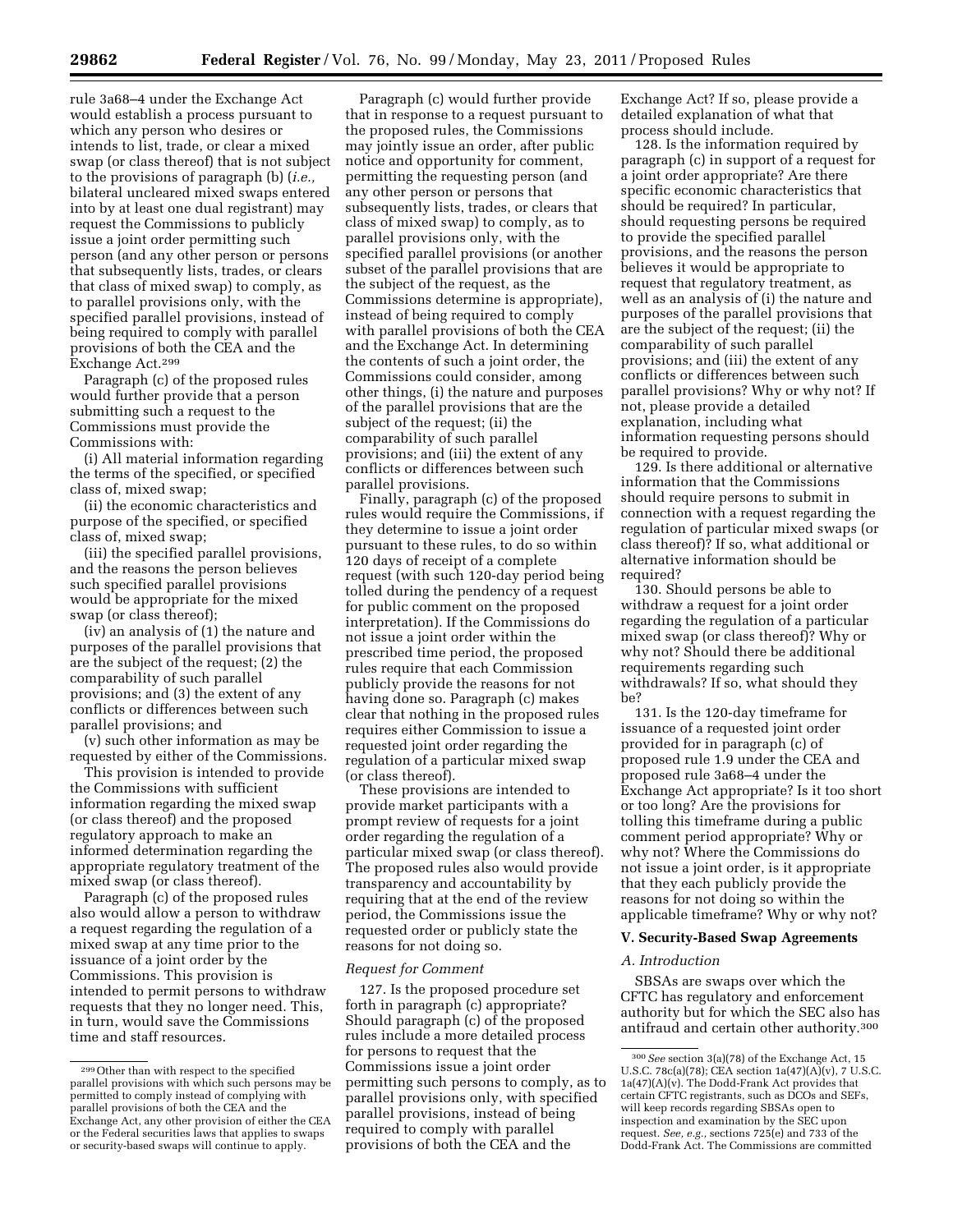The term "security-based swap agreement'' is defined as a ''swap agreement'' (as defined in section 206A of the GLBA 301) of which "a material term is based on the price, yield, value, or volatility of any security or any group or index of securities, including any interest therein'' but does not include a security-based swap.302 The Dodd-Frank Act amended the definition of ''swap agreement'' in section 206A of the GLBA 303 to eliminate the requirements that a swap agreement be between ECPs, as defined in  $1a(12)(C)$  of the CEA,  $304$ and subject to individual negotiation.305

## *B. Swaps That Are Security-Based Swap Agreements*

Although the Commissions believe it is not possible to provide a bright line test to define an SBSA, the Commissions believe that it is possible to clarify that certain types of swaps clearly fall within the definition of SBSA. For example, a swap based on an index of securities that is not a narrowbased security index (*i.e.,* a broad-based security index) would fall within the definition of an SBSA under the Dodd-Frank Act.306 Similarly, an index CDS

<sup>301</sup> 15 U.S.C. 78c note.<br><sup>302</sup> *See* section 3(a)(78) of the Exchange Act, 15 U.S.C. 78c(a)(78). The CFMA amended the Exchange Act and the Securities Act to exclude swap agreements from the definitions of security in those Acts but subjected ''security-based swap agreements,'' as defined in section 206B of the GLBA, 15 U.S.C. 78c note, to the antifraud, antimanipulation, and anti-insider trading provisions of the Exchange Act and Securities Act. *See* CFMA, *supra* note 182, title III.

The CEA does not contain a stand-alone definition of ''security-based swap agreement'' but includes the definition instead in subparagraph (A)(v) of the swap definition in CEA section 1a(47), 7 U.S.C. 1a(47). The only difference between these definitions is that the definition of SBSA in the Exchange Act specifically excludes security-based swaps (*see* section 3(a)(78)(B) of the Exchange Act, 15 U.S.C.  $78c(a)(78)(B)$ , while the definition of SBSA in the CEA does not contain a similar exclusion. Instead, the exclusion for security-based swaps is placed in the general exclusions from the definition of swap in the CEA (*see* CEA section  $1a(47)(B)(x)$ , 7 U.S.C.  $1a(47)(B)(x)$ .<br><sup>303</sup> 15 U.S.C. 78c note.

- 
- 

<sup>304</sup> 7 U.S.C. 1a(12)(C).<br><sup>305</sup> *See* section 762(b) of the Dodd-Frank Act. Sections 762(c) and (d) of the Dodd-Frank Act also made conforming amendments to the Exchange Act and the Securities Act to reflect the changes to the regulation of ''swap agreements'' that are either "security-based swaps" or "security-based swap agreements'' under the Dodd-Frank Act.

306Swaps based on indexes that are not narrowbased security indexes are not included within the definition of the term security-based swap under the Dodd-Frank Act. *See* section 3(a)(68)(A)(ii)(I) of the Exchange Act, 15 U.S.C.  $78c(a)(68)(A)(ii)(I)$ , and discussion *supra* part III.G. However, such swaps have a material term that is "based on the price, yield, value, or volatility of any security or any group or index of securities, or any interest therein,'' and therefore such swaps fall within the SBSA definition.

that is not based on a narrow-based security index or on the "issuers of securities in a narrow-based security index,'' as defined in proposed rule 1.3(zzz) under the CEA and proposed rule 3a68–1a under the Exchange Act, would be an SBSA. In addition, a swap based on a U.S. Treasury security or on certain other exempted securities other than municipal securities would fall within the definition of an SBSA under the Dodd-Frank Act.307 The Commissions have received no comments regarding the definition of SBSA in the Dodd-Frank Act in response to the ANPR, and have not been made aware of any significant market confusion regarding what constitutes an SBSA since the definition of SBSA was enacted as part of the CFMA in 2000. Accordingly, the Commissions are not proposing to further define SBSA at this time beyond providing the examples above.308

## *Request for Comment*

132. The Commissions request comment on whether further clarification of the definition of SBSA is necessary or appropriate. Commenters should provide a detailed analysis regarding what further guidance should be provided and how that guidance would affect what constitutes an SBSA.

133. The Commissions also request comment on whether there are other examples of swap transactions that the Commissions should clarify meet the definition of SBSA.

## *C. Books and Records Requirements for Security-Based Swap Agreements*

The Dodd-Frank Act requires the Commissions to adopt rules regarding

308The Commissions note that certain transactions that were not "security-based swap agreements'' under the CFMA are nevertheless included in the definition of security-based swap under the Dodd-Frank Act—including, for example, a CDS on a single loan. Accordingly, although such transactions were not subject to insider trading restrictions under the CFMA, under the Dodd-Frank Act they are subject to the Federal securities laws, including insider trading restrictions.

the books and records required to be kept for SBSAs. Specifically, section 712(d)(2)(B) of the Dodd-Frank Act requires the Commissions, in consultation with the Board, to jointly adopt rules governing books and records requirements for SBSAs by persons registered as SDRs under the CEA, including uniform rules that specify the data elements that shall be collected and maintained by each SDR. Similarly, section 712(d)(2)(C) of the Dodd-Frank Act requires the Commissions, in consultation with the Board, to jointly adopt rules governing books and records for SBSAs, including daily trading records, for swap dealers, major swap participants, security-based swap dealers, and major security-based swap participants.

As discussed above, SBSAs are swaps over which the CFTC has primary regulatory authority, but for which the SEC has antifraud, anti-manipulation, and certain other authority. The CFTC has proposed rules governing books and records for swaps, which would apply to swaps that also are SBSAs.309 The Commissions believe that the proposed rules would provide sufficient books and records regarding SBSAs and do not believe that additional books and records requirements are necessary for SBSAs. The Commissions therefore are proposing rules to clarify that there would not be additional books and records requirements regarding SBSAs other than those proposed for swaps. Specifically, proposed rule 1.7 under the CEA and proposed rule 3a69–3 under the Exchange Act would not require persons registered as SDRs under the CEA and the rules and regulations thereunder to (i) keep and maintain additional books and records regarding SBSAs other than the books and records regarding swaps that SDRs would be required to keep and maintain pursuant to the CEA and rules and regulations thereunder; and (ii) collect and maintain additional data regarding SBSAs other than the data regarding swaps that SDRs would be required to collect and maintain pursuant to the CEA and rules and regulations thereunder.

to working cooperatively together regarding their

<sup>307</sup>Swaps on U.S. Treasury securities that do not have any other underlying references involving securities are expressly excluded from the definition of the term ''security-based swap'' under the Dodd-Frank Act. *See* section 3(a)(68)(C) of the Exchange Act, 15 U.S.C. 78c(a)(68)(C) (providing that an agreement, contract, or transaction that would be a security-based swap solely because it references, is based on, or settles through the delivery of one or more U.S. Treasury securities (or certain other exempted securities) is excluded from the security-based swap definition). However, swaps on U.S. Treasury securities or on other exempted securities covered by subparagraph (C) of the security-based swap definition have a material term that is ''based on the price, yield, value, or volatility of any security or any group or index of securities, or any interest therein," and therefore they fall within the SBSA definition.

<sup>309</sup>*See* Swap Data Recordkeeping and Reporting Requirements, *supra* note 6 (proposed rules regarding swap data recordkeeping and reporting requirements for SDRs, DCOs, DCMs, SEFs, swap dealers, major swap participants, and swap counterparties who are neither swap dealers nor major swap participants); Reporting, Recordkeeping, and Daily Trading Records Requirements for Swap Dealers and Major Swap Participants, *supra* note 7 (proposed rules regarding reporting and recordkeeping requirements and daily trading records requirements for swap dealers and major swap participants).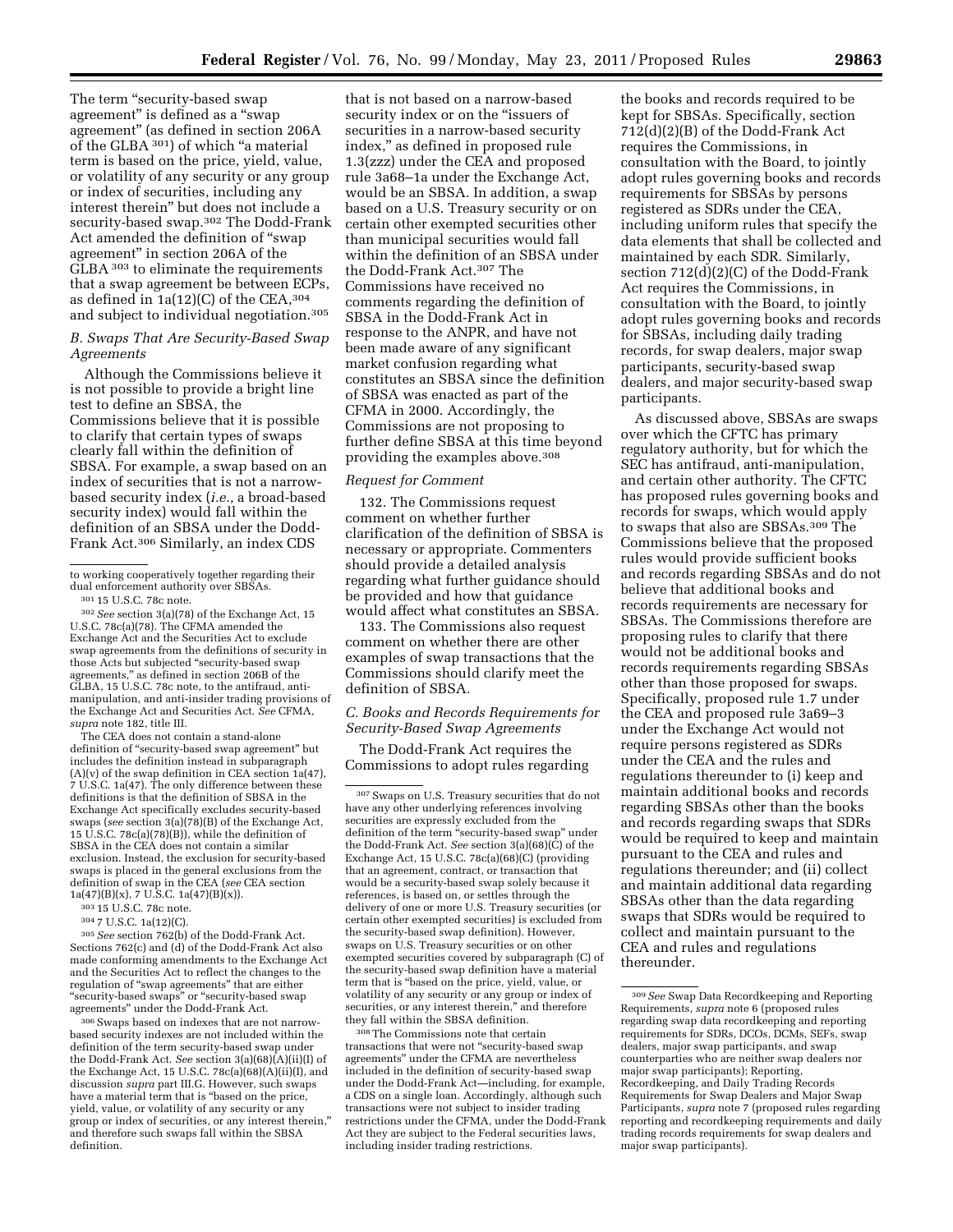In addition, the proposed rules would not require persons registered as swap dealers or major swap participants under the CEA and rules and regulations thereunder, or registered as security-based swap dealers or major security-based swap participants under the Exchange Act and rules and regulations thereunder, to keep and maintain additional books and records, including daily trading records, regarding SBSAs other than the books and records regarding swaps those persons would be required to keep and maintain pursuant to the CEA and the rules and regulations thereunder.310

#### *Request for Comment*

134. The Commissions request comment on the proposed rules regarding books and records requirements for SBSAs. Will requiring the same recordkeeping information for SBSAs that will be required for swaps under the CFTC's recordkeeping rules be sufficient? Should the Commissions impose additional recordkeeping requirements for SBSAs? If so, why, and what additional recordkeeping should be required?

## **VI. Process for Requesting Interpretations of the Characterization of a Title VII Instrument**

As discussed above, there may be Title VII instruments (or classes of Title VII instruments) that may be difficult to categorize definitively as swaps or security-based swaps. Further, because mixed swaps are both swaps and security-based swaps, identifying a mixed swap may not always be straightforward.

Section 712(d)(4) of the Dodd-Frank Act provides that any interpretation of, or guidance by, either the CFTC or SEC regarding a provision of Title VII shall be effective only if issued jointly by the Commissions (after consultation with the Board) on issues where Title VII requires the CFTC and SEC to issue joint regulations to implement the provision. The Commissions believe that any interpretation or guidance regarding whether a Title VII instrument is a swap, a security-based swap, or both (*i.e.,* a mixed swap), must be issued jointly pursuant to this requirement. Consequently, the Commissions are proposing a process for interested persons to request a joint interpretation by the Commissions regarding whether

a particular Title VII instrument (or class of Title VII instruments) is a swap, a security-based swap, or both (*i.e.,* a mixed swap).

Section 718 of the Dodd-Frank Act establishes a process for determining the status of "novel derivative products" that may have elements of both securities and futures contracts. Section 718 of the Dodd-Frank Act provides a useful model for a joint Commission review process to appropriately categorize Title VII instruments. As a result, the Commissions' proposed process rules regarding swaps, securitybased swaps, and mixed swaps include various attributes of the process established in section 718 of the Dodd-Frank Act. In particular, to permit an appropriate review period that provides sufficient time to ensure Federal regulatory interests are satisfied that also does not unduly delay the introduction of new financial products, the proposed process, like the process established in section 718, would include a deadline for responding to a request for a joint interpretation.311

Proposed rule 1.8 under the CEA and proposed rule 3a68–2 under the Exchange Act would establish a process for parties to request a joint interpretation regarding the characterization of a particular Title VII instrument (or class thereof). Specifically, paragraph (a) of the proposed rules would provide that any person may submit a request to the Commissions to provide a public joint interpretation of whether a particular Title VII instrument is a swap, a security-based swap, or both (*i.e.,* a mixed swap).

Paragraph (a) of the proposed rules is intended to afford market participants with the opportunity to obtain greater certainty from the Commissions regarding the regulatory status of particular Title VII instruments under the Dodd-Frank Act. This provision should decrease the possibility that market participants inadvertently might violate the regulatory requirements applicable to a particular Title VII instrument.

Paragraph (b) of proposed rules 1.8 under the CEA and proposed rule 3a68– 2 under the Exchange Act would provide that a person requesting an interpretation as to the characterization of a Title VII instrument as a swap, a

security-based swap, or both (*i.e.,* a mixed swap), must provide the Commissions with the person's determination of the characterization of the instrument and supporting analysis, along with certain other documentation. Specifically, the person must provide the Commissions with the following information:

• All material information regarding the terms of the Title VII instrument;

• A statement of the economic characteristics and purpose of the Title VII instrument;

• The requesting person's determination as to whether the Title VII instrument should be characterized as a swap, a security-based swap, or both (*i.e.,* a mixed swap), including the basis for such determination; and

• Such other information as may be requested by either Commission.

This provision is intended to provide the Commissions with sufficient information regarding the Title VII instrument at issue so that the Commissions can appropriately evaluate whether it is a swap, a security-based swap, or both (*i.e.,* a mixed swap). By requiring that requesting persons furnish a determination regarding whether they believe the Title VII instrument is a swap, a security-based swap, or both (*i.e.,* a mixed swap), including the basis for such determination, this provision also would assist the Commissions in more quickly identifying and addressing the relevant issues involved in arriving at a joint interpretation of the characterization of the instrument.

Paragraph (c) of proposed rule 1.8 under the CEA and proposed rule 3a68– 2 under the Exchange Act would provide that a person may withdraw a request made pursuant to paragraph (a) at any time prior to the issuance of a joint interpretation or joint notice of proposed rulemaking by the Commissions. Notwithstanding any such withdrawal, the Commissions may provide an interpretation regarding the characterization of the Title VII instrument that was the subject of a withdrawn request.

This provision is intended to permit parties to withdraw requests for which the party no longer needs an interpretation. This, in turn, would save the Commissions time and staff resources. If the Commissions believe such an interpretation is necessary regardless of a particular request for interpretation, however, the Commissions may provide such a joint interpretation of their own accord.

Paragraph (d) of proposed rule 1.8 under the CEA and proposed rule 3a68– 2 under the Exchange Act would

<sup>310</sup>Proposed rule 1.7 under the CEA and proposed rule 3a69–3 under the Exchange Act would provide that the term ''security-based swap agreement'' has the meaning set forth in CEA section 1a(47)(A)(v), 7 U.S.C. 1a(47)(A)(v), and section 3(a)(78) of the Exchange Act, 15 U.S.C. 78c(a)(78), respectively.

<sup>311</sup>The Commissions note that section 718 of the Dodd-Frank Act is a separate process from the process the Commissions are proposing, and that any future interpretation involving the process under section 718 would not affect the process being proposed here, nor would any future interpretation involving the process proposed here affect the process under section 718.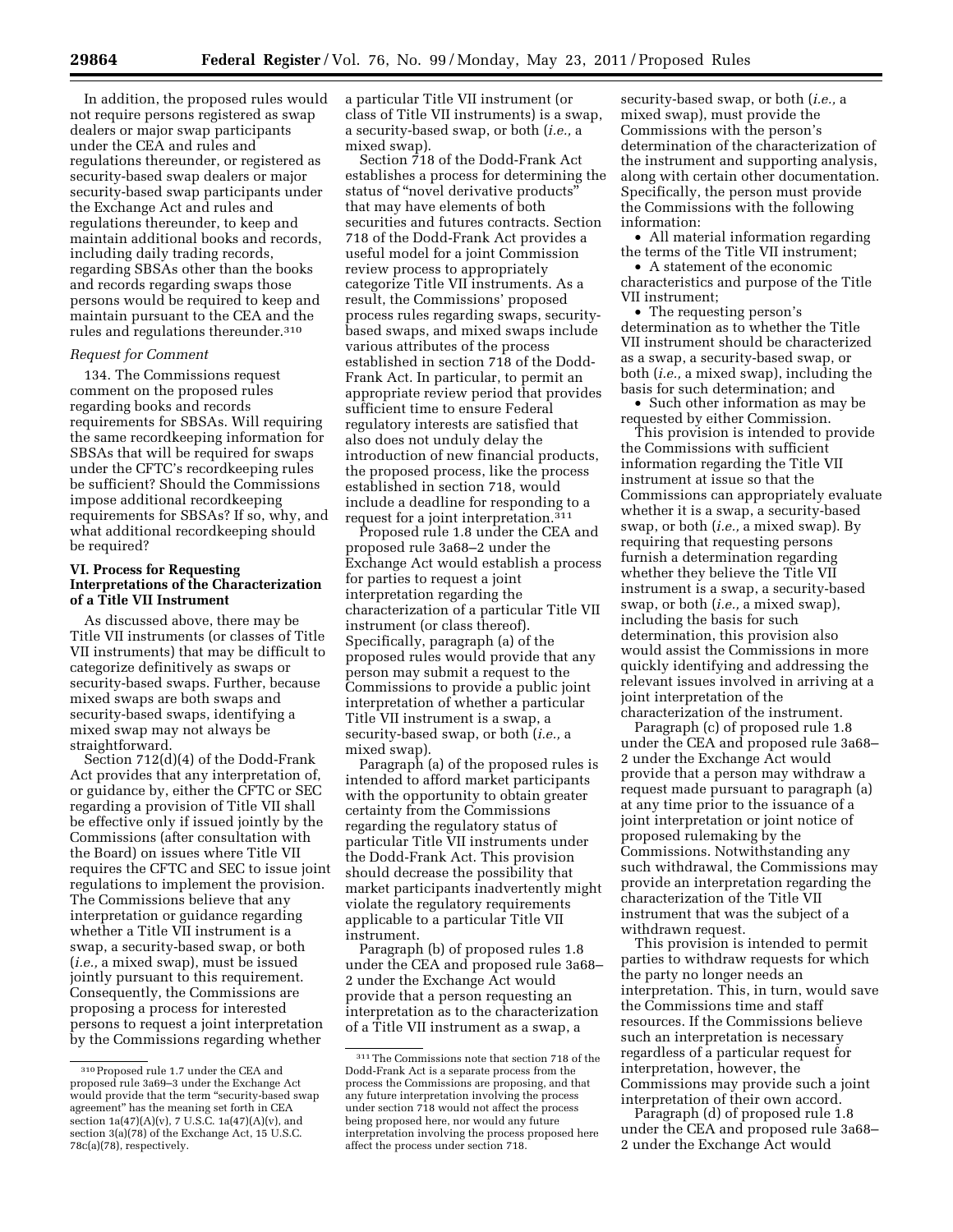provide that if either Commission receives a proposal to list, trade, or clear an agreement, contract, or transaction (or class thereof) that raises questions as to the appropriate characterization of such agreement, contract, or transaction (or class thereof) as a swap, securitybased swap, or both (*i.e.,* a mixed swap), the receiving Commission promptly shall notify the other. This provision of the proposed rules would further provide that either Commission, or their Chairmen jointly, may submit a request for a joint interpretation as to the characterization of the Title VII instrument where no external request has been received.

This provision is intended to ensure that Title VII instruments do not fall into regulatory gaps and will help the Commissions to fulfill their responsibility to oversee the regulatory regime established by Title VII of the Dodd-Frank Act by making sure that Title VII instruments are appropriately characterized, and thus appropriately regulated. An agency, or their Chairmen jointly, submitting a request for an interpretation as to the characterization of a Title VII instrument under this paragraph would be required to submit the same information as, and could withdraw a request in the same manner as, a person submitting a request to the Commissions. The bases for these provisions are set forth above with respect to paragraphs (b) and (c) of these proposed rules.

Paragraph (e) of proposed rule 1.8 under the CEA and proposed rule 3a68– 2 under the Exchange Act would require the Commissions, if they determine to issue a joint interpretation as to the characterization of a Title VII instrument, to do so within 120 days of receipt of the complete external or agency submission (unless such 120-day period is tolled during the pendency of a request for public comment on the proposed interpretation).312 If the Commissions do not issue a joint interpretation within the prescribed time period, the proposed rules require that each Commission publicly provide the reasons for not having done so. This provision of the proposed rules also incorporates the mandate of the Dodd-Frank Act that any joint interpretation by the Commissions be issued only after consultation with the Board of Governors of the Federal Reserve System.313 Finally, paragraph (e) makes clear that nothing in the proposed rules requires either Commission to issue a requested joint interpretation regarding

the characterization of a particular instrument.

These provisions are intended to guarantee market participants a prompt review of submissions requesting a joint interpretation of whether a Title VII instrument is a swap, a security-based swap, or both (*i.e.,* a mixed swap). The proposed rules also would provide transparency and accountability by requiring that at the end of the review period, the Commissions issue the requested interpretation or publicly state the reasons for not doing so.

Paragraph (f) of proposed rule 1.8 under the CEA and proposed rule 3a68– 2 under the Exchange Act would permit the Commissions, in lieu of issuing a requested interpretation, to issue (within the timeframe for issuing a joint interpretation) a joint notice of proposed rulemaking to further define one or more of the terms "swap," "securitybased swap," or "mixed swap." Such a rulemaking, as required by Title VII, would be required to be done in consultation with the Board of Governors of the Federal Reserve System. This paragraph is intended to provide the Commissions with needed flexibility to address issues that may be of broader applicability than the particular Title VII instrument that is the subject of a request for a joint interpretation.

### *Request for Comment*

135. The Commissions request comment generally on all aspects of proposed rule 1.8 under the CEA and proposed rule 3a68–2 under the Exchange Act.

136. Should proposed rule 1.8(a) under the CEA and proposed rule 3a68– 2(a) under the Exchange Act include a more specific process for persons to request a joint interpretation of whether a Title VII instrument is a swap, a security-based swap, or both (*i.e.,* a mixed swap)? If so, what additional specificity would be appropriate?

137. Would the information required by paragraph (b) of the proposed rules be sufficient for the Commissions to consider a request? Should requesting persons have to provide a statement regarding the economic characteristics and purpose of the Title VII instrument? Should requesting persons have to provide a determination regarding whether such instrument should be characterized as a swap, a securitybased swap, or both (*i.e.,* a mixed swap), along with reasons therefor?

138. Is there additional or alternative information that the Commissions should require persons to submit in connection with a request for an interpretation regarding whether a Title

VII instrument is a swap, a securitybased swap, or both (*i.e.,* a mixed swap)? If so, what additional or alternative information should be required?

139. Should persons be able to withdraw a request for an interpretation pursuant to paragraph (c) of proposed rule 1.8 under the CEA and proposed rule 3a68–2 under the Exchange Act? Why or why not? Should there be additional parameters around or requirements regarding such withdrawals? If so, what should they be?

140. Is the 120-day timeframe for issuance of a requested joint interpretation provided for in paragraph (e) of proposed rule 1.8 under the CEA and proposed rule 3a68–2 under the Exchange Act appropriate? Is it too short or too long? Are the provisions for tolling this timeframe during a public comment period, and for permitting the Commissions to proceed with a joint notice of proposed rulemaking instead of issuing a joint interpretation, appropriate? Why or why not? Where the Commissions do not issue a joint interpretation, is it helpful that they each publicly provide the reasons for not doing so within the applicable timeframe? Why or why not?

141. Title VII requires that certain persons that are registered with the CFTC keep books and records relating to SBSAs open to inspection and examination by the SEC. As discussed in part V above, the Commissions are not proposing additional recordkeeping or other regulatory requirements for SBSAs that would require pretransaction identification of a swap as an SBSA by market participants. Under these circumstances, is it appropriate to include SBSAs in the interpretation process set forth in proposed rule 1.8 under the CEA and proposed rule 3a68– 2 under the Exchange Act? Why or why not?

142. Would it be appropriate to include SBSAs in the interpretation process, if their inclusion required the Commissions to extend the 120-day timeframe for issuance of a requested joint interpretation to, for example, 180 days for all products in order to address a potential increase in requests? Why or why not?

## **VII. Anti-Evasion**

### *A. CFTC Proposed Anti-Evasion Rules*

Section 721(c) of the Dodd-Frank Act requires the CFTC to adopt a rule to further define the terms "swap," "swap dealer," "major swap participant," and "eligible contract participant," in order ''[t]o include transactions and entities

<sup>312</sup>This 120-day period is based on the timeframe set forth in section 718(a)(3) of the Dodd-Frank Act. 313*See* section 712(d)(4) of the Dodd-Frank Act.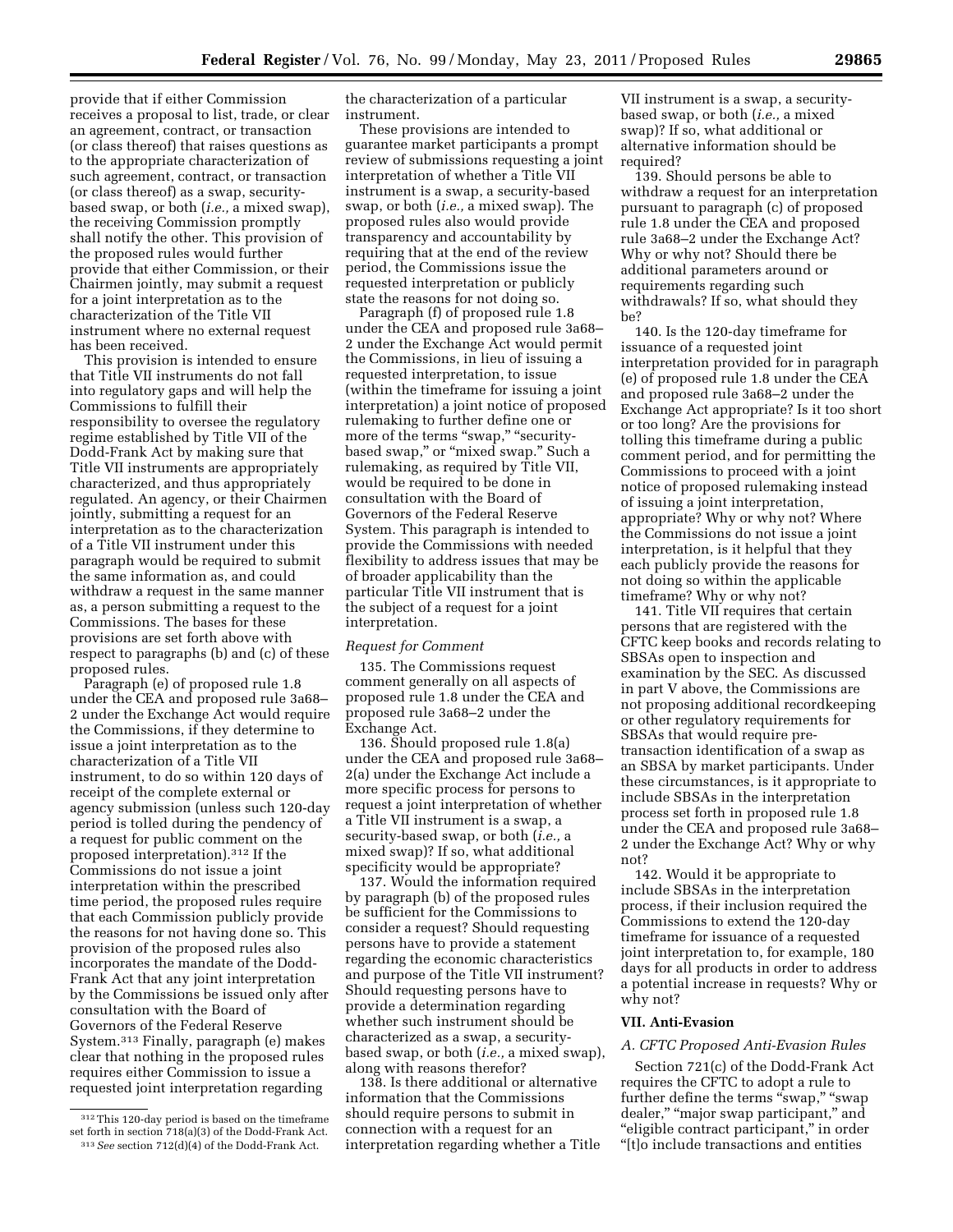that have been structured to evade'' subtitle A of Title VII (or an amendment made by subtitle A). Section 761(b)(3) of the Dodd-Frank Act, in turn, grants discretionary authority to the SEC to define the terms "security-based swap," "security-based swap dealer," "securitybased major swap participant,'' and "eligible contract participant," with regard to security-based swaps, ''for the purpose of including transactions and entities that have been structured to evade subtitle B of Title VII (or amendments made by subtitle B). The CFTC notes that several provisions of Title VII reference the promulgation of anti-evasion rules:

• Subparagraph (E) of the definition of "swap" provides that foreign exchange swaps and foreign exchange forwards shall be considered swaps unless the Secretary of the Treasury makes a written determination that either foreign exchange swaps or foreign exchange forwards, or both, among other things, ''are not structured to evade the [Dodd-Frank Act] in violation of any rule promulgated by the [CFTC] pursuant to section 721(c) of that Act;" 314

• Section 722(d) of the Dodd-Frank Act provides that the provisions of the CEA relating to swaps shall not apply to activities outside the United States unless those activities, among other things, ''contravene such rules or regulations as the [CFTC] may prescribe or promulgate as are necessary or appropriate to prevent the evasion of any provision of [the CEA] that was enacted by the [Title VII];"<sup>315</sup> and

• Section 725(g) of the Dodd-Frank Act amends the Legal Certainty for Bank Products Act of 2000 to provide that, although identified banking products generally are excluded from the CEA, that exclusion shall not apply to an identified banking product that is a product of a bank that is not under the regulatory jurisdiction of an appropriate Federal banking agency,316 meets the definition of "swap" or "security-based swap,'' and ''has been structured as an identified banking product for the

purpose of evading the provisions of the [CEA], the [Securities Act], or the [Exchange Act].'' 317

The CFTC has determined to exercise its anti-evasion rulemaking authority under the Dodd-Frank Act.318

Structuring transactions and entities to evade the requirements of the Dodd-Frank Act could take any number of forms. As with the law of manipulation, the ''methods and techniques'' of evasion are ''limited only by the ingenuity of man.'' 319 In light of the myriad methods of potential evasion, any attempt to comprehensively determine what constitutes evasion, or to provide a bright-line test of evasion by rule, would likely not be effective as would-be evaders could simply restructure their transactions or entities to fall outside any rigid boundary. Accordingly, proposed rule 1.3(xxx)(6) under the CEA generally would define as swaps those transactions that are willfully structured to evade the provisions of Title VII governing the regulation of swaps. Specific provisions would apply in similar fashion to currency and interest rate swaps that are willfully structured as foreign exchange forwards or foreign exchange swaps, and to transactions of a bank that is not under the regulatory jurisdiction of an appropriate Federal banking agency where the transactions are willfully structured as identified banking products to evade the new regulatory regime for swaps that was enacted in Title VII. These proposed rules would not apply to any agreement, contract, or transaction structured as a security (including a security-based swap) under the securities laws (as defined in section 3(a)(47) of the Exchange Act).

The Dodd-Frank Act also gives the CFTC general authority to prevent evasion of Title VII that occurs outside of the United States. Specifically, as noted above, section 722(d) of the Dodd-Frank Act states that the provisions of the CEA relating to swaps that were

318No comments were received in response to the ANPR that specifically addressed anti-evasion authority. One commenter, however, noted that evasion is a concern. *See* Letter from David A. Berg, Esq., Vice President & General Counsel, Air Transport Association (Sept. 20, 1010).

319*Cargill* v. *Hardin,* 452 F.2d 1154, 1163 (8th Cir. 1971).

enacted by Title VII (including any rule prescribed or regulation promulgated thereunder) shall not apply to activities outside the United States unless, among other things, those activities ''contravene such rules or regulations as the [CFTC] may prescribe or promulgate as are necessary or appropriate to prevent the evasion of any provision of [the CEA] that was enacted by [Title VII].'' The CFTC is proposing rules to address potential evasion of Title VII under this provision of the Dodd-Frank Act.

Proposed rule 1.6 under the CEA would prohibit activities conducted outside the United States, including entering into transactions and structuring entities, to willfully evade or attempt to evade any provision of the CEA as enacted under Title VII or the rules and regulations promulgated thereunder. No activity, however, conducted outside of the United States with respect to a security (including a security-based swap) under the securities laws (as defined in section 3(a)(47) of the Exchange Act) and that is subject to the jurisdiction of the SEC would be prohibited pursuant to proposed rule 1.6.

The CFTC's proposed rule 1.3(xxx)(6) further defining the term "swap" would further provide that transactions, other than transactions structured as securities, willfully structured to evade shall be considered in determining whether a person is a swap dealer or major swap participant. Proposed rule 1.6 would further provide that an activity conducted outside the United States, other than an activity with respect to a security (including a security-based swap), to willfully evade or attempt to evade, shall be subject to the swap provisions of the CEA enacted under Title VII of the Dodd-Frank Act. The CFTC believes that these provisions are necessary to fully prevent those who seek to willfully evade the regulatory requirements established by Congress in Title VII relating to swaps from enjoying any benefits from their efforts to evade.

Finally, the CFTC's proposed rules would provide that in determining whether a transaction has been willfully structured to evade, neither the form, label, nor written documentation of the transaction shall be dispositive. The CFTC believes that looking beyond the form of the transaction to examine its actual substance is necessary to prevent evasion through clever draftsmanship. Such an approach is consistent with the CFTC's case law in the context of determining whether a contract is a futures contract.320

<sup>314</sup>CEA section 1a(47)(E), 7 U.S.C. 1a(47)(E).

<sup>315</sup>CEA section 2(i), 7 U.S.C. 2(i). New CEA section 2(i), as added by section 722(d) of the Dodd-Frank Act, also provides that the provisions of Title VII relating to swaps shall not apply to activities outside the United State unless those activities ''have a direct and significant connection with activities in, or effect on, commerce of the United States.''

<sup>316</sup>The term ''identified banking product'' is defined in section 402 of the Legal Certainty for Bank Products Act of 2000, 7 U.S.C. 27. The term ''appropriate Federal banking agency'' is defined in  $C\tilde{E} \tilde{A}$  section 1a(2), 7 U.S.C. 1a(2), and section 3(a)(72) of the Exchange Act, 15 U.S.C. 78c(a)(72), which were added by sections 721(a) and 761(a) of the Dodd-Frank Act, respectively.

<sup>317</sup>Section 741(b) of the Dodd-Frank Act amends section 6(e) of the CEA, 7 U.S.C. 9a, to provide that any DCO, swap dealer, or major swap participant ''that knowingly or recklessly evades or participates in or facilitates an evasion of the requirements of section 2(h) [of the CEA] shall be liable for a civil monetary penalty in twice the amount otherwise available for a violation of section 2(h) [of the CEA].'' This anti-evasion provision is not dependent upon the promulgation of a rule under section 721(c) of the Dodd-Frank Act, and hence this release does not apply to the anti-evasion authority regarding CEA section 2(h), 7 U.S.C. 2(h).

<sup>320</sup>*See, e.g., Grain Land, supra* note 61, at 55748 (holding that contract substance is entitled to at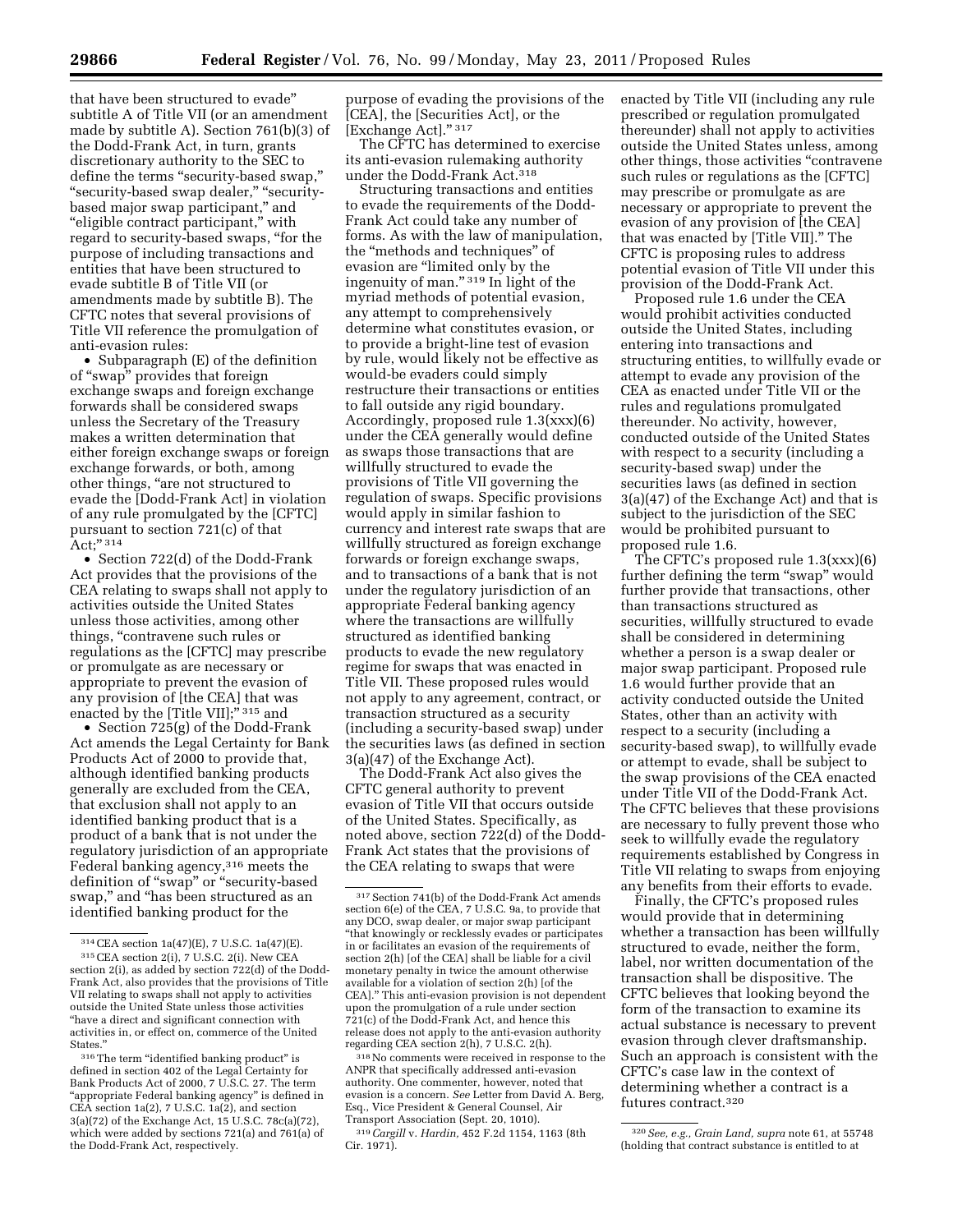In order to provide clarity concerning the anti-evasion rules, the CFTC also proposes to provide interpretive guidance as to certain types of circumstances that may constitute an evasion of the requirements of Title VII, while at the same time preserving the CFTC's ability to determine, on a caseby-case basis, that particular or other types of transactions or actions constitute an evasion of the requirements of the statute or the regulations promulgate thereunder. In developing this guidance, the CFTC has considered legislative, administrative, and judicial precedent with respect to the anti-evasion provisions in other Federal statutes. For example, the CFTC has examined the anti-evasion provisions in the Truth in Lending Act, 321 the Bank Secrecy Act, 322 and the Internal Revenue Code.323 Based on these other statutory anti-evasion provisions, as well as the CFTC's authority under the Dodd-Frank Act to define terms and promulgate rules and regulations to prevent evasion, the CFTC is proposing this interpretive guidance as to what may constitute

Shall prescribe regulations to carry out the purposes of this subchapter \* \* \*. [T]hese regulations may contain such classifications, differentiations, or other provisions, and may provide for such adjustments and exceptions for any class of transactions, as in the judgment of the Board are necessary or proper to effectuate the purposes of this subchapter, to prevent circumvention or evasion thereof, or to facilitate compliance therewith.

In affirming the Board's promulgation of Regulation Z, the Supreme Court noted that antievasion provisions such as section 1604(a) evince Congress's intent to ''stress[] the agency's power to counteract attempts to evade the purposes of a statute.'' *Mourning* v. *Family Publ'ns Serv., Inc.,* 411 U.S. 356, 370 (1973) (*citing Gemsco* v. *Walling,* 324 U.S. 244 (1945) (giving great deference to a regulation promulgated under similar preventionof-evasion rulemaking authority in the Fair Labor Standards Act)).

322 31 U.S.C. 5324 (stating, in pertinent part, that "[n]o person shall, for the purpose of evading the reporting requirements of [the Bank Secrecy Act (BSA) or any regulation prescribed thereunder].\* \* \* structure or assist in structuring, or attempt to structure or assist in structuring, any transaction with one or more domestic financial institutions''). The Federal Deposit Insurance Corporation regulations implementing the BSA require banks to report transactions that ''''the bank knows, suspects, or has reason to suspect'' are ''designed to evade any regulations promulgated under the Bank Secrecy Act.'' 12 CFR 353.3 (2010).

323The Internal Revenue Code makes it unlawful for any person willfully to attempt ''in any manner to evade or defeat any tax \* \* \*.'' 26 U.S.C. 7201. While a considerable body of case law has developed under the tax evasion provision, the statute itself does not define the term, but generally prohibits willful attempts to evade tax.

evasion of the requirements of the Dodd-Frank Act with respect to swaps. The CFTC emphasizes, however, that it would examine each individual case on a case-by-case basis, and additional practices or circumstances may warrant a finding that particular conduct or transactions constitute an evasion of the requirements of the Dodd-Frank Act with respect to swaps.

*Business Purpose.* The CFTC recognizes that transactions may be structured, and entities may be formed, in particular ways for legitimate business purposes, without any intention of circumventing the requirements of the Dodd-Frank Act with respect to swaps. In evaluating whether a person is evading or attempting to evade the requirements with respect to a particular instrument, entity, or transaction, the CFTC would consider the extent to which a person has a legitimate business purpose for structuring the instrument or entity or entering into the transaction in that particular manner. Although different means of structuring a transaction or entity may have differing regulatory implications and attendant requirements, absent other indicia of evasion, the CFTC would not consider transactions, entities, or instruments structured in a manner solely motivated by a legitimate business purpose to constitute evasion. However, to the extent a purpose in structuring an entity or instrument or entering into a transaction is to evade the requirements of Title VII with respect to swaps, the structuring of such instrument, entity, or transaction may be found to constitute evasion.324

*Fraud, deceit, or unlawful activity.*  The CFTC believes that the Internal Revenue Service's delineation of what constitutes tax evasion, as elaborated upon by the courts, provides a useful guidepost for determining which types of activities should be considered to constitute an evasion of the Dodd-Frank Act. The Internal Revenue Service

distinguished between tax evasion and legitimate means for citizens to minimize, reduce, avoid or alleviate the tax that they pay under the Internal Revenue Code. Whereas permissible means of reducing tax (or "tax" avoidance,'' as the Internal Revenue Service refers to the practice) is associated with full disclosure and explanation of why the tax should be reduced under law, tax evasion consists of the willful attempt to evade tax liability, and generally involves ''deceit, subterfuge, camouflage, concealment, or some attempt to color or obscure events or to make things seem other than they are.'' 325 Similarly, persons that craft derivative transactions, structure entities, or conduct themselves in a deceptive or other illegitimate manner in order to avoid regulatory requirements should not be permitted to enjoy the fruits of their deceptive or illegitimate conduct. In determining whether particular conduct is an evasion of the Dodd-Frank Act, the CFTC will consider the extent to which the conduct involves deceit, deception, or other unlawful or illegitimate activity.326

#### *Request for Comment*

The CFTC requests comment on all aspects of the proposed anti-evasion rules, including the following:

143. Are the CFTC's proposed rules and interpretive guidance set forth in this section sufficient to address the evasion concerns in Title VII? Is further guidance necessary? If so, what further guidance would be appropriate?

Internal Revenue Service, *Internal Revenue Manual,* part 9.1.3.3.2.1, available at *[http://](http://www.irs.gov/irm/part9/irm_09-001-003.html#d0e169) [www.irs.gov/irm/part9/irm](http://www.irs.gov/irm/part9/irm_09-001-003.html#d0e169)*\_*09–001– [003.html#d0e169.](http://www.irs.gov/irm/part9/irm_09-001-003.html#d0e169)* 

326Although deceitful, deceptive, or illegitimate conduct may be sufficient to find that evasion has occurred, such conduct is not a prerequisite for a finding of evasion, particularly when other indicia of evasion are present, such as, for example, when the transaction lacks any business purpose.

least as much weight as form); *First Nat'l Monetary Corp., supra* note 152, at 30974; *Stovall, supra* note 152, at 23779 (holding that the CFTC ''will not hesitate to look behind whatever label the parties may give to the instrument").

 $321$  15 U.S.C. 1604(a) provides, in relevant part, that the Federal Reserve Board:

<sup>324</sup>A similar concept applies with respect to tax evasion. A transaction that is structured to avoid the payment of taxes but that lacks a valid business purpose may be found to constitute tax evasion. *See, e.g., Gregory* v. *Helvering,* 293 U.S. 465, 469 (1935) (favorable tax treatment disallowed because transaction lacked any business or corporate purpose). Under the "sham-transaction" doctrine, "a transaction is not entitled to tax respect if it lacks economic effects or substance other than the generation of tax benefits, or if the transaction serves no business purpose.'' *Winn-Dixie Stores, Inc.* v. *Comm'r,* 254 F.3d 1313, 1316 (11th Cir. 2001) (*citing Knetsch* v. *United States,* 364 U.S. 361 (1960)). ''The doctrine has few bright lines, but 'it is clear that transactions whose sole function is to produce tax deductions are substantive shams.''' *Id.*  (*quoting United Parcel Serv. of Am., Inc.* v. *Comm'r,*  254 F.3d 1014, 1018 (11th Cir 2001)).

<sup>325</sup>The Internal Revenue Service explains: Avoidance of taxes is not a criminal offense. Any

attempt to reduce, avoid, minimize, or alleviate taxes by legitimate means is permissible. The distinction between avoidance and evasion is fine, yet definite. One who avoids tax does not conceal or misrepresent. He/she shapes events to reduce or eliminate tax liability and, upon the happening of the events, makes a complete disclosure. Evasion, on the other hand, involves deceit, subterfuge, camouflage, concealment, some attempt to color or obscure events or to make things seem other than they are. For example, the creation of a bona fide partnership to reduce the tax liability of a business by dividing the income among several individual partners is tax avoidance. However, the facts of a particular investigation may show that an alleged partnership was not, in fact, established and that one or more of the alleged partners secretly returned his/her share of the profits to the real owner of the business, who, in turn, did not report this income. This would be an instance of attempted evasion.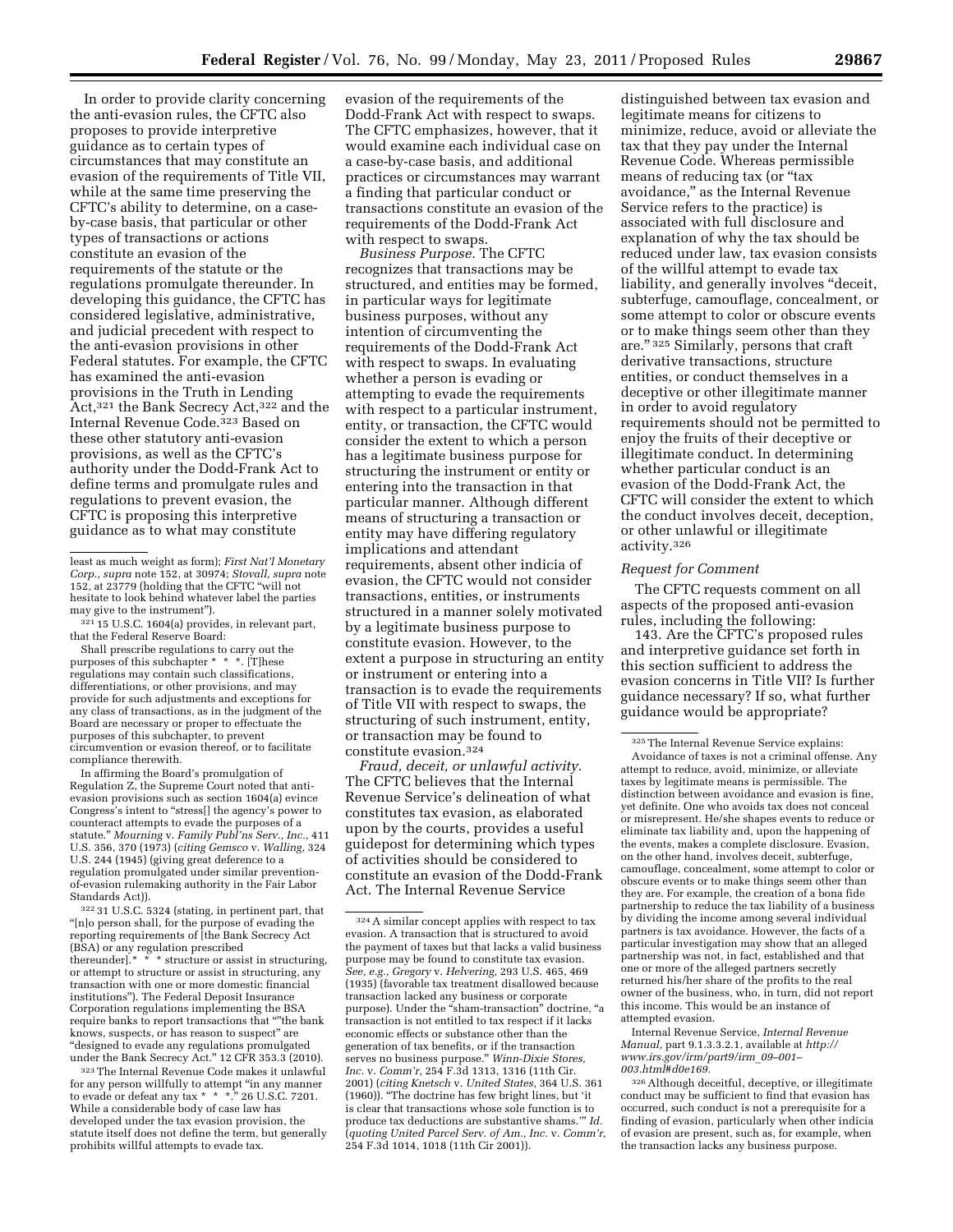144. Is further definition of the term ''swap'' necessary to address transactions that have been structured to evade subtitle A of Title VII? If so, what further definition is appropriate, and why? Please provide specific examples or scenarios, and a detailed analysis of any such transactions and the guidance that would be appropriate.

145. In addition to defining the term "swap" to address evasion generally, and with respect to certain foreign exchange products and identified banking products in particular, are CFTC rules prohibiting transactions from being willfully structured to evade or attempt to evade (similar to the proposed rules regarding activities conducted outside the United States) subtitle A of Title VII appropriate?

## *B. SEC Request for Comment Regarding Anti-Evasion*

Section 761(b)(3) of the Dodd-Frank Act grants discretionary authority to the SEC to define the terms "security-based swap," "security-based swap dealer," ''security-based major swap participant,'' and "eligible contract participant," with regard to security-based swaps, ''for the purpose of including transactions and entities that have been structured to evade subtitle B of Title VII (or amendments made by subtitle B). Section 772(b) of the Dodd-Frank Act states that the provisions of the Exchange Act that were added by Title VII (including any rule or regulation thereunder) shall not apply to any person insofar as that person transacts a business in security-based swaps outside the jurisdiction of the United States, unless such person transacts such business "in contravention of such rules and regulations as the [SEC] may prescribe as necessary or appropriate to prevent evasion of any provision of [the Exchange Act] that was added by [Title VII]." 327

The SEC is not proposing specific rules regarding anti-evasion at this time. The SEC may consider whether to propose anti-evasion rules based on comments received or after having experience with the new regulatory regime under subtitle B of Title VII.

## Request for Comment

146. The SEC requests comment on whether SEC rules or interpretive guidance addressing anti-evasion regarding security-based swaps, security-based swap dealers, major security-based swap participants, or ECPs are necessary. Why or why not? Should the SEC adopt rules and

<sup>327</sup> See section 30(c) of the Exchange Act, 15<br>U.S.C. 78dd(c).

interpretive guidance modeled on the CFTC's proposals? If other rules or interpretive guidance are necessary, please provide a detailed description of what rules or interpretative guidance would be necessary.

147. Are SEC rules or interpretive guidance addressing evasion in the context of activities conducted outside the United States necessary? Why or why not? Should the SEC adopt rules and interpretive guidance modeled on the CFTC's proposals? If other rules or interpretive guidance are necessary, please provide a detailed description of what rules or interpretative guidance would be necessary.

## **VIII. Administrative Law Matters—CEA Revisions**

## *A. Regulatory Flexibility Act*

The Regulatory Flexibility Act (''RFA'') requires that agencies consider whether the rules they propose will have a significant economic impact on a substantial number of small entities and, if so, provide a regulatory flexibility analysis respecting the impact.328 Most of the entities that will be impacted by this proposed rulemaking have previously been determined to not be small entities. In addition, this proposed rulemaking, which provides interpretive guidance, general rules of construction and definitions that will largely be used in other rulemakings will, by itself, not impose a significant economic impact on market participants or entities.

## 1. Effect of the Proposed Rulemaking

The proposed rulemaking in this release further defines, and clarifies, the statutory terms "swap," "security-based swap," "security-based swap agreement,'' and ''mixed swap.'' It also provides a process for requesting joint interpretations from the Commissions as to whether agreements, contracts, and transactions are swaps, security-based swaps, or mixed swaps, as well as a process for requesting alternative regulatory treatment for certain mixed swaps. This proposed rulemaking also includes books and records, and data, requirements for SDRs, swap dealers, and major swap participants with respect to SBSAs, and implements the anti-evasion rulemaking authority granted to the CFTC under several provisions of the Dodd-Frank Act.

Additionally, this release proposes interpretive guidance that the forward contract exclusion from the swap definition in the Dodd-Frank Act with respect to nonfinancial commodities

should be read consistently with the forward contract exclusion from the CEA definition of the term ''future delivery.'' In that regard, the CFTC is proposing to retain the Brent Interpretation and extend it to apply to all nonfinancial commodities, and as a result, to withdraw the Energy Exemption,329 which had extended the Brent Interpretation regarding the forward contract exclusion from the term "future delivery" to energy commodities other than oil. The Energy Exemption listed certain "appropriate" persons'' that could rely on the exemption.

The CFTC anticipates that this proposed rulemaking will affect primarily the following entities: DCMs, DCOs, ECPs, swap dealers, major swap participants, SEFs, SDRs, FBOTs, and those ''appropriate persons'' who previously relied on the Energy Exemption.

2. Specific Entities That Are Not Small Entities

The vast majority of entities impacted by this proposed rulemaking previously have been determined to not be small entities by the CFTC. Prior to the enactment of the Dodd-Frank Act, the following entities had been determined by the CFTC to not be small entities for purposes of the RFA: DCMs, DCOs, and ECPs. Other entities that will be affected by this rulemaking, including swap dealers, major swap participants, SEFs, SDRs, and FBOTs, have been certified by the CFTC not to be small entities in other proposed recent CFTC rulemaking implementing requirements of the Dodd-Frank Act. Specifically:

i. Swap Dealers, Major Swap Participants, SEFs, SDRs, and FBOTs. The CFTC previously has certified that swap dealers, major swap participants, SEFs, SDRs, and FBOTs are not small entities for purposes of the RFA.330 Nevertheless, because these are new categories of registrants under the Dodd-Frank Act, the CFTC is, again, hereby determining that these entities are not small entities.

a. Swap Dealers: As noted above, the CFTC previously has determined that FCMs are not small entities for the purpose of the RFA based upon, among

<sup>328 5</sup> U.S.C. 601 *et seq.* 

<sup>329</sup>Energy Exemption, *supra* note 72.

<sup>330</sup>*See* respectively, Registration of Swap Dealers and Major Swap Participants, 75 FR 71379, 71385, Nov. 23, 2010 (swap dealers and major swap participants); Requirements for Derivatives Clearing Organizations, Designated Contract Markets, and Swap Execution Facilities Regarding the Mitigation of Conflicts of Interest, 75 FR 63732, 63745, Oct. 18, 2010 (SEFs); Swap Data Repositories, 75 FR 80898, 80926, Dec. 23, 2010 (SDRs); Registration of Foreign Boards of Trade, 75 FR 70974, 70987, Nov. 19, 2010 (FBOTs).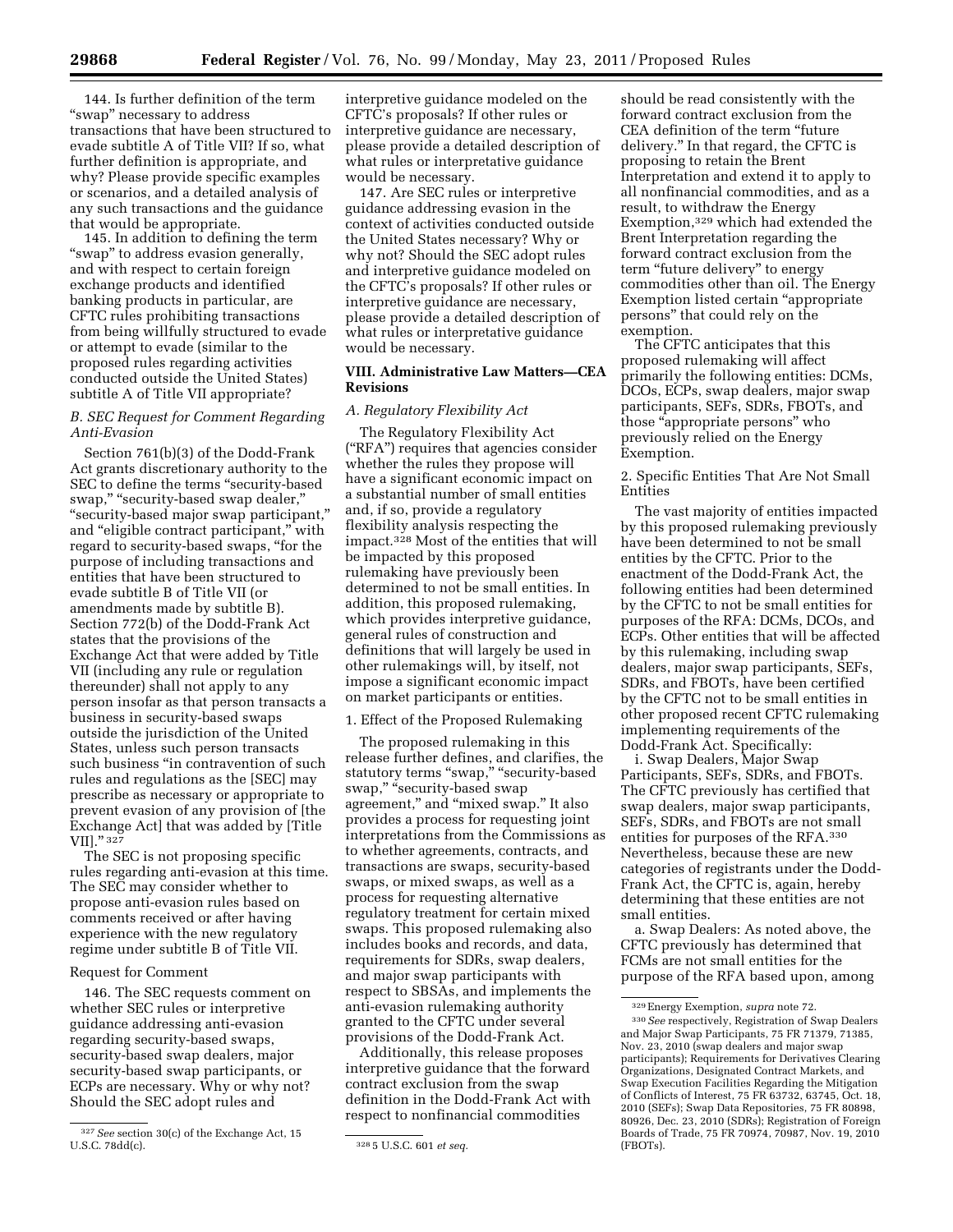other things, the requirements that FCMs must meet, including certain minimum financial requirements that enhance the protection of customers' segregated funds and protect the financial condition of FCMs generally. Swap dealers similarly will be subject to minimum capital and margin requirements, and are expected to comprise the largest global financial firms. Entities that engage in a de minimis quantity of swap dealing in connection with transactions with or on behalf of customers will be exempt from designation as a swap dealer. For purposes of the RFA, the CFTC is hereby determining that swap dealers not be considered to be ''small entities'' for essentially the same reasons that FCMs previously have been determined not to be small entities.

b. Major Swap Participants: The CFTC also previously has determined that large traders are not small entities for the purpose of the RFA. Major swap participants, among other things, maintain substantial positions in swaps, creating substantial counterparty exposure that could have serious adverse effects on the financial stability of the U.S. banking system or financial markets. For purposes of the RFA, the CFTC is hereby determining that major swap participants not be considered to be "small entities" for essentially the same reasons that large traders previously have been determined not to be small entities.

c. SEFs: The Dodd-Frank Act defines a SEF to mean a trading system or platform in which multiple participants have the ability to accept bids and offers made by multiple participants in the facility or system, through any means of interstate commerce, including any trading facility that facilitates the execution of swaps between persons and is not a DCM. The CFTC previously has determined that DCMs are not small entities because, among other things, they may be designated only when they meet specific criteria, including expenditure of sufficient resources to establish and maintain adequate selfregulatory programs. Likewise, the CFTC will register an entity as a SEF only after it has met specific criteria, including the expenditure of sufficient resources to establish and maintain an adequate self-regulatory program. For purposes of the RFA, the CFTC is hereby determining that SEFs not be considered to be "small entities" for essentially the same reasons that DCMs previously have been determined to be small entities.

d. SDRs: The CFTC previously has determined that DCMs and DCOs are not small entities because, among other

things, of "the central role" they play in ''the regulatory scheme concerning futures trading.'' 331 Because of the ''importance of futures trading in the national economy,'' to be designated as a contract market or registered as a DCO, the respective entity must meet stringent requirements set forth in the CEA. Similarly, swap positions that are recorded, reported and disseminated by SDRs will be an important part of the national economy. SDRs will receive data from market participants and will be obligated to facilitate swap execution by reporting real-time data. Similar to DCMs and DCOs, SDRs will play a central role both in the regulatory scheme concerning swap trading. Additionally, the Dodd-Frank Act permits DCOs to register as SDRs. For purposes of the RFA, the CFTC is hereby determining that SDRs not be considered to be ''small entities'' for essentially the same reasons that DCMs and DCOs previously have been determined not to be small entities.

e. FBOTs. The term ''foreign board of trade'' has been used in the CEA and in the CFTC's Regulations to refer to a board of trade ''located outside the U.S." 332 The term "board of trade" is defined in the CEA as ''any organized exchange or trading facility." 333 An ''organized exchange,'' in turn, includes designated or registered exchanges, such as DCMs.334 The CFTC previously has determined that DCMs are not ''small entities.'' As noted above, because of DCMs' importance to the economy, they must meet stringent requirements set forth in the CEA. Similarly, the CFTC will register an FBOT only after it has met criteria similar to those required of a DCM. Critically, an FBOT will be registered only after demonstrating, among other things, that it possesses the attributes of an organized exchange, adheres to appropriate rules prohibiting abusive trading practices, and enforces appropriate rules to maintain market and financial integrity. Because FBOTs and DCMs are functionally equivalent entities, for purposes of the RFA, the CFTC hereby is determining that FBOTs not be considered to be small entities for essentially the same reasons that DCMs previously have been determined not to be small entities.

ii. DCMs, DCOs, and ECPs. The CFTC previously has determined that DCMs, DCOs, and ECPs, are not small entities

for purposes of the Regulatory Flexibility Act.335 The Dodd-Frank Act requires that counterparties to swaps that are traded on a bilateral basis not on or subject to the rules of a DCM be ECPs. Prior to the enactment of the Dodd-Frank Act, ECPs trading swaps were generally outside the scope of CFTC oversight under the CEA. The CFTC cannot estimate with precision the number of non-ECPs that will, as permitted by the Dodd-Frank Act, trade swaps on DCMs. Nevertheless, this proposed rulemaking by the CFTC provides proposed further definitions of the terms "swap," "security-based swap," "mixed swap" and "security-based swap agreement,'' and proposes rules of construction and interpretive guidance (including guidance as to agreements, contracts, and transactions that are not included within the scope of the swap definition), that will largely be used in other rulemakings and which, by themselves, do not impose significant new regulatory requirements on market participants.

iii. "Appropriate Persons" who relied on the Energy Exemption. The Energy Exemption listed certain ''appropriate persons'' that could rely on the exemption and also required that, to be eligible for this exemption, an ''appropriate person'' must have a demonstrable capacity or ability to make or take delivery. The Energy Exemption stated: ''in light of the general nature of the current participants in the market, the CFTC believes that smaller commercial firms, which cannot meet [certain] financial criteria, should not be included.'' 336 Therefore, the CFTC does not believe that the "appropriate" persons'' eligible for the Energy Exemption, and who may be affected by its withdrawal, are "small entities" for purposes of RFA.

Accordingly, the Chairman, on behalf of the CFTC, hereby certifies pursuant to 5 U.S.C. 605(b) that the proposed rules will not have a significant impact on a substantial number of small entities. Nonetheless, the CFTC specifically requests comment on the impact that this proposed rulemaking may have on small entities.

<sup>331</sup>Policy Statement and Establishment of Definitions of ''Small Entities'' for Purposes of the Regulatory Flexibility Act, 47 FR 18618, Apr. 30, 1982.

<sup>332</sup>*See* CEA section 4(a), 7 U.S.C. 6(a); CFTC rule 1.33(ss), 17 C.F.R. 1.33(ss).

<sup>333</sup>CEA section 1a(2), 7 U.S.C. 1a(2).

<sup>334</sup>CEA section 1a(27), 7 U.S.C. 1a(27).

<sup>335</sup>*See* respectively, Policy Statement and Establishment of Definitions of ''Small Entities'' for Purposes of the Regulatory Flexibility Act, *supra*  note 331, at 18619 (DCMs); A New Regulatory Framework for Clearing Organizations, 66 FR 45604, 45609, Aug. 29, 2001 (DCOs); Opting Out of Segregation. 66 FR 20740, 20743, Apr. 25, 2001 (ECPs).

<sup>336</sup>Energy Exemption, *supra* note 72.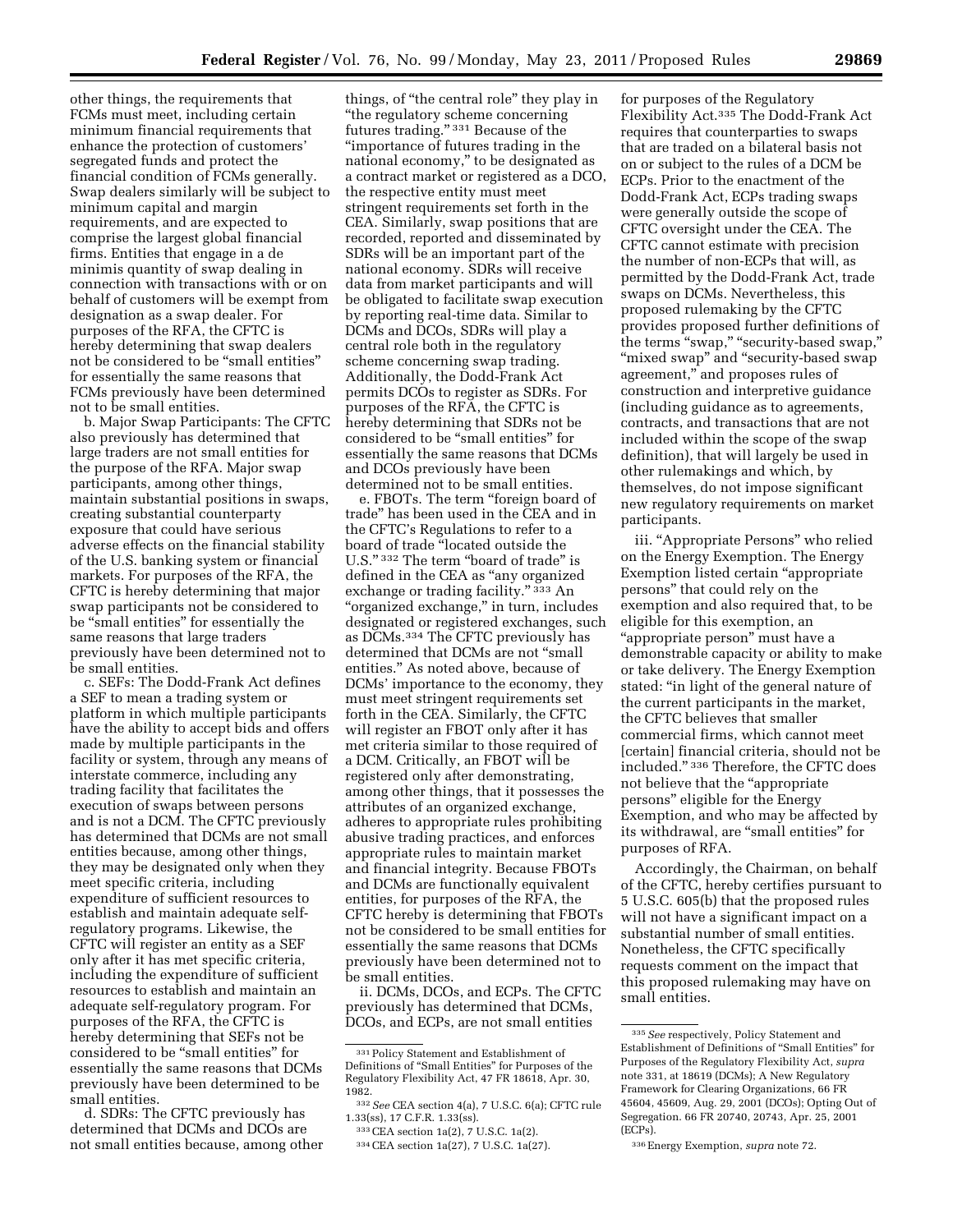## *B. Paperwork Reduction Act*

#### 1. Introduction

Proposed CFTC rules 1.8 and 1.9 would result in new "collection of information'' requirements within the meaning of the Paperwork Reduction Act of 1995 ("PRA"). An agency may not conduct or sponsor, and a person is not required to respond to, a collection of information unless it displays a currently valid Office of Management and Budget (OMB) control number.

## 2. Summary of the Proposed Requirements

Proposed rule 1.8 of the CEA would allow persons to submit a request for a joint interpretation from the Commissions regarding whether an agreement, contract or transaction (or a class thereof) is a swap, security-based swap, or mixed swap. Proposed rule 1.8 provides that a person requesting an interpretation as to the nature of an agreement, contract, or transaction as a swap, security-based swap, or mixed swap must provide the Commissions with the person's determination of the nature of the instrument and supporting analysis, along with certain other documentation, including a statement of the economic purpose for, and a copy of all material information regarding the terms of, each relevant agreement, contract, or transaction (or class thereof). The Commissions also may request the submitting person to provide additional information. In response to the submission, the Commissions may issue a joint interpretation regarding the status of that agreement, contract, or transaction (or class of agreements, contracts, or transactions) as a swap, security-based swap, or mixed swap.

Proposed rule 1.9 enables persons to submit requests to the Commissions for joint orders providing an alternative regulatory treatment for particular mixed swaps. Under proposed rule 1.9, a person would provide to the Commissions a statement of the economic purpose for, and a copy of all material information regarding, the relevant mixed swap. In addition, the person would provide the specific alternative provisions that the person believes should apply to the mixed swap, the reasons the person believes it would be appropriate to request an alternative regulatory treatment, and an analysis of: (i) The nature and purposes of the specified provisions; (ii) the comparability of the specified provisions to other statutory provisions of Title VII of the Dodd-Frank Act and the rules and regulations thereunder; and (iii) the extent of any conflicting or incompatible requirements of the

specified provisions and other statutory provisions of Title VII and the rules and regulations thereunder. The Commissions also may request the submitting person to provide additional information.

3. Information Provided by Reporting Entities

The burdens imposed by proposed CFTC rules 1.8 and 1.9 are the same as the burdens imposed by the SEC's proposed rules 3a68–2 and 3a68–4. Therefore, the burdens that would be imposed on market participants under CFTC rules 1.8 and 1.9 already have been accounted for within the SEC's calculations regarding the impact of this collection of information under the PRA and the request for a control number that will be submitted by the SEC to OMB.337

## 4. Information Collection Comments

The CFTC invites public comment on any aspect of the reporting and recordkeeping burdens discussed above. Pursuant to 44 U.S.C. 3506(c)(2)(B), the CFTC solicits comments in order to: (i) Evaluate whether the proposed collections of information are necessary for the proper performance of the functions of the CFTC, including whether the information will have practical utility; (ii) evaluate the accuracy of the CFTC's estimate of the burden of the proposed collections of information; (iii) determine whether there are ways to enhance the quality, utility, and clarity of the information to be collected; and (iv) minimize the burden of the collections of information on those who are to respond, including through the use of automated collection techniques or other forms of information technology.

Comments may be submitted directly to the OMB's Office of Information and Regulatory Affairs, by fax at (202) 395– 6566 or by e-mail at *[OIRAsubmissions@omb.eop.gov.](mailto:OIRAsubmissions@omb.eop.gov)* Please provide the CFTC with a copy of submitted comments so that all comments can be summarized and addressed in the preamble to the final rulemaking. Please refer to the Addresses section of this notice of proposed rulemaking for comment submission instructions to the CFTC. A copy of the supporting statements for the collections of information discussed above may be obtained by visiting RegInfo.gov. OMB is required to make a decision concerning the collections of information between 30 and 60 days after publication of this release in the

**Federal Register**. Consequently, a comment to OMB is most ensured of being fully effective if received by OMB (and the CFTC) within 30 days after publication of this release. Nothing in the foregoing affects the deadline enumerated above for public comment to the CFTC on the rules and interpretive guidance proposed herein.

## *C. Cost-Benefit Analysis*

CEA section  $15(a)$ <sup>338</sup> requires the CFTC to consider the costs and benefits of its actions before issuing a rulemaking under the CEA. By its terms, section 15(a) does not require the CFTC to quantify the costs and benefits of a rule or to determine whether the benefits of the rulemaking outweigh its costs; rather, it requires that the CFTC ''consider'' the costs and benefits of its actions. Section 15(a) further specifies that the costs and benefits shall be evaluated in light of five broad areas of market and public concern: (i) Protection of market participants and the public; (ii) efficiency, competitiveness, and financial integrity of futures markets; (iii) price discovery; (iv) sound risk management practices; and (v) other public interest considerations. The CFTC may in its discretion give greater weight to any one of the five enumerated areas and could in its discretion determine that, notwithstanding its costs, a particular rule is necessary or appropriate to protect the public interest or to effectuate any of the provisions or accomplish any of the purposes of the CEA.

1. Costs and Benefits of the Proposed Definitions

The proposed rulemaking and interpretive guidance would further define the terms "swap," "security-based swap," "security-based swap agreement,'' and ''mixed swap.'' The scope of the definitions of the terms "swap," "security-based swap," ''security-based swap agreement,'' and "mixed swap" will be an important factor in determining the scope of activities and entities that will be subject to various requirements set forth in the Dodd-Frank Act, such as reporting, registration, business conduct, and capital requirements. Those requirements, which will be implemented in rules proposed or to be proposed by the CFTC, will likely lead to compliance costs, capital holding costs, and other costs, which have been or will be addressed in the CFTC's proposals to implement those requirements.

<sup>337</sup> 44 U.S.C. 3501–3521. *See also* 44 U.S.C. 3509

<sup>338 7</sup> U.S.C. 19(a).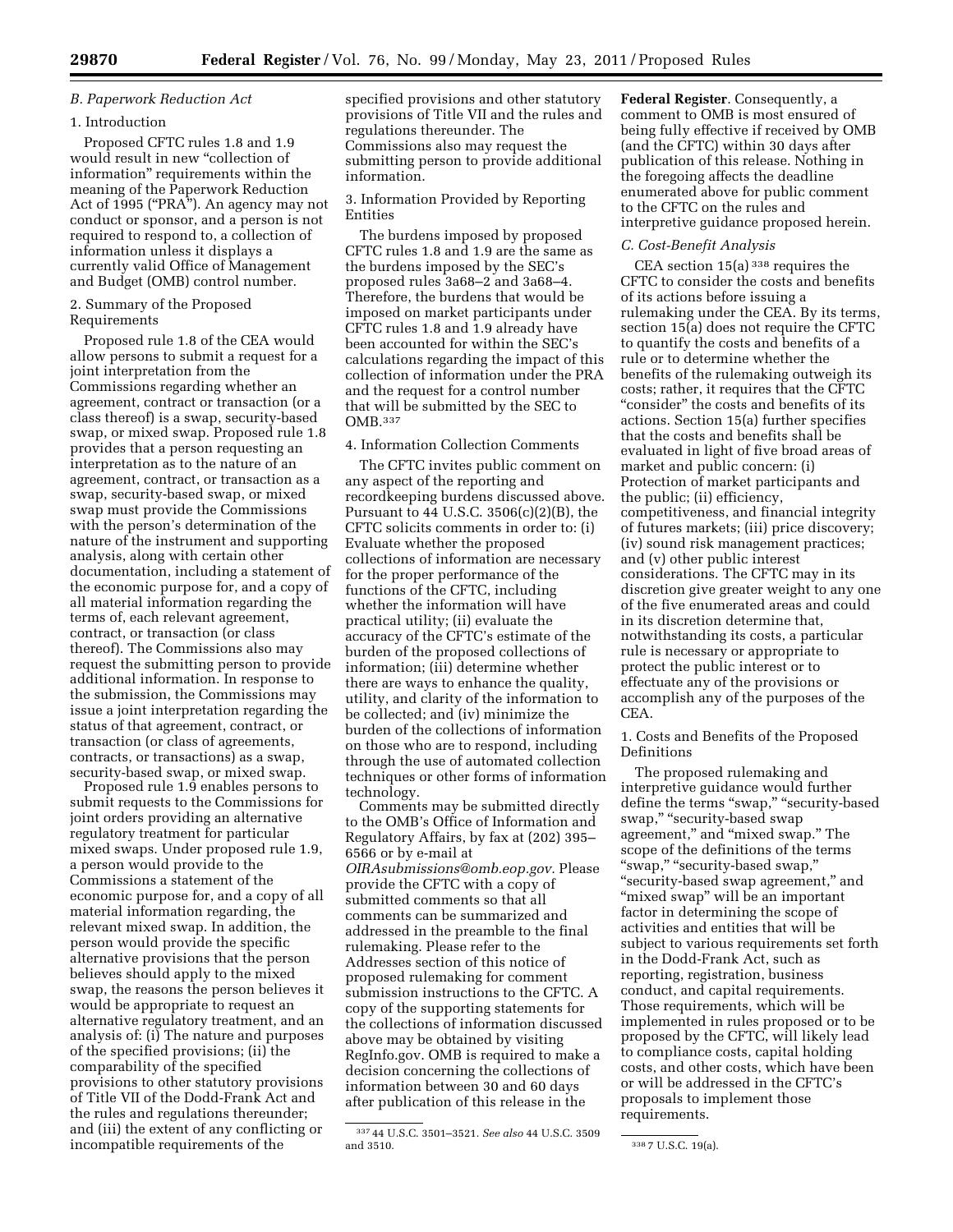Yet, the CFTC believes that the proposal to further define the terms ''swap,'' ''security-based swap,'' ''security-based swap agreement,'' and "mixed swap" is, for the most part, in line with the expectations of market participants and does not depart significantly from how market participants would interpret the statutory definitions of these terms set forth in Title VII of the Dodd-Frank Act. Thus, the CFTC does not believe that the proposed rules and interpretive guidance further defining these terms impose any significant incremental costs beyond the costs associated with the statutory definitions.

The CFTC also believes that the proposed rules and guidance regarding the definitions will lead to benefits in the form of increased market transparency, reduced systemic risk, and a lower incidence of market-wide crises and other market failures. Further, the proposed rules and guidance can be consistently applied by substantially all market participants to determine which agreements, contracts, or transactions are, and which are not, swaps, security-based swaps, securitybased swap agreements, or mixed swaps. Thus, the proposed rules and interpretive guidance will help to create a level playing field. Market participants will be able to use Title VII instruments more efficiently and the swap markets will operate more effectively because all market participants will be relying on consistent and clear definitions. The clarity provided by the proposed rules and interpretive guidance relating to the definitions is in the public interest because this clarity will permit the public to better evaluate information about Title VII instruments made available under the Dodd-Frank Act. In particular, they will allow market participants to better understand publicly-available price data. The clarity of the definitions also has the potential to ease the negotiation of Title VII instruments and reduce other transaction costs. These factors are expected to permit the public to make a more extensive use of Title VII instruments for risk management and other purposes.

The CFTC requests comment as to the costs and benefits of the proposed rules and interpretive guidance regarding the definitions for market participants, markets, and the public. In particular, comment is requested as to whether there are any aspects of the proposed rules and interpretive guidance regarding the definitions that are both burdensome to apply and not helpful to achieving clarity as to the scope of the defined terms. In addition, are there less burdensome means of providing clarity as to the scope of the defined terms?

2. Costs and Benefits of Proposed Rules and Interpretive Guidance Regarding Insurance

Proposed CFTC rule 1.3(xxx)(4) under the CEA would clarify that insurance products that meet certain requirements, that are provided by state or Federally regulated insurance companies, and that are regulated as insurance products, would not be swaps. Specifically, proposed rule 1.3(xxx)(4) would define the term "swap" so that it would not include an agreement, contract, or transaction that, by its terms or by law, as a condition of performance on the agreement, contract, or transaction: (i) Requires the beneficiary to have an insurable interest that is the subject of the agreement, contract, or transaction and thereby carry the risk of loss with respect to that interest continuously throughout the duration of the agreement, contract, or transaction; (ii) requires that loss to occur and to be proved, and that any payment or indemnification therefore be limited to the value of the insurable interest, separately from the insured interest; (iii) is not traded, separately from the insured interest, on an organized market or over-the-counter; and (iv) with respect to financial guarantee insurance only, in the event of payment default or insolvency of the obligor, any acceleration of payments under the policy is at the sole discretion of the insurer.

Proposed rule 1.3(xxx)(4) also would require that the agreement, contract, or transaction: (i) Be provided by a person or entity that is organized as an insurance company whose primary and predominant business activity is the writing of insurance or the reinsuring of risks underwritten by insurance companies and that is subject to supervision by the insurance commissioner, or similar official or agency, of a state (as defined under section 3(a)(16) of the Exchange Act 339) or by the United States or an agency or instrumentality thereof, and be regulated as insurance under the laws of such state or the United States; (ii) be provided by the United States or any of its agents or instrumentalities, or pursuant to a statutorily authorized program thereof; or (iii) in the case of reinsurance only, be provided by a person located outside the United States to an insurance company that meets the above requirements, provided that such person is not prohibited by the law of any state or the United States from

offering such agreement, contract, or transaction to such insurance company, the product to be reinsured meets the requirements above for insurance products, and the total amount reimbursable by all reinsurers for such insurance product cannot exceed the claims or losses paid by the cedant.

An agreement, contract, or transaction would have to meet all of these criteria in order to qualify as an insurance product that falls outside of the swap and security-based swap definitions pursuant to the proposed rules. The Commissions also are proposing interpretative guidance to clarify that certain enumerated types of traditional insurance products, such as life insurance, health insurance, and property and casualty insurance, are outside the scope of the statutory swap and security-based swap definitions.

#### (a) Costs

In complying with proposed rule  $1.3(xxx)(4)$ , a market participant will need to ascertain whether an agreement, contract, or transaction is an insurance product according to the criteria set forth in the definition. This analysis will have to be performed upon entering into the agreement, contract, or transaction to ensure compliance with the proposed rule. Absent this analysis, however, the cost associated with the uncertainty cited by commenters as to whether an agreement, contract, or transaction that the participants consider to be insurance could instead be regulated as a swap is expected to be greater than the cost of the analysis proposed herein.

To the extent that the criteria under proposed rule 1.3(xxx)(4) inadvertently fail to exclude certain types of insurance products from the proposed definitions, these failures could lead to costs for market participants entering into agreements, contracts, or transactions that might be improperly regulated as swaps and not as insurance products. Similarly, to the extent that the criteria under the proposed rule lead to the inadvertent treatment of certain types of swaps as insurance, costs for market participants entering into agreements, contracts, or transactions that are improperly regulated as insurance products and not as swaps may increase.

### (b) Benefits

The proposed rule and interpretative guidance regarding insurance will help to assure that traditional insurance products remain subject to the current regulatory scheme for insurance and not to the regulatory regime established by the Dodd-Frank Act for swaps. Market

<sup>339</sup> 15 U.S.C. 78c(a)(16).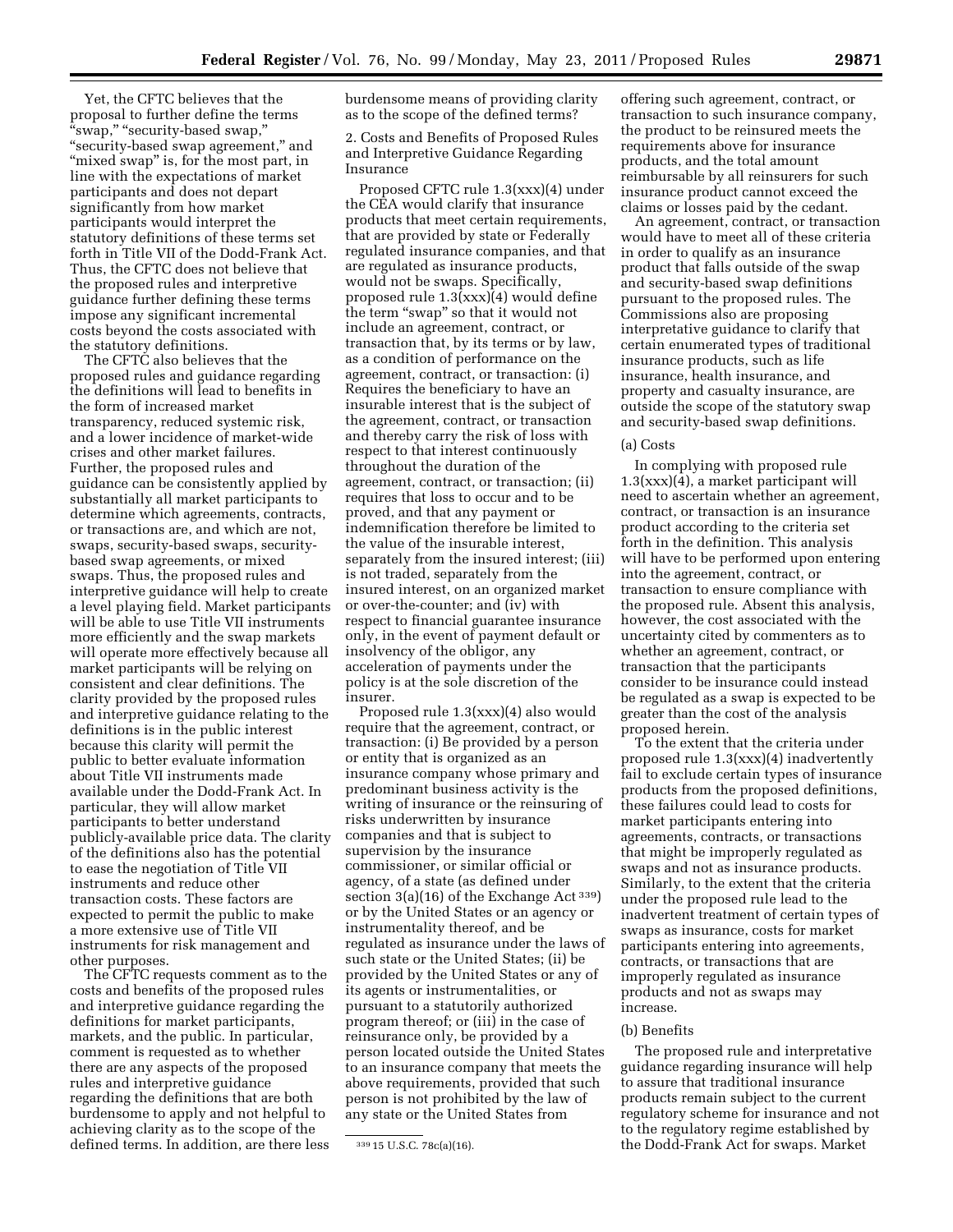participants, therefore, will be able to continue to rely on their previous understanding of insurance regulations without any additional burden that may have resulted if they had to instead comply with regulations under the Dodd-Frank Act.

Without the proposed rule and interpretative guidance herein, market participants may be uncertain about whether an agreement, contract, or transaction is an insurance product that is subject to regulation as a swap. Proposed rule 1.3(xxx)(4) is intended to eliminate the potential uncertainty of what constitutes an insurance product by setting forth clear and objective criteria for determining that an agreement, contract, or transaction is an insurance product that is not subject to regulation as a swap. Providing such an objective rule and guidance alleviates additional costs of inquiring with the Commissions, or obtaining an opinion of counsel, about whether an agreement, contract, or transaction is an insurance product or a swap. The added clarity provided by the rule and guidance proposed herein will enhance the efficiency of the swaps market and also allow market participants to engage in sound risk management practices because they will be readily able to consider whether a particular agreement, contract, or transaction is insurance or a swap at the outset.

The CFTC requests comment as to the costs and benefits of proposed rule 1.3(xxx)(4) and interpretive guidance contained herein to distinguish between insurance products and swaps for market participants, markets, and the public.

3. Costs and Benefits of Proposed Rule Regarding Foreign Exchange Products and Forward Rate Agreements

Proposed CFTC rule 1.3(xxx)(2) under the CEA would explicitly define the term "swap" to include an agreement, contract, or transaction that is a crosscurrency swap, currency option, foreign currency option, foreign exchange option, foreign exchange rate option, foreign exchange forward, foreign exchange swap, forward rate agreement, and non-deliverable forward involving foreign exchange, unless such agreement, contract, or transaction is otherwise excluded by section 1a(47)(B) of the CEA. Proposed rule 1.3(xxx)(2) also provides that: (i) A foreign exchange forward or a foreign exchange swap shall not be considered a swap if the Secretary of the Treasury makes the determination described in CEA section  $1a(47)$ (E)(i); and (ii) notwithstanding any such determination, certain provisions of the CEA will apply to such

foreign exchange forward or foreign exchange swap (specifically, the reporting requirements in section 4r of the CEA and regulations thereunder and, in the case of a swap dealer or major swap participant that is a party to a foreign exchange swap or foreign exchange forward, the business conduct standards in section 4s of the CEA and regulations thereunder). Proposed rule  $1.3(xxx)(2)$  further clarifies that a currency swap, cross-currency swap, currency option, foreign currency option, foreign exchange option, foreign exchange rate option, or non-deliverable forward involving foreign exchange is not a foreign exchange forward or foreign exchange swap subject to a determination by the Secretary of the Treasury as described above.

## (a) Costs

In complying with proposed rule  $1.3(xxx)(2)$ , a market participant will need to ascertain whether an agreement, contract, or transaction is a swap under the definition. This analysis will have to be performed upon entering into the agreement, contract, or transaction to ensure compliance with the proposed rule. However, any costs associated with this analysis are expected to be less than the costs of doing the same analysis absent the proposed rule, particularly given potential confusion in the event of a determination by the Secretary of the Treasury that foreign exchange forwards and/or foreign exchange swaps not be considered swaps. To the extent that proposed rule 1.3(xxx)(2) leads to the improper inclusion of certain types of agreements, contracts, and transactions in the swap definition, and therefore the imposition of additional requirements and obligations, these requirements and obligations could lead to costs for market participants entering into such agreements, contracts, or transactions.

### (b) Benefits

Because the statutory definition of the term "swap" includes a process by which the Secretary of the Treasury may determine that certain agreements, contracts, and transactions that meet the statutory definition of a ''foreign exchange forward'' or ''foreign exchange swap," respectively, 340 shall not be considered a swap, the CFTC is concerned that application of the definition, without further clarification, may cause uncertainty about whether, if the Secretary of the Treasury makes such a determination, certain

agreements, contracts, or transactions would be swaps. Proposed rule  $1.3(xxx)(2)$  would clarify that a currency swap, cross-currency swap, currency option, foreign currency option, foreign exchange option, foreign exchange rate option, or non-deliverable forward involving foreign exchange is a swap (unless it is otherwise excluded by the statutory definition of the term "swap"). The proposed rule also would clarify that reporting requirements, and business conduct requirements for swap dealers and major swap participants, are applicable to foreign exchange forwards and foreign exchange swaps even if the Secretary of the Treasury determines that they should not be considered swaps. The CFTC also is concerned that confusion could be generated by the ''forward'' label of non-deliverable forwards involving foreign exchange, and forward rate agreements. Proposed rule 1.3(xxx)(2) would clarify that these types of agreements, contracts, and transactions are swaps.

Providing a clarifying rule to market participants to determine whether certain types of agreements, contracts, or transactions are swaps alleviates additional costs to persons of inquiring with the Commissions, or obtaining an opinion of counsel, about whether such agreements, contracts, or transactions are swaps. In addition, a clarifying rule regarding the requirements that apply to foreign exchange forwards and foreign exchange swaps that are subject to a determination by the Secretary of the Treasury similarly alleviates additional costs to persons of inquiring with the Commissions, or obtaining an opinion of counsel, to determine the requirements that are applicable to such foreign exchange forwards and foreign exchange swaps. As with the other rules related to product definitions, added clarity will increase the efficiency of the swaps market and also will enable market participants to engage in sound risk management practices, which will benefit both market participants and the public.

The CFTC requests comment as to the costs and benefits of proposed rule 1.3(xxx)(2) for market participants, markets, and the public.

4. Costs and Benefits of Proposed Rules and Interpretive Guidance Regarding Title VII Instruments Where the Underlying Reference Is a Security Index

Proposed CFTC rule 1.3(yyy)(1) provides that, for purposes of the security-based swap definition, the term ''narrow-based security index'' would have the same meaning as the statutory definition set forth in CEA section

<sup>340</sup>CEA section 1a(24), 7 U.S.C. 1a(24)(definition of a ''foreign exchange forward''); CEA section 1a(25), 7 U.S.C. 1a(25)(definition of a "foreign exchange swap'').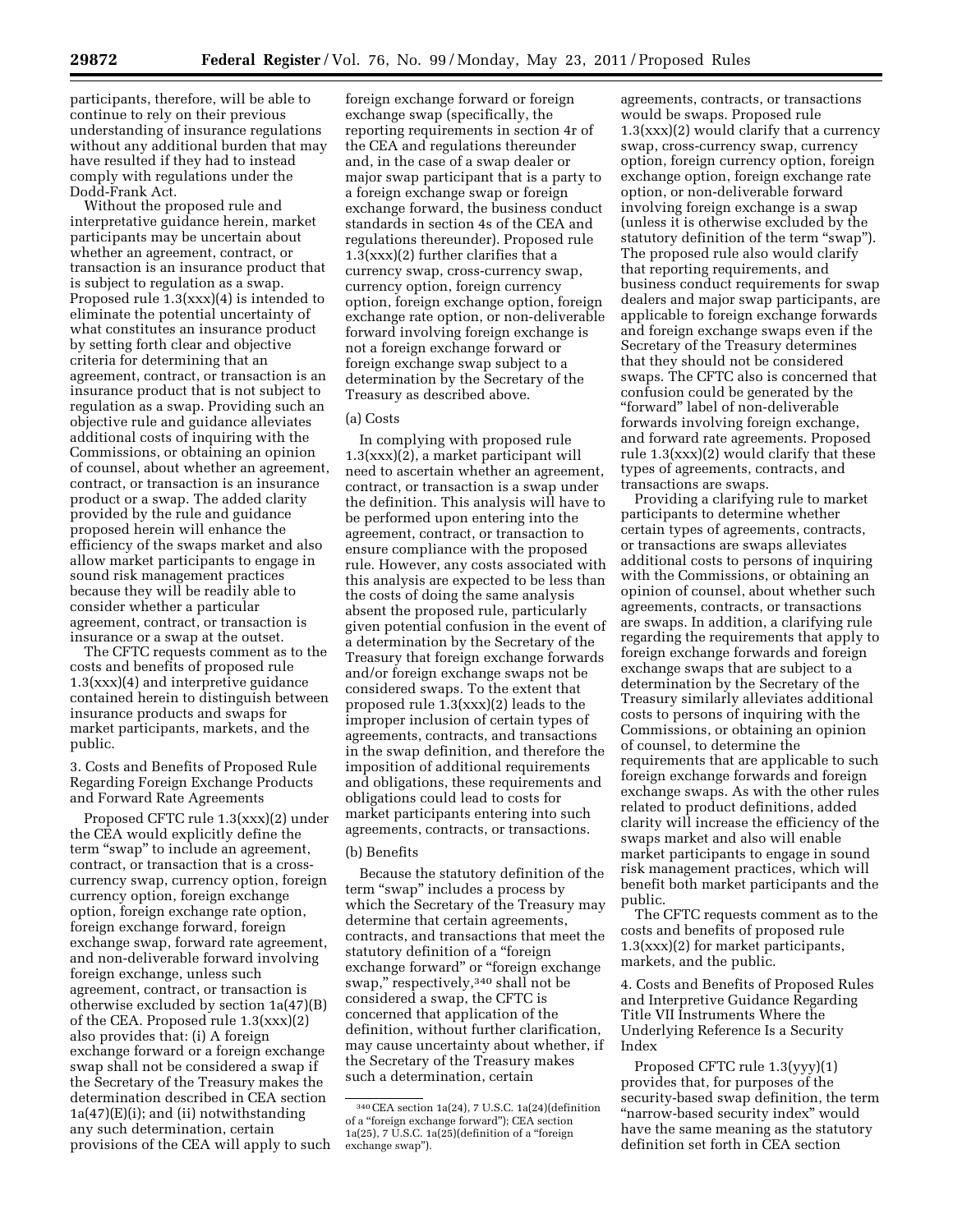1a(35), and the rules, regulations, and orders issued by the Commissions relating to such definition. As a result, except as the new rules the Commissions are proposing provide for other treatment, market participants generally will be able to use the Commissions' past guidance in determining whether certain Title VII instruments based on a security index are swaps or security-based swaps.

The Commissions also are proposing interpretive guidance and additional rules regarding Title VII instruments based on a security index. The interpretive guidance and additional rules set forth new narrow-based security index criteria with respect to indexes composed of securities, loans, or issuers of securities referenced by an index CDS. The proposed interpretive guidance and rules also address the definition of an ''index'' and the treatment of broad-based security indexes that become narrow-based and narrow-based indexes that become broad-based, including rule provisions regarding tolerance and grace periods for swaps on security indexes that are traded on CFTC-regulated trading platforms.

#### (a) Costs

In complying with the proposed rules, a market participant will need to ascertain whether an index CDS is a swap or a security-based swap according to the criteria set forth in the definitions of the terms ''issuers of securities in a narrow-based security index'' and ''narrow-based security index'' as used in the security-based swap definition. This analysis will have to be performed upon entering into an index CDS, and when the material terms of an index CDS are amended or modified, to ensure compliance with proposed rules 1.3(zzz) or 1.3(aaaa). However, any such costs are expected to be less than the costs of doing the same analysis absent the proposed rules, which the CFTC believes would be more difficult and lead to greater uncertainty. Proposed rules 1.3(zzz) and 1.3(aaaa) allow market participants to minimize the costs of determining whether an index CDS is a swap or a security-based swap by providing a test with objective criteria that is similar to a test with which they already are familiar in the security futures context, yet tailored to index CDS in particular.

Additionally, absent proposed rule 1.3(yyy), which applies the tolerance period rules, if a security index underlying a Title VII instrument traded on a trading platform migrated from being broad-based to being narrowbased, market participants may suffer

disruption of their ability to offset or enter into new Title VII instruments, and incur additional costs as a result.

## (b) Benefits

Proposed rules 1.3(zzz) and 1.3(aaaa) would clarify the treatment of an index CDS as either a swap or a security-based swap by setting forth objective criteria for meeting the definition of the terms ''issuers of securities in a narrow-based security index'' and ''narrow-based security index," respectively. These objective rules will alleviate additional costs to persons trading index CDS of inquiring with the Commissions, or obtaining an opinion of counsel, to make complex determinations regarding whether an index is broad- or narrowbased, and whether an index CDS based on such an underlying index is a swap or security-based swap.

Also, proposed rules 1.3(zzz) and 1.3(aaaa) should reduce the potential for market participants to use an index CDS to evade regulations, because they set objective requirements relating to the concentration of the notional amount allocated to each reference entity or security included in the index, as well as the eligibility conditions for reference entities and securities. Finally, these proposed rules benefit the public by requiring that the providers of index CDS make publicly available sufficient information regarding the reference entities in an index underlying the index CDS. By requiring that such information be made publicly available, proposed rules 1.3(zzz) and 1.3(aaaa) seek to assure the transparency of the index components that will be beneficial to market participants who trade such instruments and to the public.

Separately, proposed rule 1.3(yyy) addresses exchange-traded swaps based on security indexes where the underlying index migrates from broadbased to narrow-based. The proposed rule includes provisions that many market participants are familiar with from security futures trading. The CFTC believes that by using a familiar regulatory scheme, market participants will be able to more readily understand the proposed rule as compared to a wholly new regulatory scheme. Also, the proposal of a ''tolerance period'' for swaps on security indexes that migrate from broad-based to narrow-based also creates greater clarity by establishing a 45-day timeframe (and subsequent grace period) on which market participants may rely. This tolerance period results in cost savings when compared to the alternative scenario where no tolerance period is provided and a migration of an index from broad-based to narrow-based would result in potential impediments to the ability of market participants to offset their swap positions.

Finally, the Commissions are proposing interpretive guidance that the determination of whether a Title VII instrument is a swap, a security-based swap, or both (*i.e.,* a mixed swap), is made at the execution of the Title VII instrument. If the security index underlying a Title VII instrument migrates from being broad-based to being narrow-based, or vice versa, during the life of a Title VII instrument, the characterization of that Title VII instrument would not change from its initial characterization regardless of whether the Title VII instrument was entered into bilaterally or was executed through a trade on or subject to the rules of a DCM, SEF, FBOT, security-based SEF, or NSE. Absent this guidance, market participants may need to expend additional resources to continually monitor their swaps to see if the indexes on which they are based have migrated from broad-based to narrow-based. Since the proposal provides that the initial determination prevails regardless of whether the underlying index migrates from broad-based to narrowbased, market participants do not need to expend these monitoring costs.

The CFTC requests comment as to the costs and benefits of proposed rules 1.3(yyy), 1.3(zzz), and 1.3(aaaa), and the proposed guidance contained herein, regarding Title VII instruments where the underlying reference is a security index, and regarding index CDS, for market participants, markets, and the public.

5. Costs and Benefits of Processes To Determine Whether a Title VII Instrument Is a Swap, Security-Based Swap, or Mixed Swap, and To Determine Regulatory Treatment for Mixed Swaps

### (a) Costs

Proposed rule 1.8 under the CEA would allow persons to submit a request for a joint interpretation from the Commissions regarding whether an agreement, contract or transaction (or a class of agreements, contracts, or transactions) is a swap, security-based swap, or mixed swap. The CFTC estimates the cost of submitting a request for a joint interpretation pursuant to rule 1.8 would be approximately 20 hours of internal company or individual time and a cost of \$9,480 for the services of outside professionals. Once such a joint interpretation is made, however, other market participants that seek to transact in the same agreement, contract, or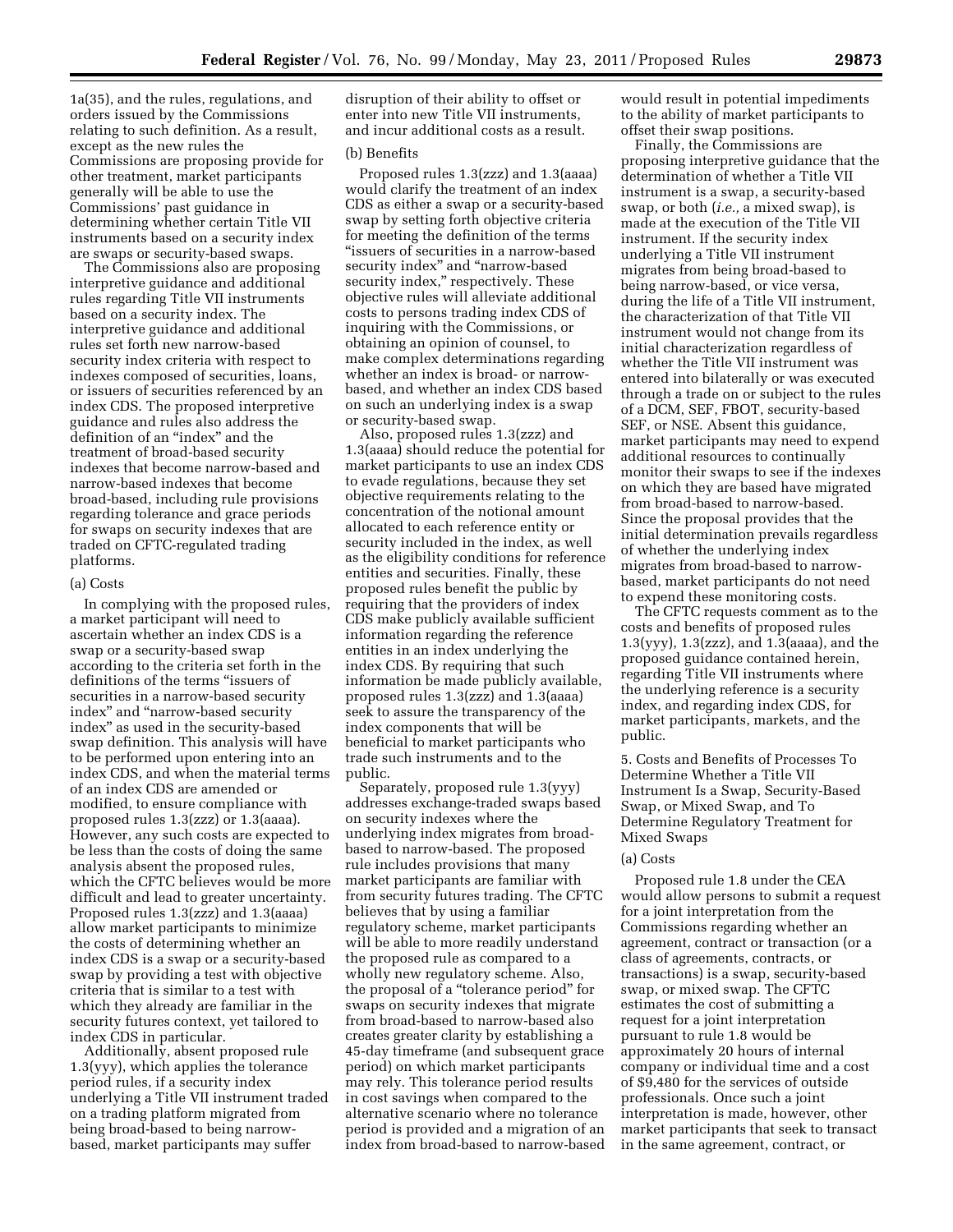transaction (or class thereof) would have regulatory clarity about whether it is a swap, security-based swap, or mixed swap.

Separately, proposed CFTC rule 1.9 under the CEA allows persons to submit a request for a joint order from the Commissions regarding an alternative regulatory treatment for particular mixed swaps. This process applies except with respect to bilateral, uncleared mixed swaps where one of the parties to the mixed swap is dually registered with the CFTC as a swap dealer or major swap participant and with the SEC as a security-based swap dealer or major security-based swap participant. With respect to bilateral uncleared mixed swaps where one of the parties is a dual registrant, the proposed rule provides that such mixed swaps would be subject to a regulatory scheme set forth in rule 1.9 in order to provide clarity as to the regulatory treatment of such mixed swaps.

The CFTC estimates that the cost of submitting a request for a joint order seeking an alternative regulatory treatment for a particular mixed swap would be approximately 30 hours of internal company or individual time and a cost of approximately \$15,800 for the services of outside professionals. Absent such a process, though, market participants that desire or intend to enter into such a mixed swap (or class thereof) would be required pursuant to Title VII of the Dodd-Frank Act to comply with all regulatory requirements applicable to both swaps and securitybased swaps. The CFTC believes that the cost of such dual regulation would likely be at least as great, if not greater, than the costs of the process set forth in proposed rule 1.9 to request an alternative regulatory treatment for such the mixed swap. The proposed rule regarding bilateral uncleared mixed swaps where at least one party is a dual registrant does not entail any additional costs, and may reduce costs for dual registrants that enter into such mixed swaps by eliminating potentially duplicative or inconsistent regulation.

#### (b) Benefits

The CFTC believes that the proposed rules that enable market participants to submit requests for joint interpretations regarding the nature of various agreements, contracts, or transactions, and requests for joint orders regarding the regulatory treatment of mixed swaps, will help to create a level playing field (since the joint interpretations and joint orders will be available to all market participants) regarding which agreements, contracts, or transactions constitute swaps,

security-based swaps, or mixed swaps, and the regulatory treatment applicable to particular mixed swaps. The availability of such joint interpretations and joint orders regarding the scope of the definitions and the regulatory treatment of mixed swaps will reduce transaction costs and thereby promote the use of Title VII instruments and the efficient operation of the swap markets. This, in turn, is expected to encourage the use of Title VII instruments for risk management and other purposes. The separate proposed rule for bilateral uncleared mixed swaps where at least one party is dually registered should eliminate potentially duplicative and inconsistent regulation.

The CFTC requests comment as to the costs and benefits of the processes for seeking joint interpretations and joint orders in proposed rules 1.8 and 1.9, respectively, for market participants, markets, and the public.

## 6. Costs and Benefits of SBSA Books and Records, and Data, Requirements

Proposed CFTC rule 1.7 under the CEA would clarify that there would not be books and records, or data, requirements regarding SBSAs other than those that would exist for swaps. The proposed rule alleviates any additional books and records or information costs to persons who are required to keep and maintain books and records regarding, or collect and maintain data regarding, SBSAs because the proposed rule does not require such persons to keep or maintain any books and records, or collect and maintain any data, regarding, SBSAs that differs from the books, records, and data required regarding swaps.

Specifically, proposed rule 1.7 would require persons registered as SDRs to: (i) keep and maintain books and records regarding SBSAs only to the extent that SDRs are required to keep and maintain books and records regarding swaps; and (ii) collect and maintain data regarding SBSAs only to the extent that SDRs are required to collect and maintain data regarding swaps. In addition, proposed rule 1.7 would require persons registered as swap dealers or major swap participants to keep and maintain books and records, including daily trading records, regarding SBSAs only to the extent that those persons would be required to keep and maintain books and records regarding swaps.

Because proposed rule 1.7 imposes no requirements with respect to SBSAs other than those that exist for swaps, proposed rule 1.7 would impose no costs other than those that are required with respect to swaps in the absence of proposed rule 1.7. Proposed rule 1.7

provides clarity by establishing uniform requirements regarding books and records, and data collection, requirements for swaps and for SBSAs.

The CFTC requests comment as to the costs and benefits of proposed rule 1.7 for market participants, markets, and the public.

7. Costs and Benefits of the Proposed Interpretive Guidance Regarding the Forward Contract Exclusion From the Swap Definition

The CFTC is proposing interpretive guidance that the forward contract exclusion from the swap definition for nonfinancial commodities should be read consistently with the forward contract exclusion from the CEA definition of the term ''future delivery.'' In that regard, the CFTC is proposing to retain the Brent Interpretation and extend it to apply to all nonfinancial commodities, and to withdraw the Energy Exemption which had extended the Brent Interpretation regarding the forward contract exclusion from the term "future delivery" to energy commodities other than oil. The CFTC also is proposing that its prior guidance regarding commodity options embedded in forward contracts should be applied as well to the treatment of forward contracts in nonfinancial commodities that contain embedded options under the Dodd-Frank Act.

The CFTC anticipates that its proposed interpretive guidance construing the forward contract exclusion consistently with respect to the definitions of the terms "swap" and "future delivery" in this manner will not impose any material costs on market participants. It also will establish a uniform interpretation of the forward contract exclusion for the definitions of both statutory terms, which will avoid the significant costs that some commenters stated would result if the forward contract exclusion were construed differently in these two contexts.341

The CFTC requests comment as to the costs and benefits of the proposed interpretative guidance regarding the

<sup>341</sup>*See* EEI Letter (''Without legal certainty as to the regulatory treatment of their forward contracts, EEI's members and other end users who rely on the forward contract exclusion likely will face higher transaction costs due to greater uncertainty. These increased transaction costs may include: (i) More volatile or higher commodity prices; and (ii) increased credit costs, in each case caused by changes in market liquidity as end users change the way they transact in the commodity markets. A single regulatory approach that uses the same criteria to confirm that a forward contract is excluded from the Commission's jurisdiction over swaps and futures will reduce this uncertainty and the associated costs to end users.'' (footnote omitted)).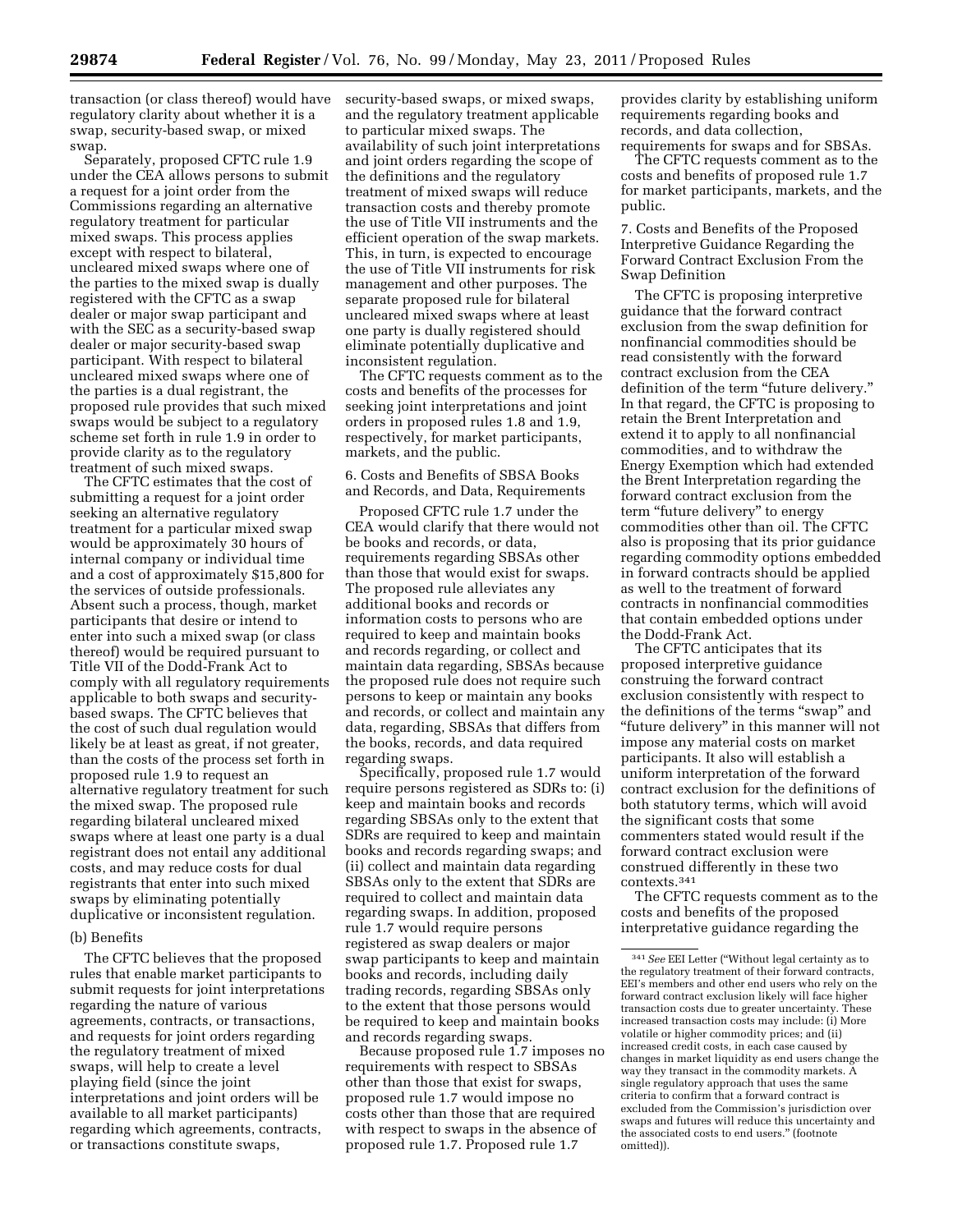forward contract exclusion from the swap definition, including the retention of the Brent Interpretation and its extension to all nonfinancial commodities and the withdrawal of the Energy Exemption, for market participant, markets, and the public.

8. Costs and Benefits of the Proposed Anti-Evasion Rules and Interpretive Guidance

The CFTC is proposing to exercise the anti-evasion rulemaking authority granted to it by the Dodd-Frank Act. Generally, proposed CFTC rule 1.3(xxx)(6) under the CEA would define as a swap any agreement, contract, or transaction that is willfully structured to evade (or as an attempt to evade) the provisions of Title VII governing the regulation of swaps. Further, proposed CFTC rule 1.6 under the CEA would prohibit activities conducted outside the United States, including entering into agreements, contracts, and transactions and structuring entities, to willfully evade any provision of the CEA as enacted by Title VII or the rules and regulations promulgated thereunder.

As opposed to providing a bright-line test, proposed rule 1.3(xxx)(6) would apply to agreements, contracts, and transactions, and proposed rule 1.6 would apply to agreements, contracts, transactions and entities, that are willfully structured to evade (or as an attempt to evade) the provisions of Title VII governing the regulation of swaps. Although this test does not provide a bright line, it helps ensure that wouldbe evaders cannot intentionally structure their transactions or entities for the sole purpose of evading the requirements of Title VII. The CFTC also is proposing interpretive guidance as to certain types of circumstances that may constitute an evasion of the requirements of Title VII, while at the same time preserving the CFTC's ability to determine, on a case-by-case basis, that other types of transactions or actions constitute an evasion of the requirements of the statute or the regulations promulgated thereunder. This will promote the enforcement of the anti-evasion rules in a manner that does not inappropriately interfere with activities undertaken for legitimate business purposes.

Absent the proposed anti-evasion rules and interpretive guidance, price discovery would be impaired because markets would not be informed about those transactions. Additionally, systemic risk could increase in a manner that the CFTC would not be able to measure accurately. The proposed anti-evasion rules and interpretive guidance will bring the appropriate

scope of transactions and entities within the regulatory framework established by the Dodd-Frank Act, which will better allow the CFTC to assure transparency and address systemic risk.

## *Request for Comment*

148. After considering the costs and benefits of the proposed rules and interpretive guidance as discussed in this section, the CFTC has determined to issue the proposal. The CFTC invites public comment on all of its cost-benefit considerations. Commenters are requested to submit empirical data or other factual information quantifying or qualifying the costs and benefits of the proposed rules and interpretive guidance with their comments, to the extent possible.

## *D. Consideration of Impact on the Economy*

For purposes of the Small Business Regulatory Enforcement Fairness Act of 1996 (''SBREFA'') 342 the CFTC must advise the Office of Management and Budget as to whether the proposed rules constitute a ''major'' rule. Under SBREFA, a rule is considered "major" where, if adopted, it results or is likely to result in: (i) An annual effect on the economy of \$100 million or more (either in the form of an increase or a decrease); (ii) a major increase in costs or prices for consumers or individual industries; or (iii) significant adverse effect on competition, investment or innovation. If a rule is "major," its effectiveness will generally be delayed for 60 days pending Congressional review. The CFTC does not believe that any of the proposed rules in this release, in their current form, would constitute a major rule.

The CFTC requests comment on the potential impact of the proposed rules on the economy on an annual basis, on the costs or prices for consumers or individual industries, and on competition, investment or innovation. Commenters are requested to provide empirical data and other factual support for their views to the extent possible.

### **IX. Administrative Law Matters— Exchange Act Revisions**

### *A. Paperwork Reduction Act*

## 1. Background

Proposed rules 3a68–2 and 3a68–4(c) would contain new "collection of information'' requirements within the meaning of the Paperwork Reduction Act of 1995.343 The SEC is submitting

them to the Office of Management and Budget (''OMB'') for review in accordance with the PRA.344 An agency may not conduct or sponsor, and a person is not required to respond to, a collection of information unless it displays a currently valid OMB control number. OMB has not yet assigned a control number to the new collection of information.

These proposed rules contain collections and are being proposed pursuant to the Exchange Act. The proposed rules would establish a process through which a person could submit a request to the Commissions that the Commissions provide a joint interpretation of whether an agreement, contract, or transaction (or class thereof) is a swap, security-based swap, or both (*i.e.,* a mixed swap). The rules also would establish a process with respect to mixed swaps through which a person could submit a request to the Commissions that the Commissions issue a joint order permitting the requesting person (and any other person or persons that subsequently lists, trades, or clears that class of mixed swap) to comply, as to parallel provisions only, with the specified parallel provisions, instead of being required to comply with parallel provisions of both the CEA and the Exchange Act. The hours and costs associated with preparing and sending these requests would constitute reporting and cost burdens imposed by each collection of information.

2. Summary of Collection of Information Under Proposed Rules 3a68–2 and 3a68–4(c)

The SEC is proposing new rules that would allow persons to submit requests to the Commissions for joint interpretations regarding whether a particular agreement, contract, or transaction (or class thereof) is a swap, security-based swap, or both (*i.e.,* a mixed swap), and for joint orders permitting alternative regulatory treatment for particular mixed swaps.

First, the SEC is proposing new rule 3a68–2, which would allow persons to submit a request for a joint interpretation from the Commissions regarding whether an agreement, contract, or transaction (or a class thereof) is a swap, security-based swap, or both (*i.e.,* a mixed swap). Under proposed rule 3a68–2, a person would provide to the Commissions a copy of all material information regarding the terms of, and a statement of the economic characteristics and purpose of, each relevant agreement, contract, or

<sup>342</sup>Public Law 104–121, Title II, 110 Stat. 857 (1996) (codified in various sections of 5 U.S.C., 15 U.S.C. and as a note to 5 U.S.C. 601).

<sup>343</sup> 44 U.S.C. 3501 *et seq.* 344 44 U.S.C. 3507(d) and 5 CFR 1320.11.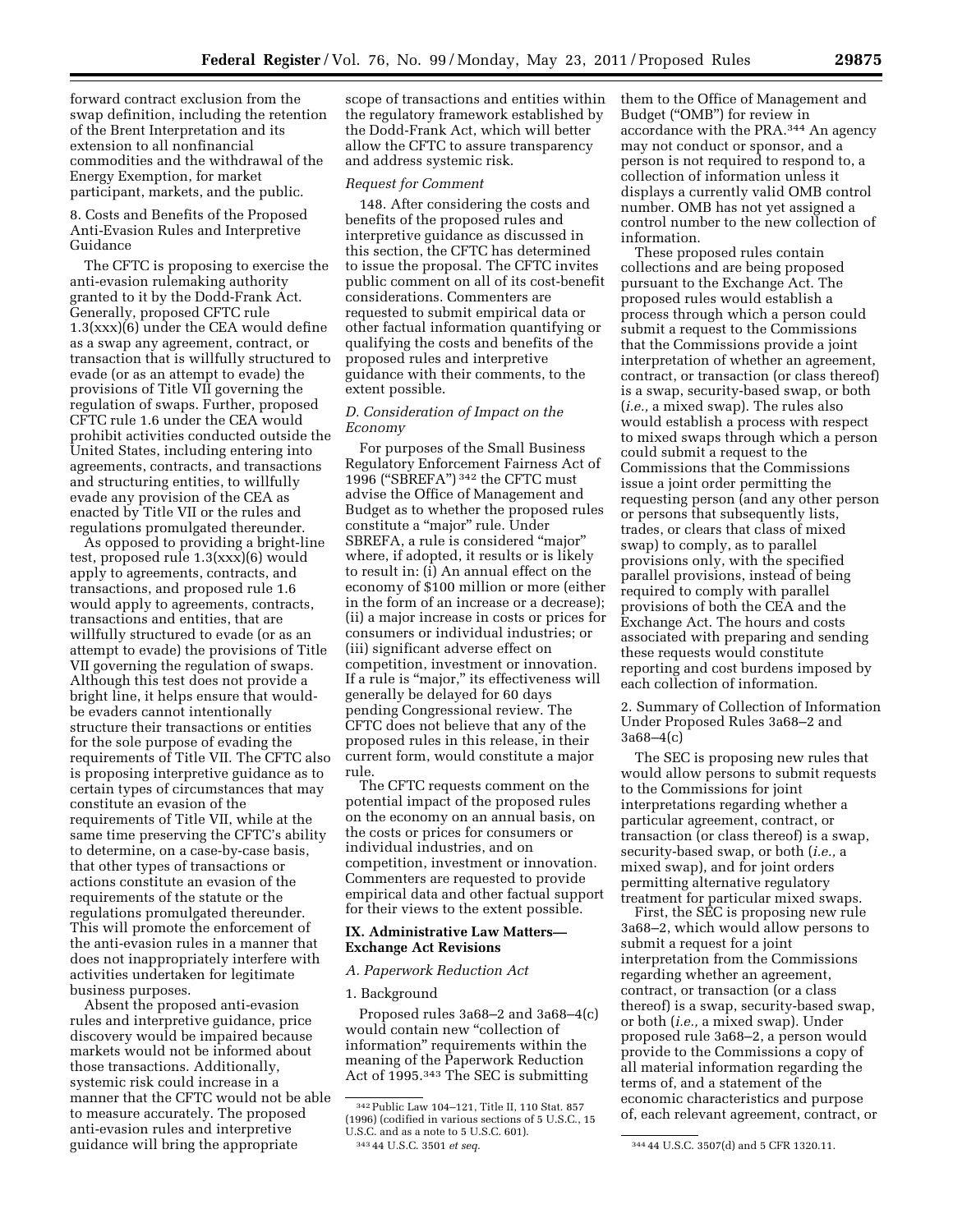transaction (or class thereof), along with that person's determination as to whether each such agreement, contract, or transaction (or class thereof) should be characterized as a swap, securitybased swap, or both (*i.e.,* a mixed swap). The Commissions also may request the submitting person to provide additional information.

The Commissions may issue in response a joint interpretation or joint notice of proposed rulemaking regarding the status of that agreement, contract, or transaction (or class thereof) as a swap, security-based swap, or both (*i.e.,* a mixed swap). Any joint interpretation, like any joint notice of proposed rulemaking, will be public and may discuss the material information regarding the terms of the relevant agreement, contract, or transaction (or class thereof), as well as any other information the Commissions deem material to the interpretation.

Requesting persons also would be permitted to withdraw a request made pursuant to proposed rule 3a68–2 at any time before the Commissions have issued a joint interpretation or joint notice of proposed rulemaking in response to the request. Regardless of a particular request for interpretation, however, the Commissions could provide such a joint interpretation or joint notice of proposed rulemaking of their own accord.

Persons would submit requests pursuant to proposed rule 3a68–2 on a voluntary basis. However, if a person submits a request, all of the information required under the proposed rule, including any additional information requested by the Commissions, must be submitted to the Commission, except to the extent a person withdraws the request pursuant to the proposed rule.

For purposes of the PRA, the SEC estimates that the total annual paperwork burden resulting from proposed rule 3a68–2 would be approximately 20 hours of internal company or individual time and a cost of approximately \$9,480 for the services of outside professionals that the SEC believes would consist of services provided by attorneys.345 As discussed further below, these total costs include all collection burdens associated with the proposed rules, including burdens

related to the initial determination requirements.

Second, the SEC is proposing new rule 3a68–4(c), which would allow persons to submit requests to the Commissions for joint orders regarding the regulation of a particular mixed swap (or class thereof). Under proposed rule 3a68–4(c), a person would provide to the Commissions a copy of all material information regarding the terms of, and the economic characteristics and purpose of, the specified (or specified class of) mixed swap. In addition, a person would provide the specified parallel provisions, and the reasons the person believes such specified parallel provisions would be appropriate for relevant mixed swap (or class thereof), and an analysis of: (i) The nature and purposes of the parallel provisions that are the subject of the request; (ii) the comparability of such parallel provision; and (iii) the extent of any conflicts or differences between such parallel provisions. The Commissions also may request the submitting person to provide additional information.

The Commissions may issue in response a joint order, after public notice and opportunity for comment, providing that the requesting person (and any other person or persons that subsequently lists, trades, or clears that mixed swap (or class thereof)) is permitted to comply, as to parallel provisions only, with the specified parallel provisions (or another subset of the parallel provisions that are the subject of the request, as the Commissions determine is appropriate), instead of being required to comply with parallel provisions of both the CEA and the Exchange Act. Any joint order will be public and may discuss the material information regarding the terms of the mixed swap (or class thereof), as well as any other information the Commissions deem material to the order. Requesting persons also would be permitted to withdraw a request made pursuant to proposed rule 3a68–4(c) at any time before the Commissions have issued a joint order in response to the request.

Persons would submit requests pursuant to proposed rule 3a68–4(c) on a voluntary basis. However, if a person submits a request, all of the information required under the proposed rule, including any additional information requested by the Commissions, must be submitted to the Commission, except to the extent a person withdraws the request pursuant to the proposed rule.

For purposes of the PRA, the SEC estimates that the total annual incremental paperwork burden resulting from proposed rule 3a68–4(c) would be

approximately 30 hours of internal company or individual time and a cost of approximately \$15,800 for the services of outside professionals, which the SEC believes would consist of services provided by attorneys.346 As discussed further below, these total costs include all collection burdens associated with the proposed rules, including burdens related to the initial determination requirements.

#### 3. Proposed Use of Information

The SEC would use the information collected pursuant to proposed rule 3a68–2 to evaluate an agreement, contract, or transaction (or class thereof) in order to provide joint interpretations or joint notices of proposed rulemaking with the CFTC regarding whether these agreements, contracts, or transactions (or classes thereof) are swaps, securitybased swaps, or both (*i.e.,* mixed swaps) as defined in the Dodd-Frank Act. The SEC would use the information collected pursuant to proposed rule 3a68–4(c) to evaluate a specified, or a specified class of, mixed swaps in order to provide joint orders or joint notices of proposed rulemaking with the CFTC regarding the regulation of that particular mixed swap or class of mixed swap. The information provided to the SEC pursuant to proposed rules 3a68–2 and 3a68–4(c) also would allow the SEC to monitor the development of new OTC derivatives products in the marketplace and determine whether additional rulemaking or interpretive guidance is necessary or appropriate.

## 4. Respondents

It is difficult to calculate the precise number of requests that would be submitted to the Commissions under proposed rules 3a68–2 and 3a68–4(c), given the historical unregulated state of the OTC derivatives market. Although any person could submit a request under proposed rule 3a68–2, the SEC believes as a practical matter that the relevant categories of such persons would be swap dealers and securitybased swap dealers, major swap participants and major security-based swap participants, SEFs, security-based SEFs, DCOs clearing swaps, DCMs trading swaps, SDRs, SBSDRs, and clearing agencies clearing security-based swaps, and the total number of persons could be 475.347 Similarly, although any

<sup>345</sup>For convenience, the estimated PRA hour burdens have been rounded to the nearest whole dollar. Data from SIFMA's ''Management & Professional Earnings in the Securities Industry 2009,'' modified by SEC staff to account for an 1800 hour work-year and multiplied by 5.35 to account for bonuses, firm size, employee benefits, and overhead, suggest that that the cost of an attorney is \$316 per hour.

<sup>346</sup>*See supra* note 345.

<sup>347</sup>This total number includes an estimated 250 swap dealers, 50 major swap participants, 50 security-based swap dealers, 10 major securitybased swap participants, 35 SEFs, 20 security-based SEFs, 12 DCOs, 17 DCMs, 15 SDRs, 10 SBSDRs, and 6 clearing agencies, as set forth by the CFTC and SEC, respectively, in their other Dodd-Frank Act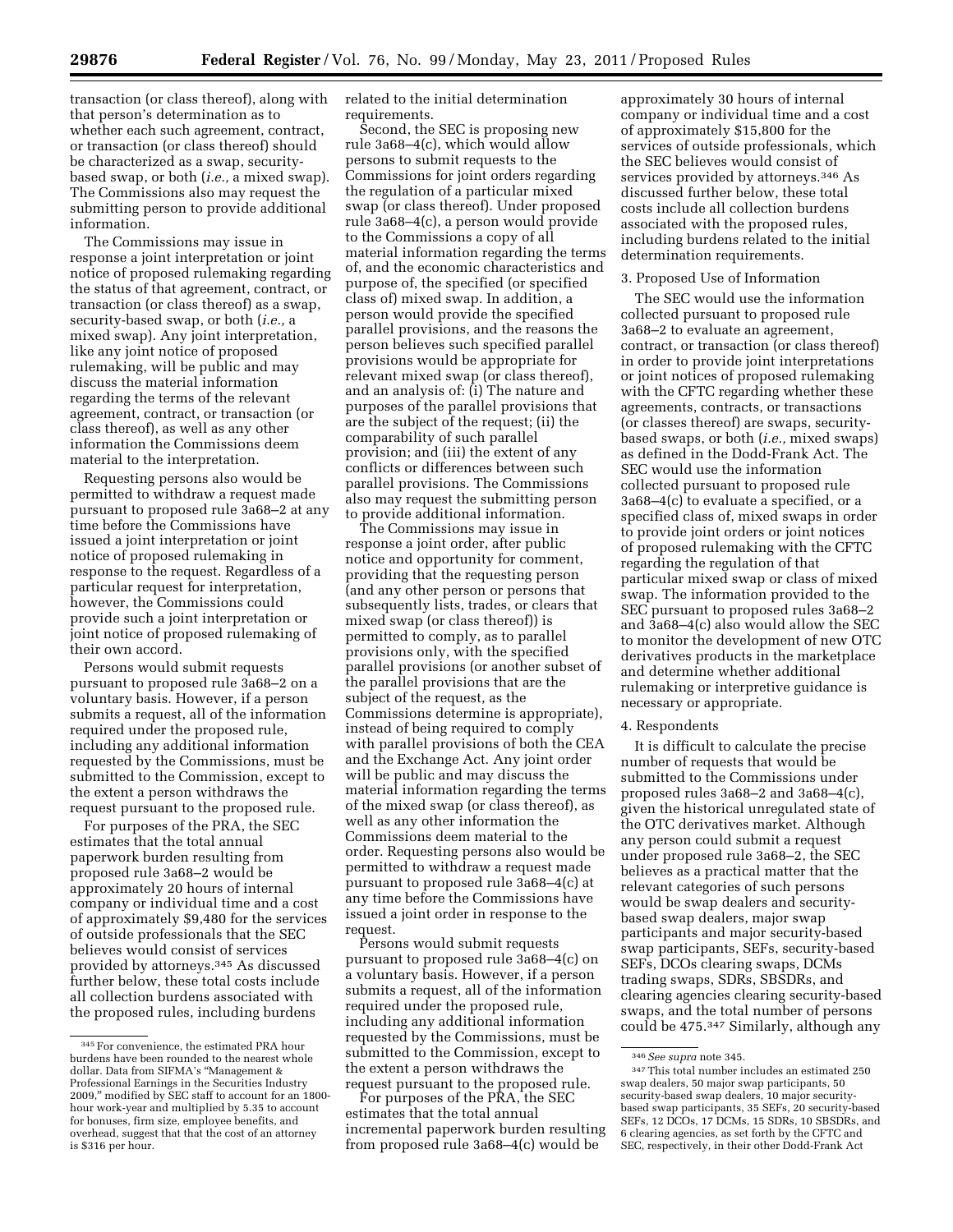person could submit a request under proposed rule 3a68–4(c), the SEC believes as a practical matter that the relevant categories of such persons would be SEFs, security-based SEFs, and DCMs trading swaps, and the total number of persons could be 72.348

However, based on the SEC's experience and information received from commenters to the ANPR<sup>349</sup> and during meetings with the public to discuss the Product Definitions generally, including the interpretation of whether a transaction is a swap, security-based swap, or both (*i.e.,* a mixed swap), and taking into consideration the certainty provided by the proposed rules and interpretive guidance in this release, the SEC believes that the number of requests that would be submitted by such persons to the Commissions to provide joint interpretations as to whether a given agreement, contract, or transaction is a swap, security-based swap, or both (*i.e.,*  a mixed swap), would be small, and therefore expects that only a small number of requests would be submitted pursuant to proposed rule 3a68–2. With respect to proposed rule 3a68–4(c), the SEC also estimates the number of requests for joint orders would be small.350 Pursuant to the Commissions' proposed rules and interpretive guidance, a number of persons that engage in agreements, contracts, or transactions that are swaps, securitybased swaps, or both (*i.e.,* a mixed swap) would be certain that their transactions are, indeed, swaps, security-based swaps, or both, (*i.e.,* a mixed swap) and would not request an

348 *Id.* 

349*See supra* note 283 and accompanying text. 350*See* discussion *supra* part IV.A.

interpretation pursuant to proposed rule 3a68–2. Also, as the Commissions provide joint interpretations regarding whether agreements, contracts, or transactions (or classes thereof) are or are not swaps, security-based swaps, or both (*i.e.,* mixed swaps), the SEC expects that the number of requests for interpretation will decrease over time. The SEC believes that the rules and interpretive regarding swaps, securitybased swaps, and mixed swaps the Commissions are proposing, as well as the additional guidance issues pursuant to joint interpretations and orders under proposed rules 3a68–2 and 3a68–4 will result in a narrow pool of potential respondents, approximately 50,351 to the collection of information requirements of proposed rule 3a68–2.

Similarly, because the SEC believes that both the category of mixed swap transactions and the number of market participants that engage in mixed swap transactions are small, the SEC believes that the pool of potential persons requesting a joint order regarding the regulation of a specified, or specified class of, mixed swap pursuant to proposed rule 3a68–4(c) would be small (approximately 10<sup>352</sup>). Also, those requests submitted pursuant to proposed rule 3a68–2 that result in an interpretation that the agreement, contract, or transaction (or class thereof) is not a mixed swap would reduce the pool of possible persons submitting a request regarding the regulation of particular mixed swaps (or class thereof) pursuant to proposed rule 3a68–4(c). In addition, not only the requesting party, but also any other person or persons that subsequently lists, trades, or clears that mixed swap, would be subject to, and must comply with, the joint order regarding the regulation of the specified, or specified class of, mixed swap, as issued by the Commissions. Therefore, the SEC believes that the number of requests for a joint order regarding the regulation of mixed swaps, particularly involving specified classes of mixed would decrease over time.

The SEC seeks comment on the number of persons that potentially would submit requests pursuant to rules 3a68–2 and 3a68–4(c).

352*See id.* 

5. Paperwork Reduction Act Burden Estimates

Proposed rules 3a68–2 and 3a68–4(c) would, if adopted, require submission of certain information to the Commissions to the extent persons elect to request an interpretation and/or alternative regulatory treatment. Proposed rules 3a68–2 and 3a68–4(c) each require the information that a requesting party must include in its request to the Commissions in order to receive a joint interpretation or order, as applicable.

### (a) Proposed Rule 3a68–2

Proposed rule 3a68–2 would require any party requesting a joint interpretation under the rule to include disclosures about the agreement, contract, or transaction (or class thereof) in question as well as a statement of economic purpose and the requesting party's initial determination regarding whether the agreement, contract, or transaction (or class thereof) is a swap, security-based swap, or both (*i.e.,* a mixed swap). The proposed rule would apply only to requests made by persons that desire an interpretation from the Commissions. For each agreement, contract, or transaction (or class thereof) for which a person requests the Commissions' joint interpretation, the requesting person would be required to provide a copy of all material information regarding the applicable terms; a statement of the economic characteristics and purpose; and the requesting person's determination as to whether such agreement, contract, or transaction (or class thereof) is a swap, security-based swap, or both (*i.e.,* a mixed swap), including the basis for the requesting person's determination. The requesting person also would be required to provide such other information as the Commissions may request.

As discussed above, the SEC believes the number of persons that would submit requests pursuant to proposed rule 3a68–2 is quite small given the proposed rules and interpretive guidance regarding swaps, securitybased swaps, and mixed swaps the Commissions are providing.353 Although the SEC does not have precise figures for the number of requests that persons would submit, the SEC believes it is reasonable to estimate that it likely

rulemaking proposals. *See* Entity Definitions, *supra*  note 12 (regarding security-based swap dealers and major security-based swap participants); Registration of Swap Dealers and Major Swap Participants, *supra* note 330 (regarding swap dealers and major security-based swap participants); Security-Based Swap Data Repository Registration, Duties, and Core Principles, *supra*  note 6 (regarding SBSDRs); Swap Data Repositories, *supra* note 330 (regarding SDRs); Core Principles and Other Requirements for Swap Execution Facilities, 76 FR 1214, Jan. 7, 2011 (regarding SEFs); Registration and Regulation of Security-Based Swap Execution Facilities, 76 FR 10948, Feb. 28, 2011 (regarding security-based SEFs); Financial Resources Requirements for Derivatives Clearing Organizations, 75 FR 63113, Oct. 14, 2010 (regarding DCOs); Information Management Requirements for Derivatives Clearing Organizations, 75 FR 78185, Dec. 15, 2010 (regarding DCOs); Risk Management Requirements for Derivatives Clearing Organizations, 76 FR 3698, Jan. 20, 2011 (regarding DCOs); Core Principles and Other Requirements for Designated Contract Markets, 75 FR 80572, Dec. 22, 2010 (regarding DCMs); Clearing Agency Standards for Operation and Governance, 76 FR 14472, Mar. 16, 2011 (regarding clearing agencies).

<sup>351</sup>The SEC believes that there would be approximately 50 requests in the first year. *See*  discussion *infra* part IX.A.5. The SEC recognizes that one person might submit more than one request, but for purposes of the PRA is considering each such request as one person in order to provide a more conservative estimate of the number of persons that would be subject to paperwork burdens.

<sup>353</sup>This estimate is based on comments from and discussions with market participants regarding uncertainty concerning whether certain contracts might be considered swaps, security-based swaps, or both, *i.e.,* mixed swaps, and the size of the mixed swaps category, although the SEC has not received data regarding the specific number of potential transaction types for which there is uncertainty or that are mixed swaps.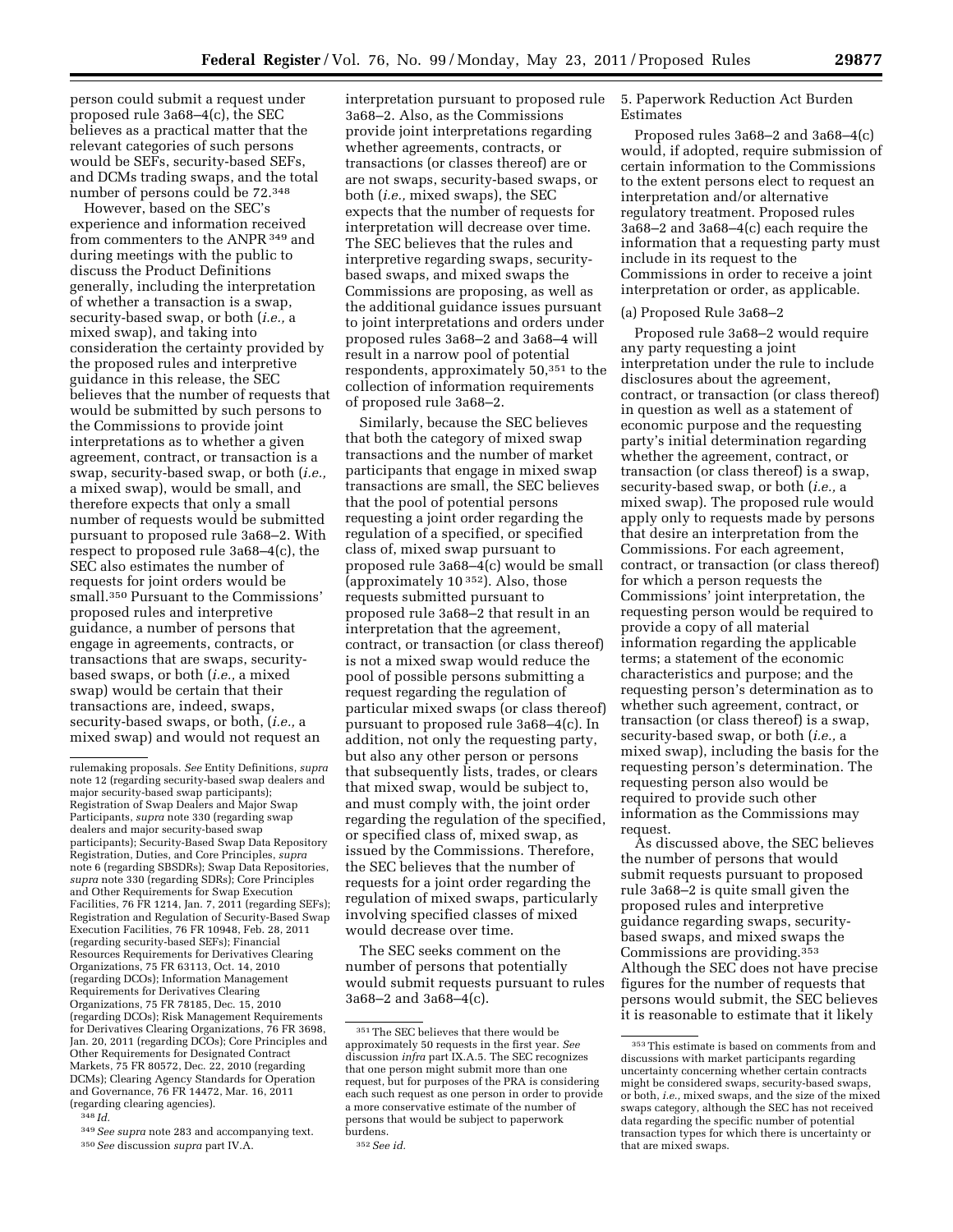would be fewer than 50 requests in the first year. For purposes of the PRA, the SEC estimates the total paperwork burden associated with preparing and submitting a person's request to the Commissions pursuant to proposed rule 3a68–2 would be 20 hours per request and associated costs of \$9,480.354 Assuming 50 requests in the first year, the SEC estimates that this would result in an aggregate burden for the first year of 1000 hours of company time (50 requests  $\times$  20 hours/request) and \$474,000 for the services of outside professionals (*e.g.,* attorneys) (50 requests  $\times$  30 hours/request  $\times$  \$316).

As discussed above, the SEC believes that as the Commissions provide joint interpretations or joint notices of proposed rulemaking, the number of requests received will decrease over time. Although the SEC does not have precise figures for the number of requests that persons would submit after the first year, the SEC believes it is reasonable to estimate that it likely would be fewer than 10 requests on average in ensuing years. Assuming 10 requests in ensuing years, the SEC estimates that this would result in an aggregate burden in each ensuing year of 200 hours of company time (10 requests × 20 hours/request) and \$94,800 for the services of outside professionals (*e.g.,*  attorneys) (10 requests  $\times$  30 hours/ request  $\times$  \$316).

## (b) Proposed Rule 3a68–4(c)

Proposed rule 3a68–4(c) would require any party requesting a joint order regarding the regulation of a specified, or specified class of, mixed swap under the rule to include disclosure about the agreement, contract, or transaction (or class thereof) that is a mixed swap as well as a statement of economic purpose for the mixed swap (class thereof). In addition, a person would provide the specified parallel provisions that the person believes should apply to the mixed swap (or class thereof), the reasons the person believes the specified parallel provisions would be appropriate for the mixed swap, and an analysis of: (i) The nature and purposes of the parallel provisions that are the subject of the request; (ii) the comparability of such

parallel provisions; and (iii) the extent of any conflicts or differences between such parallel provisions. The requesting person also would be required to provide such other information as the Commissions may request.

As discussed above, the SEC believes the number of requests that persons would submit pursuant to proposed rule 3a68–4(c) is quite small given the limited types of agreements, contracts, or transactions (or class thereof) the Commissions believe would constitute mixed swaps.355 In addition, depending on the characteristics of a mixed swap (or class thereof), a person may choose not to submit a request pursuant to proposed rule 3a68–4(c). The SEC also notes that any joint order issued by the Commissions would apply to any person that subsequently lists, trades, or clears that specified, or specified class of, mixed swap, so that requests for joint orders could diminish over time. Also, persons may submit requests for an interpretation under proposed rule 3a68–4(c) that do not result in an interpretation that the agreement, contract, or transaction (or class thereof) is a mixed swap. Therefore, although the SEC does not have precise figures for the number of requests that persons would submit, the SEC believes it is reasonable to estimate that it likely would be fewer than 20 requests in the first year. For purposes of the PRA, the SEC estimates the total paperwork burden associated with preparing and submitting a party's request to the Commissions pursuant to proposed rule 3a68–4(c) would be 30 hours and associated costs of \$15,800 per request for mixed swaps for which a request for a joint interpretation pursuant to proposed rule 3a68–4(c) was not previously made.356 Assuming 20 requests in the first year, the SEC estimates that this would result in an aggregate burden for the first year of 600 hours of company time (20 requests  $\times$  30 hours/request) and \$316,000 for the services of outside professionals (20 requests  $\times$  50 hours/request  $\times$  \$316).

For mixed swaps for which a request for a joint interpretation pursuant to proposed rule 3a68–2 was previously made, the SEC estimates the total

paperwork burden under the PRA associated with preparing and submitting a party's request to the Commissions pursuant to proposed rule 3a68–4(c) would be 10 hours fewer and \$4,740 less per request than for mixed swaps for which a request for a joint interpretation pursuant to proposed rule 3a68–2 was not previously made because certain, although not all, of the information required to be submitted and necessary to prepare pursuant to proposed rule 3a68–4(c) would have been required to be submitted and necessary to prepare pursuant to proposed rule 3a68–2.357 Although certain requests made pursuant to proposed rule 3a68–4(c) may be made without a previous request for a joint interpretation pursuant to proposed rule 3a68–2, the SEC believes that most requests under proposed rule 3a68–2 that result in the interpretation that an agreement, contract, or transaction (or class thereof) is a mixed swap will result in a subsequent request for alternative regulatory treatment pursuant to proposed rule 3a68–4(c). Assuming, therefore, that 90 percent, or 18 of the estimated 20 requests pursuant to proposed rule 3a68–4(c) in the first year, as discussed above, would be such ''follow-on'' requests, the SEC estimates that this would result in an aggregate burden in the first year of 360 hours of company time (18 requests  $\times$  20 hours/ request) and \$199,080 for the services of outside professionals (18 requests  $\times$  35 hours/request  $\times$  \$316).

As discussed above, the SEC believes that as the Commissions provide joint orders regarding alternative regulatory treatment, the number of requests received will decrease over time. The SEC believes it is reasonable to estimate that it likely would be fewer than 5 requests on average in ensuing years. Assuming 5 requests in ensuing years, the SEC estimates that this would result in an aggregate burden in each ensuing year of 150 hours of company time (5 requests  $\times$  30 hours/request) and \$79,000 for the services of outside professionals (5 requests  $\times$  50 hours/ request  $\times$  \$316). As discussed above, assuming that approximately 90 percent, or 4 of the estimated 5 requests pursuant to proposed rule 3a68–4(c) in

 $^{\rm 354}\rm{This}$  estimate is based on information indicating that the average burden associated with preparing and submitting a no-action request to the SEC staff in connection with the identification of whether certain products were securities, which the SEC believes is a process similar to the process under proposed rule 3a68–2, was approximately 20 hours and associated costs of \$9,480. Assuming these costs correspond to legal fees, which we estimate at an hourly cost of \$316, we estimate that this cost is equivalent to approximately 30 hours (\$9,480/\$316).

<sup>355</sup>*See supra* note 283 and accompanying text.

<sup>356</sup>This estimate is based on information indicating that the average burden associated with preparing and submitting a no-action request to the SEC staff in connection with the regulatory treatment of certain securities products which the SEC believes is a process similar to the process under proposed rule 3a68–4(c), was approximately 30 hours and associated costs of \$15,800. Assuming these costs correspond to legal fees, which we estimate at an hourly cost of \$316, we estimate that this cost is equivalent to approximately 50 hours (\$15,800/\$316).

 $^{\rm 357}\rm \, This$  estimate takes into account that certain information regarding the mixed swap (or class thereof), namely the material terms and the economic purpose, will have already been gathered and prepared as part of the request submitted pursuant to proposed rule 3a68–2. The SEC estimates that these items constitute approximately 10 hours fewer and a reduction in associated costs of \$4,740. Assuming these costs correspond to legal fees, which we estimate at an hourly cost of \$316, we estimate that this cost is equivalent to approximately 15 hours (\$4,740/\$316).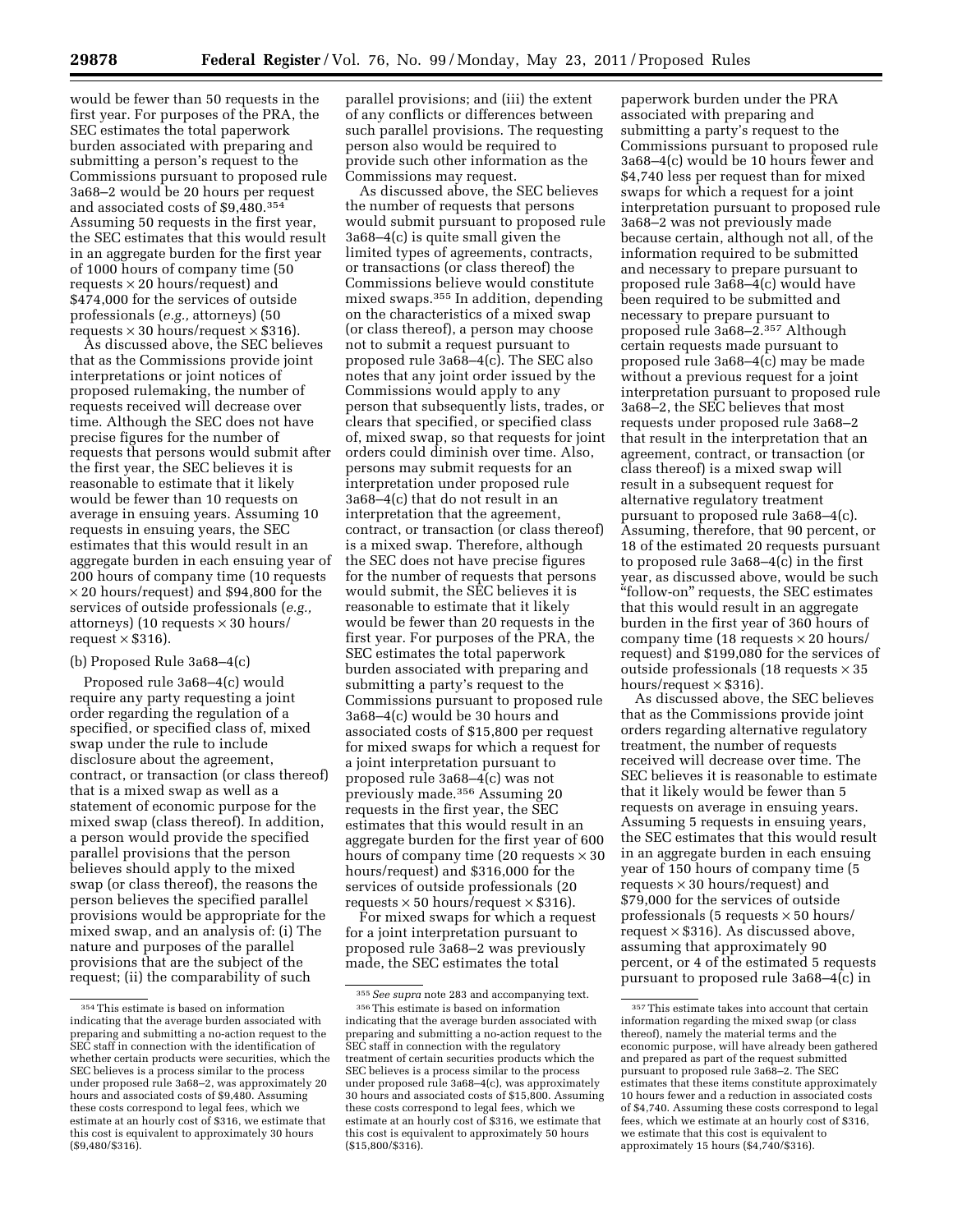ensuing years would be "follow-on" requests to requests for joint interpretation from the Commissions under proposed rule 3a68–4(c), the SEC estimates that this would result in an aggregate burden in each ensuing year of 80 hours of company time (4 requests × 20 hours/request) and \$44,240 for the services of outside professionals (4 requests  $\times$  35 hours/request  $\times$  \$316).

# *Request for Comment*

Pursuant to 44 U.S.C. 3506(c)(2)(B), the SEC solicits comments to: (i) Evaluate whether the proposed collection of information is necessary for the proper performance of the functions of the agency, including whether the information will have practical utility; (ii) evaluate the accuracy of the SEC's estimate of burden of the proposed collection of information; (iii) determine whether there are ways to enhance the quality, utility, and clarity of the information to be collected; and (iv) evaluate whether there are ways to minimize the burden of the collection of information on those that are to respond, including through the use of automated collection techniques or other forms of information technology. In addition, the SEC requests comment on the accuracy of the estimates regarding the total paperwork burden.

In particular, the SEC requests comment for purposes of the PRA on the following:

149. How many requests for a joint interpretation from the Commissions would be submitted pursuant to rule 3a68–2?

150. How many requests for a joint order from the Commissions would be submitted pursuant to rule 3a68–4(c)?

151. How many requests for a joint order from the Commissions would be submitted pursuant to rule 3a68–4(c) regarding the same agreement, contract, or transaction (or class thereof) that was the subject of a request for a joint interpretation from the Commissions submitted pursuant to rule 3a68–2?

152. Are the paperwork burden estimates, for both company time and outside services, as discussed above accurate? Do these estimates reflect the paperwork burdens and costs associated with requests made pursuant to proposed rules 3a68–2 and 3a68–4(c)?

Commenters should, when possible, provide empirical data to support their views.

Any member of the public may direct to us or to OMB any comments concerning the accuracy of these burden estimates and any suggestions for reducing these burdens. Persons submitting comments on the collection

of information requirements should direct the comments to the Office of Management and Budget, Attention Desk Officer for the Securities and Exchange Commission, Office of Information and Regulatory Affairs, Washington, DC 20503, and should send a copy to Secretary, Securities and Exchange Commission, 100 F Street NE., Washington, DC 20549–1090, with reference to File No. S7–16–11. Requests for materials submitted to OMB by the SEC with regard to these collections of information should be in writing, refer to File No. S7–16–11, and be submitted to the Securities and Exchange Commission, Office of Investor Education and Advocacy, 100 F Street NE., Washington, DC 20549– 0213. OMB is required to make a decision concerning the collection of information between 30 and 60 days after publication of this release. Consequently, a comment to OMB is best ensured of having its full effect if OMB receives it within 30 days of publication.

## *B. Cost-Benefit Analysis*

## 1. Background

Title VII establishes a regulatory framework for OTC derivatives. As part of that framework, Title VII amends the CEA and the Exchange Act to broadly categorize covered derivative products as swaps, security-based swaps, SBSAs, and/or mixed swaps. In particular, section 712(d)(1) of the Dodd-Frank Act provides that the Commissions, in consultation with the Board, shall jointly further define, among other things, the terms "swap," "securitybased swap," and "security-based swap agreement.'' Section 712(a)(8) of the Dodd-Frank Act provides further that the Commissions shall jointly prescribe such regulations regarding "mixed swaps'' as may be necessary to carry out the purposes of Title VII. In addition, sections  $712(d)(2)(B)$  and  $(C)$  of the Dodd-Frank Act require the Commissions, in consultation with the Board, to jointly adopt rules governing books and records for SBSAs for SDRs that are registered under the CEA, swap dealers, major swap participants, security-based swap dealers, and major security-based swap participants.

The Product Definitions and the regulation of mixed swaps are part of the Dodd-Frank Act's comprehensive framework for regulating the swaps markets whereby the CFTC is given regulatory authority over "swaps," 358 the SEC is given regulatory authority

over "security-based swaps,"<sup>359</sup> and the Commissions shall jointly prescribe such regulations regarding mixed swaps as may be necessary to carry out the purposes of Title VII.360 In addition, the SEC is given antifraud authority over, and access to information from certain CFTC-regulated entities (*e.g.,* DCOs, SEFs, and swap dealers) regarding, SBSAs.361

In most instances, the Commissions' proposed rules and guidance merely clarify the application of the Product Definitions to specific products as is required by the relevant provisions of the CEA and Exchange Act, as modified by the Dodd-Frank Act and the regulation of mixed swaps. However, for some of the rules the Commissions are proposing, the Commissions are exercising their discretion to further define the Product Definitions and to regulate mixed swaps, which would generate costs and benefits to market participants. The Commissions also are fulfilling the requirement in Dodd-Frank that they establish requirements regarding books and records with respect to SBSAs, which also would generate costs and benefits to market participants. The costs and benefits regarding these rules are discussed below.

#### 2. Proposed Rule 3a68–1a

## (a) Benefits

A security-based swap includes a swap that is based on the ''occurrence, nonoccurrence, or extent of the occurrence of an event relating to a single issuer of a security or the issuers of securities in a narrow-based security index, provided that such event directly affects the financial statements, financial condition, or financial obligations of the issuer'' (the ''Event Provision'').362 Proposed rule 3a68–1a would provide that, solely for purposes of determining whether a CDS is a security-based swap under the Event Provision, the term "issuers of securities in a narrow-based security index'' would have the meaning as set forth in proposed rule 3a68–1a.

Because index CDS typically are written on indexes of entity names, not on indexes of the specific securities of those entities, the Commissions are

<sup>358</sup>*See* CEA section 1a(47), 7 U.S.C. 1a(47) (crossreferenced in section 3(a)(69) of the Exchange Act, 15 U.S.C. 78c(a)(69)).

<sup>359</sup>*See* section 3(a)(68) of the Exchange Act, 15 U.S.C. 78c(a)(68) (cross-referenced in CEA section 1a(42), 7 U.S.C. 1a(42)).

<sup>360</sup>*See* CEA section 1a(47)(D), 7 U.S.C. 1a(47)(D); section 3(a)(68)(D) of the Exchange Act, 15 U.S.C. 78c(68)(D).

<sup>361</sup>*See* section 3(a)(78) of the Exchange Act, 15 U.S.C. 78c(a)(78); CEA section 1a(47)(A)(v), 7 U.S.C. 1a(47)(A)(v).

<sup>362</sup>Section 3(a)(68)(A)(ii)(III) of the Exchange Act, 15 U.S.C. 78c(a)(68)(A)(ii)(III).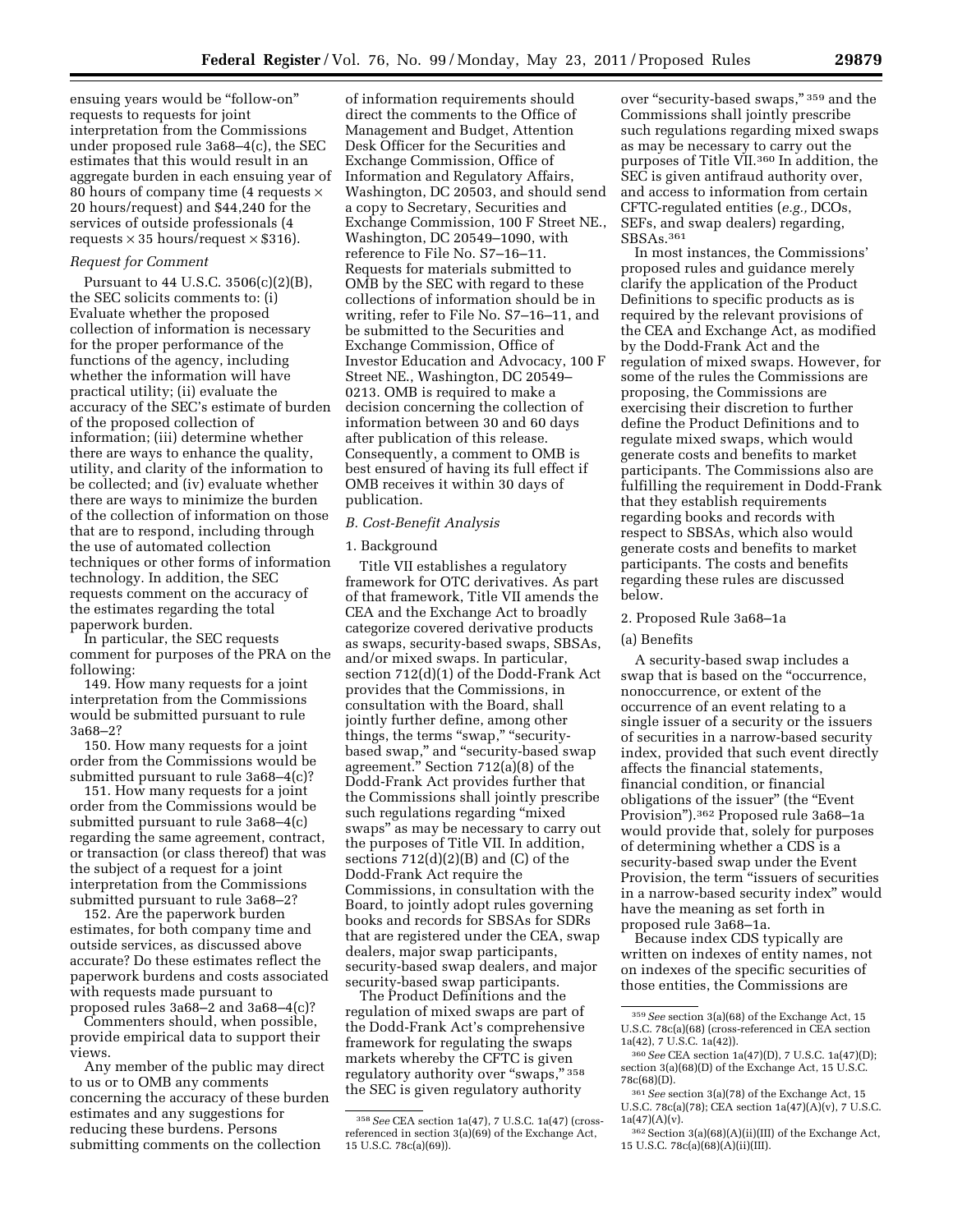concerned that the application of the Event Provision, without further clarification, may cause uncertainty about whether certain index CDS would be security-based swaps or swaps. Therefore, proposed rule 3a68–1a would eliminate the potential uncertainty of the treatment of index CDS as either security-based swaps or swaps by setting forth clear and objective criteria for meeting the definition of ''issuers of securities in a narrow-based security index'' and therefore being a securitybased swap.

The SEC requests comments, data, and estimates regarding the benefits associated with proposed rule 3a68–1a. The SEC also requests comments, data, and estimates regarding any additional benefits that could be realized with proposed rule 3a68–1a.

## (b) Costs

In complying with proposed rule 3a68–1a, a market participant will need to ascertain whether an index CDS is a security-based swap or swap according to the criteria set forth for meeting the definition of "issuers of securities in a narrow-based security index.'' This analysis will have to be performed by market participants upon entering into an index CDS to determine whether the index CDS is subject to the SEC's regulatory regime for security-based swaps or the CFTC's regulatory regime for swaps. The SEC notes, however, that any such costs would be in lieu of the costs of doing the same analysis under the statutory security-based swap definition. Because the statutory security-based swap definition lacks the specificity provided by proposed rule 3a68–1a, the SEC believes analysis of an index CDS would under proposed rule 3a68–1a would lead to less uncertainty than would the same analysis under the statutory security-based swap definition. Providing a clear rule to persons to determine whether an index CDS is a security-based swap under section 3(a)(68)(A)(ii)(III) of the Exchange Act 363 could alleviate additional costs to persons of inquiring with the Commissions about whether an index CDS is a swap or security-based swap under that provision, as well as costs of obtaining an opinion of counsel regarding the applicability of that provision to a particular index CDS.

In addition, proposed rule 3a68–1a is generally consistent with the definition of ''narrow-based security index'' that exists in section 3(a)(55)(B) of the Exchange Act, as modified to address debt securities in the context of security

futures.364 Because some market participants are familiar with this definition, as well as with performing analyses of products in the security futures context based on this definition, the SEC believes that the proposed definition of ''issuers of securities in a narrow-based security index'' will mitigate uncertainty for those market participants regarding the treatment of index CDS. In addition, because such market participants would be familiar with many of the criteria in proposed rule 3a68–1a, such market participants would require less time and effort, and thus incur less cost, in determining the scope and applicability of such criteria to the determination of whether an index CDS is a swap or security-based swap.

The SEC requests comment as to the costs that determinations under proposed rule 3a68–1a would impose on market participants, as well as estimates and empirical data to support these costs. In addition, the SEC requests comment on any other costs associated with proposed rule 3a68–1a that have not been considered and what the extent of those costs would be.

#### 3. Proposed Rule 3a68–1b

## (a) Benefits

A security-based swap includes a swap that is based on "an index that is a narrow-based security index, including any interest therein or on the value thereof." 365 Proposed rule 3a68-1b would provide that, solely for purposes of determining whether a CDS is a security-based swap under section  $3(a)(68)(A)(ii)(I)$  of the Exchange Act,  $366$ the term "narrow-based security index" would have the meaning as set forth in proposed rule 3a68–1b.

Because index CDS may be written in indexes of the specific securities of entities as well as on indexes of entity names, the Commissions are concerned that the application of section  $3(a)(68)(A)(ii)(I)$  of the Exchange Act,  $367$ without further clarification, may cause uncertainty about whether certain index CDS would be security-based swaps or swaps. Therefore, proposed rule 3a68– 1b would eliminate the potential uncertainty of the treatment of index CDS as either security-based swaps or swaps by setting forth clear and objective criteria for meeting the definition of "narrow-based security

index'' and therefore being a securitybased swap.

The SEC requests comments, data, and estimates regarding the benefits associated with proposed rule 3a68–1b. The SEC also requests comments, data, and estimates regarding any additional benefits that could be realized with proposed rule 3a68–1b.

### (b) Costs

In complying with proposed rule 3a68–1b, a market participant will need to ascertain whether an index CDS is a security-based swap or swap according to the criteria set forth for meeting the definition of ''narrow-based security index.'' This analysis will have to be performed by market participants upon entering into an index CDS to determine whether the index CDS is subject to the SEC's regulatory regime for securitybased swaps or the CFTC's regulatory regime for swaps. The SEC notes, however, that any such costs would be in lieu of the costs of doing the same analysis under the statutory securitybased swap definition. Because the statutory security-based swap definition lacks the specificity provided by proposed rule 3a68–1b, the SEC believes analysis of an index CDS would under proposed rule 3a68–1b lead to less uncertainty than would the same analysis under the statutory securitybased swap definition. Providing a clear rule to persons to determine whether an index CDS is a security-based swap under section  $3(a)(68)(A)(ii)(I)$  of the Exchange Act 368 could alleviate additional costs to persons of inquiring with the Commissions about whether an index CDS is a swap or security-based swap under that provision, as well as costs of obtaining an opinion of counsel regarding the applicability of that provision to a particular index CDS.

In addition, proposed rule 3a68–1b is generally consistent with the definition of ''narrow-based security index'' that exists in section 3(a)(55)(B) of the Exchange Act, as modified to address debt securities in the context of security futures.369 Because some market participants are familiar with this definition, as well as with performing analyses of products in the security futures context based on this definition, the SEC believes that the proposed definition of "narrow-based security index'' will mitigate uncertainty for those market participants regarding the treatment of index CDS. In addition, because such market participants would be familiar with many of the criteria in proposed rule 3a68–1b, such market

<sup>363</sup> 15 U.S.C. 78c(a)(68)(A)(ii)(III).

<sup>364</sup>*See* July 2006 Rules, *supra* note 199. 365Section 3(a)(68)(A)(ii)(I) of the Exchange Act, 15 U.S.C. 78c(a)(68)(A)(ii)(I).

<sup>366</sup> 15 U.S.C. 78c(a)(68)(A)(ii)(I).

<sup>367</sup> 15 U.S.C. 78c(a)(68)(A)(ii)(I).

<sup>368</sup> 15 U.S.C. 78c(a)(68)(A)(ii)(I).

<sup>369</sup>*See* July 2006 Rules, *supra* note 199.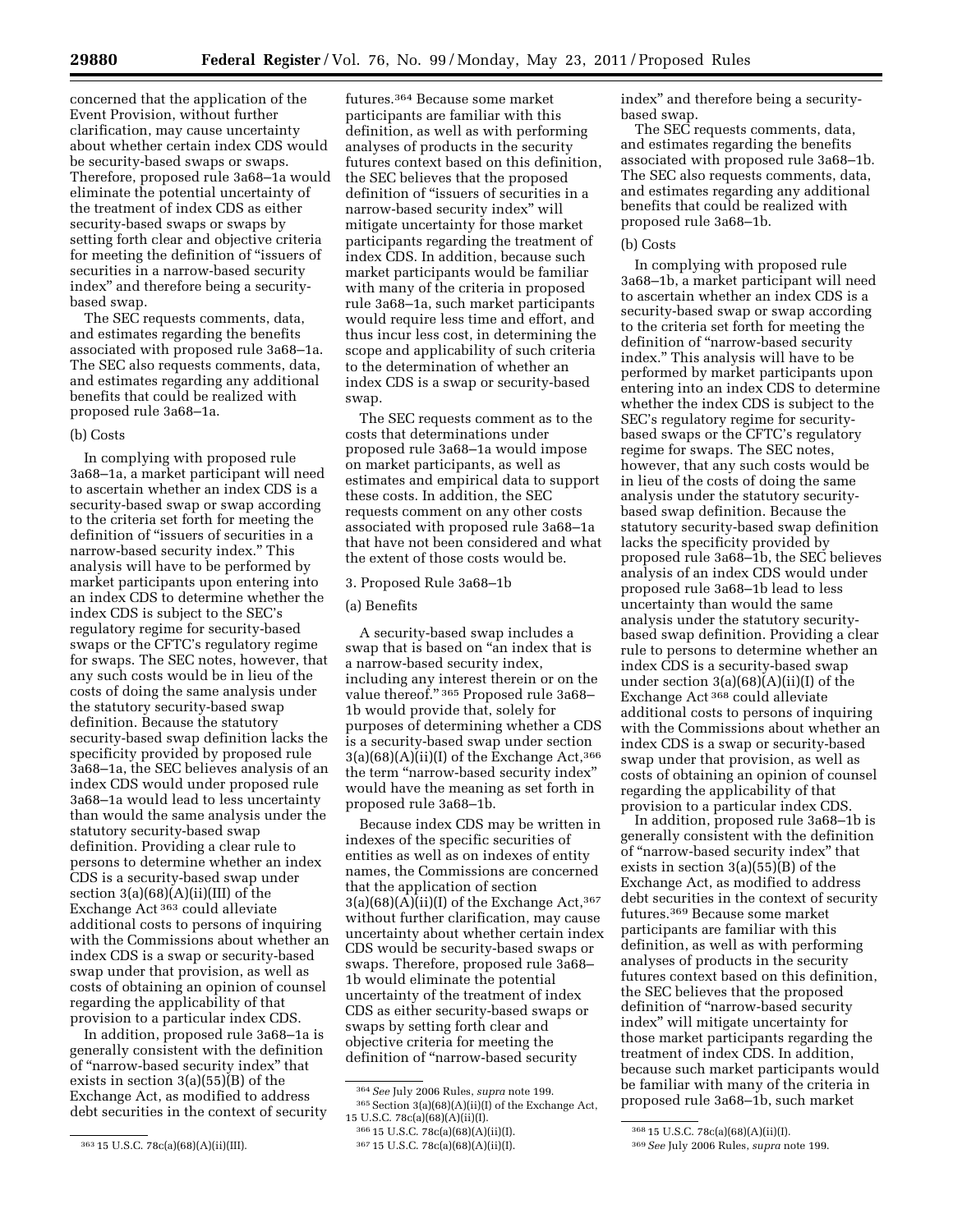participants would require less time and effort, and thus incur less cost, in determining the scope and applicability of such criteria to the determination of whether an index CDS is a swap or security-based swap.

The SEC requests comment as to the costs that determinations under proposed rule 3a68–1a would impose on market participants, as well as estimates and empirical data to support these costs. In addition, the SEC requests comment on any other costs associated with proposed rule 3a68–1a that have not been considered and what the extent of those costs would be.

#### 4. Proposed Rule 3a68–2

## (a) Benefits

Proposed rule 3a68–2 would establish a process for persons to request an interpretation of whether an agreement, contract, or transaction (or class of agreements, contracts, or transactions) is a swap, security-based swap, or both (*i.e.,* a mixed swap).

Proposed rule 3a68–2 would afford persons with the opportunity to obtain greater certainty from the Commissions regarding whether certain products are swaps, security-based swaps, or both, *i.e.,* mixed swaps. The SEC believes that this provision would decrease the possibility that market participants inadvertently might violate regulatory requirements regarding products that may constitute swaps, security-based swaps, or mixed swaps, which could lead to enforcement action. It also would decrease the likelihood that products might fall into regulatory gaps by providing a method for market participants to seek interpretations regarding the status of products for which the applicable regulatory regime might otherwise remain uncertain. In addition, the SEC believes the proposed rule will provide the opportunity for financial innovation by providing a flexible structure that will allow for the development of new products that otherwise might be hindered by the lack of regulatory certainty.

## (b) Costs

Under proposed rule 3a68–2, a person could request the Commissions to provide an interpretation of whether an agreement, contract, or transaction (or class thereof) is a swap, security-based swap, or mixed swap. The SEC estimates that the cost of requesting this interpretation for a particular agreement, contract, or transaction (or class thereof) would be approximately 20 hours of internal company or individual time and a cost of approximately \$9,480 for the services of

outside professionals.370 The SEC notes, however, that any such costs are in lieu of the costs of doing the same analysis without requesting the Commissions to provide an interpretation. In addition, as noted above, if the Commissions provide an interpretation pursuant to a request under proposed rule 3a68–2, a market participant, and other market participants that desire to transact in the same (or same class of) agreement, contract, or transaction, would have regulatory certainty about whether that agreement, contract, or transaction (or class thereof) is a swap, security-based swap, or both (*i.e.,* a mixed swap).

Also, the SEC believes that as persons make requests for interpretations about whether agreements, contracts, or transactions (or classes thereof agreements) are swaps, security-based swaps, or both, *i.e.,* mixed swaps, pursuant to proposed rule 3a68–2, the subsequent costs for persons transacting in those products for which the Commissions have provided interpretations should be reduced.

The SEC requests comment as to the costs that proposed rule 3a68–2 would impose on market participants, as well as estimates and empirical data to support these costs. In addition, the SEC requests comment on any other costs associated with proposed rule 3a68–2 that have not been considered herein and what the extent of those costs would be.

## 5. Proposed Rule 3a68–3

### (a) Benefits

Proposed rule 3a68–3 would provide that, except as otherwise provided in proposed rule 3a68–3, for purposes of section  $3(a)(68)$  of the Exchange Act,  $371$ the term "narrow-based security index" has the meaning set forth in section 3(a)(55) of the Exchange Act,372 and the rules, regulations, and orders of the SEC thereunder. This definition would eliminate potential uncertainty regarding the treatment of a narrowbased security index to which section 3(a)(55) of the Exchange Act also applies.373

Proposed rule 3a68–3 also would provide a tolerance period for the definition of "narrow-based security index'' to ensure that, under certain conditions, a security index underlying a swap will not be considered a narrowbased security index and a security index underlying a security-based swap will be considered a narrow-based security index, even when the security

index underlying the swap or securitybased swap temporarily assumes characteristics that would render it a narrow-based security index or not a narrow-based security index, respectively. In addition, proposed rule 3a68–3 would provide for an additional 3-month grace period applicable to a security index that becomes narrowbased, or broad-based, as applicable, for more than 45 business days over 3 consecutive calendar months.

Because security indexes underlying Title VII instruments may migrate from narrow-based to broad-based, or vice versa, the Commissions are concerned that application of the narrow-based security index definition, without further clarification, may cause uncertainty regarding treatment of Title VII instruments traded on trading platforms when such migration has occurred. Therefore, proposed rule 3a68–3 would eliminate the potential uncertainty of the treatment of such Title VII instruments by setting forth clear and objective criteria regarding the application of the narrow-based security index definition to security indexes that have migrated from narrow-based to broad-based or from broad-based to narrow-based.

The SEC requests comments, data, and estimates regarding the benefits associated with proposed rule 3a68–3. The SEC also requests comments, data, and estimates regarding any additional benefits that could be realized with proposed rule 3a68–3.

#### (b) Costs

In complying with proposed rule 3a68–3, a market participant will need to ascertain whether a security index underlying a Title VII instrument is narrow-based or broad-based according to the criteria set forth for the tolerance periods and grace periods in the proposed rule. This analysis would be performed upon entering into Title VII instrument on a security index to ensure compliance with proposed rule 3a68–3. The SEC notes, however, that any such costs would be in lieu of the costs of doing the same analysis under the narrow-based security index definition, which the SEC believes would be more difficult and lead to greater uncertainty, rather than the clarity provided under proposed rule 3a68–3. Providing a clear rule to market participants to determine whether a Title VII instrument traded on a trading platform where the underlying security index has so migrated could alleviate additional costs to persons of inquiring with the Commissions about whether a Title VII instrument is a swap or a security-based swap, as well as costs of obtaining an opinion of counsel

<sup>370</sup>*See* discussion *supra* part VIII.

<sup>371</sup> 15 U.S.C. 78c(a)(68).

<sup>372</sup> 15 U.S.C. 78c(a)(55).

<sup>373</sup> 15 U.S.C. 78c(a)(55).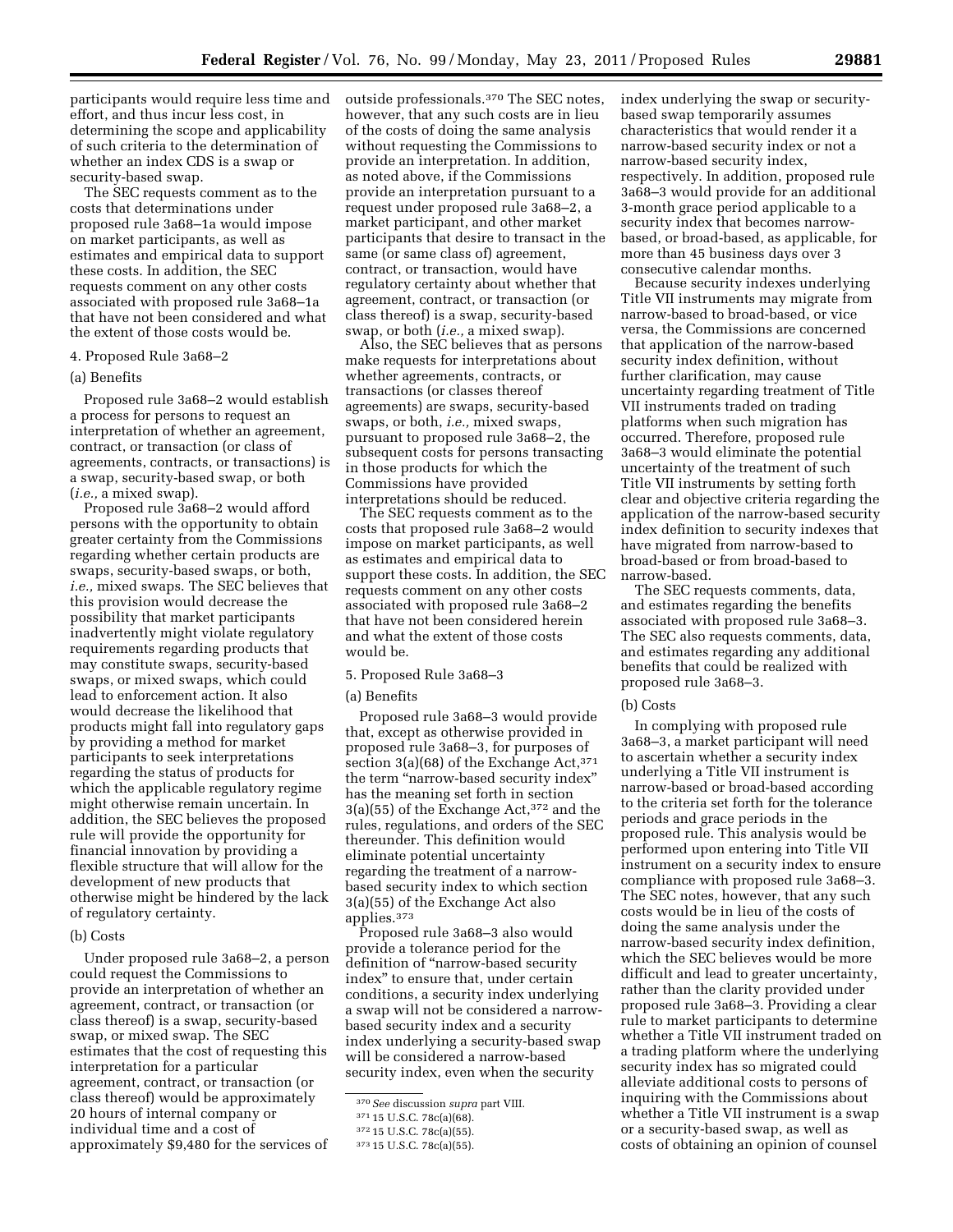regarding a particular Title VII instrument.

In addition, proposed rule 3a68–3 is generally consistent with the tolerance period and grace period that exist in section 3(a)(55) of the Exchange Act for futures contracts.374 Because market participants are familiar with such tolerance period and grace period as well as with performing analyses of products in the futures context based on these provisions, the SEC believes that the proposed tolerance period and grace period in proposed rule 3a68–3 will mitigate uncertainty for market participants regarding the treatment of these Title VII instruments. Proposed rule 3a68–3 also would allow market participants to minimize the costs of determining whether a security index underlying a Title VII instrument is considered narrow-based or not by providing a test that is substantially similar to a test with which they are familiar in the futures context. In addition, the tolerance period under proposed rule 3a68–3 mitigates uncertainty for market participants trading Title VII instruments on trading platforms by allowing temporary migration of an underlying security index within certain specifications without disrupting the status of Title VII instruments based on that security index. Similarly, the grace period under proposed rule 3a68–3 mitigates uncertainty for market participants trading Title VII instruments on trading platforms by allowing time for any necessary actions to be made to accommodate the non-temporary migration of a security index underlying Title VII instruments.

The SEC requests comment as to the costs that determinations under proposed rule 3a68–3 would impose on market participants, as well as estimates and empirical data to support these costs. In addition, the SEC requests comment on any other costs associated with proposed rule 3a68–3 that have not been considered, and what the extent of those costs would be.

### 6. Proposed Rule 3a68–4

#### (a) Benefits

A mixed swap is both a security-based swap and a swap, subject to dual regulation by the Commissions, and proposed rule 3a68–4 would define the term "mixed swap" in the same manner as the term is defined in both the Exchange Act.375 Proposed rule 3a68–4 would also provide that a mixed swap

that is not executed on or subject to the rules of a DCM, SEF, FBOT, NSE, or security-based SEF and that will not be submitted to a DCO or registered or exempt clearing agency to be cleared (''bilateral uncleared mixed swap''), and where at least one party to the mixed swap is registered with the SEC as a security-based swap dealer or major security-based swap participant and also with the CFTC as a swap dealer or major swap participant, shall be subject to the provisions of the Securities Act and the rules and regulations promulgated thereunder and only to certain provisions of the CEA and the rules and regulations promulgated thereunder. In addition, proposed rule 3a68–4 would establish a process for persons to request that such persons be permitted to comply, as to parallel provisions only, with the specified parallel provisions, instead of being required to comply with parallel provisions of both the CEA and the Exchange Act.

Because, as noted above, mixed swaps are both swaps and security-based swaps, and thus are subject to regulation as both swaps and security-based swaps, the Commissions are concerned that, without further clarification, there may be uncertainty as to the scope of, and the requirements applicable to, transactions that fall within the definition of the term "mixed swap."

Proposed rule 3a68–4(a) would define the term "mixed swap" in the same manner as the term is defined in the Exchange Act. This rule, coupled with guidance regarding mixed swaps provided by the Commissions, further clarifies whether a security-based swap is a mixed swap and could eliminate the need to obtain an opinion of counsel regarding a particular security-based swap.

The Commissions are proposing rule 3a68–4(b) to eliminate potentially duplicative and conflicting regulation in the context of mixed swaps by providing that a bilateral uncleared mixed swap, where at least one party to the mixed swap is dually-registered with the SEC as a security-based swap dealer or major security-based swap participant and also with the CFTC as a swap dealer or major swap participant, would be subject to all applicable provisions of the securities laws (and SEC rules and regulations promulgated thereunder) but would be subject only to certain CEA provisions (and CFTC rules and regulations promulgated thereunder). Therefore, proposed rule 3a68–4(a) would reduce both the number of and potential uncertainty regarding which requirements of each Commission will apply to bilateral

uncleared mixed swaps entered into by dually-registered dealers and major participants.

Proposed rule 3a68–4(c) also would afford persons with an opportunity to seek alternative regulatory treatment of a specified, or specified class of, mixed swap. Absent such alternative regulatory treatment, a person that desires or intends to list, trade, or clear a mixed swap would be required to comply with all the statutory provisions of Title VII, including all the rules and regulations thereunder, that are applicable to both security-based swaps and swaps. The SEC believes that such a requirement could pose practical difficulties for mixed swap transactions 376 and that permitting persons to request alternative regulatory treatment of a specified, or specified class of, mixed swaps would allow the Commissions to address the potential for duplicative or contradictory regulatory requirements regarding a particular mixed swap.

The information submitted by persons pursuant to proposed rule 3a68–4(c) would assist the Commissions in more quickly identifying and addressing the relevant issues involved in providing alternative regulatory treatment.

The SEC requests comments, data, and estimates regarding the benefits associated with proposed rule 3a68–4. The SEC also requests comments, data, and estimates regarding any additional benefits that could be realized with proposed rule 3a68–4.

#### (b) Costs

Providing a clear rule for persons who engage in bilateral uncleared mixed swaps would reduce the potential for duplicative or contradictory regulatory requirements that apply to such bilateral uncleared mixed swaps.

Under proposed rule 3a68–4(c), a person also could request the Commissions to provide alternative regulatory treatment of a specified, or specified class of, mixed swap. The SEC estimates that the cost of requesting alternative regulatory treatment for a particular mixed swap (or class thereof) would be approximately 30 hours of internal company or individual time and a cost of approximately \$15,800 for the services of outside professionals.377 The SEC notes, however, that any such costs are in lieu of the costs of complying with all the statutory provisions in Title VII, including all the rules and regulations thereunder, that are applicable to both security-based swaps and swaps, which the SEC

<sup>374</sup>*See supra* note 261 and accompanying text. 375 Section 3(a)(68)(D) of the Exchange Act, 15

U.S.C. 78c(a)(68)(D); CEA section 1(a)(47)(D), 7 U.S.C. 1(a)(47)(D).

<sup>376</sup>*See* discussion *supra* part IV.

<sup>377</sup>*See* discussion *supra* part VIII.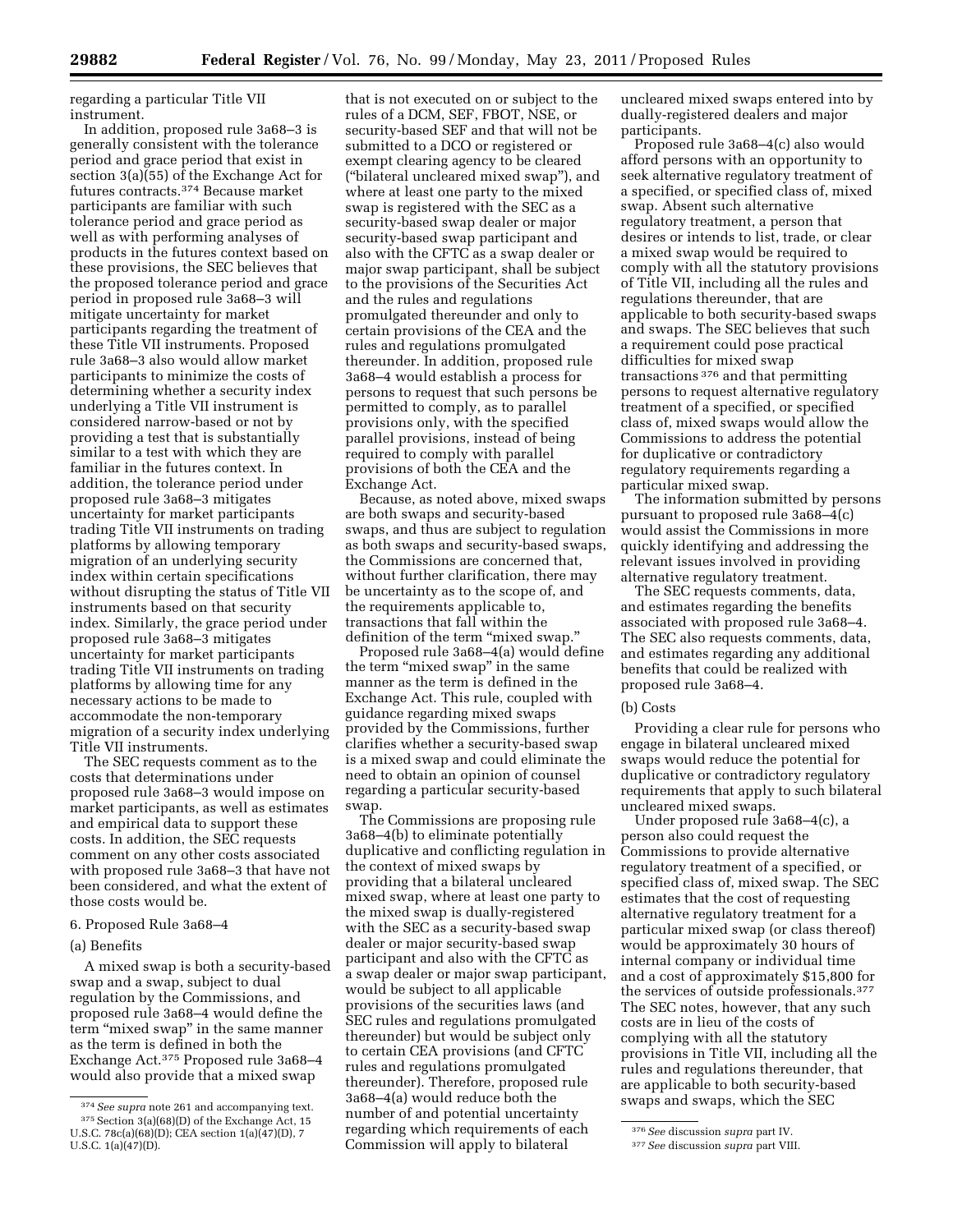believes would be more costly than requesting alternative regulatory treatment, and which potentially could pose practical difficulties.378

Also, the SEC believes that as persons make requests for alternative regulatory treatment of specified, or specified classes of, mixed swaps pursuant to proposed rule 3a68–4, the subsequent costs for persons transacting in those products for which the Commissions have provided for alternative regulatory treatment should be reduced.

The SEC requests comment as to the costs that proposed rule 3a68–4 would impose on market participants, as well as estimates and empirical data to support these costs. In addition, the SEC requests comment on any other costs associated with proposed rule 3a68–4 that have not been considered herein, and what the extent of those costs would be.

### 7. Proposed Rule 3a69–1

### (a) Benefits

Proposed rule 3a69–1 would clarify that state or Federally regulated insurance products provided by state or Federally regulated insurance companies, or by certain reinsurers, provided such insurance products meet certain other requirements, would not be swaps. Specifically, proposed rule 3a69–1 would define the term ''swap'' so that it would not include an agreement, contract, or transaction that, by its terms or by law, as a condition of performance on the agreement, contract, or transaction: (i) Requires the beneficiary of the agreement, contract, or transaction to have an insurable interest that is the subject of the agreement, contract, or transaction and thereby carry the risk of loss with respect to that interest continuously throughout the duration of the agreement, contract, or transaction; (ii) requires that loss to occur and to be proved, and that any payment or indemnification therefor be limited to the value of the insurable interest; (iii) is not traded, separately from the insured interest, on an organized market or over-the-counter; and (iv) with respect to financial guarantee insurance only, in the event of payment default or insolvency of the obligor, any acceleration of payments under the policy is at the sole discretion of the insurer. Proposed rule 3a69–1 also would require that the agreement, contract, or transaction: (i) Be provided by a company that is organized as an insurance company whose primary and predominant business activity is the writing of insurance or the reinsuring of

378*See* discussion *supra* part IV.B. 379 15 U.S.C. 78c(a)(16).

risks underwritten by insurance companies and that is subject to supervision by the insurance commissioner, or similar official or agency, of a state, as defined under section  $3(a)(16)$  of the Exchange Act,  $379$ or by the United States or an agency or instrumentality thereof, and be regulated as insurance under the laws of such state or the United States; (ii) be provided by the United States or any of its agents or instrumentalities, or pursuant to a statutorily authorized program thereof; or (iii) in the case of reinsurance only, be provided by a person located outside the United States to an insurance company that meets the above requirements, provided that such person is not prohibited by the law of any state or the United States from offering such agreement, contract, or transaction to such insurance company, the product to be reinsured meets the requirements above for insurance products, and the total amount reimbursable by all reinsurers for such insurance product cannot exceed the claims or losses paid by the cedant. An agreement, contract, or transaction would have to meet all of these criteria in order to qualify as an insurance product that falls outside of the swap and security-based swap definitions pursuant to the proposed rules.

The SEC is concerned that, without further clarification, market participants may be uncertain about whether an agreement, contract, or transaction is an insurance product that is not subject to regulation as a swap or security-based swap. Therefore, proposed rule 3a69–1 would eliminate the potential uncertainty of what constitutes an insurance product by setting forth clear and objective criteria for meeting the definition of an insurance product that is not subject to regulation as a swap or security-based swap.

The SEC requests comments, data, and estimates regarding the benefits associated with proposed rule 3a69–1. The SEC also requests comments, data, and estimates regarding any additional benefits that could be realized with proposed rule 3a69–1.

#### (b) Costs

In complying with proposed rule 3a69–1, a market participant will need to analyze its agreements, contracts, and transactions that are insurance products under the provisions of the proposed rule to determine whether such insurance products fall outside the definitions of the terms "swaps" and "security-based swap." This analysis will have to be performed upon entering

into the agreement, contract, or transaction to ensure compliance with proposed rule 3a69–1. The SEC notes, however, that any such costs would be in lieu of the costs of doing the same analysis absent proposed rule 3a69–1, which the SEC believes would be more difficult and lead to greater uncertainty than if the analysis were done under proposed rule 3a69–1. Providing an objective rule to determine whether an agreement, contract, or transaction is an insurance product could alleviate additional costs of inquiring with the Commissions about whether an agreement, contract, or transaction is an insurance product or a swap, or costs of obtaining an opinion of counsel regarding a particular agreement, contract, or transaction.

To the extent that the criteria under proposed rule 3a69–1 lead to the inadvertent omission of certain types of insurance products, these omissions could lead to costs for market participants entering into agreements, contracts, or transactions that might be omitted because these agreements, contracts, or transactions would be regulated as swaps and not as insurance products. Similarly, to the extent that the criteria under proposed rule 3a69– 1 lead to the inadvertent inclusion of certain types of swaps or security-based swaps, these inclusions could lead to costs for market participants entering into agreements, contracts, or transactions that are regulated as insurance products and not as swaps or security-based swaps. The SEC has requested comment on whether the criteria under proposed rule 3a69–1 inadvertently omits certain types of insurance products or includes certain types of swaps in order to minimize these potential costs. The SEC believes that, pursuant to comments on the proposed criteria, any subsequent modifications the Commissions make to proposed rule 3a69–1 would significantly curtail the potential for inadvertent omissions or inclusions.

The SEC requests comment as to the costs that determinations under proposed rule 3a69–1 would impose on market participants, as well as estimates and empirical data to support these costs. In addition, the SEC requests comment on any other costs associated with proposed rule 3a69–1 that have not been considered, and what the extent of those costs would be.

#### 8. Proposed Rule 3a69–2

#### (a) Benefits

Proposed rule 3a69–2 provides that the term "swap" has the meaning set forth in section 3(a)(69) of the Exchange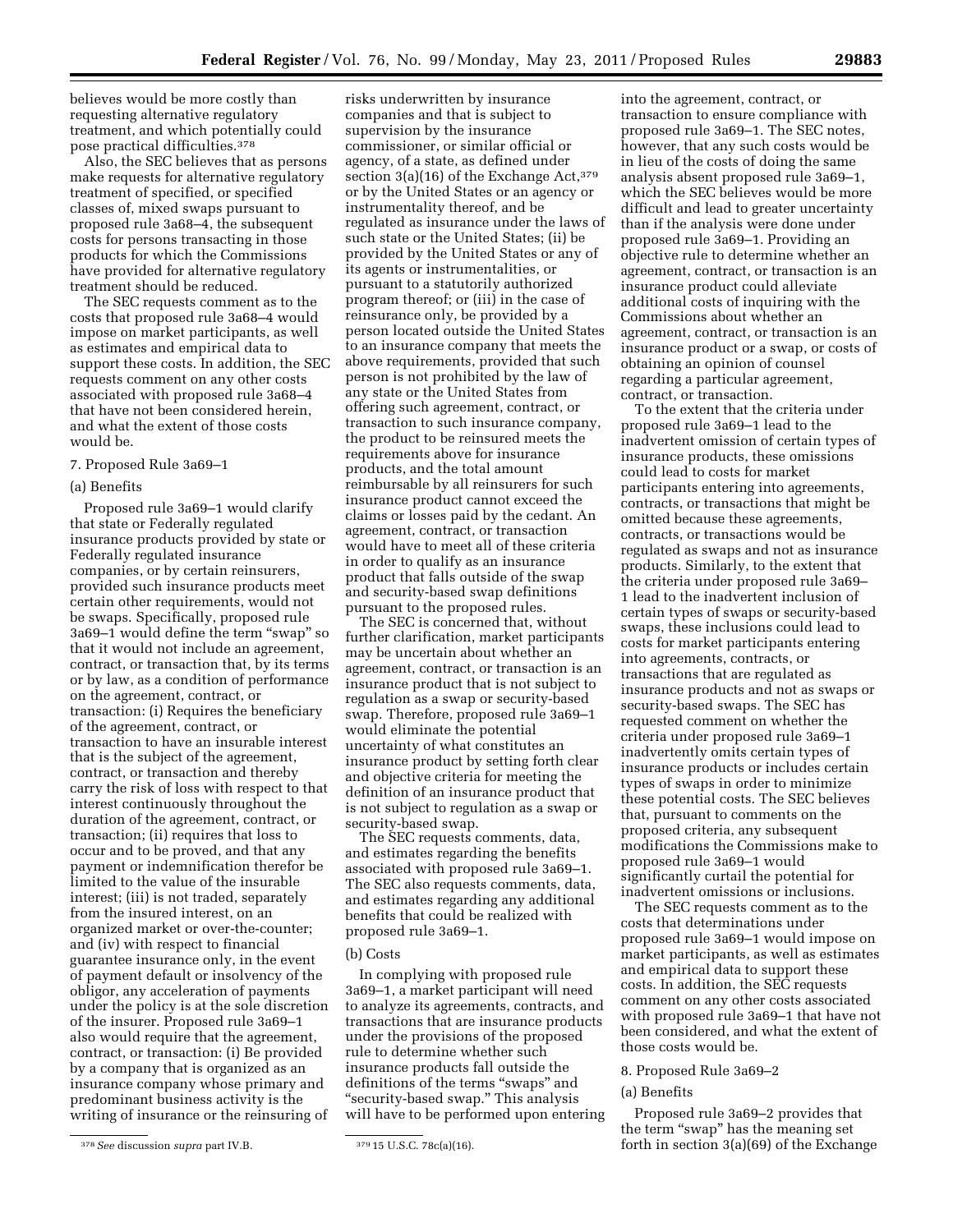Act and that, without limiting the definition of "swap" in section 3(a)(69) of the Exchange Act, an agreement, contract, or transaction that is a crosscurrency swap, currency option, foreign currency option, foreign exchange option, foreign exchange rate option, foreign exchange forward, foreign exchange swap, FRA, or NDF would fall within the meaning of the term "swap", unless such agreement, contract, or transaction is otherwise excluded by section 1a(47)(B) of the CEA.380 Proposed rule 3a69–2 also provides that a foreign exchange forward or a foreign exchange swap shall not be considered a swap if the Secretary of the Treasury makes a determination described in section  $1a(47)(E)(i)$  of the CEA<sup>381</sup> and that, notwithstanding such provision, certain provisions of the CEA will apply to such foreign exchange forward or foreign exchange swap, namely the reporting requirements in section 4r of the CEA,382 and regulations thereunder, and, in the case of a swap dealer or major swap participant that is a party to a foreign exchange swap or foreign exchange forward, the business conduct standards in section 4s of the CEA,383 and regulations thereunder. In addition, proposed rule 3a69–2 provides that the terms ''foreign exchange forward'' and ''foreign exchange swap'' have the meanings set forth in the CEA and that a currency swap, cross-currency swap, currency option, foreign currency option, foreign exchange option, foreign exchange rate option, and NDF is not a foreign exchange forward or foreign exchange swap for purposes of sections 1a(24) and 1a(25) of the CEA.384

Proposed rule 3a69–2 would restate portions of the statutory definition of ''swap'' and enumerate certain types of agreements, contracts, and transactions that are swaps in order to consolidate parts of the definition and related interpretations for ease of reference. Proposed rule 3a69–2 would also specify certain reporting and business conduct requirements that are applicable to foreign exchange forwards and foreign exchange swaps, and provide definitions for such terms.

Because the statutory definition of the term "swap," though broadly worded and specific regarding the status of certain agreements, contracts, and transactions, does not explicitly mention every agreement, contract, or transaction that would fall within the definition, the Commissions are

concerned that application of the definition, without further clarification, may cause uncertainty about whether certain agreements, contracts, or transactions would be swaps. Proposed rule 3a69–2 would eliminate the potential uncertainty of the treatment of such agreements, contracts, and transactions as swaps by setting forth clear and objective criteria for certain agreements, contracts, and transactions without limiting the scope of the statutory definition of the term "swap." Proposed rule 3a69–2 also would eliminate the potential uncertainty regarding the reporting and business conduct requirements applicable to foreign exchange forwards and foreign exchange swaps by specifying the provisions for which compliance is required.

#### (b) Costs

In complying with proposed rule 3a69–2, a market participant will need to analyze its agreements, contracts, and transactions under the provisions of the proposed rule to determine whether such agreements, contracts, and transactions are swaps according to the criteria set forth in the proposed rule. This analysis will have to be performed upon entering into the agreement, contract, or transaction to ensure compliance with proposed rule 3a69–2. The SEC notes, however, that any such costs would be in lieu of the costs of doing the same analysis absent proposed rule 3a69–2, which the SEC believes would be more difficult and lead to greater uncertainty than if the analysis were done under proposed rule 3a69–2.

Providing an objective rule to market participants to determine whether certain types of agreements, contracts, or transactions are swaps could alleviate additional costs to persons of inquiring with the Commissions about whether such agreements, contracts, or transactions are swaps, as well as costs of obtaining an opinion of counsel regarding a particular agreement, contract, or transaction. In addition, an objective rule regarding reporting and business conduct requirements could alleviate additional costs to persons of inquiring with the Commissions about which reporting and business conduct requirements are applicable to foreign exchange forwards and foreign exchange swaps, and could reduce the costs of obtaining an opinion of counsel regarding a particular foreign exchange forward or foreign exchange swap.

<sup>384</sup> 7 U.S.C. 1a(24) and 1a(25). **385 15 U.S.C. 78c(a)(78). 385 15 U.S.C. 78c(a)(78). 385** 15 U.S.C. 78c(a)(78). To the extent that the criteria under proposed rule 3a69–2 lead to the inadvertent inclusion of certain types of

or additional reporting or business conduct obligations for certain swaps, these inclusions and additional requirements could lead to costs for market participants entering into agreements, contracts, or transactions to which proposed rule 3a69–2 applies. The SEC has requested comment on whether the criteria under proposed rule 3a69–2 provide sufficient clarity regarding the specific products included in the rule and whether the criteria should clarify the applicability of reporting and business conduct requirements in order to minimize these potential costs. The SEC believes that, pursuant to comments on the proposed criteria, any subsequent modifications the Commissions make to proposed rule 3a69–2 would significantly curtail the potential for inadvertent inclusions or additional reporting or business conduct requirements.

The SEC requests comment as to the costs that determinations under and compliance with proposed rule 3a69–2 would impose on market participants, as well as estimates and empirical data to support these costs. In addition, the SEC requests comment on any other costs associated with proposed rule 3a69–2 that have not been considered, and what the extent of those costs would be.

## 9. Proposed Rule 3a69–3

### (a) Benefits

Proposed rule 3a69–3 would provide that the term "security-based swap agreement'' has the meaning set forth in section 3(a)(78) of the Exchange Act.<sup>385</sup> Proposed rule 3a69–3 also would provide that registered SDRs, swap dealers, major swap participants, security-based swap dealers, and major security-based swap participants are not required to maintain additional books and records, or, in the case of registered SDRs, collect and maintain additional information regarding, SBSAs other than the books and records (and, in the case of registered SDRs, information) required to be kept (or collected) and maintained regarding swaps pursuant to the CEA and the CFTC rules and regulations promulgated thereunder.

Because, as noted above, securitybased swap agreements are subject the CFTC's regulatory and enforcement authority and the SEC's antifraud and certain other authority, the Commissions are concerned that, without further clarification, there may be uncertainty as to the scope of transactions that fall within the definition of the term ''security-based

<sup>380</sup> 15 U.S.C. 78c(a)(69); 7 U.S.C. 1a(47)(B).

<sup>381</sup> 7 U.S.C. 1a(47)(E)(i).

<sup>382</sup> 7 U.S.C. 6r.

<sup>383</sup> 7 U.S.C. 6s.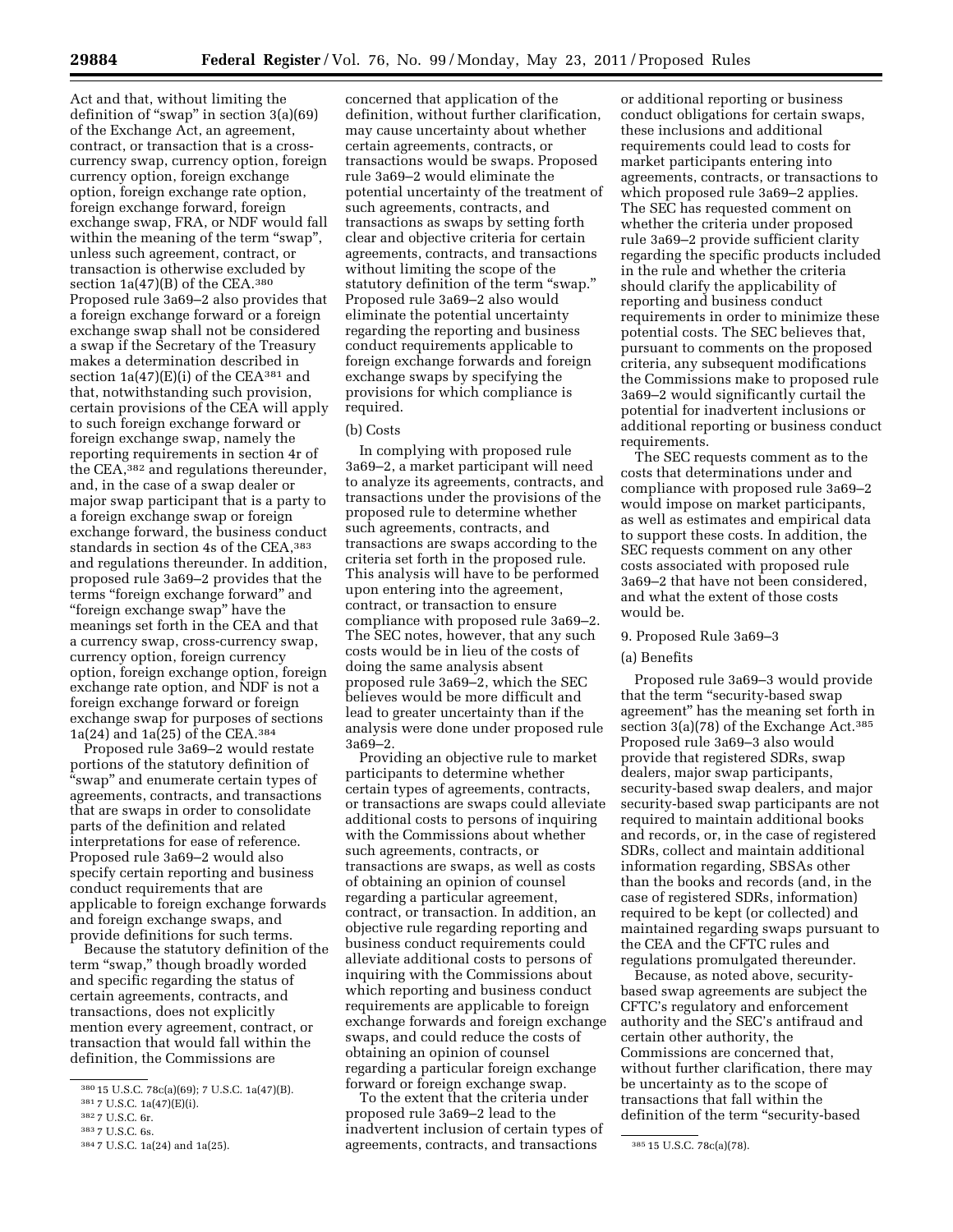swap agreement.'' Proposed rule 3a69– 3(c) would define the term ''securitybased swap agreement'' in the same manner as the term is defined in the Exchange Act. This rule, coupled with guidance regarding security-based swap agreements provided by the Commissions, further clarifies whether a swap is a security-based swap agreement and could eliminate the need to obtain an opinion of counsel regarding a particular security-based swap agreement.

Section  $712(d)(2)(B)$  and  $(C)$  of the Dodd-Frank Act requires the Commissions to engage in joint rulemaking regarding books and records requirements for SBSAs. Providing that persons required to keep and maintain books and records regarding, or collect and maintain data regarding, swaps are not required to keep or maintain additional books and records regarding, or collect and maintain additional data regarding, SBSAs alleviates any additional books and records or information costs to such persons.

## (b) Costs

The SEC believes that, because proposed rule 3a69–3 includes within the definition of SBSA no agreements, contracts, or transactions that would not be an SBSA in the absence of the proposed rule, proposed rule 3a69–3 would impose no costs other than those that are required with respect to swaps in the absence of proposed rule 3a69– 3. In addition, the SEC believes that, because proposed rule 3a69–3 imposes no requirements with respect to SBSAs other than those that exist for swaps, proposed rule 3a69–3 would impose no costs other than those that are required with respect to swaps in the absence of proposed rule 3a69–3.

To the extent that the criteria under proposed rule 3a69–3 inadvertently lead to additional requirements with respect to SBSAs, these additional requirements could lead to costs for market participants entering into the SBSAs to which proposed rule 3a69–3 applies. The SEC has requested comment regarding whether the requirements under proposed rule 3a69–3 are sufficient. The SEC believes that, pursuant to comments on the proposed rule, any subsequent modifications the Commissions make to proposed rule 3a69–3 would significantly curtail the potential for inadvertent additional requirements.

The SEC requests comment as to the costs that compliance with proposed rule 3a69–3 would impose on market participants, as well as estimates and empirical data to support these costs. In addition, the SEC requests comment on

any other costs associated with proposed rule 3a69–3 that have not been considered, and what the extent of those costs would be.

## *Request for Comment*

153. The SEC has considered the costs and benefits of the proposed rules and clarifications regarding the Product Definitions, the regulation of mixed swaps, and the books and records requirements for SBSAs. The SEC is sensitive to these costs and benefits, and encourages commenters to discuss any additional costs or benefits beyond those discussed here, as well as any reductions in costs. In particular, the SEC requests comment on the potential costs, as well as any potential benefits, resulting from the proposed rules and clarifications regarding the Product Definitions, the regulation of mixed swaps, and the books and records requirements for SBSAs for issuers, investors, broker-dealers, security-based swap dealers, major security-based swap participants, persons associated with a security-based swap dealer or a major security-based swap participant, other security-based swap industry professionals, regulators, and other market participants. The SEC also seeks comment on the accuracy of any of the benefits identified and also welcomes comment on any of the costs identified here. In addition, the SEC encourages commenters to identify, discuss, analyze, and supply relevant data, information, or statistics regarding any such costs or benefits, including estimates and views regarding these costs and benefits for particular types of market participants, as well as any other costs or benefits that may result from the adoption of the proposed rules, as well as the clarifications provided.

# *C. Consideration of Burden on Competition, and Promotion of Efficiency, Competition, and Capital Formation*

Section 3(f) of the Exchange Act 386 requires the SEC, whenever it engages in rulemaking and is required to consider or determine whether an action is necessary or appropriate in the public interest, to consider whether the action would promote efficiency, competition, and capital formation. In addition, section 23(a)(2) of the Exchange Act 387 requires the SEC, when adopting rules under the Exchange Act, to consider the impact such rules would have on competition. Section 23(a)(2) of the Exchange Act also prohibits the SEC from adopting any rule that would

impose a burden on competition not necessary or appropriate in furtherance of the purposes of the Exchange Act.388

## 1. Proposed Rule 3a68–1a

The SEC believes that proposed rule 3a68–1a would create an efficient process for a market participant to determine whether an index CDS is a swap or a security-based swap by setting forth clear methods and guidelines, thereby reducing potential uncertainty. Because swaps and security-based swaps both are regulated pursuant to the Dodd-Frank Act by either the CFTC or the SEC, and an index CDS would be either a swap or a security-based swap, regardless of whether the SEC proposed rule 3a68–1a, the SEC believes that the proposed rule would not have an adverse effect on capital formation.

Similarly, the SEC believes that proposed rule 3a68–1a would not impose any significant burdens on competition because an index CDS would be regulated as a swap or security-based swap regardless of whether the SEC proposed rule 3a68–1a. The proposed rule is a means of providing greater clarity for market participants on whether a specific index CDS is a swap or a security-based swap.

### 2. Proposed Rule 3a68–1b

The SEC believes that proposed rule 3a68–1b would create an efficient process for a market participant to determine whether an index CDS is a swap or a security-based swap by setting forth clear methods and guidelines, thereby reducing potential uncertainty. Because swaps and security-based swaps both are regulated pursuant to the Dodd-Frank Act by either the CFTC or the SEC, and an index CDS would be either a swap or a security-based swap, regardless of whether the SEC proposed rule 3a68–1b, the SEC believes that the proposed rule would not have an adverse effect on capital formation.

Similarly, the SEC believes that proposed rule 3a68–1b would not impose any significant burdens on competition because an index CDS would be regulated as a swap or security-based swap regardless of whether the SEC proposed rule 3a68– 1b. The proposed rule is a means of providing greater clarity for market participants on whether a specific index CDS is a swap or a security-based swap.

### 3. Proposed Rule 3a68–2

The SEC believes that proposed rule 3a68–2 would create an efficient process for a market participant to request the Commissions to determine whether an

<sup>386</sup> 15 U.S.C. 78c(f).

<sup>387</sup> 15 U.S.C. 78w(a)(2). 388 *Id.*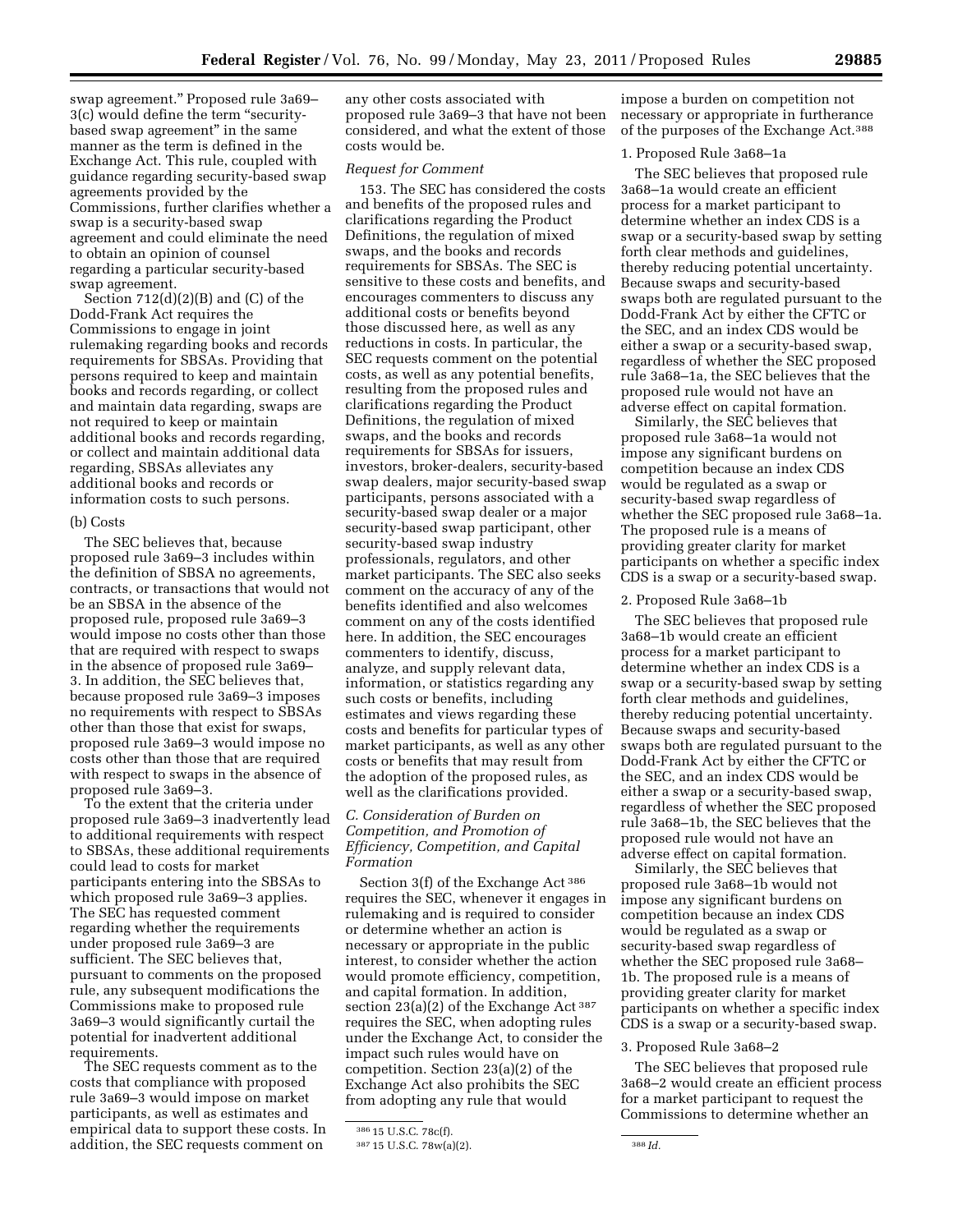agreement, contract, or transaction (or class thereof) is a swap, security-based swap, or both (*i.e.,* a mixed swap) by setting forth clear methods and guidelines, thereby reducing potential uncertainty. Because swaps, securitybased swaps, and mixed swaps all are regulated pursuant to the Dodd-Frank Act by either the CFTC, the SEC, or both the CFTC and SEC, and because market participants still would need to determine whether an agreement, contract, or transaction (or class thereof) is a swap, security-based swap, or mixed swap regardless of whether the SEC proposed rule 3a68–2, the SEC believes that the proposed rule would not have an adverse effect on capital formation.

In addition, the SEC believes the proposed rule will provide the opportunity for financial innovation by providing a flexible structure that will allow for the development of new products, which may promote capital formation.

Similarly, the SEC believes that proposed rule 3a68–2 would not impose any significant burdens on competition because, to the extent an agreement, contract, or transaction (or class thereof) is a swap, security-based swap, or both (*i.e.,* a mixed swap), that agreement, contract, or transaction (or class thereof) would be regulated as a swap, securitybased swap, or mixed swap regardless of whether the SEC proposed rule 3a68–2. The proposed rule is a means of providing a process for market participants to request clarity regarding whether a specific agreement, contract, or transaction (or class thereof) is a swap, security-based swap, or mixed swap.

#### 4. Proposed Rule 3a68–3

The SEC believes that proposed rule 3a68–3 would create an efficient process for a market participant to determine whether a security index underlying a Title VII instrument is narrow-based or broad-based, and therefore whether the Title VII instrument is a swap or a security-based swap, by setting forth clear methods and guidelines, thereby reducing potential uncertainty. Because swaps and security-based swaps both are regulated pursuant to the Dodd-Frank Act by either the CFTC or the SEC, and a Title VII instrument on a security index would be either a swap or a security-based swap regardless of whether the SEC proposed rule 3a68–3, the SEC believes that the proposed rule would not have an adverse effect on capital formation.

Similarly, the SEC believes that proposed rule 3a68–3 would not impose any significant burdens on competition

because a Title VII instrument on a security index would be regulated as a swap or security-based swap regardless of whether the SEC proposed rule 3a68– 3. The proposed rule is a means of providing greater clarity for market participants regarding whether a specific Title VII instrument on a security index is a swap or a securitybased swap.

#### 5. Proposed Rule 3a68–4

The SEC believes that proposed rule 3a68–4 would create an efficient process for a market participant to request alternative regulatory treatment regarding a specified, or specified class of, mixed swap by setting forth clear methods and guidelines, thereby reducing potential uncertainty and dual regulatory requirements. Because a mixed swap is regulated pursuant to the Dodd-Frank Act, and, absent proposed rule 3a68–4, persons that desire or intend to list, trade, or clear a mixed swap would be required to comply with all the statutory provisions in Title VII, including all the rules and regulations thereunder, that are applicable to both swaps and security-based swaps, the SEC believes that the proposed rule would not have an adverse effect on capital formation. Proposed rule 3a68– 4 would permit such persons to request a joint order permitting themto comply with an alternative regulatory regime that would address the potential dual regulatory requirements applicable to transactions in mixed swaps under Title VII.

Similarly, the SEC believes that proposed rule 3a68–4 would not impose any significant burdens on competition because to the extent an agreement, contract, or transaction (or class thereof) is a mixed swap, transactions in that mixed swap would be subject to all of the statutory provisions of Title VII, including all the rules and regulations thereunder, that are applicable to both swaps and security-based swaps, if the Commissions were not to provide alternative regulatory treatment pursuant to proposed rule 3a68–4.

#### 6. Proposed Rule 3a69–1

The SEC believes that proposed rule 3a69–1 would create an efficient process for a market participant to determine whether an agreement, contract, or transaction is an insurance product and is not a swap by setting forth clear methods and guidelines, thereby reducing potential uncertainty. Because insurance products and insurance companies currently are regulated pursuant to state insurance law, and would continue to be so regardless of whether the SEC proposed rule 3a69–1,

the SEC believes that the proposed rule would not have an adverse effect on capital formation.

Similarly, the SEC believes that proposed rule 3a69–1 would not impose any significant burdens on competition because insurance products and insurance companies currently are regulated pursuant to state insurance law and would continue to be so regardless of whether the SEC proposed rule 3a69–1. The proposed rule is a means of providing greater clarity for market participants on whether a specific agreement, contract, or transaction is an insurance product and is not a swap.

#### 7. Proposed Rule 3a69–2

The SEC believes that proposed rule 3a69–2 would create an efficient process for a market participant to determine whether an agreement, contract, or transaction is a swap, a foreign exchange forward, or a foreign exchange swap or is subject to certain reporting and business conduct requirements, by setting forth clear methods and guidelines, thereby reducing potential uncertainty. Because agreements, contracts, and transactions that are swaps, foreign exchange forwards, or foreign exchange swaps under proposed rule 3a69–2 would be swaps, foreign exchange forwards, or foreign exchange swaps and, in the case of foreign exchange forwards and foreign exchange swaps, would be subject to reporting and business conduct requirements under the CEA, in the absence of proposed rule 3a69–2, the SEC believes that the proposed rule would not have an adverse effect on capital formation.

Similarly, the SEC believes that proposed rule 3a69–2 would not impose any significant burdens on competition because swaps, foreign exchange swaps, and foreign exchange forwards continue to be regulated as such regardless of whether the SEC proposed rule 3a69–2. The proposed rule is a means of providing greater clarity for market participants on whether a specific agreement, contract, or transaction is a swap, foreign exchange forward, or foreign exchange swap and whether certain reporting and business conduct requirements apply in the case of foreign exchange forwards and foreign exchange swaps.

# 8. Proposed Rule 3a69–3

The SEC believes that proposed rule 3a69–3 would create an efficient process for registered SDRs, SDs, MSPs, security-based swap dealers, and major security-based swap participants to determine the books and records requirements for SBSAs by setting forth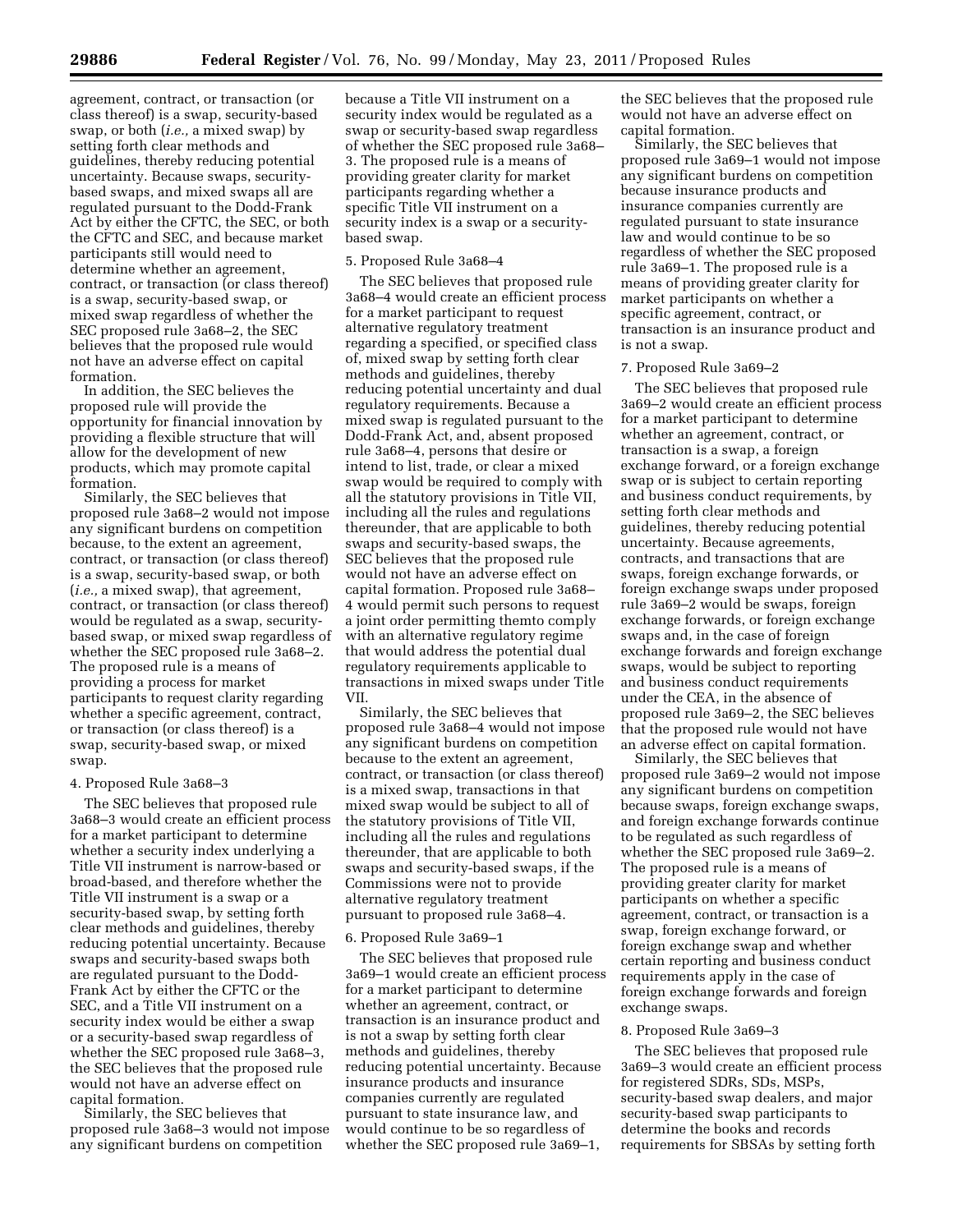clear guidelines, thereby reducing potential uncertainty. Proposed rule 3a69–3(c) also would define the term "security-based swap agreement" in the same manner as the term is defined in the Exchange Act. Because SBSAs are swaps, they are subject to certain books and records requirements under the CEA (and CFTC rules and regulations promulgated thereunder) that are applicable to swaps and would continue to be so regardless of whether the SEC proposed rule 3a69–3. The SEC believes that the proposed rule would thus not have an adverse effect on capital formation.

Similarly, the SEC believes that proposed rule 3a69–3 would not impose any significant burdens on competition because SBSAs would be regulated as swaps regardless of whether the SEC proposed rule 3a69–3. The proposed rule is a means of providing greater clarity for market participants regarding SBSAs, including the books and records requirements for SBSAs.

#### *Request for Comment*

154. The SEC requests comment on the possible effects of the proposed rules under the Exchange Act regarding efficiency, competition, and capital formation. The SEC requests that commenters provide views and supporting information regarding any such effects. The SEC notes that such effects are difficult to quantify. The SEC seeks comment on possible anticompetitive effects of the proposed rules under the Exchange Act not already identified. The SEC also requests comment regarding the competitive effects of pursuing alternative regulatory approaches that are consistent with section 712(a) and 712(d) of the Dodd-Frank Act. In addition, the SEC requests comment on how the other provisions of the Dodd-Frank Act for which SEC rulemaking is required will interact with and influence the competitive effects of the proposed rules and clarifications under the Exchange Act.

## *D. Consideration of Impact on the Economy*

For purposes of SBREFA the SEC must advise the OMB as to whether the proposed rules and interpretive guidance under the Exchange Act constitute ''major'' rules. Under SBREFA, a rule is considered ''major'' where, if adopted, it results or is likely to result in: (1) An annual effect on the economy of \$100 million or more (either in the form of an increase or a decrease); (2) a major increase in costs or prices for consumers or individual industries; or (3) significant adverse effect on competition, investment or innovation.

If a rule is "major," its effectiveness will generally be delayed for 60 days pending Congressional review.

The SEC requests comment on the potential impact of the proposed rules and interpretive guidance under the Exchange Act on the economy on an annual basis, on the costs or prices for consumers or individual industries, and on competition, investment, or innovation. Commenters are requested to provide empirical data and other factual support for their view to the extent possible.

## *E. Initial Regulatory Flexibility Act Certification*

The RFA requires Federal agencies, in promulgating rules, to consider the impact of those rules on small entities. Section 603(a) 389 of the Administrative Procedure Act,<sup>390</sup> as amended by the RFA, generally requires the SEC to undertake a regulatory flexibility analysis of all proposed rules, or proposed rule amendments, to determine the impact of such rulemaking on "small entities." 391 Section 605(b) of the RFA states that this requirement shall not apply to any proposed rule or proposed rule amendment, that, if adopted, would not have a significant economic impact on a substantial number of small entities.392

For purposes of SEC rulemaking in connection with the RFA, a small entity includes: (i) When used with reference to an ''issuer'' or a ''person,'' other than an investment company, an ''issuer'' or "person" that, on the last day of its most recent fiscal year, had total assets of \$5 million or less,<sup>393</sup> or (ii) a broker-dealer with total capital (net worth plus subordinated liabilities) of less than \$500,000 on the date in the prior fiscal year as of which its audited financial statements were prepared pursuant to rule 17a–5(d) under the Exchange Act,394 or, if not required to file such statements, a broker-dealer with total capital (net worth plus subordinated liabilities) of less than \$500,000 on the last day of the preceding fiscal year (or in the time that it has been in business, if shorter); and is not affiliated with any

391Although section 601(b) of the RFA defines the term "small entity," the statute permits agencies to formulate their own definitions. The SEC has adopted definitions for the term small entity for the purposes of SEC rulemaking in accordance with the RFA. Those definitions, as relevant to this proposed rulemaking, are set forth in rule 0–10, 17 CFR 240.0–10. *See* Statement of Management on Internal Accounting Control, 47 FR 5215, Feb. 4, 1982.

person (other than a natural person) that is not a small business or small organization.395 Under the standards adopted by the Small Business Administration, small entities in the finance and insurance industry include the following: (i) For entities in credit intermediation and related activities, entities with \$175 million or less in assets or, for non-depository credit intermediation and certain other activities, \$7 million or less in annual receipts; (ii) for entities in financial investments and related activities, entities with \$7 million or less in annual receipts; (iii) for insurance carriers and entities in related activities, entities with \$7 million or less in annual receipts; and (iv) for funds, trusts, and other financial vehicles, entities with \$7 million or less in annual receipts.396

Based on the SEC's existing information about the swap markets, the SEC believes that the swap markets, while broad in scope, are largely dominated by entities such as those that would be covered by the "swap dealer," "security-based swap dealer," "major swap participant," and "major securitybased swap participant'' definitions.397 The SEC believes that such entities exceed the thresholds defining ''small entities'' set out above. Moreover, although it is possible that other persons may engage in swap and security-based swap transactions, the SEC does not believe that any of these entities would be ''small entities'' as defined in rule 0– 10 under the Exchange Act.398 Feedback from industry participants about the swap markets indicates that only persons or entities with assets significantly in excess of \$5 million (or with annual receipts significantly in excess of \$7 million) participate in the swap markets.

To the extent that a small number of transactions did have a counterparty that was defined as a "small entity" under SEC rule 0–10, the SEC believes it is unlikely that the proposed rules and clarifications regarding the Product Definitions, the regulation of mixed swaps, and the books and records requirements for SBSAs would have a significant economic impact on that

397*See, e.g.,* CEA section 1a(49), 7 U.S.C. 1a(49) (defining ''swap dealer''); section 3(a)(71)(A) of the Exchange Act, 15 U.S.C. 78c(a)(71)(A) (defining ''security-based swap dealer''); CEA section 1a(33), 7 U.S.C. 1a(33) (defining ''major swap participant''); section 3(a)(67)(A) of the Exchange Act, 15 U.S.C. 78c(a)(67)(A) (defining ''major security-based swap participant''). Such entities also would include commercial entities that may use swaps to hedge or mitigate commercial risk.

<sup>389</sup> 5 U.S.C. 603(a).

<sup>390</sup> 5 U.S.C. 551 *et seq.* 

<sup>392</sup>*See* 5 U.S.C. 605(b).

<sup>393</sup>*See* 17 CFR 240.0–10(a).

<sup>394</sup>*See* 17 CFR 240.17a–5(d).

<sup>395</sup>*See* 17 CFR 240.0–10(c).

<sup>396</sup>*See* 13 CFR 121.201.

<sup>398</sup>*See* 17 CFR 240.0–10(a).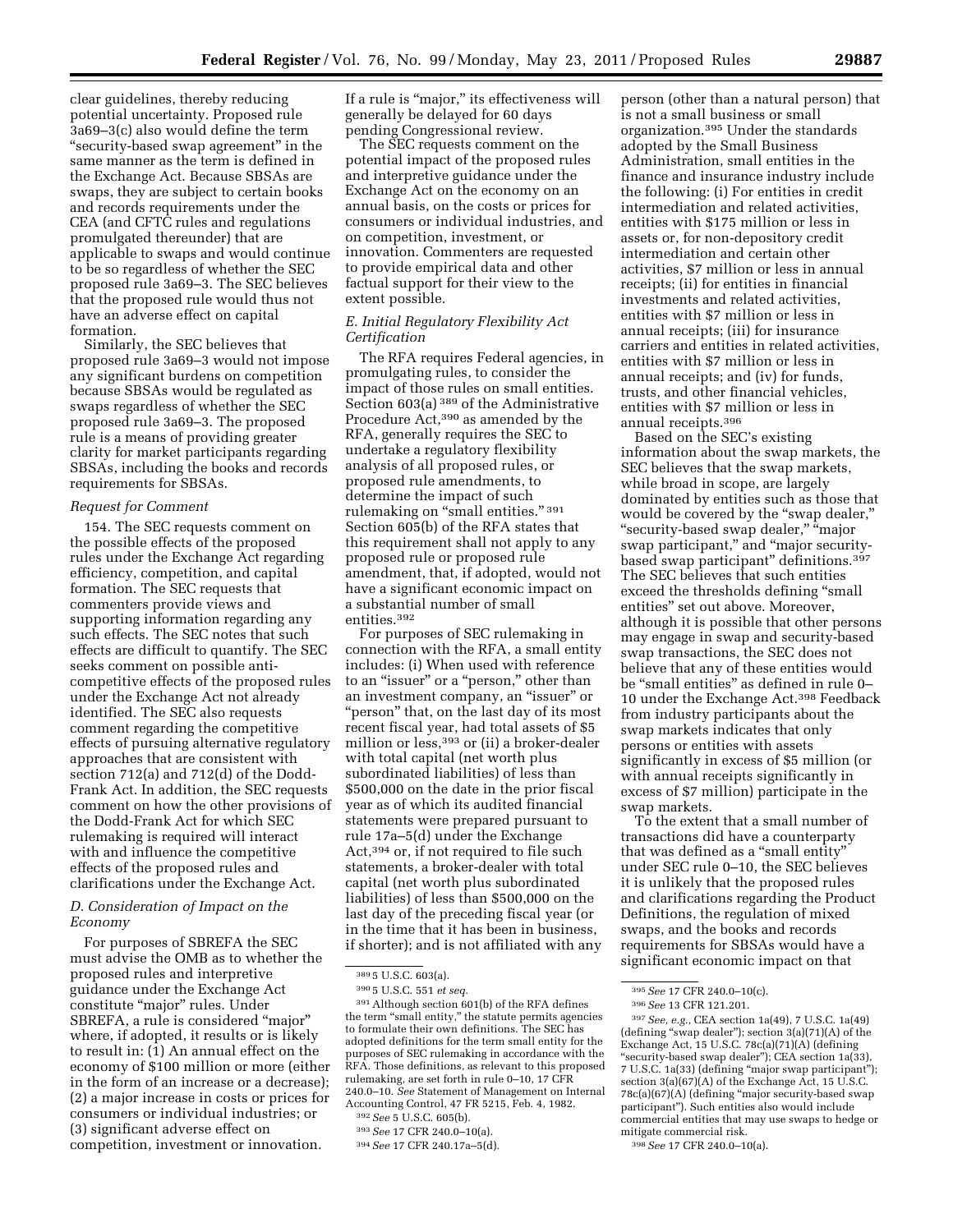entity. The proposed rules and clarifications simply would address whether certain products fall within the swap definition, address whether certain products are swaps, securitybased swaps, SBSAs, or mixed swaps, provide a process for requesting interpretations of whether agreements, contracts, and transactions are swaps, security-based swaps, and mixed swaps, provide a process for requesting alternative regulatory treatment for mixed swaps, and establish books and records requirements for SBSAs, which are applicable to all entities.

For the foregoing reasons, the SEC certifies that the proposed rules and clarifications regarding the Product Definitions, the regulation of mixed swaps, and the books and records requirements for SBSAs would not have a significant economic impact on a substantial number of small entities for purposes of the RFA. The SEC encourages written comments regarding this certification. The SEC requests that commenters describe the nature of any impact on small entities and provide empirical data to support the extent of the impact.

#### **X. Statutory Basis and Rule Text**

#### **List of Subjects**

#### *17 CFR Part 1*

Definitions, General swap provisions.

#### *17 CFR Part 240*

Reporting and recordkeeping requirements, Securities.

## **Commodity Futures Trading Commission**

Pursuant to the Commodity Exchange Act, 7 U.S.C. 1 *et seq.,* as amended by Title VII of the Dodd-Frank Wall Street Reform and Consumer Protection Act, Public Law 111–203, 124 Stat. 1376 (2010) (''Dodd-Frank Act''), and sections 712(a)(8), 712(d), 721(a), 721(b), 721(c), 722(d), and 725(g) of the Dodd-Frank Act, the CFTC is proposing to adopt rules 1.3(xxx) through 1.3(aaaa) and 1.6 through 1.9 under the Commodity Exchange Act.

### **Text of Proposed Rules**

For the reasons stated in the preamble, the CFTC is proposing to further amend Title 17, Chapter I, of the Code of Federal Regulations, as amended at 75 FR 63732, October 18, 2010, 75 FR 65586, Oct. 26, 2010, 75 FR 77576, Dec. 13, 2010, 75 FR 80174, Dec. 21, 2010, and 76 FR 722, Jan. 6, 2011, as follows:

## **PART 1—GENERAL REGULATIONS UNDER THE COMMODITY EXCHANGE ACT**

1. The authority citation for part 1 is revised to read as follows:

**Authority:** 7 U.S.C. 1a, 2, 5, 6, 6a, 6b, 6c, 6c, 6e, 6f, 6g, 6h, 6i, 6j, 6k, 6l, 6m, 6n, 6o, 6p, 6r, 7, 7a, 7b, 8, 9, 10, 12, 12a, 12c, 13a, 13a–1, 16, 16a, 21, 23, and 24.

2. Amend § 1.3 by adding paragraphs (xxx), (yyy), (zzz), and (aaaa) to read as follows:

#### **§ 1.3 Definitions.**

\* \* \* \* \* (xxx) *Swap.* (1) *In general.* The term *swap* has the meaning set forth in section 1a(47) of the Commodity Exchange Act.

(2) *Inclusion of particular products.*  (i) The term *swap* includes, without limiting the meaning set forth in section 1a(47) of the Commodity Exchange Act, the following agreements, contracts, and transactions:

(A) A cross-currency swap;

(B) A currency option, foreign currency option, foreign exchange option and foreign exchange rate option;

(C) A foreign exchange forward;

(D) A foreign exchange swap;

(E) A forward rate agreement; and

(F) A non-deliverable forward involving foreign exchange.

(ii) The term *swap* does not include an agreement, contract, or transaction described in paragraph (xxx)(2)(i) of this section that is otherwise excluded by section 1a(47)(B) of the Commodity Exchange Act.

(3) *Foreign exchange forwards and foreign exchange swaps.*  Notwithstanding paragraph (xxx)(2) of this section:

(i) A foreign exchange forward or a foreign exchange swap shall not be considered a swap if the Secretary of the Treasury makes a determination described in section 1a(47)(E)(i) of the Commodity Exchange Act.

(ii) Notwithstanding paragraph (xxx)(3)(i) of this section:

(A) The reporting requirements set forth in section 4r of the Commodity Exchange Act and regulations promulgated thereunder shall apply to a foreign exchange forward or foreign exchange swap; and

(B) The business conduct standards set forth in section 4s of the Commodity Exchange Act and regulations promulgated thereunder shall apply to a swap dealer or major swap participant that is a party to a foreign exchange forward or foreign exchange swap.

(iii) For purposes of section 1a(47)(E) of the Commodity Exchange Act and this § 1.3(xxx), the term *foreign* 

*exchange forward* has the meaning set forth in section 1a(24) of the Commodity Exchange Act.

(iv) For purposes of section 1a(47)(E) of the Commodity Exchange Act and this § 1.3(xxx), the term *foreign exchange swap* has the meaning set forth in section 1a(25) of the Commodity Exchange Act.

(v) For purposes of sections 1a(24) and 1a(25) of the Commodity Exchange Act and this § 1.3(xxx), the following transactions are not foreign exchange forwards or foreign exchange swaps:

(A) A currency swap or a crosscurrency swap;

(B) A currency option, foreign currency option, foreign exchange option, or foreign exchange rate option; and

(C) A non-deliverable forward involving foreign exchange.

(4) *Insurance.* The term *swap* as used in section 1a(47) of the Commodity Exchange Act does not include an agreement, contract, or transaction that:

(i) By its terms or by law, as a condition of performance on the agreement, contract, or transaction:

(A) Requires the beneficiary of the agreement, contract, or transaction to have an insurable interest that is the subject of the agreement, contract, or transaction and thereby carry the risk of loss with respect to that interest continuously throughout the duration of the agreement, contract, or transaction;

(B) Requires that loss to occur and to be proved, and that any payment or indemnification therefor be limited to the value of the insurable interest;

(C) Is not traded, separately from the insured interest, on an organized market or over-the-counter; and

(D) With respect to financial guaranty insurance only, in the event of payment default or insolvency of the obligor, any acceleration of payments under the policy is at the sole discretion of the insurer; and

(ii) Is provided:

(A) By a company that is organized as an insurance company whose primary and predominant business activity is the writing of insurance or the reinsuring of risks underwritten by insurance companies and that is subject to supervision by the insurance commissioner (or similar official or agency) of any State or by the United States or an agency or instrumentality thereof, and such agreement, contract, or transaction is regulated as insurance under the laws of such State or of the United States;

(B) By the United States or any of its agencies or instrumentalities, or pursuant to a statutorily authorized program thereof; or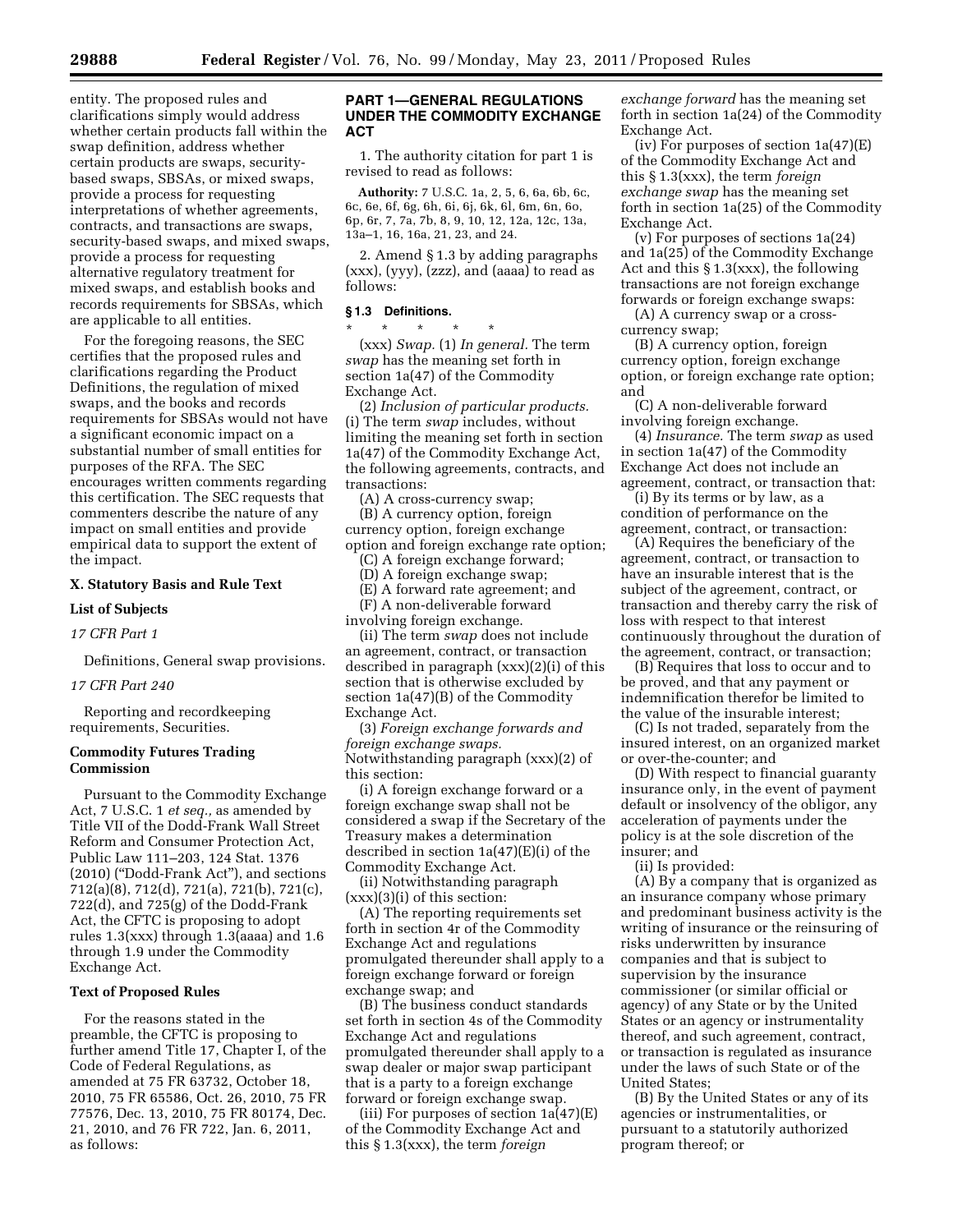(C) In the case of reinsurance only, by a person located outside the United States to an insurance company that is eligible under paragraph (xxx)(4)(ii) of this section, provided that:

(*1*) Such person is not prohibited by any law of any State or of the United States from offering such agreement, contract, or transaction to such an insurance company;

(*2*) The product to be reinsured meets the requirements under paragraph  $(xxx)(4)(i)$  of this section to be insurance; and

(*3*) The total amount reimbursable by all reinsurers for such insurance product cannot exceed the claims or losses paid by the cedant.

(5) *State.* For purposes of paragraph (xxx)(4) of this section, the term *State*  means any state of the United States, the District of Columbia, Puerto Rico, the U.S. Virgin Islands, or any other possession of the United States.

(6) *Anti-evasion.* (i) An agreement, contract, or transaction that is willfully structured to evade any provision of Subtitle A of the Wall Street Transparency and Accountability Act of 2010, including any amendments made to the Commodity Exchange Act thereby (*Subtitle A*), shall be deemed a swap for purposes of Subtitle A and the rules, regulations, and orders of the Commission promulgated thereunder.

(ii) An interest rate swap or currency swap, including but not limited to a transaction identified in paragraph  $(xxx)(3)(v)$  of this section, that is willfully structured as a foreign exchange forward or foreign exchange swap to evade any provision of Subtitle A shall be deemed a swap for purposes of Subtitle A and the rules, regulations, and orders of the Commission promulgated thereunder.

(iii) An agreement, contract, or transaction of a bank that is not under the regulatory jurisdiction of an appropriate Federal banking agency (as defined in section 1a(2) of the Commodity Exchange Act), where the agreement, contract, or transaction is willfully structured as an identified banking product (as defined in section 402 of the Legal Certainty for Bank Products Act of 2000) to evade the provisions of the Commodity Exchange Act, shall be deemed a swap for purposes of the Commodity Exchange Act and the rules, regulations, and orders of the Commission promulgated thereunder.

(iv) The form, label, and written documentation of an agreement, contract, or transaction shall not be dispositive in determining whether the agreement, contract, or transaction has been willfully structured to evade as

provided in paragraphs (xxx)(6)(i) through (xxx)(6)(iii) of this section.

(v) An agreement, contract, or transaction that has been willfully structured to evade as provided in paragraphs (xxx)(6)(i) through (xxx)(6)(iii) of this section shall be considered in determining whether a person is a swap dealer or major swap participant.

(vi) Notwithstanding the foregoing, no agreement, contract, or transaction structured as a security (including a security-based swap) under the securities laws (as defined in section 3(a)(47) of the Securities Exchange Act of 1934 (15 U.S.C. 78c(a)(47))) shall be deemed a swap pursuant to this § 1.3(xxx)(6) or shall be considered for purposes of paragraph (xxx)(6)(v) of this section.

(yyy) *Narrow-based security index as used in the definition of* ''*security-based swap.*''

(1) *In general.* Except as otherwise provided in paragraphs (zzz) and (aaaa) of this section, for purposes of section 1a(42) of the Commodity Exchange Act, the term *narrow-based security index*  has the meaning set forth in section 1a(35) of the Commodity Exchange Act, and the rules, regulations and orders of the Commission thereunder.

(2) *Tolerance period for swaps traded on designated contract markets, swap execution facilities, and foreign boards of trade.* Notwithstanding paragraph (yyy)(1) of this section, solely for purposes of swaps traded on or subject to the rules of a designated contract market, swap execution facility, or foreign board of trade, a security index underlying such swaps shall not be considered a narrow-based security index if:

(i)(A) A swap on the index is traded on or subject to the rules of a designated contract market, swap execution facility, or foreign board of trade for at least 30 days as a swap on an index that was not a narrow-based security index; or

(B) Such index was not a narrowbased security index during every trading day of the six full calendar months preceding a date no earlier than 30 days prior to the commencement of trading of a swap on such index on a market described in paragraph (yyy)(2)(i)(A) of this section; and

(ii) The index has been a narrowbased security index for no more than 45 business days over three consecutive calendar months.

(3) *Tolerance period for securitybased swaps traded on national securities exchanges or security-based swap execution facilities.*  Notwithstanding paragraph (yyy)(1) of this section, solely for purposes of

security-based swaps traded on a national securities exchange or securitybased swap execution facility, a security index underlying such security-based swaps shall be considered a narrowbased security index if:

(i)(A) A security-based swap on the index is traded on a national securities exchange or security-based swap execution facility for at least 30 days as a security-based swap on a narrowbased security index; or

(B) Such index was a narrow-based security index during every trading day of the six full calendar months preceding a date no earlier than 30 days prior to the commencement of trading of a security-based swap on such index on a market described in paragraph (yyy)(3)(i)(A) of this section; and

(ii) The index has been a security index that is not a narrow-based security index for no more than 45 business days over three consecutive calendar months.

(4) *Grace period.* (i) Solely with respect to a swap that is traded on or subject to the rules of a designated contract market, swap execution facility, or foreign board of trade, an index that becomes a narrow-based security index under paragraph (yyy)(2) of this section solely because it was a narrow-based security index for more than 45 business days over three consecutive calendar months shall not be a narrow-based security index for the following three calendar months.

(ii) Solely with respect to a securitybased swap that is traded on a national securities exchange or security-based swap execution facility, an index that becomes a security index that is not a narrow-based security index under paragraph (yyy)(3) of this section solely because it was not a narrow-based security index for more than 45 business days over three consecutive calendar months shall be a narrow-based security index for the following three calendar months.

(zzz) *Meaning of* ''*issuers of securities in a narrow-based security index*'' *as used in the definition of* ''*security-based swap*'' *as applied to index credit default swaps.* 

(1) Notwithstanding paragraph (yyy)(1) of this section, and solely for purposes of determining whether a credit default swap is a security-based swap under the definition of "securitybased swap" in section  $3(a)(68)(A)(ii)(III)$ of the Securities Exchange Act of 1934  $(15 \text{ U.S.C. } 78c(a)(68)(A)(ii)(III))$ , as incorporated in section 1a(42) of the Commodity Exchange Act, the term *issuers of securities in a narrow-based security index* means issuers of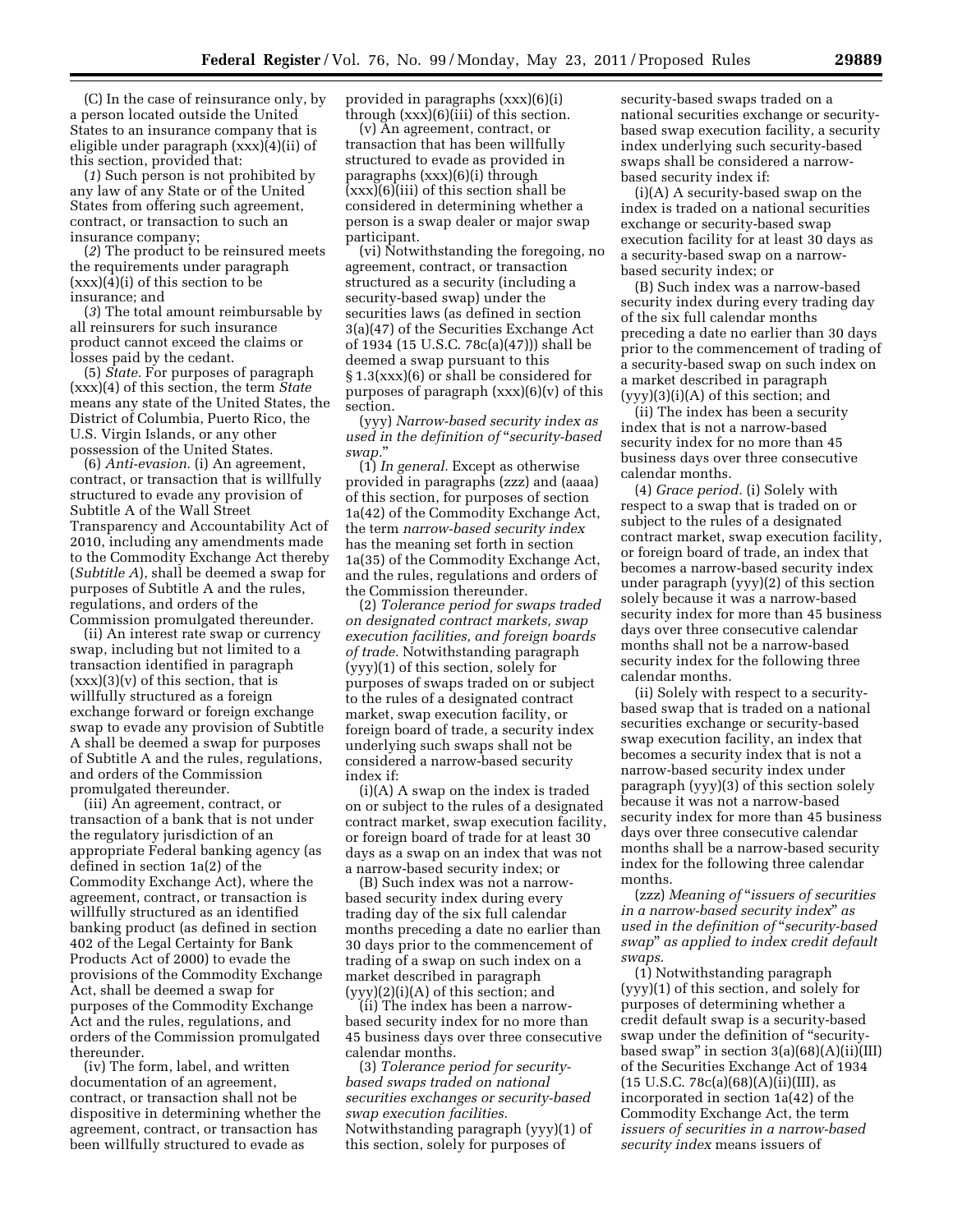securities identified in an index in which:

(i)(A) There are 9 or fewer nonaffiliated issuers of securities that are reference entities in the index, provided that an issuer of securities shall not be deemed a reference entity for purposes of this section unless:

(*1*) A credit event with respect to such reference entity would result in a payment by the credit protection seller to the credit protection buyer under the credit default swap based on the related notional amount allocated to such reference entity; or

(*2*) The fact of such credit event or the calculation in accordance with paragraph (zzz)(1)(i)(A)(*1*) of this section of the amount owed with respect to such credit event is taken into account in determining whether to make any future payments under the credit default swap with respect to any future credit events;

(B) The effective notional amount allocated to any reference entity included in the index comprises more than 30 percent of the index's weighting;

(C) The effective notional amount allocated to any five non-affiliated reference entities included in the index comprises more than 60 percent of the index's weighting; or

(D) Except as provided in paragraph (zzz)(2) of this section, for each reference entity included in the index, none of the following criteria is satisfied:

(*1*) The reference entity is required to file reports pursuant to section 13 or section 15(d) of the Securities Exchange Act of 1934 (15 U.S.C. 78m or 78o(d));

(*2*) The reference entity is eligible to rely on the exemption provided in rule 12g3–2(b) under the Securities Exchange Act of 1934 (17 CFR 240.12g3–2(b));

(*3*) The reference entity has a worldwide market value of its outstanding common equity held by non-affiliates of \$700 million or more;

(*4*) The reference entity (other than an issuing entity of an asset-backed security as defined in section 3(a)(77) of the Securities Exchange Act of 1934 (15 U.S.C. 78c(a)(77)) has outstanding securities that are notes, bonds, debentures, or evidences of indebtedness having a total remaining principal amount of at least \$1 billion;

(*5*) The reference entity is the issuer of an exempted security as defined in section 3(a)(12) of the Securities Exchange Act of 1934 (15 U.S.C. 78c(a)(12)) (other than any municipal security as defined in section 3(a)(29) of the Securities Exchange Act of 1934 (15 U.S.C. 78c(a)(29)));

(*6*) The reference entity is a government of a foreign country or a political subdivision of a foreign country;

(*7*) If the reference entity is an issuer of asset-backed securities as defined in section 3(a)(77) of the Securities Exchange Act of 1934 (15 U.S.C. 78c(a)(77)), such asset-based securities were issued in a transaction registered under the Securities Act of 1933 (15 U.S.C. 77a *et seq*.) and have publicly available distribution reports; and

(*8*) For a credit default swap entered into solely between eligible contract participants as defined in section 1a(18) of the Commodity Exchange Act:

(*i*) The reference entity (other than a reference entity that is an issuing entity of an asset-backed security as defined in section 3(a)(77) of the Securities Exchange Act of 1934 (15 U.S.C. 78c(a)(77))) provides to the public or to such eligible contract participant information about the reference entity pursuant to rule 144A(d)(4) under the Securities Act of 1933 (17 CFR 230.144A(d)(4));

(*ii*) Financial information about the reference entity (other than a reference entity that is an issuing entity of an asset-backed security as defined in section 3(a)(77) of the Securities Exchange Act of 1934 (15 U.S.C. 78c(a)(77))) is otherwise publicly available; or

(*iii*) In the case of a reference entity that is an issuing entity of asset-backed securities as defined in section 3(a)(77) of the Securities Exchange Act of 1934  $(15 \text{ U.S.C. } 78c(a)(77))$ , information of the type and level included in public distribution reports for similar assetbacked securities is publicly available about both the reference entity and such asset-backed securities; and

(ii)(A) The index is not composed solely of reference entities that are issuers of exempted securities as defined in section 3(a)(12) of the Securities Exchange Act of 1934 (15 U.S.C. 78c(a)(12)), as in effect on the date of enactment of the Futures Trading Act of 1982 (other than any municipal security as defined in section 3(a)(29) of the Securities Exchange Act of 1934 (15 U.S.C. 78c(a)(29))), as in effect on the date of enactment of the Futures Trading Act of 1982); and

(B) Without taking into account any portion of the index composed of reference entities that are issuers of exempted securities as defined in section 3(a)(12) of the Securities Exchange Act of 1934 (15 U.S.C.  $78c(a)(12)$ , as in effect on the date of enactment of the Futures Trading Act of 1982 (other than any municipal security as defined in section 3(a)(29) of the

Securities Exchange Act of 1934 (15 U.S.C. 78c(a)(29))), the remaining portion of the index would be a narrowbased security index under paragraph  $(zzz)(1)(i)$  of this section.

(2) Paragraph  $(zzz)(1)(i)(D)$  of this section will not apply with respect to a reference entity included in the index if:

(i) The effective notional amounts allocated to such reference entity comprise less than five percent of the index's weighting; and

(ii) The effective notional amounts allocated to reference entities that satisfy paragraph  $(zzz)(1)(i)(D)$  of this section comprise at least 80 percent of the index's weighting.

(3) For purposes of this paragraph (zzz):

(i) A reference entity is affiliated with another entity if it controls, is controlled by, or is under common control with, that entity; provided that each reference entity that is an issuing entity of an asset-backed security as defined in section 3(a)(77) of the Securities Exchange Act of 1934 (15 U.S.C. 78c(a)(77)) will not be considered affiliated with any other issuing entity of an asset-backed security.

(ii) *Control* means ownership of 20 percent or more of an entity's equity, or the ability to direct the voting of 20 percent or more of the entity's voting equity.

(iii) The term *reference entity*  includes:

(A) An issuer of securities;

(B) An issuing entity of an asset-based security as defined in section 3(a)(77) of the Securities Exchange Act of 1934 (15 U.S.C. 78c(a)(77)); and

(C) A single reference entity or a group of affiliated entities; provided that each issuing entity of an asset-backed security as defined in section 3(a)(77) of the Securities Exchange Act of 1934 (15 U.S.C. 78c(a)(77)) is a separate reference entity.

(aaaa) *Meaning of* ''*narrow-based security index*'' *as used in the definition of* ''*security-based swap*'' *as applied to index credit default swaps.* 

(1) Notwithstanding paragraph (yyy)(1) of this section, and solely for purposes of determining whether a credit default swap is a security-based swap under the definition of ''securitybased swap" in section  $3(a)(68)(A)(ii)(I)$ of the Securities Exchange Act of 1934  $(15 \text{ U.S.C. } 78c(a)(68)(A)(ii)(I)$ , as incorporated in section 1a(42) of the Commodity Exchange Act, the term *narrow-based security index* means an index in which:

(i)(A) The index is composed of 9 or fewer securities or securities that are issued by 9 or fewer non-affiliated issuers, provided that a security shall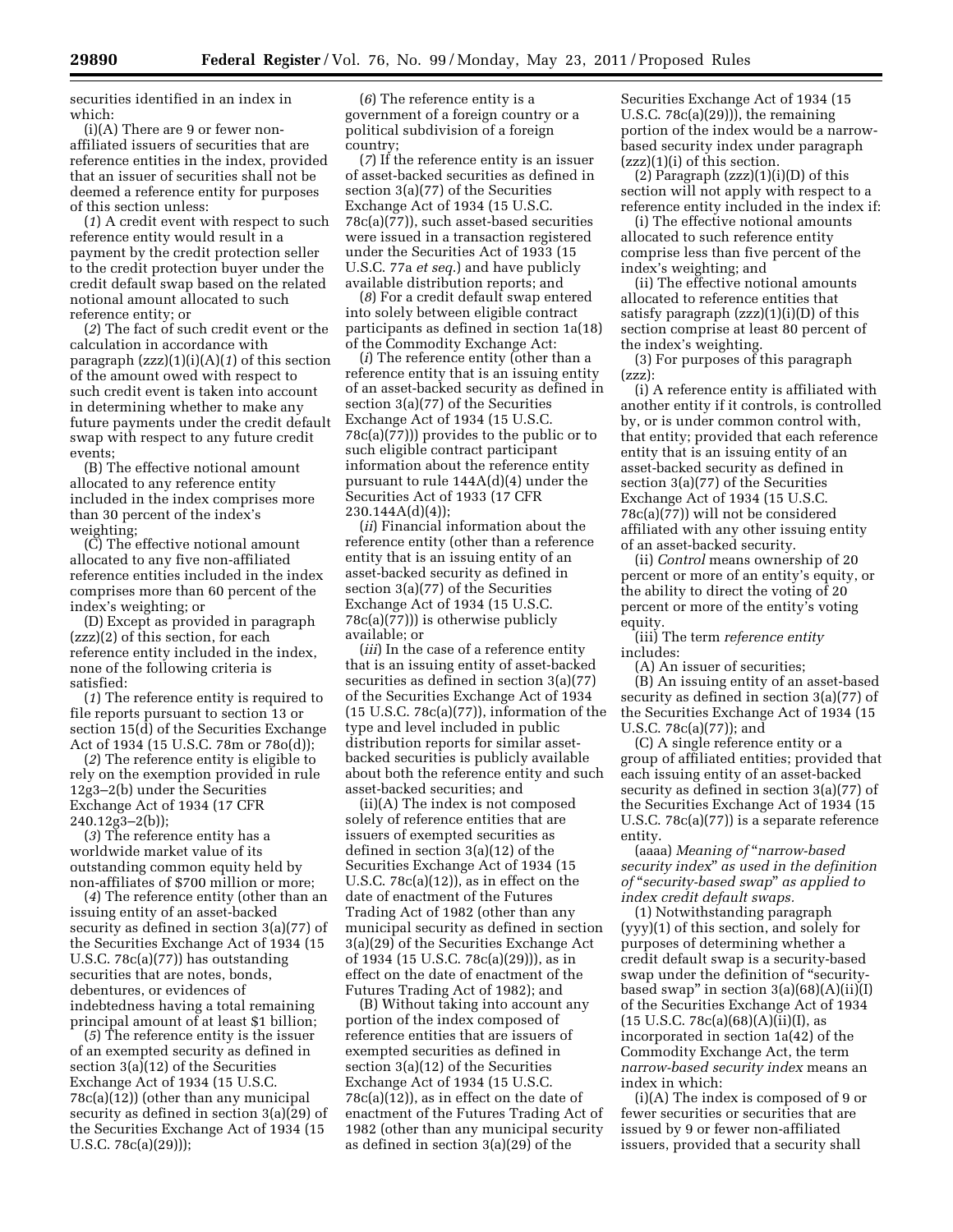not be deemed a component of the index for purposes of this section unless:

(*1*) A credit event with respect to the issuer of such security or a credit event with respect to such security would result in a payment by the credit protection seller to the credit protection buyer under the credit default swap based on the related notional amount allocated to such security; or

(*2*) The fact of such credit event or the calculation in accordance with paragraph (aaaa)(1)(i)(A)(*1*) of this section of the amount owed with respect to such credit event is taken into account in determining whether to make any future payments under the credit default swap with respect to any future credit events;

(B) The effective notional amount allocated to the securities of any issuer included in the index comprises more than 30 percent of the index's weighting;

(C) The effective notional amount allocated to the securities of any five non-affiliated issuers included in the index comprises more than 60 percent of the index's weighting; or

(D) Except as provided in paragraph (aaaa)(2) of this section, for each security included in the index, none of the following criteria is satisfied:

(*1*) The issuer of the security is required to file reports pursuant to section 13 or section 15(d) of the Securities Exchange Act of 1934 (15 U.S.C. 78m or 78o(d));

(*2*) The issuer of the security is eligible to rely on the exemption provided in rule 12g3–2(b) under the Securities Exchange Act of 1934 (17 CFR 240.12g3–2(b));

(*3*) The issuer of the security has a worldwide market value of its outstanding common equity held by non-affiliates of \$700 million or more;

(*4*) The issuer of the security (other than an issuing entity of an asset-backed security as defined in section 3(a)(77) of the Securities Exchange Act of 1934 (15 U.S.C. 78c(a)(77))) has outstanding securities that are notes, bonds, debentures, or evidences of indebtedness having a total remaining principal amount of at least \$1 billion;

(*5*) The security is an exempted security as defined in section 3(a)(12) of the Securities Exchange Act of 1934 (15 U.S.C. 78c(a)(12)) (other than any municipal security as defined in section 3(a)(29) of the Securities Exchange Act of 1934 (15 U.S.C. 78c(a)(29)));

(*6*) The issuer of the security is a government of a foreign country or a political subdivision of a foreign country;

(*7*) If the security is an asset-backed security as defined in section 3(a)(77) of the Securities Exchange Act of 1934 (15 U.S.C. 78c(a)(77)), the security was issued in a transaction registered under the Securities Act of 1933 (15 U.S.C. 77a *et seq*.) and has publicly available distribution reports; and

(*8*) For a credit default swap entered into solely between eligible contract participants as defined in section 1a(18) of the Commodity Exchange Act:

(*i*) The issuer of the security (other than an issuing entity of an asset-backed security as defined in section 3(a)(77) of the Securities Exchange Act of 1934 (15 U.S.C. 78c(a)(77))) provides to the public or to such eligible contract participant information about such issuer pursuant to rule 144A(d)(4) of the Securities Act of 1933 (17 CFR 230.144A(d)(4));

(*ii*) Financial information about the issuer of the security (other than an asset-backed security as defined in section 3(a)(77) of the Securities Exchange Act of 1934 (15 U.S.C. 78c(a)(77))) is otherwise publicly available; or

(*iii*) In the case of an asset-backed security as defined in section 3(a)(77) of the Securities Exchange Act of 1934 (15 U.S.C. 78c(a)(77)), information of the type and level included in public distribution reports for similar assetbacked securities is publicly available about both the issuing entity and such asset-backed security; and

(ii)(A) The index is not composed solely of exempted securities as defined in section 3(a)(12) of the Securities Exchange Act of 1934 (15 U.S.C. 78c(a)(12)), as in effect on the date of enactment of the Futures Trading Act of 1982 (other than any municipal security as defined in section 3(a)(29) of the Securities Exchange Act of 1934 (15 U.S.C. 78c(a)(29))), as in effect on the date of enactment of the Futures Trading Act of 1982); and

(B) Without taking into account any portion of the index composed of exempted securities as defined in section 3(a)(12) of the Securities Exchange Act of 1934 (15 U.S.C. 78c(a)(12)), as in effect on the date of enactment of the Futures Trading Act of 1982 (other than any municipal security as defined in section 3(a)(29) of the Securities Exchange Act of 1934 (15 U.S.C. 78c(a)(29))), the remaining portion of the index would be a narrowbased security index under paragraph (aaaa)(1)(i) of this section.

(2) Paragraph (aaaa) $(1)(i)(D)$  of this section will not apply with respect to securities of an issuer included in the index if:

(i) The effective notional amounts allocated to all securities of such issuer included in the index comprise less than five percent of the index's weighting; and

(ii) The securities that satisfy paragraph (aaaa)(1)(i)(D) of this section comprise at least 80 percent of the index's weighting.

(3) For purposes of this paragraph (aaaa):

(i) An issuer is affiliated with another issuer if it controls, is controlled by, or is under common control with, that issuer; provided that each issuing entity of an asset-backed security as defined in section 3(a)(77) of the Securities Exchange Act of 1934 (15 U.S.C. 78c(a)(77)) will not be considered affiliated with any other issuing entity of an asset-backed security.

(ii) *Control* means ownership of 20 percent or more of an issuer's equity, or the ability to direct the voting of 20 percent or more of the issuer's voting equity.

(iii) The term *issuer* includes:

(A) An issuer of securities;

(B) An issuing entity of an asset-based security as defined in section 3(a)(77) of the Securities Exchange Act of 1934 (15 U.S.C. 78c(a)(77)); and

(C) A single issuer or a group of affiliated issuers; provided that each issuing entity of an asset-backed security as defined in section 3(a)(77) of the Securities Exchange Act of 1934 (15 U.S.C. 78c(a)(77)) is a separate issuer.

3. Add §§ 1.6 through 1.9 to read as follows:

- Sec.
- 1.6 Anti-evasion.
- 1.7 Books and records requirements for security-based swap agreements.
- 1.8 Interpretation of swaps, security-based swaps, and mixed swaps.
- 1.9 Regulation of mixed swaps. \* \* \* \* \*

## **§ 1.6 Anti-evasion.**

(a) It shall be unlawful to conduct activities outside the United States, including entering into agreements, contracts, and transactions and structuring entities, to willfully evade or attempt to evade any provision of the Commodity Exchange Act as enacted by Subtitle A of the Wall Street Transparency and Accountability Act of 2010 or the rules, regulations, and orders of the Commission promulgated thereunder (*Subtitle A*).

(b) The form, label, and written documentation of an agreement, contract, or transaction, or an entity, shall not be dispositive in determining whether the agreement, contract, or transaction, or entity, has been entered into or structured to willfully evade as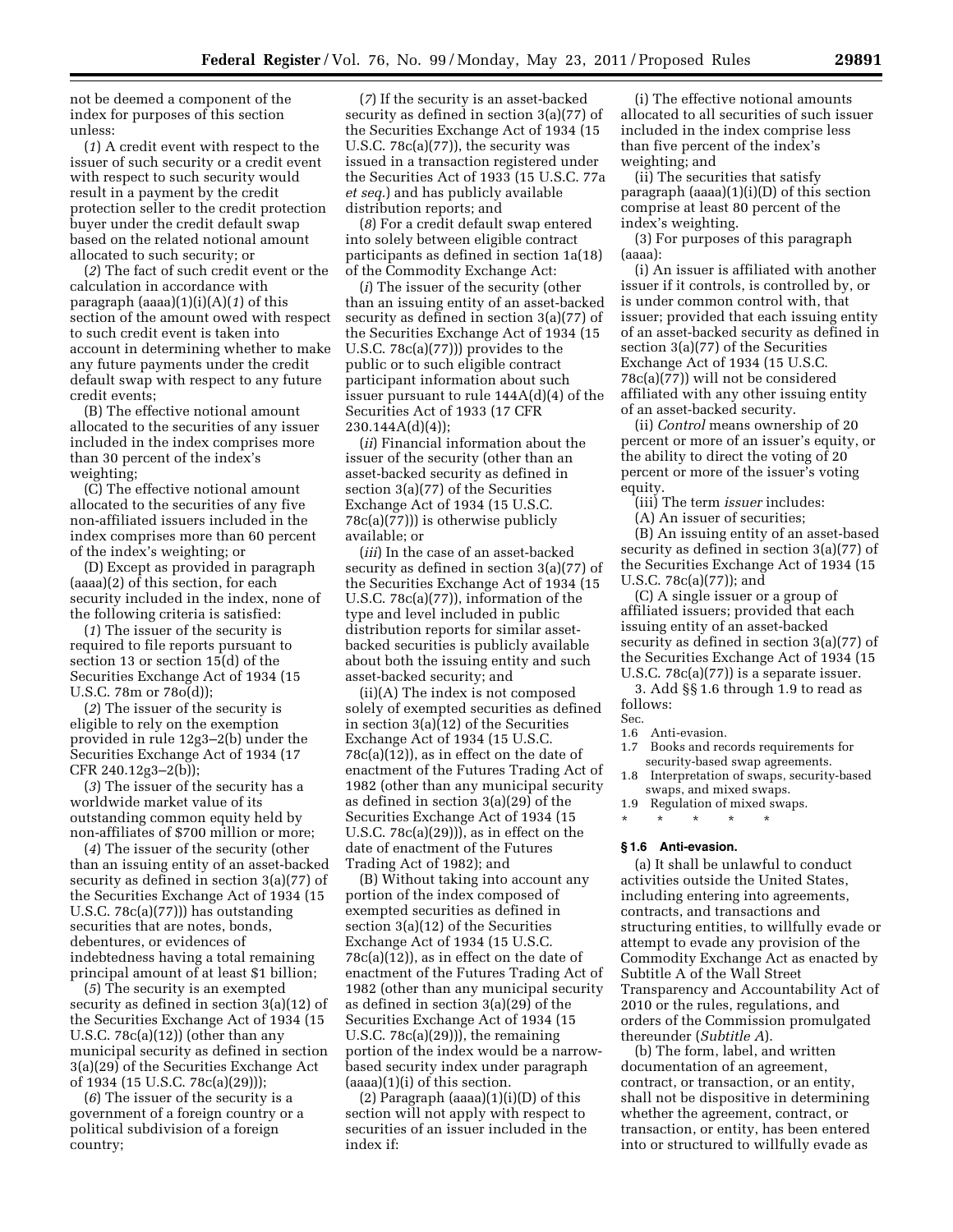provided in paragraph (a) of this section.

(c) An activity conducted outside the United States to evade as provided in paragraph (a) of this section shall be subject to the provisions of Subtitle A.

(d) Notwithstanding the foregoing, no agreement, contract, or transaction structured as a security (including a security-based swap) under the securities laws (as defined in section 3(a)(47) of the Securities Exchange Act of 1934 (15 U.S.C. 78c(a)(47))) shall be deemed a swap pursuant to this § 1.6. 5. Add § 1.7 to read as follows:

# **§ 1.7 Books and records requirements for security-based swap agreements.**

(a) A person registered as a swap data repository under section 21 of the Commodity Exchange Act and the rules and regulations thereunder:

(1) Shall not be required to keep and maintain additional books and records regarding security-based swap agreements other than the books and records regarding swaps required to be kept and maintained pursuant to section 21 of the Commodity Exchange Act and the rules and regulations thereunder; and

(2) Shall not be required to collect and maintain additional data regarding security-based swap agreements other than the data regarding swaps required to be collected and maintained by such persons pursuant to section 21 of the Commodity Exchange Act and the rules and regulations thereunder.

(b) A person shall not be required to keep and maintain additional books and records, including daily trading records, regarding security-based swap agreements other than the books and records regarding swaps required to be kept and maintained by such persons pursuant to section 4s of the Commodity Exchange Act and the rules and regulations thereunder if such person is registered as:

(1) A swap dealer under section 4s(a)(1) of the Commodity Exchange Act and the rules and regulations thereunder;

(2) A major swap participant under section 4s(a)(2) of the Commodity Exchange Act and the rules and regulations thereunder;

(3) A security-based swap dealer under section 15F(a)(1) of the Securities Exchange Act of 1934 (15 U.S.C. 78o-10(a)(1)) and the rules and regulations thereunder; or

(4) A major security-based swap participant under section 15F(a)(2) of the Securities Exchange Act of 1934 (15 U.S.C. 78o-10(a)(2)) and the rules and regulations thereunder.

(c) The term *security-based swap agreement* has the meaning set forth in section  $1a(47)(A)(v)$  of the Commodity Exchange Act.

6. Add § 1.8 to read as follows:

#### **§ 1.8 Interpretation of swaps, securitybased swaps, and mixed swaps.**

(a) *In general.* Any person may submit a request to the Commission and the Securities and Exchange Commission to provide a joint interpretation of whether a particular agreement, contract, or transaction (or class thereof) is:

(1) A swap, as that term is defined in section 1a(47) of the Commodity Exchange Act and the rules and regulations promulgated thereunder;

(2) A security-based swap, as that term is defined in section 1a(42) of the Commodity Exchange Act and the rules and regulations promulgated thereunder; or

(3) A mixed swap, as that term is defined in section 1a(47)(D) of the Commodity Exchange Act and the rules and regulations promulgated thereunder.

(b) *Request process.* In making a request pursuant to paragraph (a) of this section, the requesting person must provide the Commission and the Securities and Exchange Commission with the following:

(1) All material information regarding the terms of the agreement, contract, or transaction (or class thereof);

(2) A statement of the economic characteristics and purpose of the agreement, contract, or transaction (or class thereof);

(3) The requesting person's determination as to whether the agreement, contract, or transaction (or class thereof) should be characterized as a swap, a security-based swap, or both, (*i.e.,* a mixed swap), including the basis for such determination; and

(4) Such other information as may be requested by the Commission or the Securities and Exchange Commission.

(c) *Request withdrawal.* A person may withdraw a request made pursuant to paragraph (a) of this section at any time prior to the issuance of a joint interpretation or joint notice of proposed rulemaking by the Commission and the Securities and Exchange Commission in response to the request; provided, however, that notwithstanding such withdrawal, the Commission and the Securities and Exchange Commission may provide a joint interpretation of whether the agreement, contract, or transaction (or class thereof) is a swap, a security-based swap, or both (*i.e.,* a mixed swap).

(d) *Request by the Commission or the Securities and Exchange Commission.*  In the absence of a request for a joint interpretation under paragraph (a) of this section:

(1) If the Commission or the Securities and Exchange Commission receives a proposal to list, trade, or clear an agreement, contract, or transaction (or class thereof) that raises questions as to the appropriate characterization of such agreement, contract, or transaction (or class thereof) as a swap, a security-based swap, or both (*i.e.,* a mixed swap), the Commission or the Securities and Exchange Commission, as applicable, promptly shall notify the other of the agreement, contract, or transaction (or class thereof); and

(2) The Commission or the Securities and Exchange Commission, or their Chairmen jointly, may submit a request for a joint interpretation as described in paragraph (a) of this section; such submission shall be made pursuant to paragraph (b) of this section, and may be withdrawn pursuant to paragraph (c) of this section.

(e) *Timeframe for joint interpretation.*  (1) If the Commission and the Securities and Exchange Commission determine to issue a joint interpretation as described in paragraph (a) of this section, such joint interpretation shall be issued within 120 days after receipt of a complete submission requesting a joint interpretation under paragraph (a) or (d) of this section.

(2) The Commission and the Securities and Exchange Commission shall consult with the Board of Governors of the Federal Reserve System prior to issuing any joint interpretation as described in paragraph (a) of this section.

(3) If the Commission and the Securities and Exchange Commission seek public comment with respect to a joint interpretation regarding an agreement, contract, or transaction (or class thereof), the 120-day period described in paragraph (e)(1) of this section shall be stayed during the pendency of the comment period, but shall recommence with the business day after the public comment period ends.

(4) Nothing in this section shall require the Commission and the Securities and Exchange Commission to issue any joint interpretation.

(5) If the Commission and the Securities and Exchange Commission do not issue a joint interpretation within the time period described in paragraph  $(e)(1)$  or  $(e)(3)$  of this section, each of the Commission and the Securities and Exchange Commission shall publicly provide the reasons for not issuing such a joint interpretation within the applicable timeframes.

(f) *Joint notice of proposed rulemaking.* (1) Rather than issue a joint interpretation pursuant to paragraph (a) of this section, the Commission and the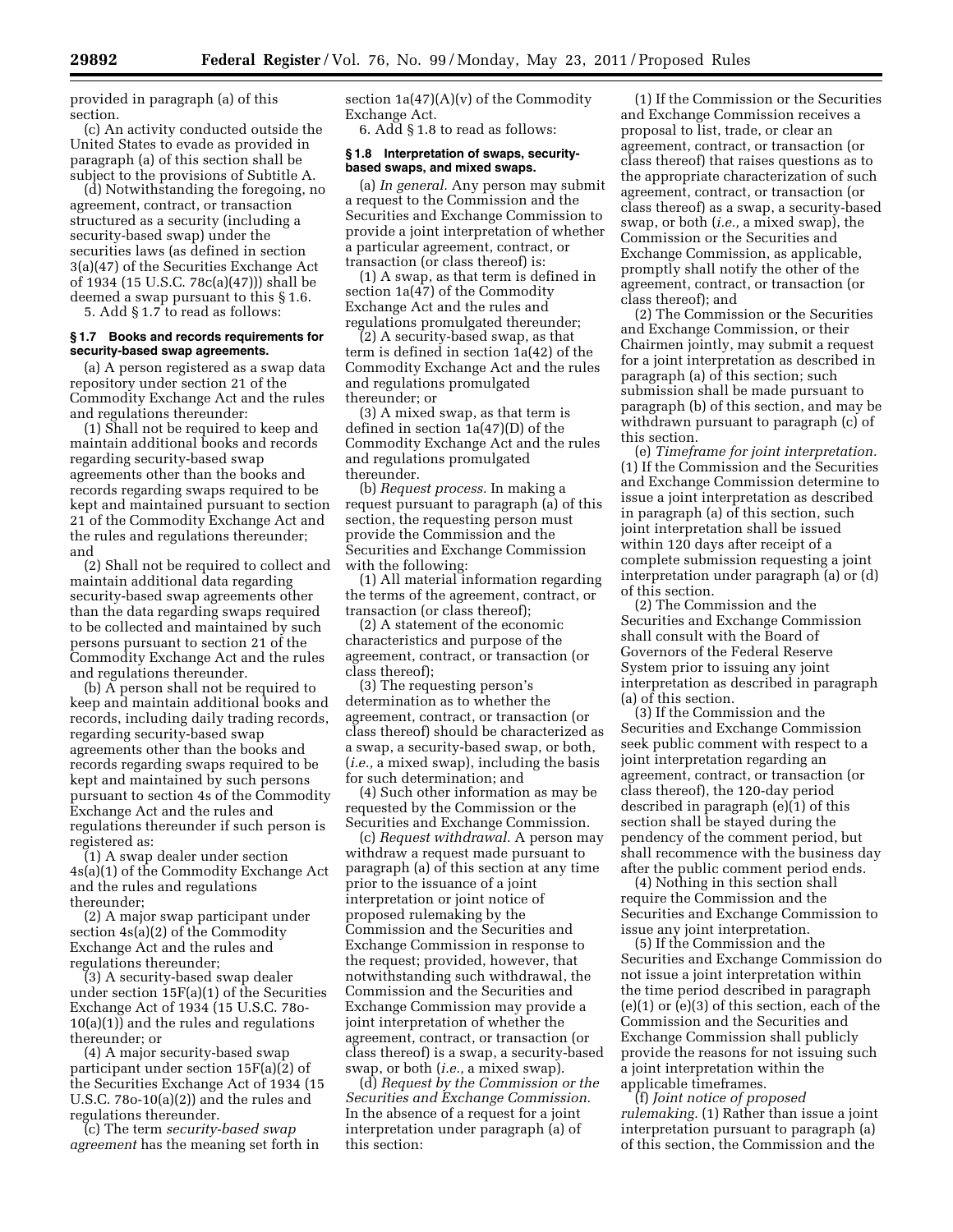Securities and Exchange Commission may issue a joint notice of proposed rulemaking, in consultation with the Board of Governors of the Federal Reserve System, to further define one or more of the terms swap, security-based swap, or mixed swap.

(2) A joint notice of proposed rulemaking described in paragraph (f)(1) of this section shall be issued within the timeframe for issuing a joint interpretation set forth in paragraph (e) of this section.

7. Add § 1.9 to read as follows:

#### **§ 1.9 Regulation of mixed swaps.**

(a) *In general.* The term mixed swap has the meaning set forth in section 1a(47)(D) of the Commodity Exchange Act.

(b) *Regulation of bilateral uncleared mixed swaps entered into by duallyregistered dealers or major participants.*  A mixed swap:

(1) That is neither executed on nor subject to the rules of a designated contract market, national securities exchange, swap execution facility, security-based swap execution facility, or foreign board of trade;

(2) That will not be submitted to a derivatives clearing organization or registered or exempt clearing agency to be cleared; and

(3) Where at least one party is registered with the Commission as a swap dealer or major swap participant and also with the Securities and Exchange Commission as a securitybased swap dealer or major securitybased swap participant, shall be subject to:

(i) The following provisions of the Commodity Exchange Act, and the rules and regulations promulgated thereunder:

(A) Examinations and information sharing: sections 4s(f) and 8 of the Commodity Exchange Act;

(B) Enforcement: sections 2(a)(1)(B), 4(b), 4b, 4c, 6(c), 6(d), 6c, 6d, 9, 13(a), 13(b), and 23 of the Commodity Exchange Act;

(C) Reporting to a swap data repository: section 4r of the Commodity Exchange Act;

(D) Real-time reporting: section 2(a)(13) of the Commodity Exchange Act;

(E) Capital: section 4s(e) of the Commodity Exchange Act; and

(F) Position Limits: section 4a of the Commodity Exchange Act; and

(ii) The provisions of the Federal securities laws, as defined in section 3(a)(47) of the Securities Exchange Act of 1934 (15 U.S.C. 78c(a)(47)), and the rules and regulations promulgated thereunder.

(c) *Process for determining regulatory treatment for other mixed swaps*—(1) *In general.* Any person who desires or intends to list, trade, or clear a mixed swap (or class thereof) that is not subject to paragraph (b) of this section may request the Commission and the Securities and Exchange Commission to issue a joint order permitting the requesting person (and any other person or persons that subsequently lists, trades, or clears that mixed swap) to comply, as to parallel provisions only, with specified parallel provisions of either the Commodity Exchange Act or the Securities Exchange Act of 1934 (15 U.S.C. 78a *et seq.*), and the rules and regulations thereunder (collectively, *specified parallel provisions*), instead of being required to comply with parallel provisions of both the Commodity Exchange Act and the Securities Exchange Act of 1934. For purposes of this paragraph (c), *parallel provisions*  means comparable provisions of the Commodity Exchange Act and the Securities Exchange Act of 1934 that were added or amended by the Wall Street Transparency and Accountability Act of 2010 with respect to swaps and security-based swaps, and the rules and regulations thereunder.

(2) *Request process.* A person submitting a request pursuant to paragraph (c)(1) of this section must provide the Commission and the Securities and Exchange Commission with the following:

(i) All material information regarding the terms of the specified, or specified class of, mixed swap;

(ii) The economic characteristics and purpose of the specified, or specified class of, mixed swap;

(iii) The specified parallel provisions, and the reasons the person believes such specified parallel provisions would be appropriate for the mixed swap (or class thereof); and

(iv) An analysis of:

(A) The nature and purposes of the parallel provisions that are the subject of the request;

(B) The comparability of such parallel provisions;

(C) The extent of any conflicts or differences between such parallel provisions; and

(D) Such other information as may be requested by the Commission or the Securities and Exchange Commission.

(3) *Request withdrawal.* A person may withdraw a request made pursuant to paragraph (c)(1) of this section at any time prior to the issuance of a joint order under paragraph (c)(4) of this section by the Commission and the Securities and Exchange Commission in response to the request.

(4) *Issuance of orders.* In response to a request under paragraph (c)(1) of this section, the Commission and the Securities and Exchange Commission, as necessary to carry out the purposes of the Wall Street Transparency and Accountability Act of 2010, may issue a joint order, after notice and opportunity for comment, permitting the requesting person (and any other person or persons that subsequently lists, trades, or clears that mixed swap) to comply, as to parallel provisions only, with the specified parallel provisions (or another subset of the parallel provisions that are the subject of the request, as the Commissions determine is appropriate), instead of being required to comply with parallel provisions of both the Commodity Exchange Act and the Securities Exchange Act of 1934. In determining the contents of such joint order, the Commission and the Securities and Exchange Commission may consider, among other things:

(i) The nature and purposes of the parallel provisions that are the subject of the request;

(ii) The comparability of such parallel provisions; and

(iii) The extent of any conflicts or differences between such parallel provisions.

(5) *Timeframe.* (i) If the Commission and the Securities and Exchange Commission determine to issue a joint order as described in paragraph (c)(4) of this section, such joint order shall be issued within 120 days after receipt of a complete request for a joint order under paragraph (c)(1) of this section, which time period shall be stayed during the pendency of the public comment period provided for in paragraph (c)(4) of this section and shall recommence with the business day after the public comment period ends.

(ii) Nothing in this section shall require the Commission and the Securities and Exchange Commission to issue any joint order.

(iii) If the Commission and the Securities and Exchange Commission do not issue a joint order within the time period described in paragraph (c)(5)(i) of this section, each of the Commission and the Securities and Exchange Commission shall publicly provide the reasons for not issuing such a joint order within that timeframe.

# **Securities and Exchange Commission**

Pursuant to the Exchange Act, 15 U.S.C. 78a *et seq.,* and particularly, sections 3 and 23 thereof, and sections 712(a)(8), 712(d), 721(a), 761(a) of the Dodd-Frank Act, the SEC is proposing to adopt rules 3a68–1a through 3a68–4 and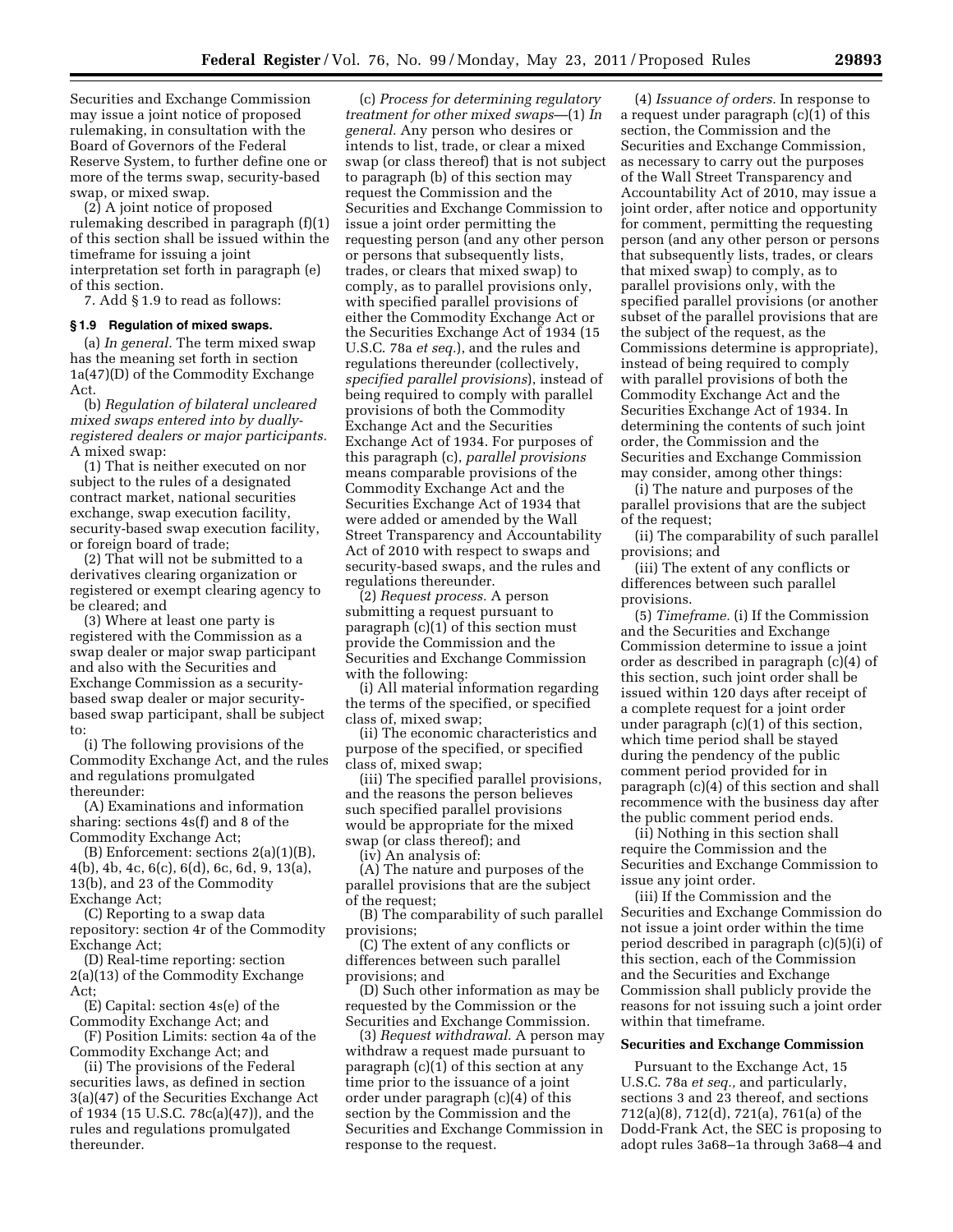3a69–1 through 3a69–3 under the Exchange Act.

## **Text of Proposed Rules**

For the reasons stated in the preamble, the SEC is proposing to amend Title 17, Chapter II of the Code of the Federal Regulations as follows:

# **PART 240—GENERAL RULES AND REGULATIONS, SECURITIES EXCHANGE ACT OF 1934**

1. The general authority citation for Part 240 is revised to read as follows:

**Authority:** 15 U.S.C. 77c, 77d, 77g, 77j, 77s, 77z–2, 77z–3, 77eee, 77ggg, 77nnn, 77sss, 77ttt, 78c, 78d, 78e, 78f, 78g, 78i, 78j, 78j–1, 78k, 78k–1, 78*l,* 78m, 78n, 78n–1, 78o, 78o–4, 78o–8, 78p, 78q, 78s, 78u–5, 78w, 78x, 78dd(b), 78dd(c), 78*ll,* 78mm, 80a–20, 80a–23, 80a–29, 80a–37, 80b–3, 80b–4, 80b– 11, and 7201 *et seq.;* 18 U.S.C. 1350; and 12 U.S.C. 5221(e)(3), unless otherwise noted. \* \* \* \* \*

2. Add §§ 240.3a68–1a through

- 240.3a68–4 and §§ 240.3a69–1 through
- 240.3a69–3 to read as follows:
- 240.3a68–1a Meaning of ''issuers of securities in a narrow-based security index'' as used in section  $3(a)(68)(A)(ii)(III)$  of the Act.
- 240.3a68–1b Meaning of ''narrow-based security index'' as used in section  $3(a)(68)(A)(ii)(I)$  of the Act.
- 240.3a68–2 Interpretation of swaps, security-based swaps, and mixed swaps.
- 240.3a68–3 Meaning of ''narrow-based security index'' as used in the definition of ''security-based swap''.
- 240.3a68–4 Regulation of mixed swaps.
- 240.3a69–1 Definition of ''swap'' as used in section 3(a)(69) of the Act—insurance.
- 240.3a69–2 Definition of ''swap'' as used in section 3(a)(69) of the Act—additional products.
- 240.3a69–3 Books and records requirements for security-based swap agreements.

\* \* \* \* \*

#### **§ 240.3a68–1a Meaning of** ''**issuers of securities in a narrow-based security index**'' **as used in section 3(a)(68)(A)(ii)(III) of the Act.**

(a) Notwithstanding § 240.3a68–3(a) of this chapter, and solely for purposes of determining whether a credit default swap is a security-based swap under section  $3(a)(68)(A)(ii)(III)$  of the Act (15 U.S.C.  $78c(a)(68)(A)(ii)(III)$ , the term *issuers of securities in a narrow-based security index* as used in section 3(a)(68)(A)(ii)(III) of the Act means issuers of securities identified in an index in which:

(1)(i) There are 9 or fewer nonaffiliated issuers of securities that are reference entities in the index, provided that an issuer of securities shall not be deemed a reference entity for purposes of this section unless:

(A) A credit event with respect to such reference entity would result in a payment by the credit protection seller to the credit protection buyer under the credit default swap based on the related notional amount allocated to such reference entity; or

(B) The fact of such credit event or the calculation in accordance with paragraph  $(a)(1)(i)(A)$  of this section of the amount owed with respect to such credit event is taken into account in determining whether to make any future payments under the credit default swap with respect to any future credit events;

(ii) The effective notional amount allocated to any reference entity included in the index comprises more than 30 percent of the index's weighting;

(iii) The effective notional amount allocated to any five non-affiliated reference entities included in the index comprises more than 60 percent of the index's weighting; or

(iv) Except as provided in paragraph (b) of this section, for each reference entity included in the index, none of the following criteria is satisfied:

(A) The reference entity is required to file reports pursuant to section 13 or section 15(d) of the Act (15 U.S.C. 78m or 78o(d));

(B) The reference entity is eligible to rely on the exemption provided in § 240.12g3–2(b) of this chapter;

(C) The reference entity has a worldwide market value of its outstanding common equity held by non-affiliates of \$700 million or more;

(D) The reference entity (other than an issuing entity of an asset-backed security as defined in section 3(a)(77) of the Act (15 U.S.C. 78c(a)(77))) has outstanding securities that are notes, bonds, debentures, or evidences of indebtedness having a total remaining principal amount of at least \$1 billion;

(E) The reference entity is the issuer of an exempted security as defined in section  $3(a)(12)$  of the Act (15 U.S.C. 78c(a)(12)) (other than any municipal security as defined in section 3(a)(29) of the Act (15 U.S.C. 78c(a)(29)));

(F) The reference entity is a government of a foreign country or a political subdivision of a foreign country;

(G) If the reference entity is an issuer of asset-backed securities as defined in section 3(a)(77) of the Act (15 U.S.C. 78c(a)(77)), such asset-based securities were issued in a transaction registered under the Securities Act of 1933 (15 U.S.C. 77a *et seq.*) and have publicly available distribution reports; and

(H) For a credit default swap entered into solely between eligible contract

participants as defined in section 3(a)(65) of the Act (15 U.S.C. 78c(a)(65)):

(*1*) The reference entity (other than a reference entity that is an issuing entity of an asset-backed security as defined in section 3(a)(77) of the Act (15 U.S.C. 78c(a)(77))) provides to the public or to such eligible contract participant information about the reference entity pursuant to  $\S 230.144A(d)(4)$  of this chapter;

(*2*) Financial information about the reference entity (other than a reference entity that is an issuing entity of an asset-backed security as defined in section 3(a)(77) of the Act (15 U.S.C. 78c(a)(77))) is otherwise publicly available; or

(*3*) In the case of a reference entity that is an issuing entity of asset-backed securities as defined in section 3(a)(77) of the Act (15 U.S.C. 78c(a)(77)), information of the type and level included in public distribution reports for similar asset-backed securities is publicly available about both the reference entity and such asset-backed securities; and

(2)(i) The index is not composed solely of reference entities that are issuers of exempted securities as defined in section 3(a)(12) of the Act (15 U.S.C. 78c(a)(12)), as in effect on the date of enactment of the Futures Trading Act of 1982 (other than any municipal security as defined in section 3(a)(29) of the Act (15 U.S.C. 78c(a)(29))), as in effect on the date of enactment of the Futures Trading Act of 1982); and

(ii) Without taking into account any portion of the index composed of reference entities that are issuers of exempted securities as defined in section 3(a)(12) of the Act (15 U.S.C. 78c(a)(12)), as in effect on the date of enactment of the Futures Trading Act of 1982 (other than any municipal security as defined in section 3(a)(29) of the Act (15 U.S.C. 78c(a)(29))), the remaining portion of the index would be a narrowbased security index under paragraph (a)(1) of this section.

(b) Paragraph (a)(1)(iv) of this section will not apply with respect to a reference entity included in the index if:

(1) The effective notional amounts allocated to such reference entity comprise less than five percent of the index's weighting; and

(2) The effective notional amounts allocated to reference entities that satisfy paragraph (a)(1)(iv) of this section comprise at least 80 percent of the index's weighting.

(c) For purposes of this § 3a68–1a: (1) A reference entity is affiliated with another entity if it controls, is controlled by, or is under common control with,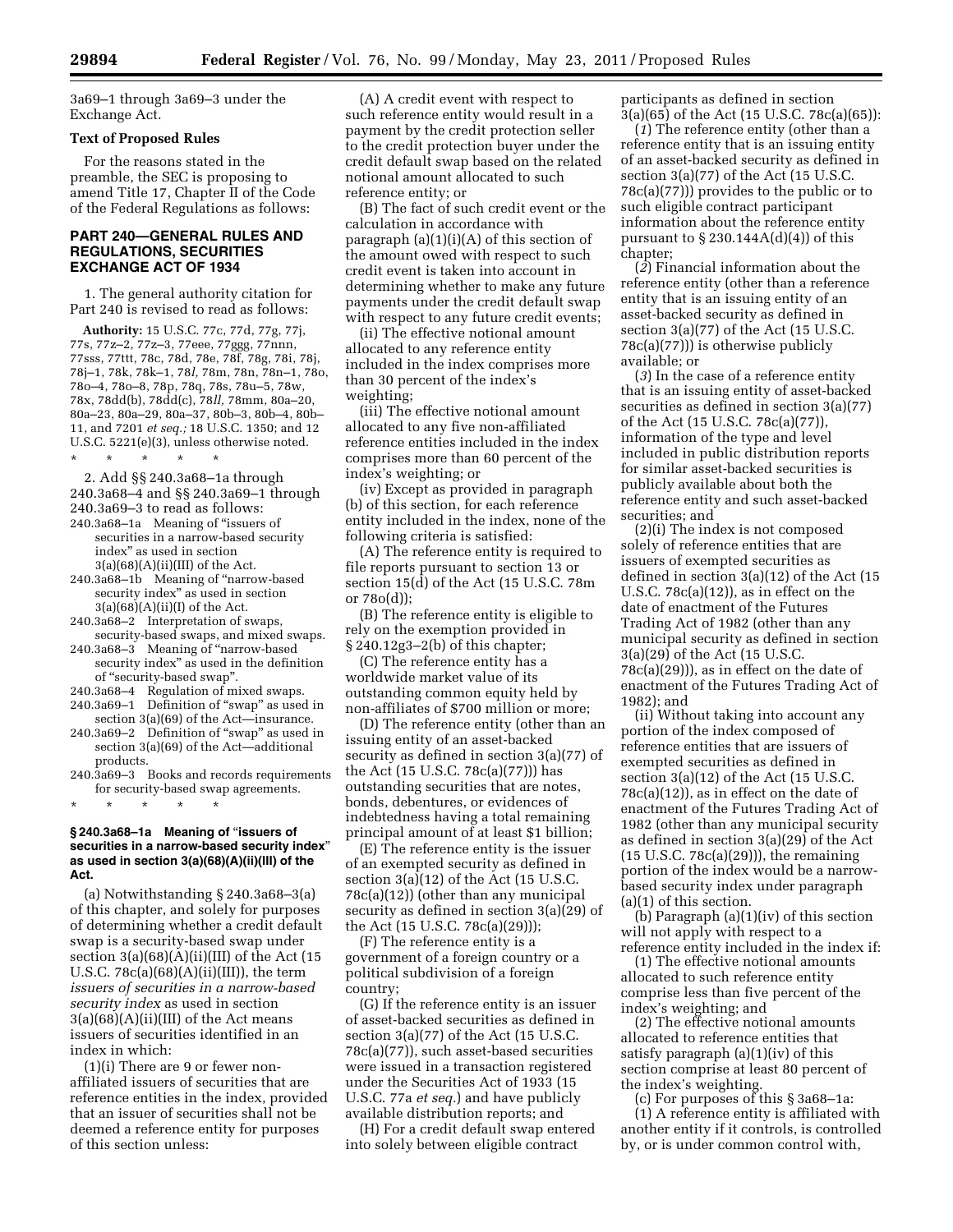that entity; provided that each reference entity that is an issuing entity of an asset-backed security as defined in section 3(a)(77) of the Act (15 U.S.C. 78c(a)(77)) will not be considered affiliated with any other issuing entity of an asset-backed security.

(2) *Control* means ownership of 20 percent or more of an entity's equity, or the ability to direct the voting of 20 percent or more of the entity's voting equity.

(3) The term *reference entity* includes:

(i) An issuer of securities; (ii) An issuing entity of an asset-based

security as defined in section 3(a)(77) of the Act (15 U.S.C. 78c(a)(77)); and

(iii) A single reference entity or a group of affiliated entities; provided that each issuing entity of an asset-backed security as defined in section 3(a)(77) of the Act (15 U.S.C. 78c(a)(77)) is a separate reference entity.

### **§ 240.3a68–1b Meaning of** ''**narrow-based security index**'' **as used in section 3(a)(68)(A)(ii)(I) of the Act.**

(a) Notwithstanding § 240.3a68–3(a) of this chapter, and solely for purposes of determining whether a credit default swap is a security-based swap under section  $3(a)(68)(A)(ii)(I)$  of the Act (15 U.S.C.  $78c(a)(68)(A)(ii)(I)$ , the term *narrow-based security index* as used in section  $3(a)(68)(A)(ii)(I)$  of the Act means an index in which:

(1)(i) The index is composed of 9 or fewer securities or securities that are issued by 9 or fewer non-affiliated issuers, provided that a security shall not be deemed a component of the index for purposes of this section unless:

(A) A credit event with respect to the issuer of such security or a credit event with respect to such security would result in a payment by the credit protection seller to the credit protection buyer under the credit default swap based on the related notional amount allocated to such security; or

(B) The fact of such credit event or the calculation in accordance with paragraph  $(a)(1)(i)(A)$  of this section of the amount owed with respect to such credit event is taken into account in determining whether to make any future payments under the credit default swap with respect to any future credit events;

(ii) The effective notional amount allocated to the securities of any issuer included in the index comprises more than 30 percent of the index's weighting;

(iii) The effective notional amount allocated to the securities of any five non-affiliated issuers included in the index comprises more than 60 percent of the index's weighting; or

(iv) Except as provided in paragraph (b) of this section, for each security included in the index none of the following criteria is satisfied:

(A) The issuer of the security is required to file reports pursuant to section 13 or section 15(d) of the Act (15 U.S.C. 78m or 78o(d));

(B) The issuer of the security is eligible to rely on the exemption provided in § 40.12g3–2(b) of this chapter;

(C) The issuer of the security has a worldwide market value of its outstanding common equity held by non-affiliates of \$700 million or more;

(D) The issuer of the security (other than an issuing entity of an asset-backed security as defined in section 3(a)(77) of the Act (15 U.S.C. 78c(a)(77))) has outstanding securities that are notes, bonds, debentures, or evidences of indebtedness having a total remaining principal amount of at least \$1 billion;

(E) The security is an exempted security as defined in section 3(a)(12) of the Act (15 U.S.C. 78c(a)(12)) (other than any municipal security as defined in section 3(a)(29) of the Act (15 U.S.C. 78c(a)(29)));

(F) The issuer of the security is a government of a foreign country or a political subdivision of a foreign country;

(G) If the security is an asset-backed security as defined in section 3(a)(77) of the Act (15 U.S.C. 78c(a)(77)), the security was issued in a transaction registered under the Securities Act of 1933 (15 U.S.C. 77a *et seq.*) and has publicly available distribution reports; and

(H) For a credit default swap entered into solely between eligible contract participants as defined in section 3(a)(65) of the Act (15 U.S.C. 78c(a)(65)):

(*1*) The issuer of the security (other than an issuing entity of an asset-backed security as defined in section 3(a)(77) of the Act (15 U.S.C. 78c(a)(77))) provides to the public or to such eligible contract participant information about such issuer pursuant to  $\S 230.144A(d)(4)$  of this chapter;

(*2*) Financial information about the issuer of the security (other than an asset-backed security as defined in section 3(a)(77) of the Act (15 U.S.C. 78c(a)(77))) is otherwise publicly available; or

(*3*) In the case of an asset-backed security as defined in section 3(a)(77) of the Act (15 U.S.C. 78c(a)(77)), information of the type and level included in public distribution reports for similar asset-backed securities is publicly available about both the issuing entity and such asset-backed security; and

(2)(i) The index is not composed solely of exempted securities as defined in section 3(a)(12) of the Act (15 U.S.C. 78c(a)(12)), as in effect on the date of enactment of the Futures Trading Act of 1982 (other than any municipal security as defined in section 3(a)(29) of the Act (15 U.S.C. 78c(a)(29))), as in effect on the date of enactment of the Futures Trading Act of 1982); and

(ii) Without taking into account any portion of the index composed of exempted securities as defined in section 3(a)(12) of the Act (15 U.S.C. 78c(a)(12)), as in effect on the date of enactment of the Futures Trading Act of 1982 (other than any municipal security as defined in section 3(a)(29) of the Act (15 U.S.C. 78c(a)(29))), the remaining portion of the index would be a narrowbased security index under paragraph (a)(1) of this section.

(b) Paragraph (a)(1)(iv) of this section will not apply with respect to securities of an issuer included in the index if:

(1) The effective notional amounts allocated to all securities of such issuer included in the index comprise less than five percent of the index's weighting; and

(2) The securities that satisfy paragraph (a)(1)(iv) of this section comprise at least 80 percent of the index's weighting.

(c) For purposes of this § 240.3a68–1b: (1) An issuer is affiliated with another issuer if it controls, is controlled by, or is under common control with, that issuer; provided that each issuing entity of an asset-backed security as defined in section 3(a)(77) of the Act (15 U.S.C. 78c(a)(77)) will not be considered affiliated with any other issuing entity of an asset-backed security.

(2) *Control* means ownership of 20 percent or more of an issuer's equity, or the ability to direct the voting of 20 percent or more of the issuer's voting equity.

(3) The term *issuer* includes:

(i) An issuer of securities;

(ii) An issuing entity of an asset-based security as defined in section 3(a)(77) of the Act (15 U.S.C. 78c(a)(77)); and

(iii) A single issuer or a group of affiliated issuers; provided that each issuing entity of an asset-backed security as defined in section 3(a)(77) of the Act (15 U.S.C. 78c(a)(77)) is a separate issuer.

### **§ 240.3a68–2 Interpretation of swaps, security-based swaps, and mixed swaps.**

(a) *In general.* Any person may submit a request to the Commission and the Commodity Futures Trading Commission to provide a joint interpretation of whether a particular agreement, contract, or transaction (or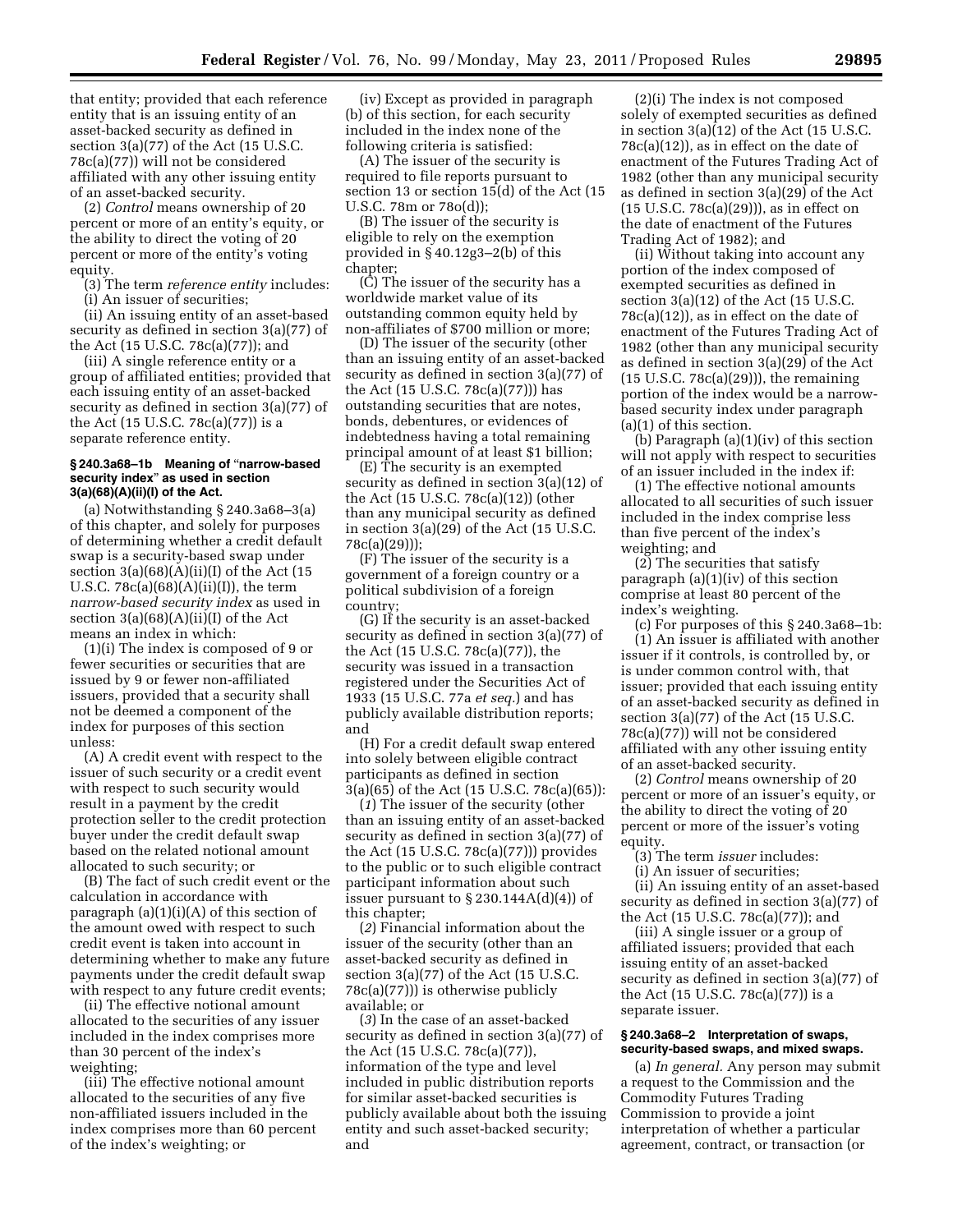class thereof) is a swap, as that term is defined in section 3(a)(69) of the Act (15 U.S.C. 78c(a)(69)) and the rules and regulations promulgated thereunder, a security-based swap, as that term is defined in section 3(a)(68) of the Act (15 U.S.C. 78c(a)(68)) and the rules and regulations promulgated thereunder, or a mixed swap, as that term is defined in section 3(a)(68)(D) of the Act and the rules and regulations promulgated

thereunder. (b) *Request process.* In making a request pursuant to paragraph (a) of this section, the requesting person must provide the Commission and the Commodity Futures Trading Commission with the following:

(1) All material information regarding the terms of the agreement, contract, or transaction (or class thereof);

(2) A statement of the economic characteristics and purpose of the agreement, contract, or transaction (or class thereof);

(3) The requesting person's determination as to whether the agreement, contract, or transaction (or class thereof) should be characterized as a swap, a security-based swap, or both (*i.e.,* a mixed swap), including the basis for such determination; and

(4) Such other information as may be requested by the Commission or the Commodity Futures Trading Commission.

(c) *Request withdrawal.* A person may withdraw a request made pursuant to paragraph (a) of this section at any time prior to the issuance of a joint interpretation or joint notice of proposed rulemaking by the Commission and the Commodity Futures Trading Commission in response to the request; provided, however, that notwithstanding such withdrawal, the Commission and the Commodity Futures Trading Commission may provide a joint interpretation of whether the agreement, contract, or transaction (or class thereof) is a swap, a security-based swap, or both (*i.e.,* a mixed swap).

(d) *Request by the Commission or the Commodity Futures Trading Commission.* In the absence of a request for a joint interpretation under paragraph (a) of this section:

(1) If the Commission or the Commodity Futures Trading Commission receives a proposal to list, trade, or clear an agreement, contract, or transaction (or class thereof) that raises questions as to the appropriate characterization of such agreement, contract, or transaction (or class thereof) as a swap, a security-based swap, or both (*i.e.,* a mixed swap), the Commission or the Commodity Futures

Trading Commission, as applicable, promptly shall notify the other of the agreement, contract, or transaction (or class thereof); and

(2) The Commission or the Commodity Futures Trading Commission, or their Chairmen jointly, may submit a request for a joint interpretation as described in paragraph (a) of this section; such submission shall be made pursuant to paragraph (b) of this section, and may be withdrawn pursuant to paragraph (c) of this section.

(e) *Timeframe for joint interpretation.* 

(1) If the Commission and the Commodity Futures Trading Commission determine to issue a joint interpretation as described in paragraph (a) of this section, such joint interpretation shall be issued within 120 days after receipt of a complete submission requesting a joint interpretation under paragraph (a) or (d) of this section.

(2) The Commission and the Commodity Futures Trading Commission shall consult with the Board of Governors of the Federal Reserve System prior to issuing any joint interpretation as described in paragraph (a) of this section.

(3) If the Commission and the Commodity Futures Trading Commission seek public comment with respect to a joint interpretation regarding an agreement, contract, or transaction (or class thereof), the 120 day period described in paragraph (e)(1) of this section shall be stayed during the pendency of the comment period, but shall recommence with the business day after the public comment period ends.

(4) Nothing in this section shall require the Commission and the Commodity Futures Trading Commission to issue any joint interpretation.

(5) If the Commission and the Commodity Futures Trading Commission do not issue a joint interpretation within the time period described in paragraph (e)(1) or (e)(3) of this section, each of the Commission and the Commodity Futures Trading Commission shall publicly provide the reasons for not issuing such a joint interpretation within the applicable timeframes.

(f) *Joint notice of proposed rulemaking.* 

(1) Rather than issue a joint interpretation pursuant to paragraph (a) of this section, the Commission and the Commodity Futures Trading Commission may issue a joint notice of proposed rulemaking, in consultation with the Board of Governors of the Federal Reserve System, to further

define one or more of the terms swap, security-based swap, or mixed swap.

(2) A joint notice of proposed rulemaking described in paragraph (f)(1) of this section shall be issued within the timeframe for issuing a joint interpretation set forth in paragraph (e) of this section.

### **§ 240.3a68–3 Meaning of** ''**narrow-based security index**'' **as used in the definition of**  ''**security-based swap.**''

(a) *In general.* Except as otherwise provided in § 240.3a68–1a and § 240.3a68–1b of this chapter, for purposes of section 3(a)(68) of the Act (15 U.S.C. 78c(a)(68)), the term *narrowbased security index* has the meaning set forth in section 3(a)(55) of the Act (15 U.S.C. 78c(a)(55)), and the rules, regulations, and orders of the Commission thereunder.

(b) *Tolerance period for swaps traded on designated contract markets, swap execution facilities and foreign boards of trade.* Notwithstanding paragraph (a) of this section, solely for purposes of swaps traded on or subject to the rules of a designated contract market, swap execution facility, or foreign board of trade pursuant to the Commodity Exchange Act (7 U.S.C. 1 *et seq.*), a security index underlying such swaps shall not be considered a narrow-based security index if:

(1)(i) A swap on the index is traded on or subject to the rules of a designated contract market, swap execution facility, or foreign board of trade pursuant to the Commodity Exchange Act (7 U.S.C. 1 *et seq.*) for at least 30 days as a swap on an index that was not a narrow-based security index; or

(ii) Such index was not a narrowbased security index during every trading day of the six full calendar months preceding a date no earlier than 30 days prior to the commencement of trading of a swap on such index on a market described in paragraph (b)(1)(i) of this section; and

(2) The index has been a narrowbased security index for no more than 45 business days over three consecutive calendar months.

(c) *Tolerance period for securitybased swaps traded on national securities exchanges or security-based swap execution facilities.*  Notwithstanding paragraph (a) of this section, solely for purposes of securitybased swaps traded on a national securities exchange or security-based swap execution facility, a security index underlying such security-based swaps shall be considered a narrow-based security index if:

(1)(i) A security-based swap on the index is traded on a national securities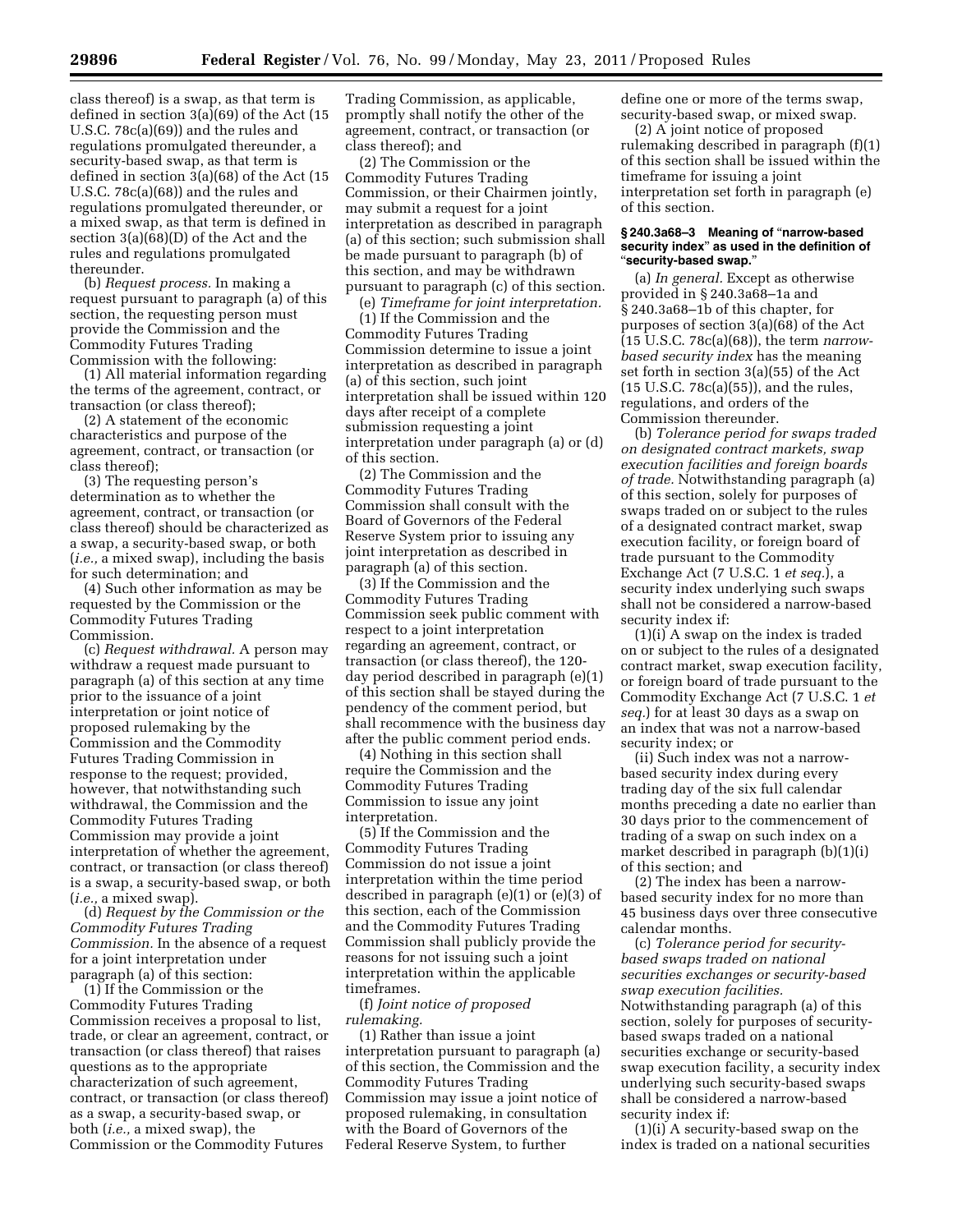exchange or security-based swap execution facility for at least 30 days as a security-based swap on a narrowbased security index; or

(ii) Such index was a narrow-based security index during every trading day of the six full calendar months preceding a date no earlier than 30 days prior to the commencement of trading of a security-based swap on such index on a market described in paragraph (c)(1)(i) of this section; and

(2) The index has been a security index that is not a narrow-based security index for no more than 45 business days over three consecutive calendar months.

(d) *Grace period.* 

(1) Solely with respect to a swap that is traded on or subject to the rules of a designated contract market, swap execution facility or foreign board of trade pursuant to the Commodity Exchange Act (7 U.S.C. 1 *et seq.*), an index that becomes a narrow-based security index under paragraph (b) of this section solely because it was a narrow-based security index for more than 45 business days over three consecutive calendar months shall not be a narrow-based security index for the following three calendar months.

(2) Solely with respect to a securitybased swap that is traded on a national securities exchange or security-based swap execution facility, an index that becomes a security index that is not a narrow-based security index under paragraph (c) of this section solely because it was not a narrow-based security index for more than 45 business days over three consecutive calendar months shall be a narrow-based security index for the following three calendar months.

# **§ 240.3a68–4 Regulation of mixed swaps.**

(a) *In general.* The term mixed swap has the meaning set forth in section 3(a)(68)(D) of the Act (15 U.S.C. 78c(a)(68)(D)).

(b) *Regulation of mixed swaps entered into by dually-registered dealers or major participants.* A mixed swap:

(1) That is neither executed on nor subject to the rules of a designated contract market, national securities exchange, swap execution facility, security-based swap execution facility, or foreign board of trade;

(2) That will not be submitted to a derivatives clearing organization or registered or exempt clearing agency to be cleared; and

(3) Where at least one party is registered with the Commission as a security-based swap dealer or major security-based swap participant and also with the Commodity Futures

Trading Commission as a swap dealer or major swap participant, shall be subject to:

(i) The following provisions of the Commodity Exchange Act (7 U.S.C. 1 *et seq.*), and the rules and regulations promulgated thereunder, set forth in the rules and regulations of the Commodity Futures Trading Commission:

(A) Examinations and information sharing: 7 U.S.C. 6s(f) and 12;

(B) Enforcement: 7 U.S.C. 2(a)(1)(B), 6(b), 6b, 6c, 9, 13b, 13a–1, 13a–2, 13, 13c(a), 13c(b), 15 and 26;

(C) Reporting to a swap data repository: 7 U.S.C. 6r;

(D) Real-time reporting: 7 U.S.C.  $2(a)(13);$ 

(E) Capital: 7 U.S.C. 6s(e); and

(F) Position Limits: 7 U.S.C. 6a; and (ii) The provisions of the Federal

securities laws, as defined in section 3(a)(47) of the Act (15 U.S.C. 78c(a)(47)), and the rules and regulations promulgated thereunder.

(c) *Process for determining regulatory treatment for mixed swaps.* 

(1) *In general.* Any person who desires or intends to list, trade, or clear a mixed swap (or class thereof) that is not subject to paragraph (b) of this section may request the Commission and the Commodity Futures Trading Commission to issue a joint order permitting the requesting person (and any other person or persons that subsequently lists, trades, or clears that mixed swap) to comply, as to parallel provisions only, with specified parallel provisions of either the Act (15 U.S.C. 78a *et seq.*) or the Commodity Exchange Act (7 U.S.C. 1 *et seq.*), and the rules and regulations thereunder (collectively, *specified parallel provisions*), instead of being required to comply with parallel provisions of both the Act and the Commodity Exchange Act. For purposes of this paragraph (c), *parallel provisions*  means comparable provisions of the Act and the Commodity Exchange Act that were added or amended by the Wall Street Transparency and Accountability Act of 2010 with respect to securitybased swaps and swaps, and the rules and regulations thereunder.

(2) *Request process.* A person submitting a request pursuant to paragraph (c)(1) of this section must provide the Commission and the Commodity Futures Trading Commission with the following:

(i) All material information regarding the terms of the specified, or specified class of, mixed swap;

(ii) The economic characteristics and purpose of the specified, or specified class of, mixed swap;

(iii) The specified parallel provisions, and the reasons the person believes

such specified parallel provisions would be appropriate for the mixed swap (or class thereof); and

(iv) An analysis of:

(A) The nature and purposes of the parallel provisions that are the subject of the request;

(B) The comparability of such parallel provisions;

(C) The extent of any conflicts or differences between such parallel provisions; and

(D) Such other information as may be requested by the Commission or the Commodity Futures Trading Commission.

(3) *Request withdrawal.* A person may withdraw a request made pursuant to paragraph (c)(1) of this section at any time prior to the issuance of a joint order under paragraph (c)(4) of this section by the Commission and the Commodity Futures Trading Commission in response to the request.

(4) *Issuance of orders.* In response to a request under paragraph (c)(1) of this section, the Commission and the Commodity Futures Trading Commission, as necessary to carry out the purposes of the Wall Street Transparency and Accountability Act of 2010, may issue a joint order, after notice and opportunity for comment, permitting the requesting person (and any other person or persons that subsequently lists, trades, or clears that mixed swap) to comply, as to parallel provisions only, with the specified parallel provisions (or another subset of the parallel provisions that are the subject of the request, as the Commissions determine is appropriate), instead of being required to comply with parallel provisions of both the Act (15 U.S.C. 78a *et seq.*) and the Commodity Exchange Act (7 U.S.C. 1 *et seq.*). In determining the contents of such joint order, the Commission and the Commodity Futures Trading Commission may consider, among other things:

(i) The nature and purposes of the parallel provisions that are the subject of the request;

(ii) The comparability of such parallel provisions; and

(iii) The extent of any conflicts or differences between such parallel provisions.

(5) *Timeframe.* 

(i) If the Commission and the Commodity Futures Trading Commission determine to issue a joint order as described in paragraph (c)(4) of this section, such joint order shall be issued within 120 days after receipt of a complete request for a joint order under paragraph (c)(1) of this section, which time period shall be stayed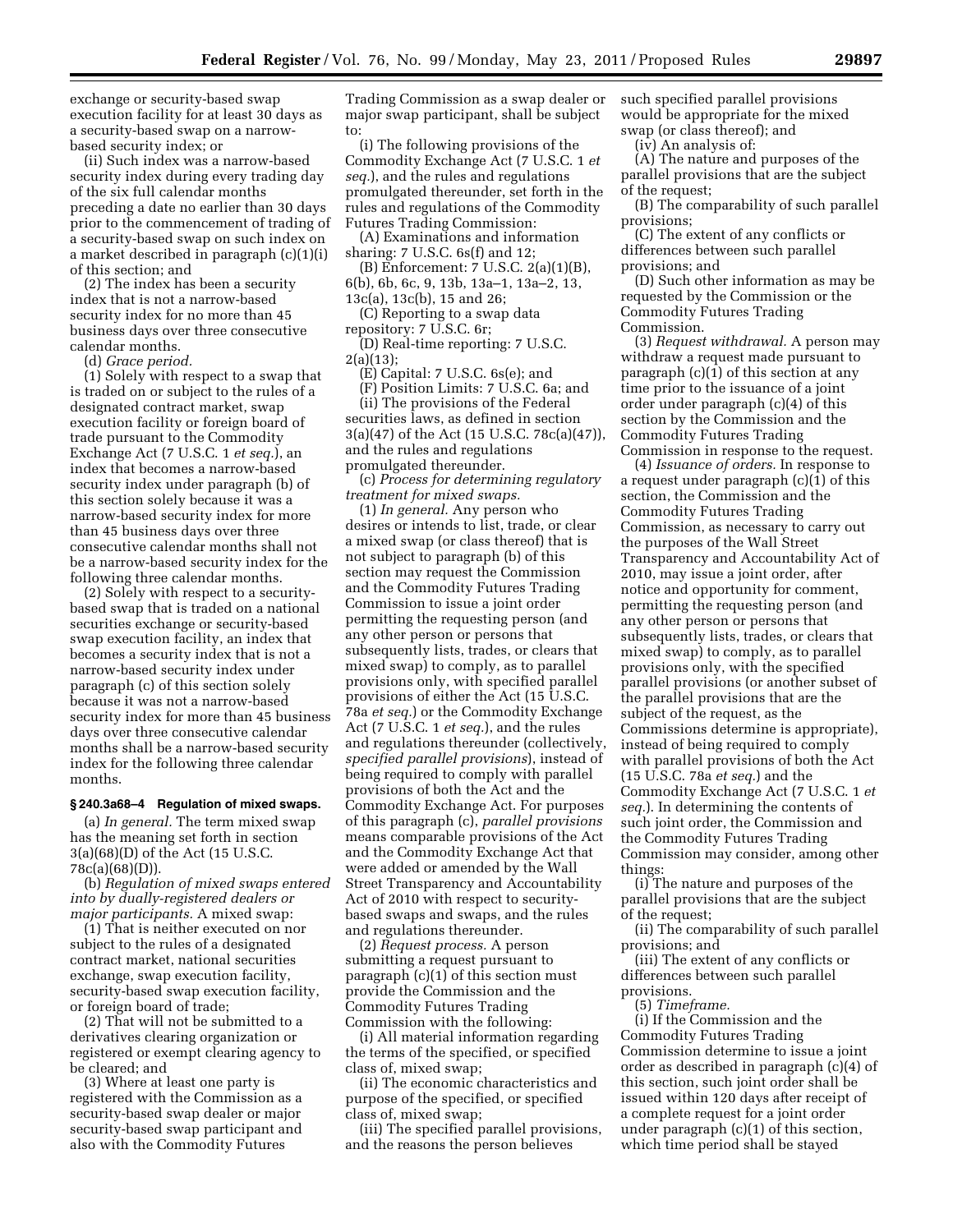during the pendency of the public comment period provided for in paragraph (c)(4) of this section and shall recommence with the business day after the public comment period ends.

(ii) Nothing in this section shall require the Commission and the Commodity Futures Trading Commission to issue any joint order.

(iii) If the Commission and the Commodity Futures Trading Commission do not issue a joint order within the time period described in paragraph (c)(5)(i) of this section, each of the Commission and the Commodity Futures Trading Commission shall publicly provide the reasons for not issuing such a joint order within that timeframe.

## **§ 240.3a69–1 Definition of** ''**swap**'' **as used in section 3(a)(69) of the Act—Insurance**

The term *swap* as used in section 3(a)(69) of the Act (15 U.S.C. 78c(a)(69)) does not include an agreement, contract, or transaction that:

(a) By its terms or by law, as a condition of performance on the agreement, contract, or transaction:

(1) Requires the beneficiary of the agreement, contract, or transaction to have an insurable interest that is the subject of the agreement, contract, or transaction and thereby carry the risk of loss with respect to that interest continuously throughout the duration of the agreement, contract, or transaction;

(2) Requires that loss to occur and to be proved, and that any payment or indemnification therefor be limited to the value of the insurable interest;

(3) Is not traded, separately from the insured interest, on an organized market or over-the-counter; and

(4) With respect to financial guaranty insurance only, in the event of payment default or insolvency of the obligor, any acceleration of payments under the policy is at the sole discretion of the insurer; and

(b) Is provided:

(1) By a company that is organized as an insurance company whose primary and predominant business activity is the writing of insurance or the reinsuring of risks underwritten by insurance companies and that is subject to supervision by the insurance commissioner (or similar official or agency) of any State, as defined in section 3(a)(16) of the Act (15 U.S.C. 78c(a)(16)), or by the United States or an agency or instrumentality thereof, and such agreement, contract, or transaction is regulated as insurance under the laws of such State or of the United States;

(2) By the United States or any of its agencies or instrumentalities, or

pursuant to a statutorily authorized program thereof; or

(3) In the case of reinsurance only, by a person located outside the United States to an insurance company that is eligible under paragraph (b) of this section, provided that:

(i) Such person is not prohibited by any law of any State or of the United States from offering such agreement, contract, or transaction to such an insurance company;

(ii) The product to be reinsured meets the requirements under paragraph (a) of this section to be insurance; and

(iii) The total amount reimbursable by all reinsurers for such insurance product cannot exceed the claims or losses paid by the cedant.

## **§ 240.3a69–2 Definition of** ''**swap**'' **as used in section 3(a)(69) of the Act—Additional Products.**

(a) *In general.* The term *swap* has the meaning set forth in section 3(a)(69) of the Act (15 U.S.C. 78c(a)(69)).

(b) *Inclusion of particular products.*  (1) The term *swap* includes, without limiting the meaning set forth in section 3(a)(69) of the Act (15 U.S.C. 78c(a)(69), the following agreements, contracts, and transactions:

(i) A cross-currency swap; (ii) A currency option, foreign

currency option, foreign exchange option and foreign exchange rate option;

(iii) A foreign exchange forward; (iv) A foreign exchange swap;

(v) A forward rate agreement; and (vi) A non-deliverable forward involving foreign exchange.

(2) The term *swap* does not include an agreement, contract, or transaction described in paragraph (b)(1) of this section that is otherwise excluded by section 1a(47)(B) of the Commodity Exchange Act (7 U.S.C. 1a(47)(B)).

(c) *Foreign exchange forwards and foreign exchange swaps.*  Notwithstanding paragraph (b)(2) of this section:

(1) A foreign exchange forward or a foreign exchange swap shall not be considered a swap if the Secretary of the Treasury makes a determination described in section 1a(47)(E)(i) of the Commodity Exchange Act (7 U.S.C. 1a(47)(E)(i)).

(2) Notwithstanding paragraph (c)(1) of this section:

(i) The reporting requirements set forth in section 4r of the Commodity Exchange Act (7 U.S.C. 6r) and regulations promulgated thereunder shall apply to a foreign exchange forward or foreign exchange swap; and

(ii) The business conduct standards set forth in section 4s of the Commodity Exchange Act (7 U.S.C. 6s) and

regulations promulgated thereunder shall apply to a swap dealer or major swap participant that is a party to a foreign exchange forward or foreign exchange swap.

(3) For purposes of section 1a(47)(E) of the Commodity Exchange Act (7 U.S.C. 1a(47)(E)) and this § 240.3a69–2, the term *foreign exchange forward* has the meaning set forth in section 1a(24) of the Commodity Exchange Act (7 U.S.C. 1a(24)).

(4) For purposes of section 1a(47)(E) of the Commodity Exchange Act (7 U.S.C. 1a(47)(E)) and this § 240.3a69–2, the term *foreign exchange swap* has the meaning set forth in section 1a(25) of the Commodity Exchange Act (7 U.S.C. 1a(25)).

(5) For purposes of sections 1a(24) and 1a(25) of the Commodity Exchange Act (7 U.S.C. 1a(24) and (25)) and this § 240.3a69–2, the following transactions are not foreign exchange forwards or foreign exchange swaps:

(i) A currency swap or a crosscurrency swap;

(ii) A currency option, foreign currency option, foreign exchange option, or foreign exchange rate option; and

(iii) A non-deliverable forward involving foreign exchange.

#### **§ 240.3a69–3 Books and records requirements for security-based swap agreements.**

(a) A person registered as a swap data repository under section 21 of the Commodity Exchange Act (7 U.S.C. 24a) and the rules and regulations thereunder:

(1) Shall not be required to keep and maintain additional books and records regarding security-based swap agreements other than the books and records regarding swaps required to be kept and maintained pursuant to section 21 of the Commodity Exchange Act (7 U.S.C. 24a) and the rules and regulations thereunder; and

(2) Shall not be required to collect and maintain additional data regarding security-based swap agreements other than the data regarding swaps required to be collected and maintained by such persons pursuant to section 21 of the Commodity Exchange Act (7 U.S.C. 24a) and the rules and regulations thereunder.

(b) A person shall not be required to keep and maintain additional books and records, including daily trading records, regarding security-based swap agreements other than the books and records regarding swaps required to be kept and maintained by such persons pursuant to section 4s of the Commodity Exchange Act (7 U.S.C. 6s) and the rules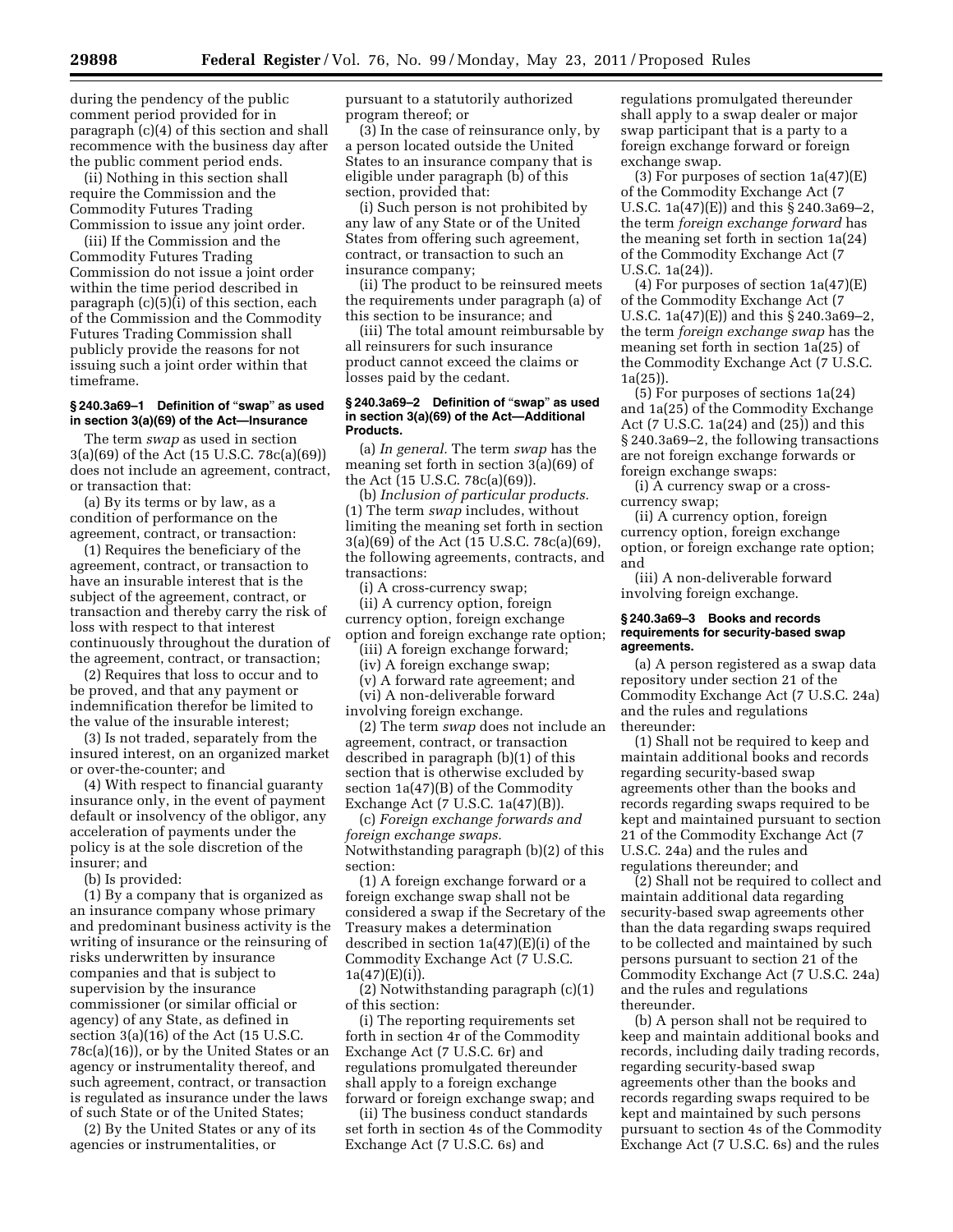and regulations thereunder if such person is registered as:

(1) A swap dealer under section 4s(a)(1) of the Commodity Exchange Act (7 U.S.C. 6s(a)(1)) and the rules and regulations thereunder;

(2) A major swap participant under section 4s(a)(2) of the Commodity Exchange Act (7 U.S.C. 6s(a)(2)) and the rules and regulations thereunder;

(3) A security-based swap dealer under section 15F(a)(1) of the Act (15 U.S.C. 78o–10(a)(1)) and the rules and regulations thereunder; or

(4) A major security-based swap participant under section 15F(a)(2) of the Act (15 U.S.C. 78o–10(a)(2)) and the rules and regulations thereunder.

(c) The term *security-based swap agreement* has the meaning set forth in section 3(a)(78) of the Act (15 U.S.C. 78c(a)(78)).

Dated: April 29, 2011. By the Commodity Futures Trading Commission.

**David A. Stawick,** 

*Secretary.* 

Dated: April 29, 2011. By the Securities and Exchange Commission.

# **Cathy H. Ahn,**

*Deputy Secretary.* 

# **Product Definitions Contained in Title VII of the Dodd-Frank Wall Street Reform and Consumer Protection Act— CFTC Voting Summary and Statements of CFTC Commissioners**

**Note:** The following will not appear in the Code of Federal Regulations.

## **CFTC Voting Summary**

On this matter, Chairman Gensler and Commissioners Dunn, Chilton and O'Malia voted in the affirmative; Commissioner Sommers voted in the negative.

# **Statement of CFTC Chairman Gary Gensler**

I support the proposed rulemaking to implement the Dodd-Frank Act's requirement to further define derivatives products that come under Title VII of the Act.

The CFTC worked closely with the SEC, in consultation with the Federal Reserve, on this proposed rule to further define swaps, security-based swaps, mixed swaps and security-based swap agreements. The statutory definition of swap is very detailed. This rule is consistent with that detailed definition and Congressional intent. For example, interest rate swaps, currency swaps, commodity swaps, including energy, metals and agricultural swaps, and

broad-based index swaps, such as index credit default swaps, are all swaps. Consistent with Congress's definition of swaps, the rule also defines options as swaps.

In preparing the proposed rule, staff worked to address the more than 80 comments that were submitted by the public in response to the joint advance notice of proposed rulemaking on product definitions. Many of the commenters asked that the Commissions specifically provide guidance on what is not a swap or security-based swap.

For example, under the Commodity Exchange Act, the CFTC does not regulate forward contracts. Over the decades, there has been a series of orders, interpretations and cases that market participants have come to rely upon regarding the exception from futures regulation for forwards and forwards with embedded options. Consistent with that history, the Dodd-Frank Act excluded from the definition of swaps ''any sale of a nonfinancial commodity or security for deferred shipment or delivery, so long as the transaction is intended to be physically settled.'' The proposed rule interprets that exclusion in a manner that is consistent with the Commission's previous history of the forward exclusion from futures regulation.

Further, consistent with the Dodd-Frank Act, the proposed rule clarifies that state or Federally regulated insurance products that are provided by regulated insurance companies will not be regulated under Title VII of the Act. Similarly, the proposal clarifies that certain consumer and commercial arrangements that historically have not been considered swaps, such as consumer mortgage rate locks, contracts to lock in the price of home heating oil and contracts relating to inventory or equipment, also will not be regulated under Title VII of the Act.

# **Statement of CFTC Commissioner Jill Sommers**

I respectfully dissent from the action taken today by the Commission to issue proposed regulations relating to ''Product Definitions Contained in Title VII of the Dodd-Frank Wall Street Reform and Consumer Protection Act.''

I disagree with the approach taken by the Commission with regard to the proposed ''Anti-Evasion'' provisions. I agree that Dodd-Frank Section 721(c) directs the Commission to further define certain terms to include transactions or entities that have been structured to evade Dodd-Frank. I do not agree that Congress directed the Commission to promulgate broad ''Anti-Evasion''

provisions, and I point out that the Securities and Exchange Commission today has declined to promulgate such provisions in this joint rulemaking.

By promulgating a broad regulation today that essentially says that any transaction that does not fall within the definition of ''swap'' because it has been structured to evade Dodd-Frank nonetheless is a swap, the Commission is over-reading its Congressional mandate. The statutory definition of ''swap'' includes a laundry-list of transactions that Congress intended to include within the definition. If Congress intended the definition of ''swap'' also to include a broad statement that any transaction structured to evade Dodd-Frank is a "swap," Congress would have incorporated such a provision within the statutory definition. By directing the Commission to "further define" the term "swap" by rule, Congress is directing the Commission not to make the broad statement it declined to make, but to think through whether the definition of ''swap'' needs to be modified by rule to include specific transactions within the definition.

In addition to my concern about the "Anti-Evasion" provisions included within this proposal, I am concerned about an important issue that is not raised within this proposal. Multinational organizations whose statutory mission is to combat poverty and foster economic development have raised concerns about the application of Dodd-Frank to their activities. This proposal omits any discussion of their issues. In my view the following language should be included within the proposal, and I urge the public to comment upon the issues raised:

# *Transactions Involving Certain Foreign or Multinational Entities*

The swap definition expressly excludes ''any agreement, contract, or transaction a counterparty of which is a Federal Reserve bank, the Federal Government, or a Federal agency that is expressly backed by the full faith and credit of the United States.'' 399 Some commenters have suggested that the Commissions should exercise their authority to further define the terms "swap" and "security-based swap" to similarly exclude transactions in which a counterparty is an international public organization, a foreign central bank, a foreign sovereign, or a multi-or supranational organization.400 Commenters

<sup>399</sup> 7 U.S.C. 1a(47)(B)(ix).

<sup>400</sup>*See, e.g.,* letter from Gunter Pleines, Head of Banking Department, and Diego Devos, General Continued